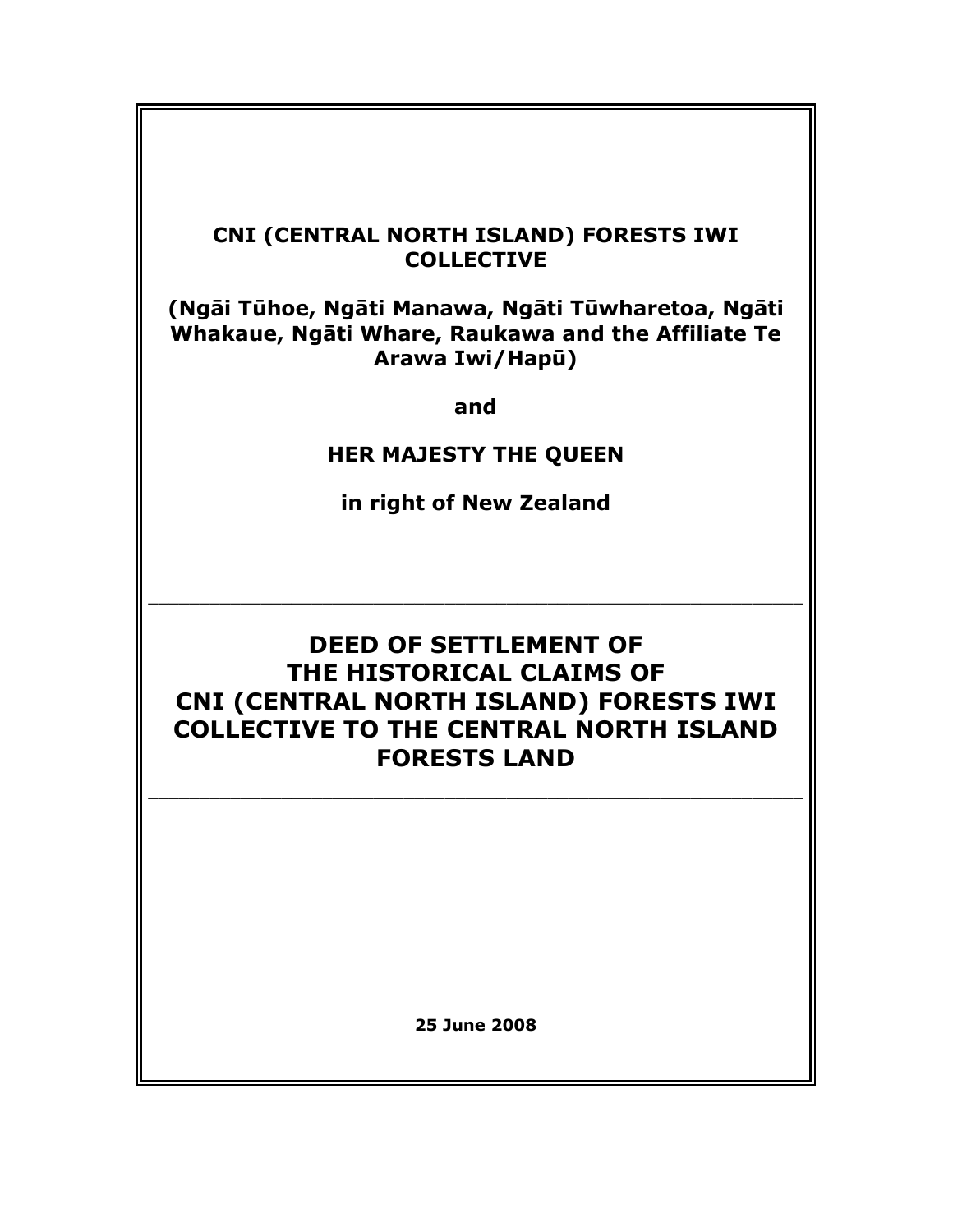| <b>TABLE OF CONTENTS</b>                                       |  |
|----------------------------------------------------------------|--|
|                                                                |  |
|                                                                |  |
|                                                                |  |
| THE COLLECTIVE AND THE HISTORICAL CNI FORESTS LAND<br>1        |  |
| $\mathbf{2}$                                                   |  |
| <b>AUTHORISATION OF THE SETTLEMENT AND THE GOVERNANCE</b><br>3 |  |
| 4                                                              |  |
| OTHER ACTIONS TO COMPLETE SETTLEMENT 25<br>5                   |  |
| 6                                                              |  |
| 7                                                              |  |
| 8                                                              |  |
| 9                                                              |  |
|                                                                |  |
|                                                                |  |
|                                                                |  |
|                                                                |  |
| 14 POSSIBLE NGĀTI RANGITIHI ACCESSION 94                       |  |
| <b>SCHEDULES</b>                                               |  |
| <b>Containing:</b>                                             |  |

- 1. CLAIMANT DEFINITION SCHEDULE
- 2. COLLECTIVE'S AGREED PROPORTIONS
- 3. COLLECTIVE'S ALLOCATION AGREEMENT
- 4. CNI FORESTS LAND

PART 1. DESCRIPTION OF CNI FORESTS LAND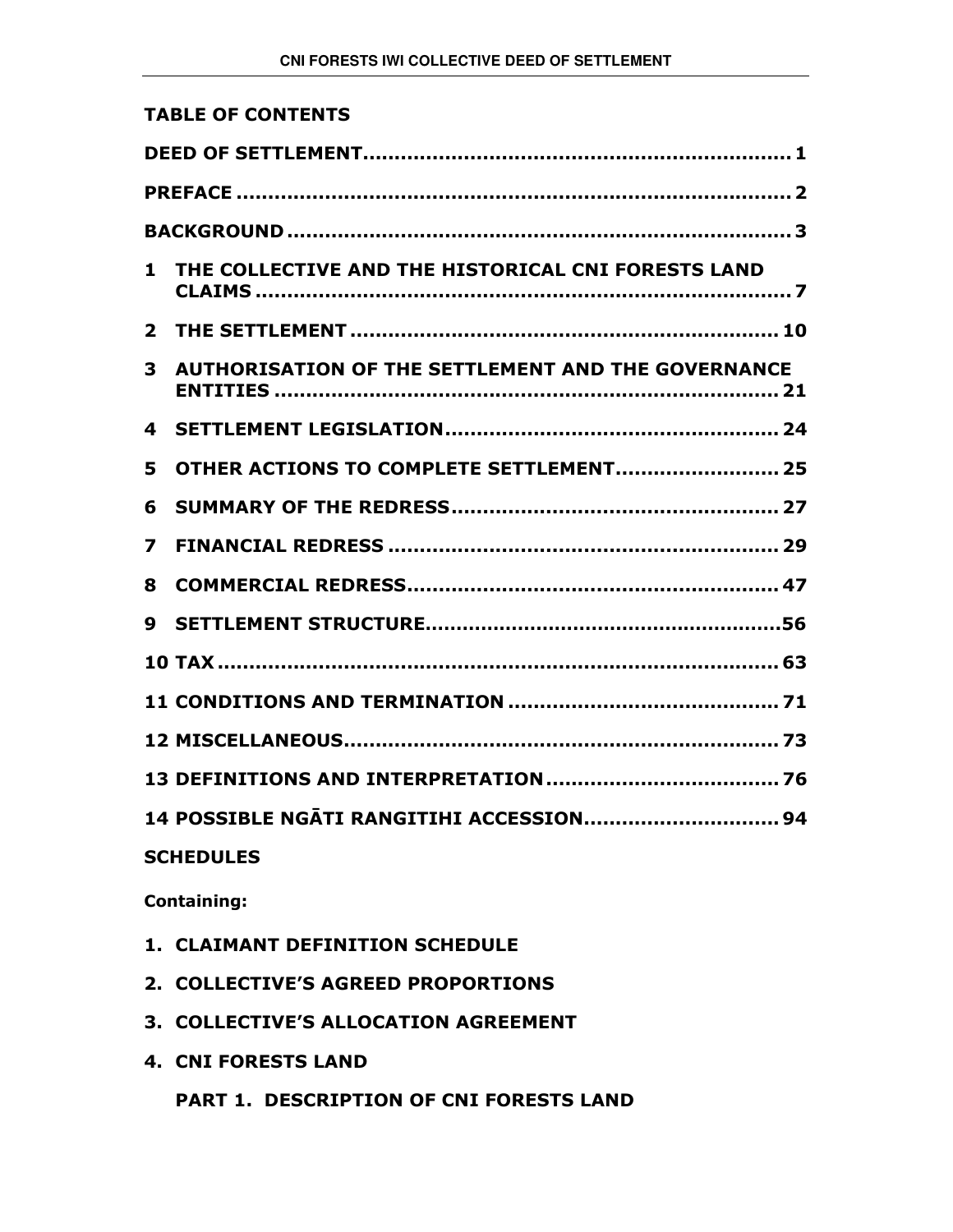PART 2. TERMS OF VESTING

- 5. RELEVANT ENCUMBRANCES
- 6. EASEMENTS
	- PART 1. EASEMENT TYPE A
	- PART 2. EASEMENT TYPE B
	- PART 3. EASEMENT TYPE C
	- PART 4. KOKOMOKA EASEMENT
	- PART 5. LAKE TARAWERA RESERVE EASEMENT
	- PART 6. NORTHERN WHIRINAKI FOREST PARK EASEMENT
	- PART 7. PUBLIC RIGHT OF WAY EASEMENTS
	- PART 8. TOKORANGI EASEMENT
	- PART 9. WHAKA EASEMENT
	- PART 10. MATEA EASEMENT
	- PART 11. WHIRINAKI EASEMENT
- 7. CONSERVATION COVENANTS
	- PART 1: PLOT ROAD COVENANT
	- PART 2: RANGITAIKI RIVER COVENANT
	- PART 3: CAPELLA ROAD COVENANT
- 8. COLLECTIVE MECHANISMS

 PART 1: DSP PROPERTIES – INTERPRETATION PROVISIONS FOR VALUATION PROCESS AND TERMS OF TRANSFER

PART 2: DSP PROPERTIES – VALUATION PROCESS

PART 3: DSP PROPERTIES – TERMS OF TRANSFER

PART 4: RFR DEED

- 9. CONSTITUTION OF CNI IWI HOLDINGS LIMITED
- 10. TRUST DEED AND SHAREHOLDERS' AGREEMENT
- 11. LEGISLATION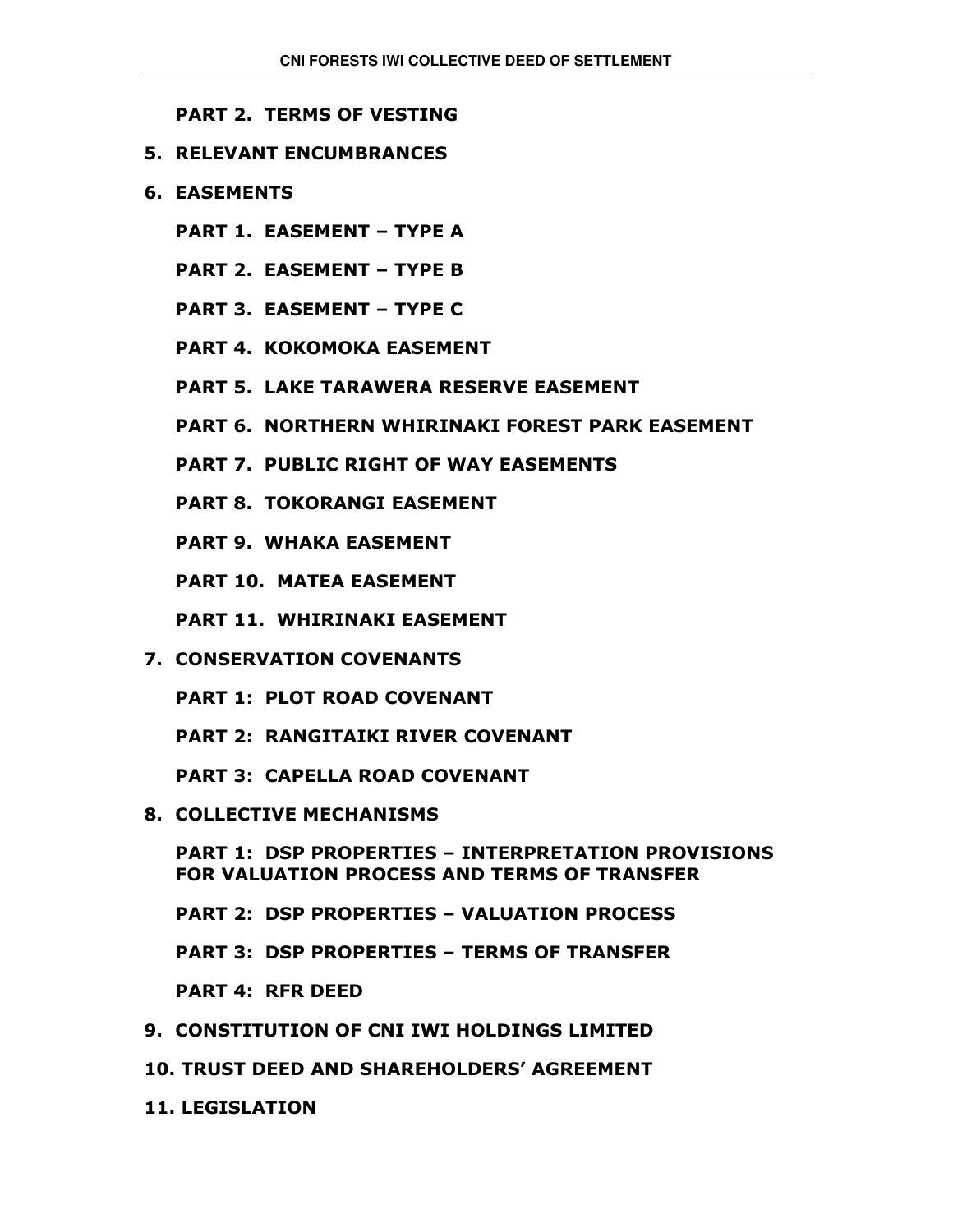## DEED OF SETTLEMENT

**THIS DEED is made** 

## **BETWEEN**

NGĀI TŪHOE, NGĀTI MANAWA, NGĀTI TŪWHARETOA, NGĀTI WHAKAUE, NGĀTI WHARE, RAUKAWA AND THE AFFILIATE TE ARAWA IWI/HAPŪ (together being the "CNI (Central North Island) Forests Iwi Collective" or the "Collective")

## AND

HER MAJESTY THE QUEEN in right of New Zealand acting by and through the Minister in Charge of Treaty of Waitangi Negotiations and the Minister of Māori Affairs and by and through the Associate Ministers of Treaty of Waitangi Negotiations.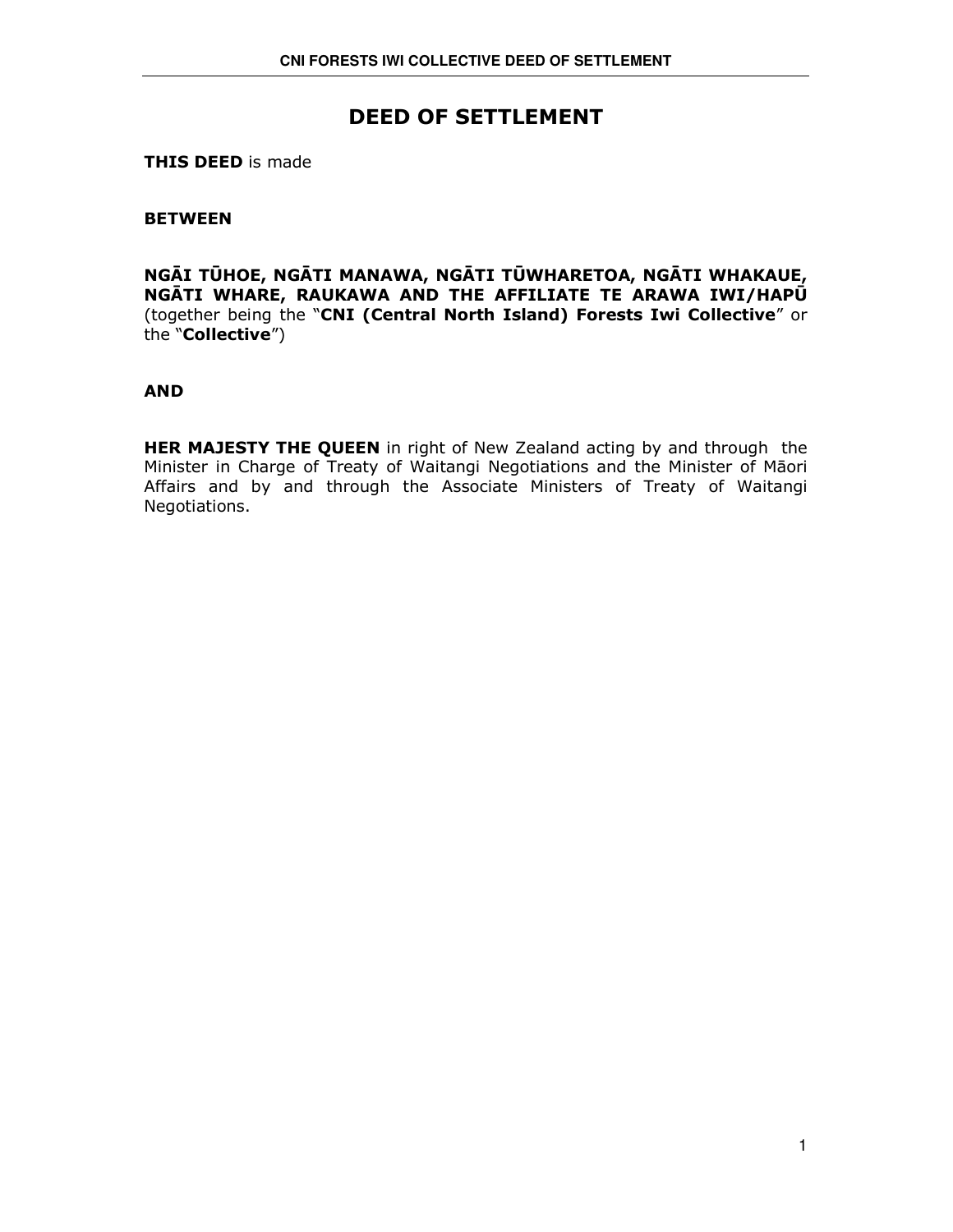## **PREFACE**

## PREFACE

## KARAKIA

## He Uruuru Whenua

Tātaia te pūtake nui, te pūtake roa Te pūtahitanga o Rangitawhito, ō Nukuroatipua He tapu te mauri, he mauri te tapu Heua te mana o Tanenuiārangi He ata, he hau, he manawa te whenua Tuia i te tūramarama ā Nuku, i a Nganga ā Rangi, i a Tāne Matua. Herea te Pūnihoniho o tau, nā Tāne te Hokahoka, nā Tanga i waho, nā Rongomaraeroa. Maranga tū te tira a Tāne ka puta te ira tangata ki te whaiao ki te ao mārama. Tihei mauri ora.

## HE MIHI

## He Maioha

E ngā mana, e ngā iwi, e ngā reo tēnā koutou katoa. Ko tēnei whakakirimana he umupoka, he pou pepeha ki te pūtahitanga, ki te matawhānui me te pukumahara o ngā Rangatira i kohi mai ki te hou whakatau mō tēnei take whenua. He whakataenga koronga a iwi, ā hapū rā tēnei, rātau, ō tātau mātua tīpuna i mau ngākau koihotahota kia kitea te tika me te pono, kia whaioranga ā rātau uri e whāimuri ake nei i tēnei kua heia.

Mauri Ora.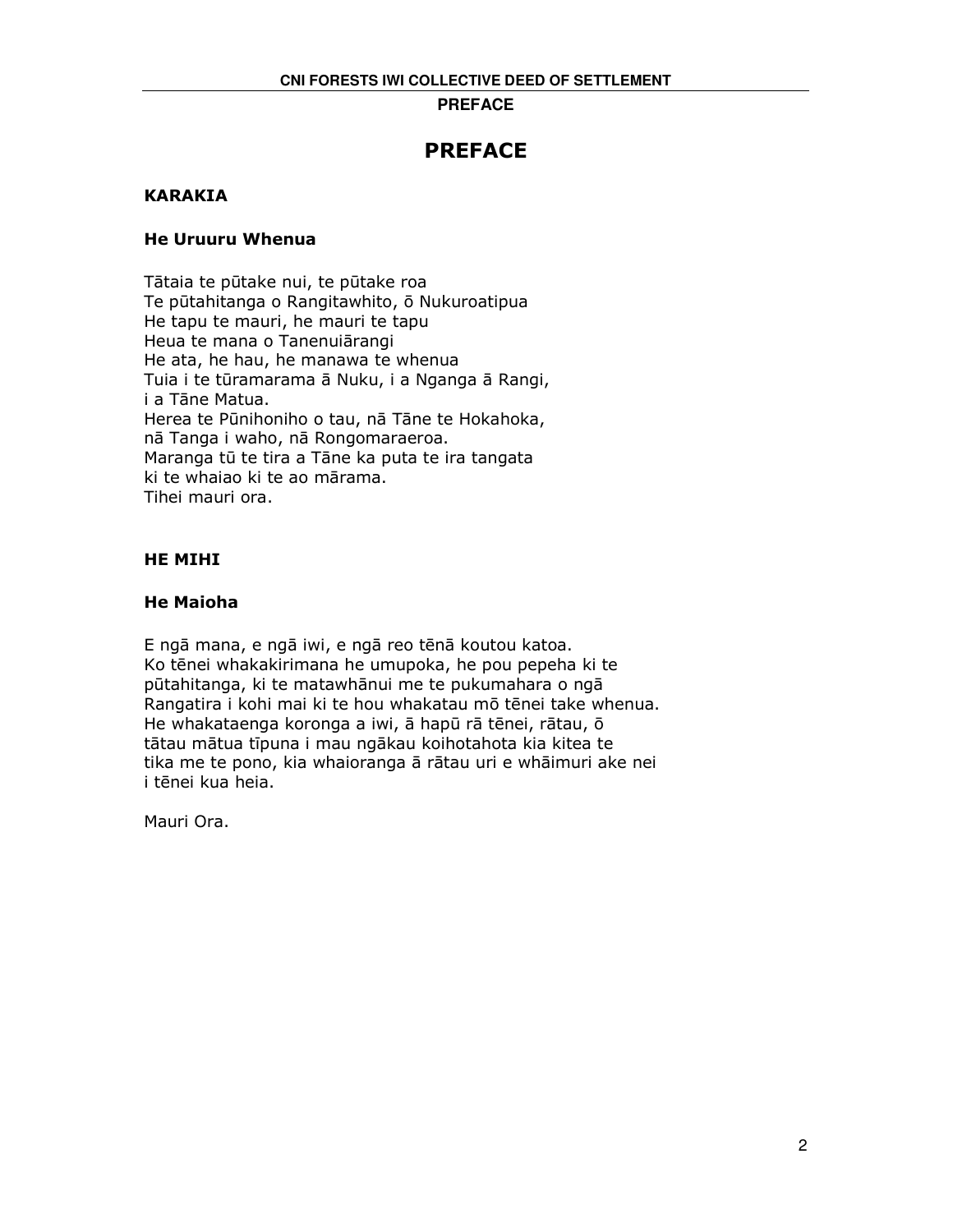## BACKGROUND

## BACKGROUND TO NEGOTIATIONS AND THIS DEED

In 1989, the Government announced its intention to sell the Crown's commercial forestry assets. Māori objected that the transfer of Crown forests land out of Crown ownership would be inconsistent with the principles of the Treaty of Waitangi. In New Zealand Māori Council v Attorney-General [1989] 2 NZLR 142, the Court of Appeal recommended that negotiations ensue to resolve the dispute in the spirit of partnership and in accordance with the principles of the Treaty of Waitangi.

On 20 July 1989, the Crown and the New Zealand Māori Council and the Federation of Māori Authorities Incorporated entered into the 1989 Crown Forests Agreement, pursuant to which the Crown Forest Assets Act was passed and the Crown Forestry Rental Trust was established. The Agreement provided that the Crown could sell its forest assets, but would retain ownership of the land, with protection mechanisms implemented by the Crown Forest Assets Act to safeguard Māori claims to the land. The parties agreed to jointly use their best endeavours to enable the Waitangi Tribunal to identify and process all claims to Crown Forest Land and to make recommendations for the return of that land within the shortest reasonable period.

Early attempts by Māori to reach a collective multi-iwi settlement in respect of the CNI Forests Land did not succeed. In 2006, the Crown entered into a deed of settlement with the Affiliate Te Arawa Iwi/Hapū (pursuant to which the Te Pumautanga o Te Arawa Trust was established as the Governance Entity for the Affiliate Te Arawa Iwi/Hapū) which included some CNI Forests Land. The New Zealand Māori Council, the Federation of Māori Authorities Incorporated, and Dr Tumu te Heuheu, Te Ariki of Ngāti Tūwharetoa, raised concerns through proceedings heard by the High Court in April 2007 (in New Zealand Maori Council & Ors v Attorney-General & Ors (High Court, CIV 2007- 485-95, 4 May 2007) that the Crown had breached the 1989 Crown Forests Agreement, the Crown Forest Assets Act and the terms of the Crown Forestry Rental Trust. The High Court found that the Te Pumautanga o Te Arawa Trust interests could not, in justice, be disturbed, but also expressed a view that if the Crown were to take for itself accumulated rental funds from the "Deferred Licensed Land" as defined in the Original TPT Deed, then the Crown would be acting inconsistently with its fiduciary duty to Māori. On appeal, in New Zealand Maori Council & Ors v Attorney-General & Ors [2008] 1 NZLR 318, the Court of Appeal held that the Crown had acted lawfully. In November 2007, the Supreme Court granted the New Zealand Māori Council, the Federation of Māori Authorities Incorporated, and Dr Tumu te Heuheu, Te Ariki of Ngāti Tūwharetoa leave to appeal.

In June 2007, the Waitangi Tribunal held an urgent inquiry into the impact of the Crown's Treaty of Waitangi Crown Forest Land settlement policy on Te Arawa Waka and other CNI Iwi (Waitangi Tribunal, The Final Report on the Impacts of the Crown's Treaty Settlement Policies on Te Arawa Waka and Other Tribes (2007)). The Waitangi Tribunal found that, by offering certain CNI Forests Land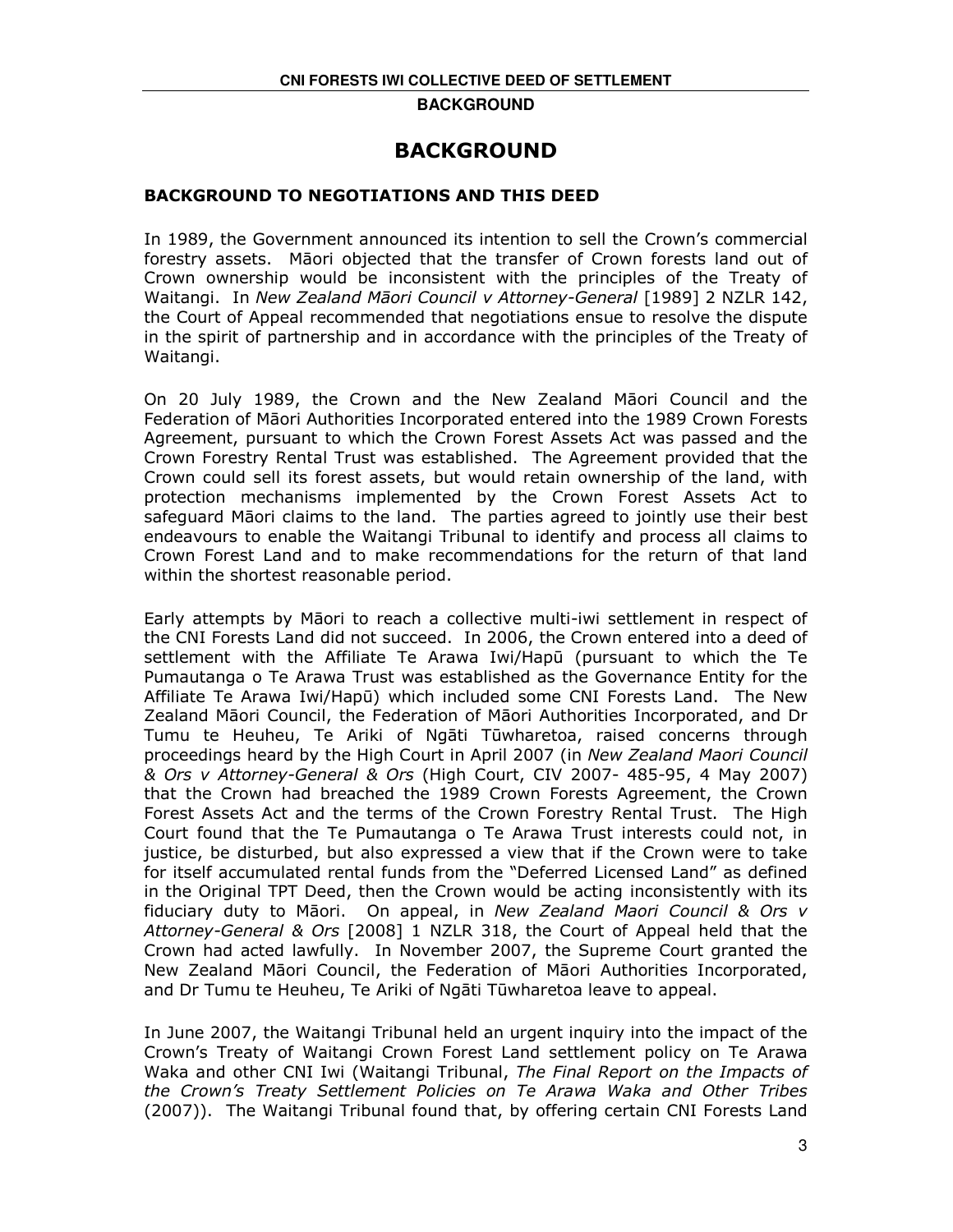to the Affiliate Te Arawa Iwi/Hapū, the Crown had prejudiced the CNI Forests Land claims of other CNI Iwi, and breached the principles of the Treaty of Waitangi through its failure to act honourably and with the utmost good faith and to actively protect the interests of all CNI Iwi. The Tribunal further found that the Crown's deeming itself to be a confirmed beneficiary of the accumulated rentals on "Deferred Licensed Land", without consultation and in disregard of its 1989 commitments, was a breach of the principles of the Treaty of Waitangi. The Tribunal considered that the Affiliate Te Arawa Iwi/Hapū deserved a settlement, but recommended that the settlement be varied and delayed pending the outcome of a forum of CNI Iwi that would consider, according to tikanga, guidelines for the allocation of CNI Forests Land. The Tribunal considered it critical that decisions on allocation of CNI Forests Land were made by CNI Iwi themselves, on their own terms, answerable to one another.

Led by Dr Tumu te Heuheu, Te Ariki of Ngāti Tūwharetoa, the Members of the Collective and Ngāti Rangitihi formed the original Collective, and proposed engaging in good faith negotiations with the Crown to reach a fair and durable settlement of all of the Historical CNI Forests Land Claims.

At a Hui a Iwi on 29 March 2008, the trustees of the Te Pūmautanga o Te Arawa Trust agreed to work with the Collective and formally join the Collective once its amended deed of settlement was ratified by the beneficiaries of the Te Pumautanga o Te Arawa Trust. The Crown acknowledged the generosity of Te Pumautanga o Te Arawa and the members of the Affiliate Te Arawa Iwi/Hapū in agreeing to re-negotiate their settlement and the significant contribution made by Te Pumautanga o Te Arawa towards the resolution of the historical claims of other CNI Iwi over the CNI Forests Land.

On 21 February 2008, Terms of Agreement were signed that recorded the intention of the Collective to generate allocation proposals to achieve the settlement of all Historical CNI Forests Land Claims. The Collective was committed to designing allocation proposals that would result in CNI Iwi determining how to allocate CNI Forests Land on the basis of mana whenua and in accordance with the principles of tikanga.

The Terms of Agreement stated that the settlement proposals would provide for:

- the honouring of the principles of the Treaty of Waitangi in the execution of and outcomes arising from this settlement;
- explicit recognition of the entitlements under the 1989 Crown Forests Agreement and the resulting Crown Forest Assets Act;
- recognition of the nature and extent of historical breaches of the Treaty of Waitangi by the Crown;
- a fair allocation of CNI Forests Land and assets amongst CNI Iwi which takes account of their customary associations with the land and historical breaches of the Treaty of Waitangi by the Crown, in accordance with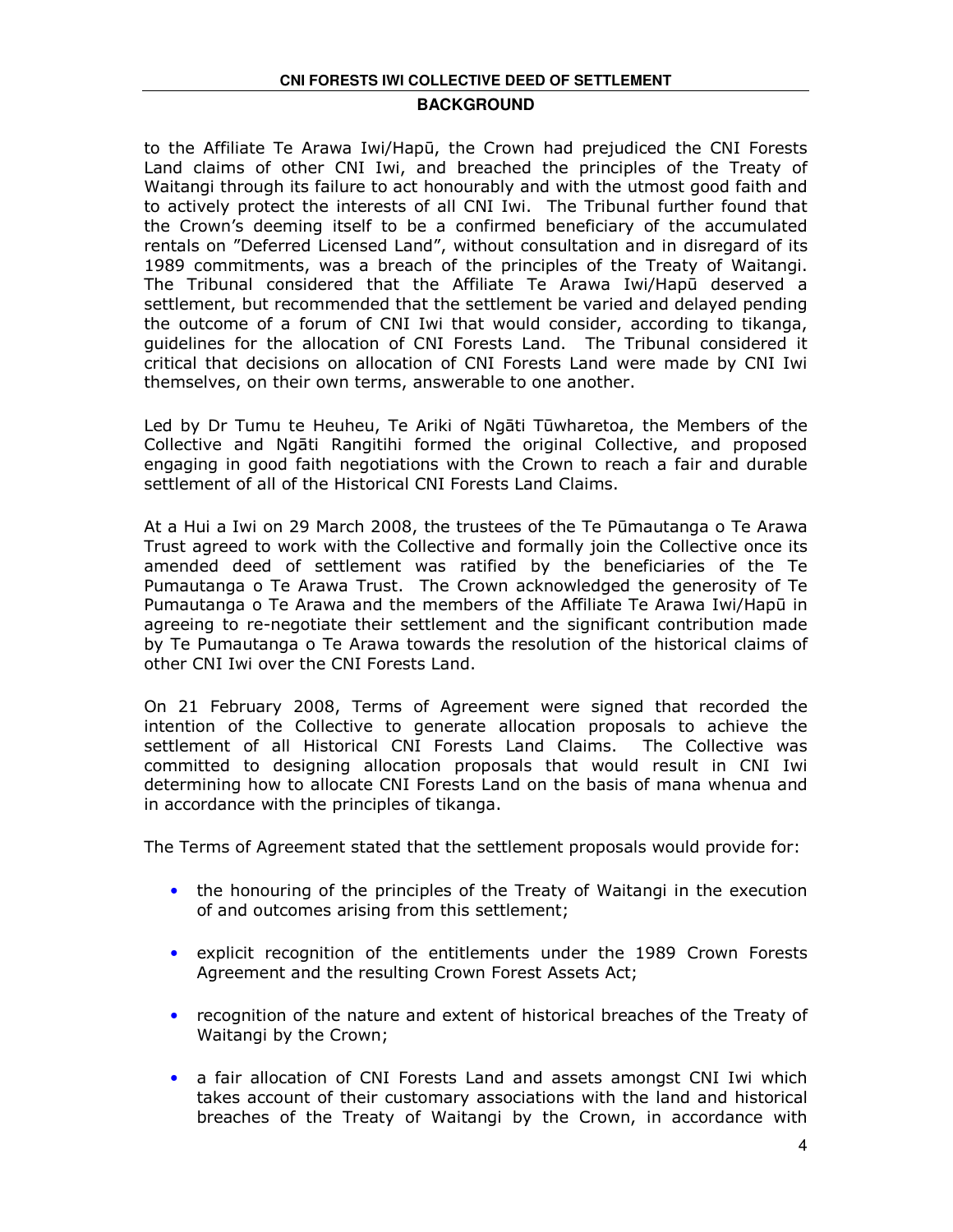established statutory frameworks and agreements, including the Crown Forest Assets Act and the 1989 Crown Forests Agreement, and provide for appropriate resolution provisions for dealing with overlapping claims between the Members of the Collective;

- the maximisation of long term, sustainable economic development (return) to CNI Iwi through appropriate asset and portfolio selection, including investment in effective and efficient management of the CNI Forests Land and related assets, including the road network arrangements; and
- the preservation of the value of the Affiliate Te Arawa Iwi/Hapū settlement and other settlements of CNI Iwi currently on the table, including Ngāti Manawa and Ngāti Whare.

On 4 April 2008, at Waihi Marae, Waihi, Te Ariki Dr Tumu te Heuheu presented the Collective's proposal for the settlement of CNI Forests Land to Dr Michael Cullen, Minister in Charge of Treaty of Waitangi Negotiations.

On 24 April 2008, the Collective, Ngāti Rangitihi and the Crown reached an agreement in principle (the "Agreement in Principle") recording:

- substantive terms of settlement agreed in principle in relation to the settlement of the Historical CNI Forests Land Claims; and
- the Parties' intention to expedite the drafting of a comprehensive deed of settlement that was consistent with the Agreement in Principle.

Following their entry into the Agreement in Principle and over the period leading up to the Date of this Deed, the Collective, Ngāti Rangitihi and the Crown negotiated and agreed the terms of this Deed of Settlement.

Also over that period, each Member of the Collective held a series of hui and other meetings with its hapū, iwi and taura here rōpū to:

- present and discuss the Agreement in Principle;
- discuss the Settlement of the Historical CNI Forests Land Claims on a basis that is consistent with the Agreement in Principle; and
- satisfy itself that it had followed its tikanga to obtain a sufficient level of support, and all authorisations that each Member of the Collective considered necessary, for the Member of the Collective to enter into this Deed of Settlement.

As a result of this process and the resolutions passed at these hui and meetings, each Member of the Collective is satisfied that it: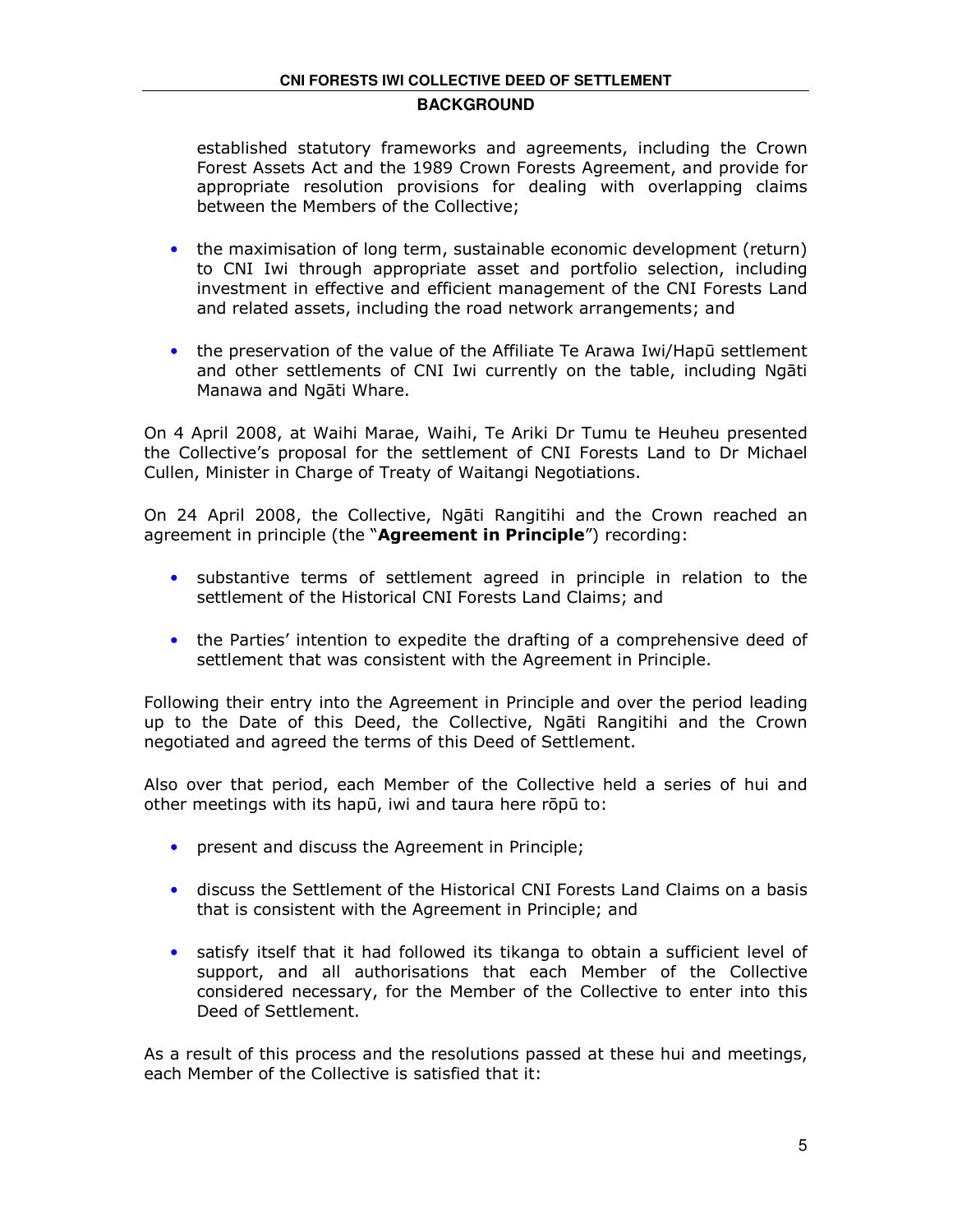- has a sufficient level of support and all necessary authorisations for the Member of the Collective to enter into this Deed of Settlement; and
- is duly authorised to enter into this Deed of Settlement and to effect Settlement.

Ngāti Rangitihi was unable to complete its own authorisation processes by the date of this Deed of Settlement and, as a result, Part 14 has been included to provide Ngāti Rangitihi with the opportunity to still become part of the Collective.

## THIS DEED OF SETTLEMENT

This Deed of Settlement has been:

- negotiated between the Crown and the Collective; and
- duly authorised by each Member of the Collective, following the completion of the Authorisation Process (as described in clauses 3.1 and 3.2).

The Authorised Signatories are authorised by their respective Member of the Collective to sign this Deed of Settlement on behalf of the Member of the Collective.

Accordingly, each Member of the Collective, the Collective and the Crown wish, in a spirit of co-operation and compromise, to enter, in good faith, into this Deed of Settlement providing for the settlement of the Historical CNI Forests Land Claims (as defined in clauses 1.8 and 1.9).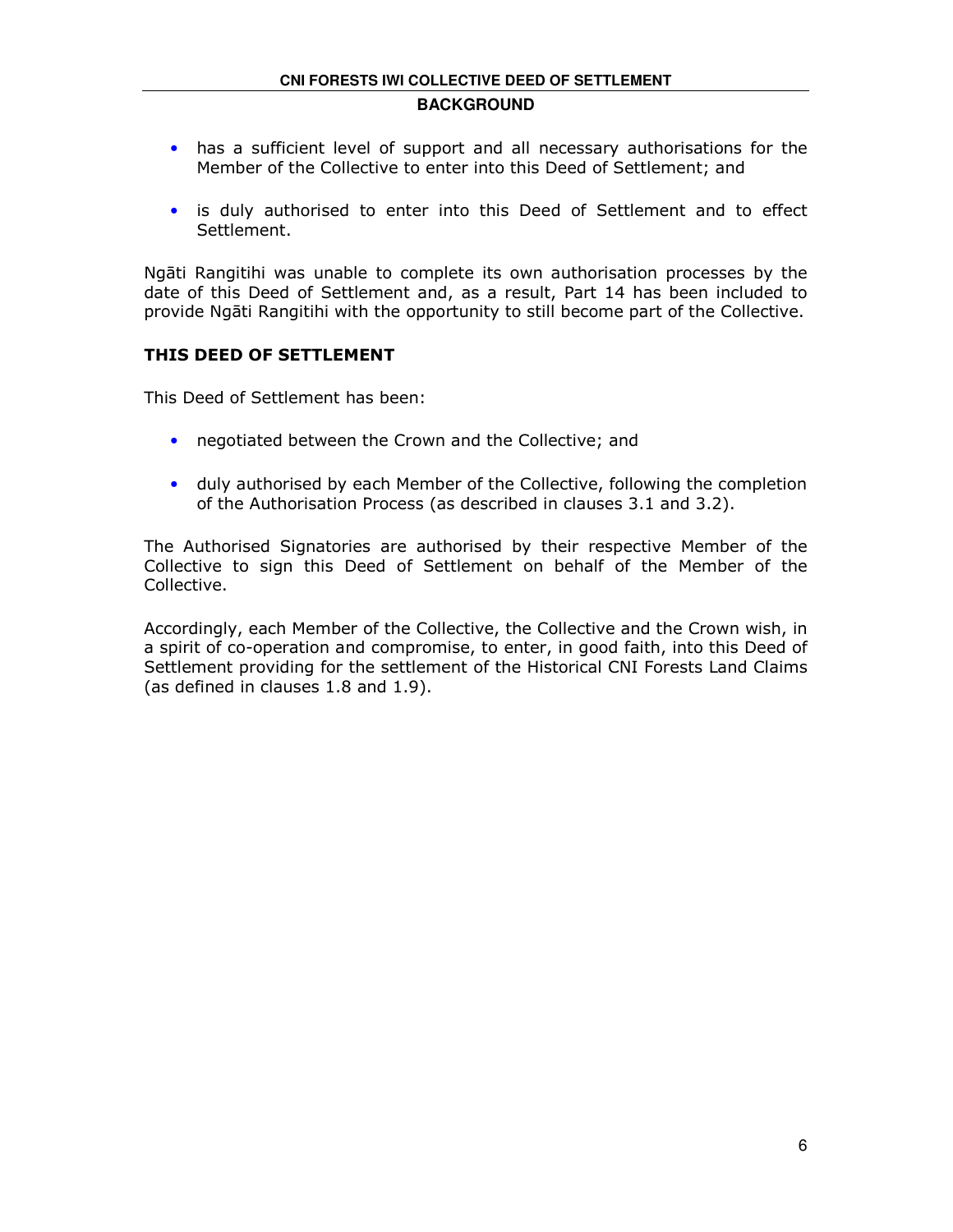## **1: THE COLLECTIVE AND THE HISTORICAL CLAIMS**

## **1** THE COLLECTIVE AND THE HISTORICAL CNI FORESTS LAND CLAIMS

## INTRODUCTION

- 1.1 This Deed records the agreement of the Collective and the Crown to settle the Historical CNI Forests Land Claims.
- 1.2 This Part sets out definitions of the Crown, the Collective, the Historical CNI Forests Land Claims and certain related terms. These definitions apply in this Deed, unless this Deed or the context requires otherwise.
- 1.3 Definitions of other terms used in this Deed are set out in:
	- 1.3.1 clauses 7.16 and 10.18; and
	- 1.3.2 Part 13; and
	- 1.3.3 the Schedules, including Schedule 1 (Claimant Definition Schedule) and Part 1 of Schedule 8 (DSP Properties).

### THE CROWN

- 1.4 The Crown means Her Majesty the Queen in right of New Zealand and:
	- 1.4.1 includes all Ministers of the Crown and all Departments; but
	- 1.4.2 does not include:
		- (a) an Office of Parliament;
		- (b) a Crown entity; or
		- (c) a State enterprise.

## THE COLLECTIVE AND RELATED TERMS

## 1.5 The Collective:

- 1.5.1 means, together, the following seven iwi and collective groups defined by that name in Schedule 1:
	- (a) Ngāi Tūhoe;
	- (b) Ngāti Manawa;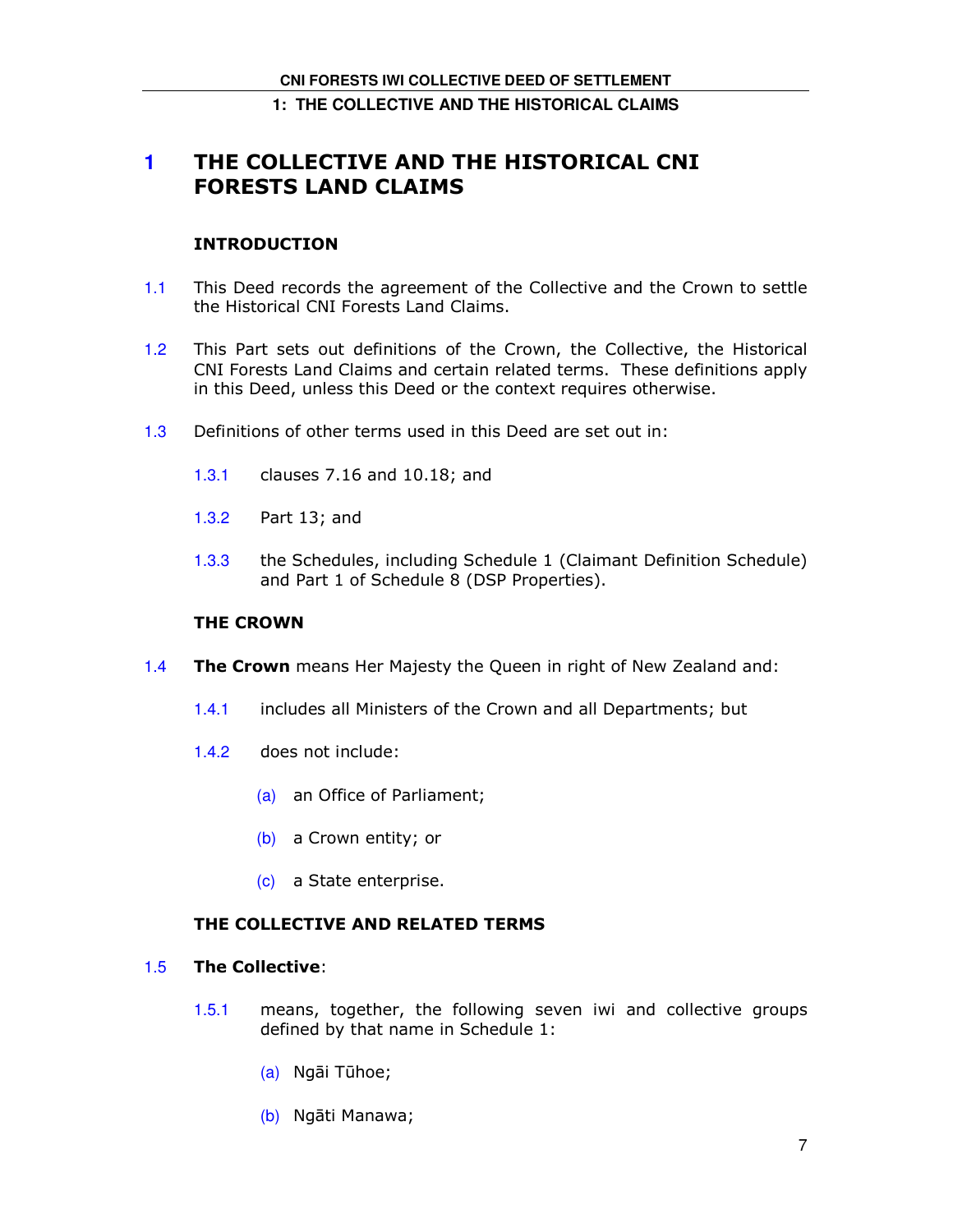## **1: THE COLLECTIVE AND THE HISTORICAL CLAIMS**

- (c) Ngāti Tūwharetoa;
- (d) Ngāti Whakaue;
- (e) Ngāti Whare;
- (f) Raukawa; and
- (g) the Affiliate Te Arawa Iwi/Hapū; and
- 1.5.2 includes every individual of which an iwi or collective group listed in clause 1.5.1 is composed and who is included in the definition of the iwi or collective group in Schedule 1.
- 1.6 Member of the Collective means each of the individual iwi and collective groups referred to in clause 1.5.1.

## 1.7 Representative Entity means:

- 1.7.1 each Governance Entity;
- 1.7.2 CNI Iwi Holdings Limited;
- 1.7.3 each of the DSP Entity, NZUs Entity and RFR Entity; and
- 1.7.4 a person (including trustees) acting for or on behalf of:
	- (a) any one or more Members of the Collective;
	- (b) any one or more individuals referred to in clause 1.5.2; and/or
	- (c) any one or more of the iwi, hapu, whanau or groups of individuals of which a collective group is composed and who is included in the definition of the group in Schedule 1;
- 1.8 **Historical CNI Forests Land Claims** means every claim or part of a claim (whether or not the claim has arisen or been considered, researched, registered, notified or made by or on the Settlement Date) including any claims to the Waitangi Tribunal that the Collective or a Member of the Collective (or any Representative Entity) had at, or at any time before, the Settlement Date or may have at any time after the Settlement Date that relates to the CNI Forests Land, and that:
	- 1.8.1 is, or is founded on, a right arising: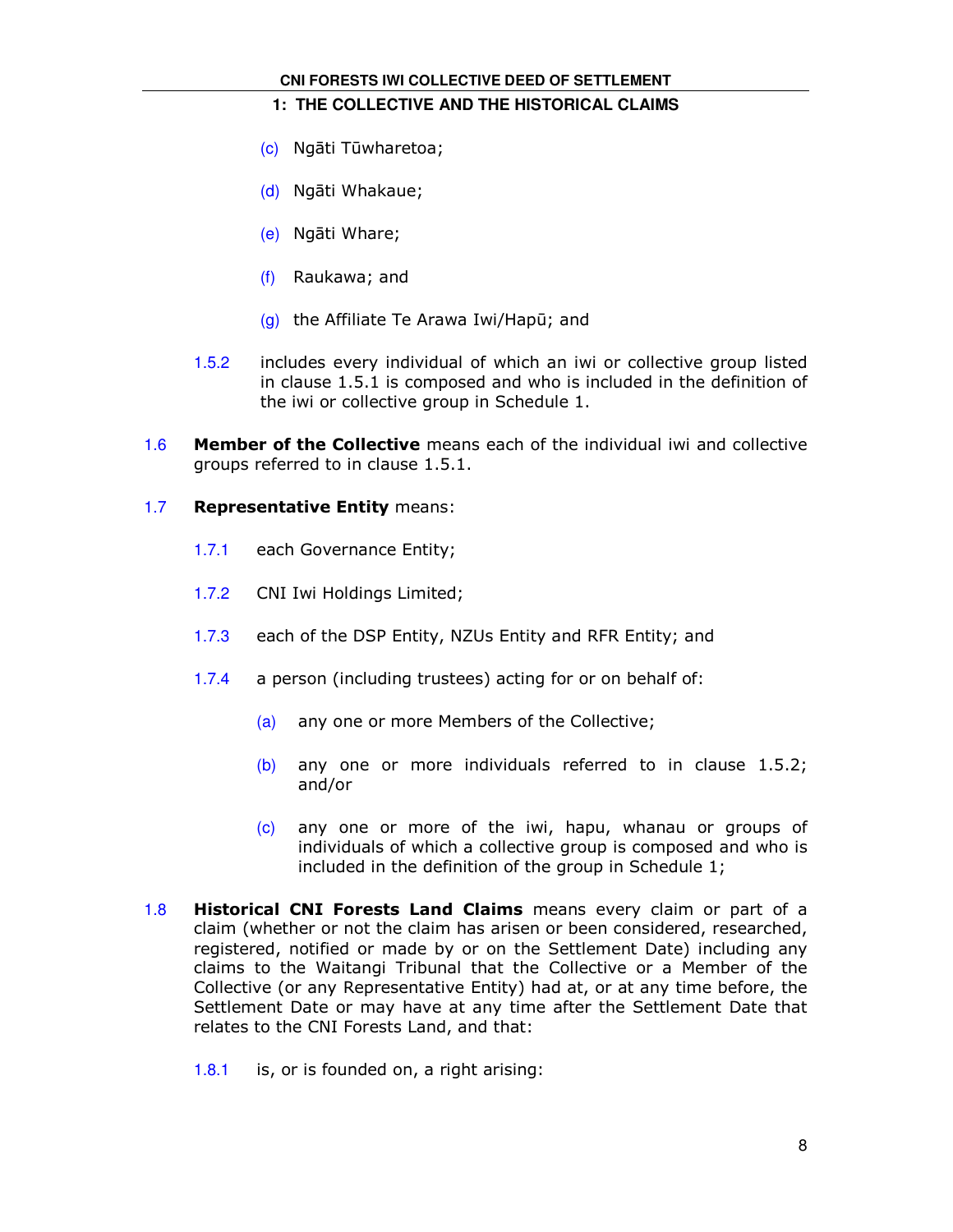#### **CNI FORESTS IWI COLLECTIVE DEED OF SETTLEMENT**

### **1: THE COLLECTIVE AND THE HISTORICAL CLAIMS**

- (a) from Te Tiriti o Waitangi/the Treaty of Waitangi or its principles;
- (b) under legislation;
- (c) at common law (including in relation to aboriginal title or customary law);
- (d) from a fiduciary duty; or
- (e) otherwise; and
- 1.8.2 arises from or relates to acts or omissions before 21 September 1992:
	- (a) by or on behalf of the Crown; or
	- (b) by or under legislation.
- 1.9 For the avoidance of doubt, the term Historical CNI Forests Land Claims does not include a Historical Claim or part of a Historical Claim that the Collective or a Member of the Collective (or any Representative Entity) may have that concerns matters that are not related to the CNI Forests Land.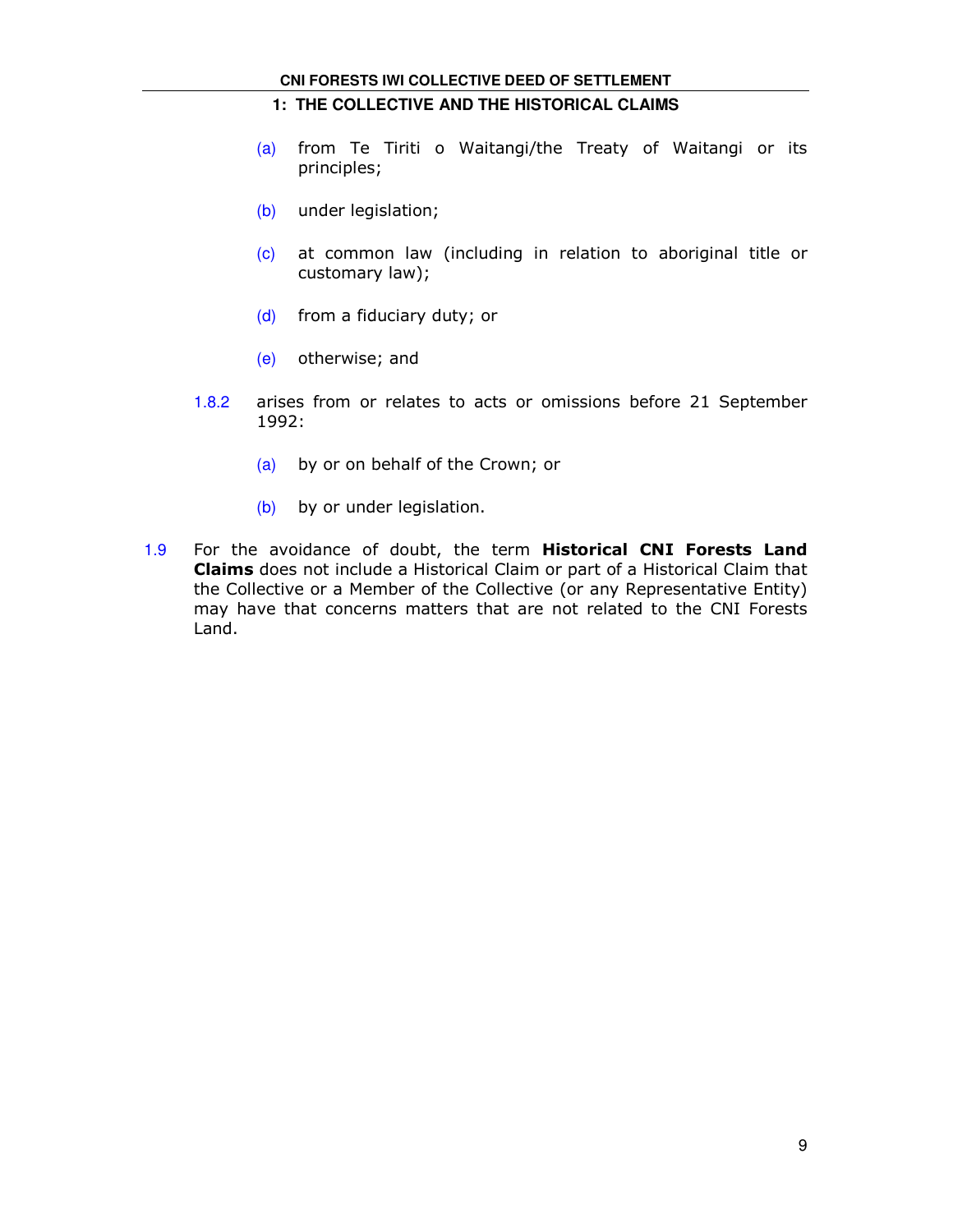## **2** THE SETTLEMENT

## THE SETTLEMENT TO ENHANCE THE ONGOING RELATIONSHIP BETWEEN THE COLLECTIVE AND THE CROWN

2.1 The Settlement of the Historical CNI Forests Land Claims under this Deed is intended to enhance the ongoing relationship between the Collective, the Members of the Collective and the Crown (in terms of Te Tiriti o Waitangi/The Treaty of Waitangi, its principles and otherwise).

## THE HISTORICAL CNI FORESTS LAND CLAIMS ARE SETTLED

- 2.2 The Collective and the Crown agree that this Deed settles the Historical CNI Forests Land Claims from the Settlement Date.
- 2.3 The Collective releases and discharges the Crown, from the Settlement Date, from all obligations and liabilities in respect of the Historical CNI Forests Land Claims. For the avoidance of doubt, this does not apply to the Crown's obligations and liabilities arising under this Deed.

## THE CROWN IS TO PROVIDE REDRESS

- 2.4 The Crown must provide the Redress set out in:
	- 2.4.1 Part 7: Financial Redress, which is provided "on account" for the Future Comprehensive Settlements on the basis provided in clause 2.13; and
	- 2.4.2 Part 8: Commercial Redress.

## REDRESS IS TO BE PROVIDED TO CNI IWI HOLDINGS LIMITED

2.5 The Crown must provide the Redress under Parts 7 and 8 to CNI Iwi Holdings Limited (unless this Deed provides otherwise).

## THE SETTLEMENT DOES NOT AFFECT CERTAIN RIGHTS OR DECISIONS

- 2.6 Subject to clause 2.2 and 2.3, nothing in this Deed:
	- 2.6.1 extinguishes or limits any aboriginal title, or customary rights, that the Collective or a Member of the Collective may have other than in relation to the CNI Forests Land;
	- 2.6.2 is, or implies, an acknowledgement by the Crown that any aboriginal title, or any customary right, exists;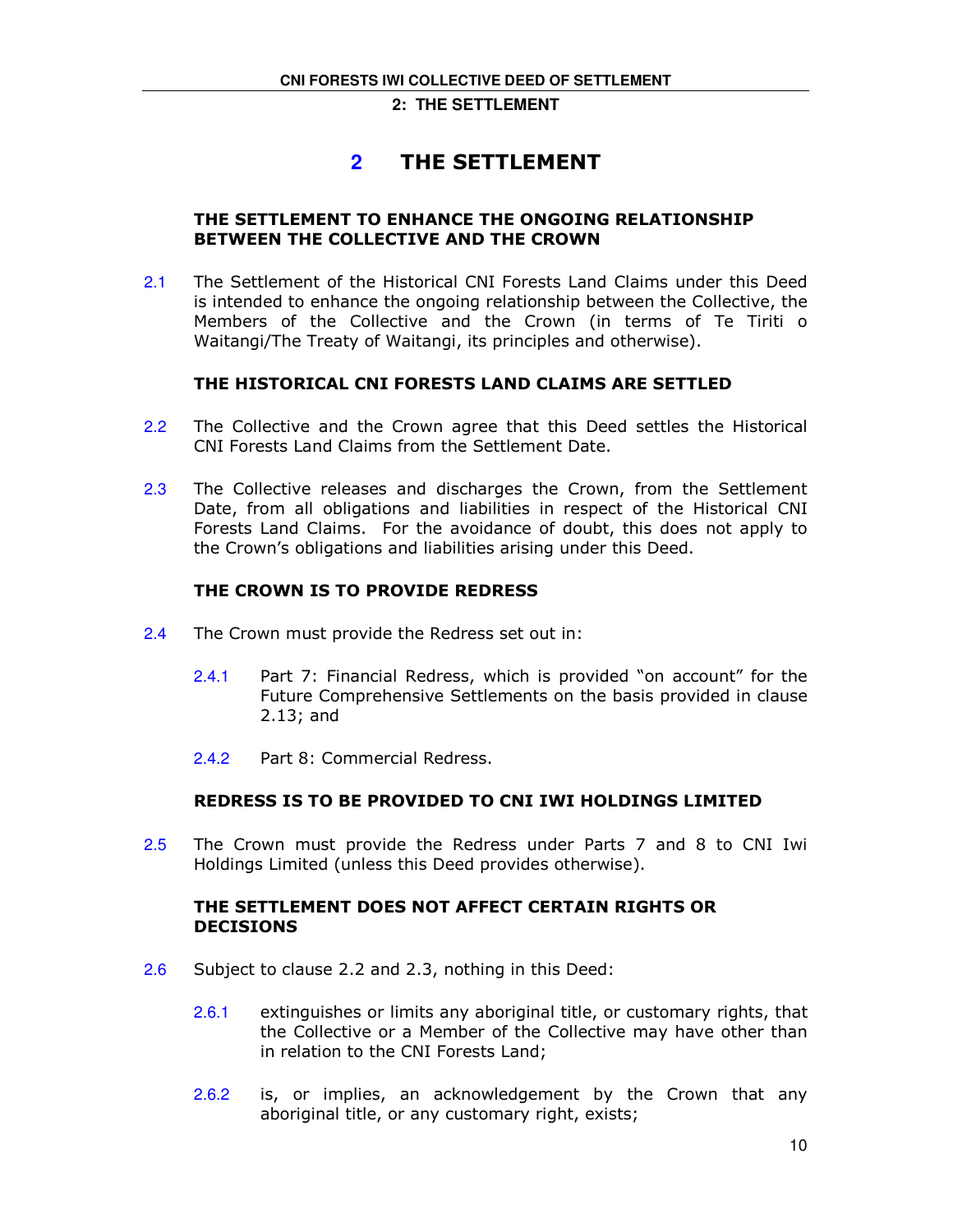- 2.6.3 (except as expressly provided in or under this Deed) affects any right that the Collective, a Member of the Collective or any Other CNI Claimant, or the Crown, may have including any right arising:
	- (a) from Te Tiriti o Waitangi/the Treaty of Waitangi or its principles;
	- (b) under legislation;
	- (c) at common law (including in relation to aboriginal title or customary law);
	- (d) from a fiduciary duty; or
	- (e) otherwise; or
- 2.6.4 is intended to affect actions or decisions under the following:
	- (a) the deed of settlement between Māori and the Crown dated 23 September 1992 in relation to Māori fishing claims; or
	- (b) the Fisheries Act 1983, the Fisheries Act, the Foreshore and Seabed Act, the Māori Commercial Aquaculture Claims Settlement Act, the Māori Fisheries Act, the Marine Reserves Act, the Resource Management Act and the Treaty of Waitangi (Fisheries Claims) Settlement Act.
- 2.7 Without limiting clause 2.12.12, nothing in this Deed extinguishes or limits or is intended to affect any right that any Other CNI Claimant may have to CNI Forests Land.

## ACKNOWLEDGEMENTS CONCERNING THE SETTLEMENT AND ITS FINALITY

- 2.8 The Collective acknowledges that:
	- 2.8.1 it is intended that the Settlement and the rights of the Collective and CNI Iwi Holdings Limited under or arising from this Deed:
		- (a) will be for the benefit of the Collective; and
		- $(b)$  may be for the benefit of particular individuals or a particular hapū, iwi or taura here ropū, as and to the extent permitted under the Trust Deed and Shareholders' Agreement; and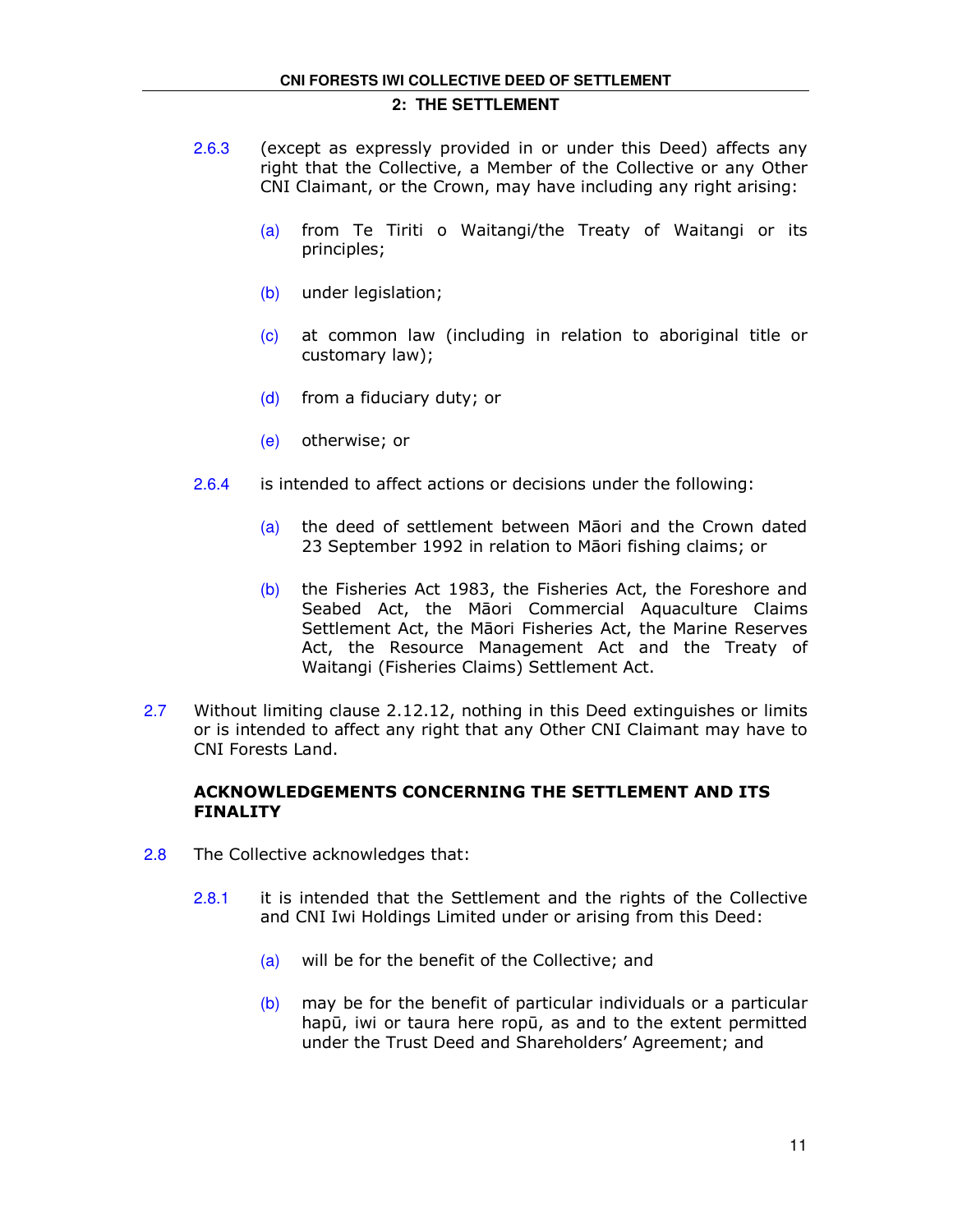- 2.8.2 the Settlement and the respective obligations of the Collective and CNI Iwi Holdings Limited under this Deed will be binding, respectively, on the Collective and CNI Iwi Holdings Limited.
- 2.9 The Collective acknowledges and agrees (and the Settlement Legislation will provide) that, with effect from the Settlement Date:
	- 2.9.1 the Settlement is final in respect of the Historical CNI Forests Land Claims;
	- 2.9.2 the Crown is released and discharged from all obligations and liabilities in respect of the Historical CNI Forests Land Claims. For the avoidance of doubt, this does not apply to the Crown's obligations and liabilities arising under this Deed;
	- 2.9.3 the Courts and the Waitangi Tribunal do not have jurisdiction (including the jurisdiction to inquire into or to make a finding or recommendation) in respect of:
		- (a) this Deed (including the Authorisation Process);
		- (b) the Settlement Legislation;
		- (c) the Historical CNI Forests Land Claims; and
		- (d) the Redress;
	- 2.9.4 notwithstanding clause 2.9.3, the Courts and the Waitangi Tribunal continue to have jurisdiction in respect of:
		- (a) the interpretation and implementation of:
			- (i) this Deed; and
			- (ii) the Settlement Legislation;
		- (b) any future determination of the Waitangi Tribunal for the purposes of clause 2.12.12 and which is to be subject to clause 2.9.6; and
		- (c) the steps that are necessary for the Waitangi Tribunal to:
			- $(i)$  complete the publication of its report in relation to He Maunga Rongo: Report on Central North Island Claims (Stage 1) (Wai 1200); and
			- $(iii)$  complete its inquiries and report on the following: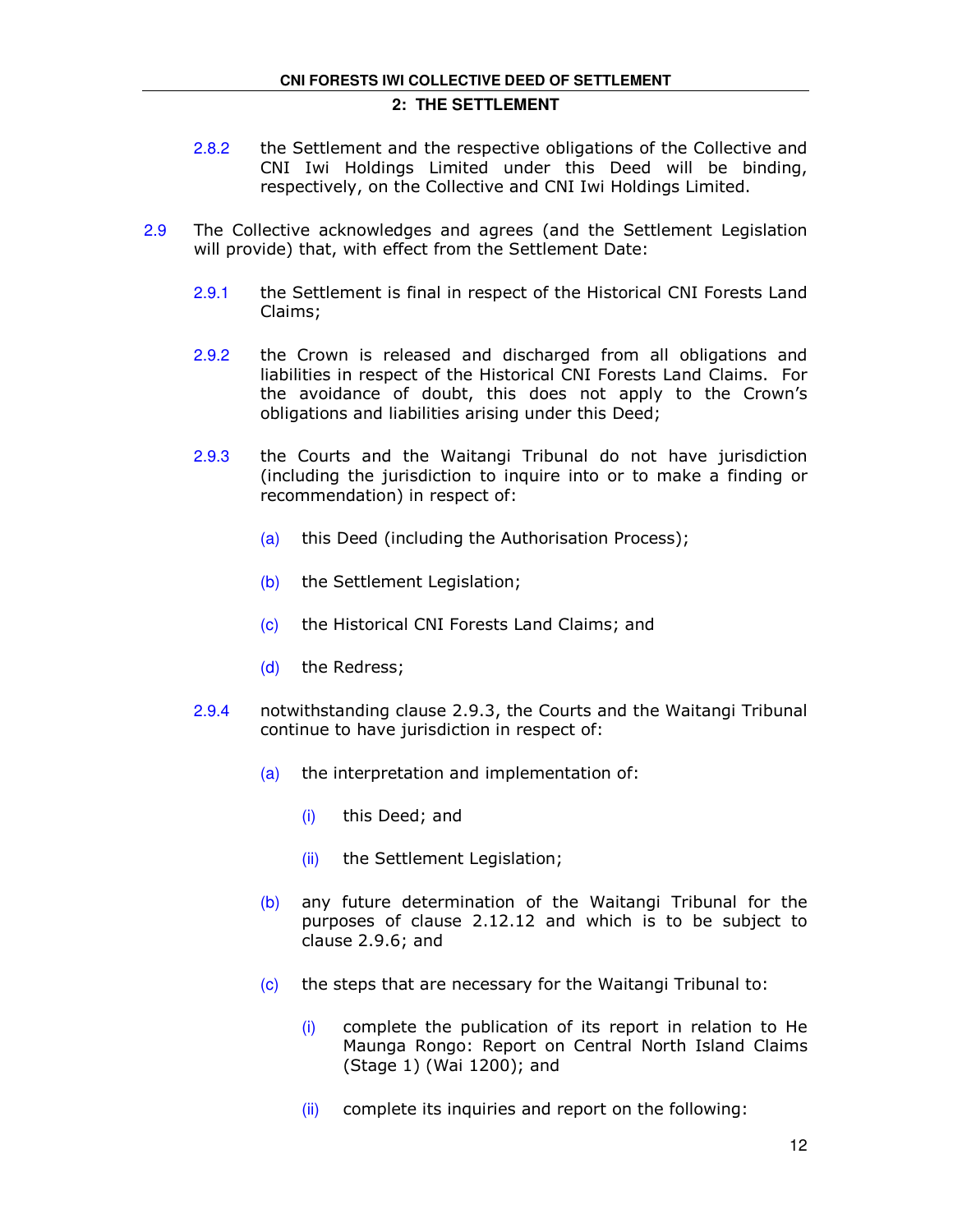- (I) the Tongariro National Park Inquiry (Wai 1130); and
- (II) the Te Urewera Inquiry (Wai 894);
- 2.9.5 subject to clause 2.9.6, the following legislation (the "Land Claims Statutory Protection Legislation") does not apply to the CNI Forests Land or the Selected DSP Properties, namely:
	- (a) sections 8A to 8HJ of the Treaty of Waitangi Act;
	- (b) sections 27A to 27C of the State-Owned Enterprises Act;
	- (c) sections 211 to 213 of the Education Act;
	- (d) Part 3 of the Crown Forest Assets Act; and
	- (e) Part 3 of the New Zealand Railways Corporation Restructuring Act;
- 2.9.6 notwithstanding clause 2.9.5, the Waitangi Tribunal may exercise its jurisdiction to inquire into Historical Claims of Other CNI Claimants on the question of whether and, if so, which specific area or areas of CNI Forests Land comprised in all or part of the Crown Agreed Proportion should be transferred to an Other CNI Claimant (which must be in accordance with clause 9.5.1):
	- (a) in accordance with sections 8HB to 8HD of the Treaty of Waitangi Act; and
	- (b) on a basis that:
		- (i) this jurisdiction is limited to the extent of the Crown Agreed Proportion that the Crown holds at any given time during the Crown Initial Period;
		- (ii) any transfer of any area of CNI Forests Land to any Other CNI Claimant out of the Crown Agreed Proportion as may occur from time to time will result in a corresponding change to this jurisdiction;
		- (iii) the Crown must advise the Waitangi Tribunal of any change to the Crown Agreed Proportion in order to inform the Waitangi Tribunal of the extent of its jurisdiction;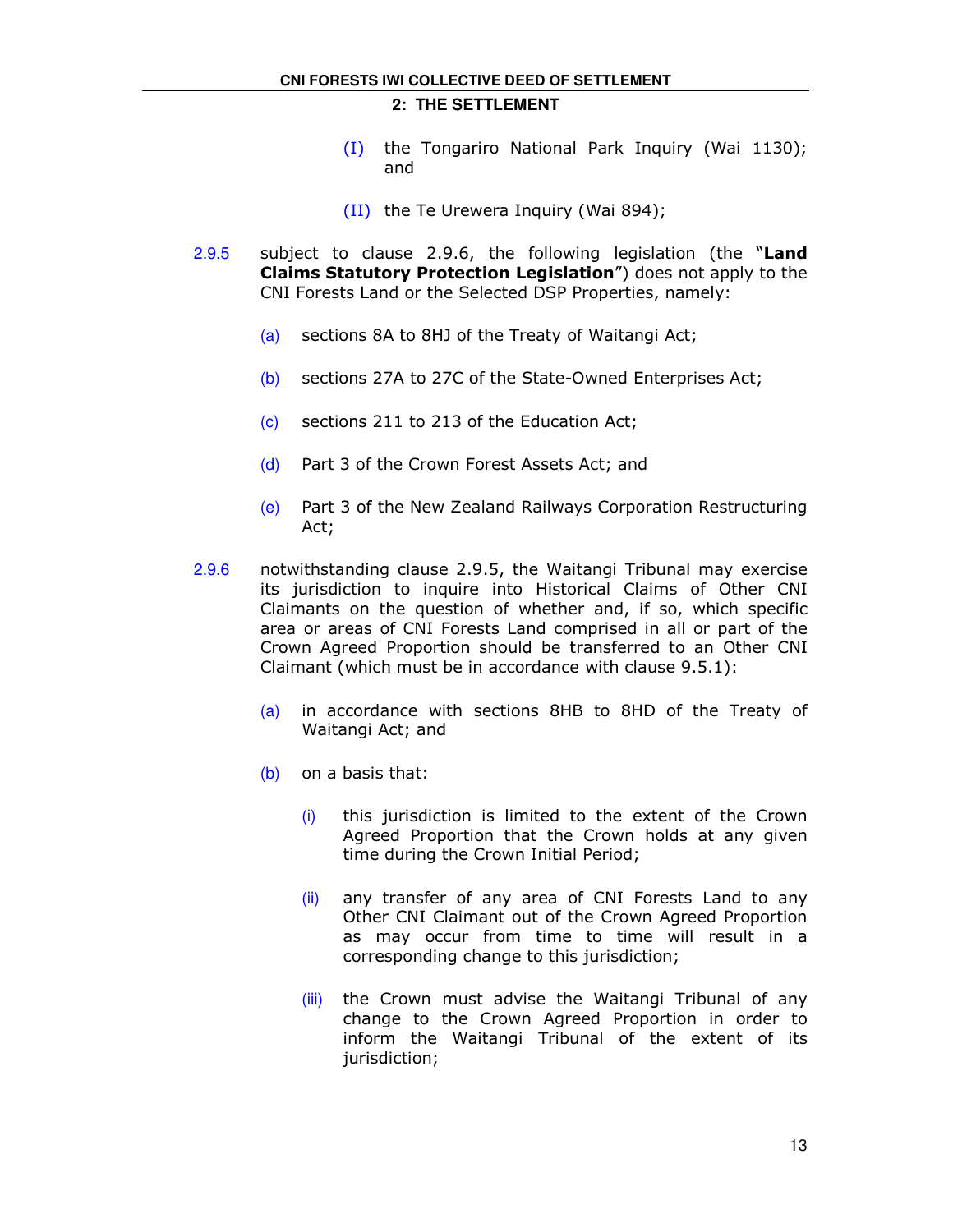- $(iv)$  any recommendation under section 8HB $(1)(a)$  of the Treaty of Waitangi Act for the return of land to the ownership of any Other CNI Claimant must be taken to apply only to CNI Forests Land comprised in part or all of the Crown Agreed Proportion; and
- $(v)$  the CNI Forests Land must be treated as if it had remained Crown Forest Land and a reference to a return of land to Māori ownership must be treated as a reference to a return of land to the Other CNI Claimant; and
- 2.9.7 clause 2.9.5 in relation to a Selected DSP Property lapses if the agreement for sale and purchase to be constituted under clauses 8.7 and 8.15 is cancelled.
- 2.10 The Settlement Legislation will provide that:
	- 2.10.1 the chief executive of LINZ must issue to the Registrar-General of Land one or more certificates that identify (by reference to the relevant legal description including any certificate of title or computer freehold register) each allotment that is:
		- (a) CNI Forests Land; or
		- (b) part or all of a Selected DSP Property transferred by the Crown to the DSP Entity in accordance with the DSP; and
		- (c) contained in a certificate of title or computer freehold register that has a memorial entered under any of the Land Claims Statutory Protection Legislation;
	- 2.10.2 the chief executive of LINZ must issue a certificate under clause 2.10.1:
		- (a) in respect of CNI Forests Land, as soon as is reasonably practicable after the Settlement Date; and
		- (b) in respect of any Selected DSP Property transferred by the Crown to the DSP Entity in accordance with the DSP, as soon as is reasonably practicable after the relevant DSP Transfer Date;
	- 2.10.3 each certificate must state the section of the Settlement Legislation that it is issued under; and
	- 2.10.4 the Registrar-General of Land must, as soon as is reasonably practicable after receiving a certificate referred to in clause 2.10.1: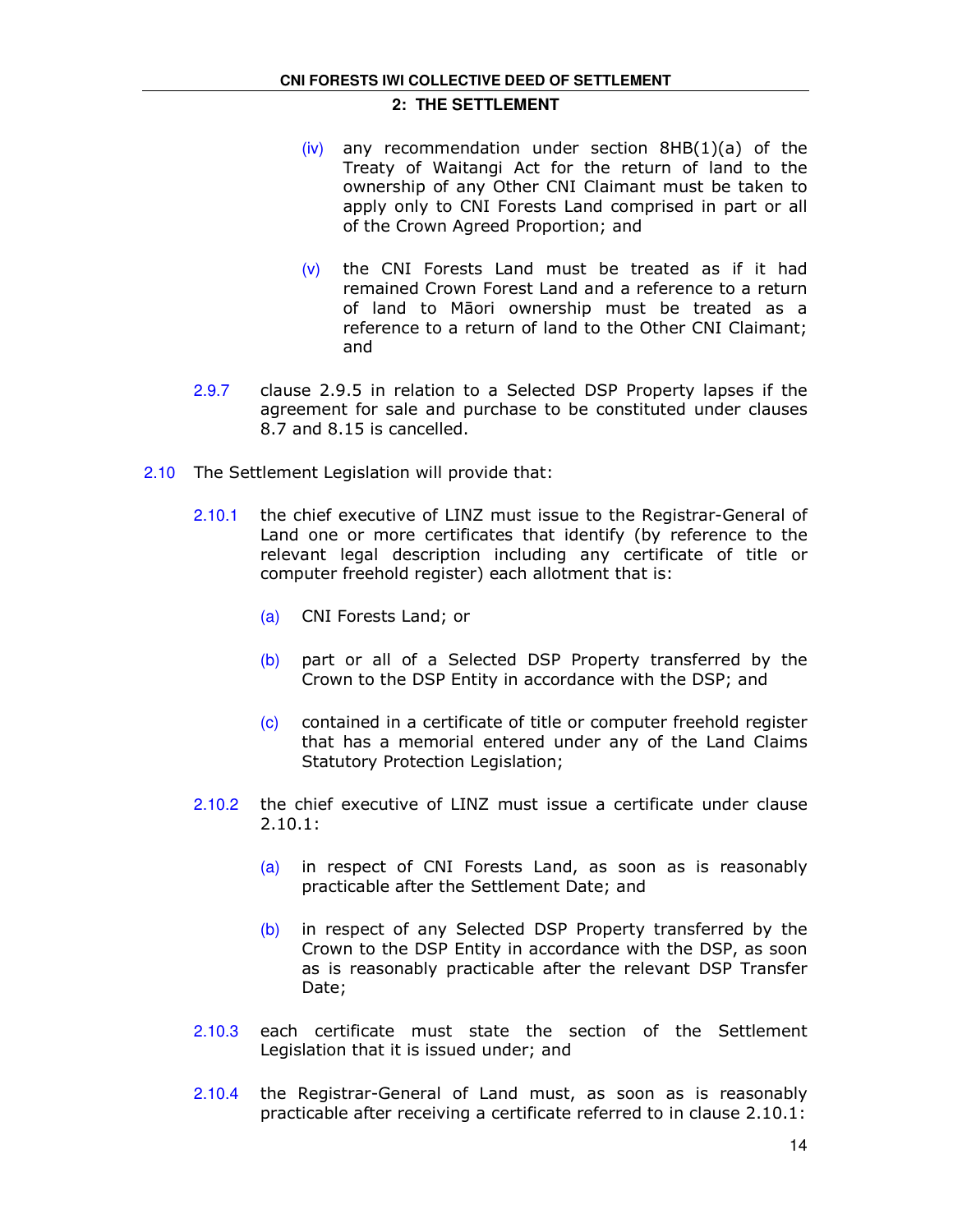- (a) register the certificate against each certificate of title or computer freehold register identified in the certificate; and
- (b) cancel, in respect of each allotment identified in the certificate, the memorial that, under any of the Land Claims Statutory Protection Legislation, is entered on a certificate of title or computer freehold register in respect of that allotment.
- 2.11 The Collective acknowledges and agrees that neither the Collective nor any Representative Entity will object to the removal by Settlement Legislation of memorials entered under any of the Land Claims Statutory Protection Legislation.

## ACKNOWLEDGEMENTS CONCERNING THE SETTLEMENT AND THE REDRESS

- 2.12 The Collective and the Crown acknowledge that:
	- 2.12.1 their execution of this Deed and the outcomes arising from the Settlement are intended to honour the principles of Te Tiriti o Waitangi/the Treaty of Waitangi;
	- 2.12.2 they have negotiated, and are entering into, this Deed in accordance with the framework and principles of the 1989 Crown Forests Agreement and the Crown Forest Assets Act;
	- 2.12.3 the Settlement represents the result of intensive negotiations conducted in good faith and in a spirit of co-operation and compromise;
	- 2.12.4 they have acted honourably and reasonably in relation to the Settlement;
	- 2.12.5 the Crown has applied a set of general guidelines during these negotiations to ensure a fair approach to the negotiation of Historical Claims while also seeking to treat each claim including the Historical CNI Forests Land Claims on its merits;
	- 2.12.6 the Crown has to set limits on what and how much redress is available to settle Historical Claims, and this also applies to the Historical CNI Forests Land Claims;
	- 2.12.7 this Settlement is intended by the Collective to contribute to long term, sustainable economic development of:
		- (a) each Member of the Collective;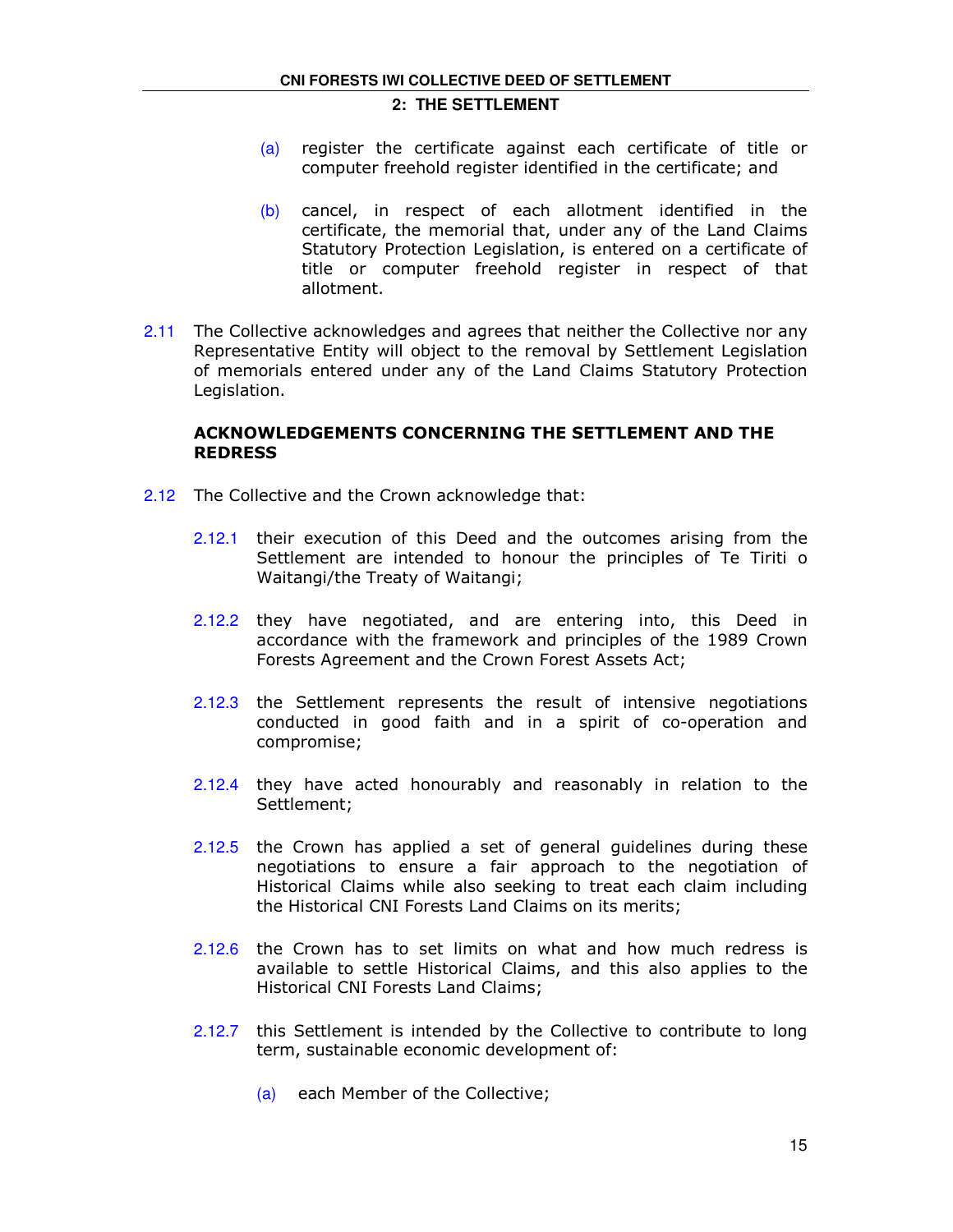- (b) the Collective;
- (c) the central North Island; and
- (d) New Zealand, generally;
- 2.12.8 the decision of each Member of the Collective in relation to the Settlement is a decision that each Member of the Collective takes for itself alone and it does not purport to affect the position of other tribes, including the other Members of the Collective, in relation to Future Comprehensive Settlements (except as indicated in clause 2.13.2);
- 2.12.9 the Settlement is in relation to the CNI Forests Land and the Historical CNI Forests Land Claims only and is not a comprehensive settlement of all Historical Claims of the Members of the Collective;
- 2.12.10 without limiting clauses 2.12.9, 2.12.11 and 2.12.12, entry into the Settlement is a significant step towards the settlement of the Future Comprehensive Settlements of the Members of the Collective and the Crown and the Members of the Collective acknowledge their intention to work together in a co-operative manner to expedite and accord high priority to the settlement of the Future Comprehensive Settlements;
- 2.12.11 except for the Settlement of the Historical CNI Forests Land Claims, nothing in this Deed is intended to limit the Future Comprehensive Settlements of each Member of the Collective;
- 2.12.12 nothing in this Deed is intended to limit:
	- (a) the settlement of the Future Comprehensive Settlements of an Other CNI Claimant (but in the case of the transfer of CNI Forests Land (including a transfer of land as CNI Forests Land Cultural Redress) such settlements will be effected through the Crown Agreed Proportion and in accordance with the Trust Deed and Shareholders' Agreement); or
	- $(b)$  the future assessment by the Crown, or the determination by the Waitangi Tribunal in accordance with section 6(3) of the Treaty of Waitangi Act, of what may comprise a well founded Historical Claim by an Other CNI Claimant to the CNI Forests Land. It is acknowledged that:
		- (i) having a claim based on legitimate mana whenua interests is, and will be, considered by the Collective to be fundamental to such assessment or determination; and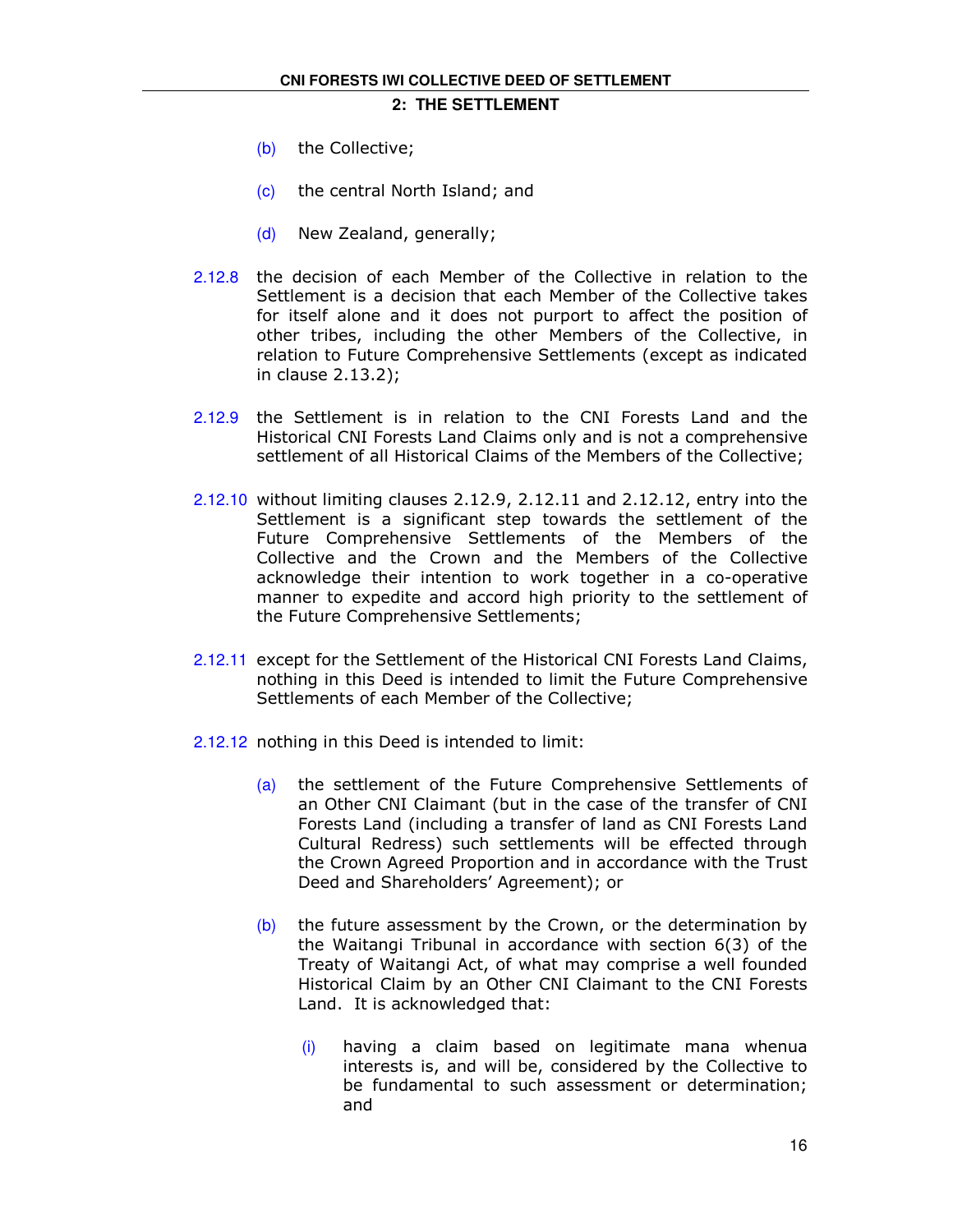- (ii) each Member of the Collective is entitled to appear and be heard by the Waitangi Tribunal on the question of the Historical Claim of an Other CNI Claimant to the CNI Forests Land;
- 2.12.13 the Collective's desire is to secure the return to the Collective of CNI Forests Land on the principle that i riro whenua atu me hoki whenua mai (as land is taken, so it should be returned);
- 2.12.14 the Members of the Collective have agreed the Collective's Allocation Agreement, which is set out in Schedule 3, which provides for:
	- (a) the process for determining how CNI Forests Land will be allocated amongst the Members of the Collective; and
	- $(b)$  this allocation to be determined, among other things, on the basis:
		- (i) of mana whenua; and
		- (ii) that the principles of tikanga Māori will inform and govern the allocation process; and
- 2.12.15 taking all matters into consideration (some of which are specified in this clause), the Settlement is fair in the circumstances.

### ACKNOWLEDGEMENTS CONCERNING FUTURE COMPREHENSIVE **SETTLEMENTS**

- 2.13 The Collective and the Crown acknowledge that:
	- 2.13.1 as at the Date of this Deed, a number of Historical Claims of the Members of the Collective that relate to matters other than CNI Forests Land remain unsettled;
	- 2.13.2 if and when a Member of the Collective's unsettled Historical Claims are settled, the Settlement under this Deed will be taken into account in, and each Member of the Collective's share of the Financial Redress pursuant to the terms of this Deed will be "on account" for, financial redress that would have otherwise been provided for in the Future Comprehensive Settlement with that Member of the Collective;
	- 2.13.3 the Crown acknowledges and agrees that: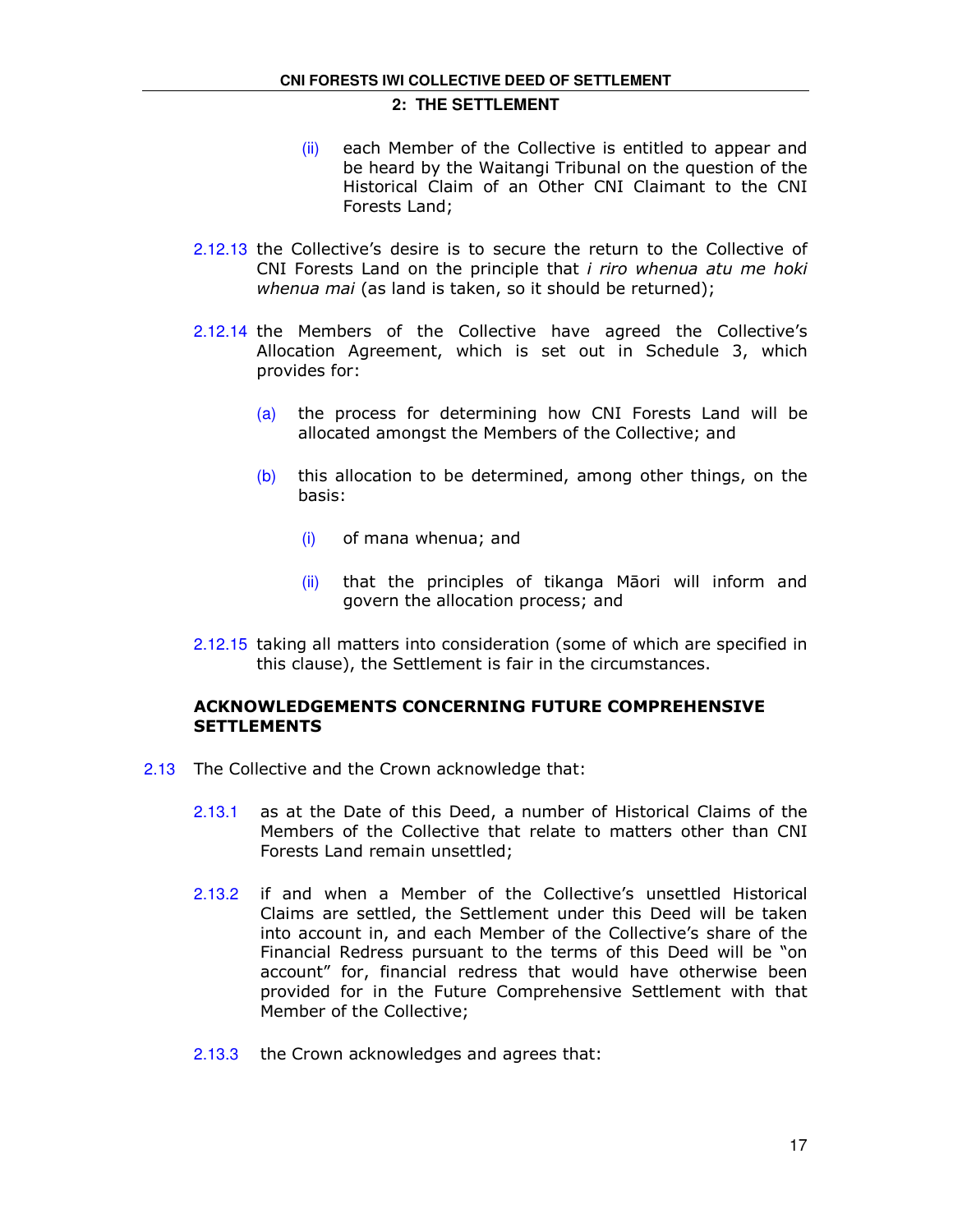- (a) as at the Date of this Deed some of the Members of the Collective have not had the opportunity to discuss the Crown's assessment of their financial redress; and
- $(b)$  the fact that no interest is being paid by the Crown to the Collective under the terms of this Deed will be taken into account:
	- $(i)$  in the negotiations applying to the Future Comprehensive Settlements of the Members of the Collective, whenever they occur; and
	- $(iii)$  the Crown will approach those negotiations on the basis that any interest to be paid by the Crown under those Future Comprehensive Settlements will be with effect from the date of this Deed;
- 2.13.4 nothing in this Settlement is intended to preclude:
	- (a) each Member of the Collective discussing the Crown's assessment of, and agreeing on, the level of the Member of the Collective's financial redress as part of the Member of the Collective's individual negotiation of its Future Comprehensive Settlement; and
	- $(b)$  once an amount representing the level of the financial redress has been agreed, and for the purposes of the Future Comprehensive Settlement with the Member of the Collective:
		- $(i)$  the Crown deducting from this amount the Member of the Collective's share of the Financial Redress pursuant to the terms of this Deed, through

the vesting of the CNI Forests Land in CNI Iwi Holdings Limited in accordance with Part 7; and

- (ii) any remaining amount (after that deduction) being available to the Member of the Collective as financial redress for its Future Comprehensive Settlement;
- 2.13.5 subject to clauses 2.2, 2.3, 2.12.11 and 2.13.4(b)(i), nothing in this Settlement is intended to preclude the negotiation of other components of the Future Comprehensive Settlements with each Member of the Collective and the Settlement will not affect the other redress that would have otherwise been provided for in those Future Comprehensive Settlements, including: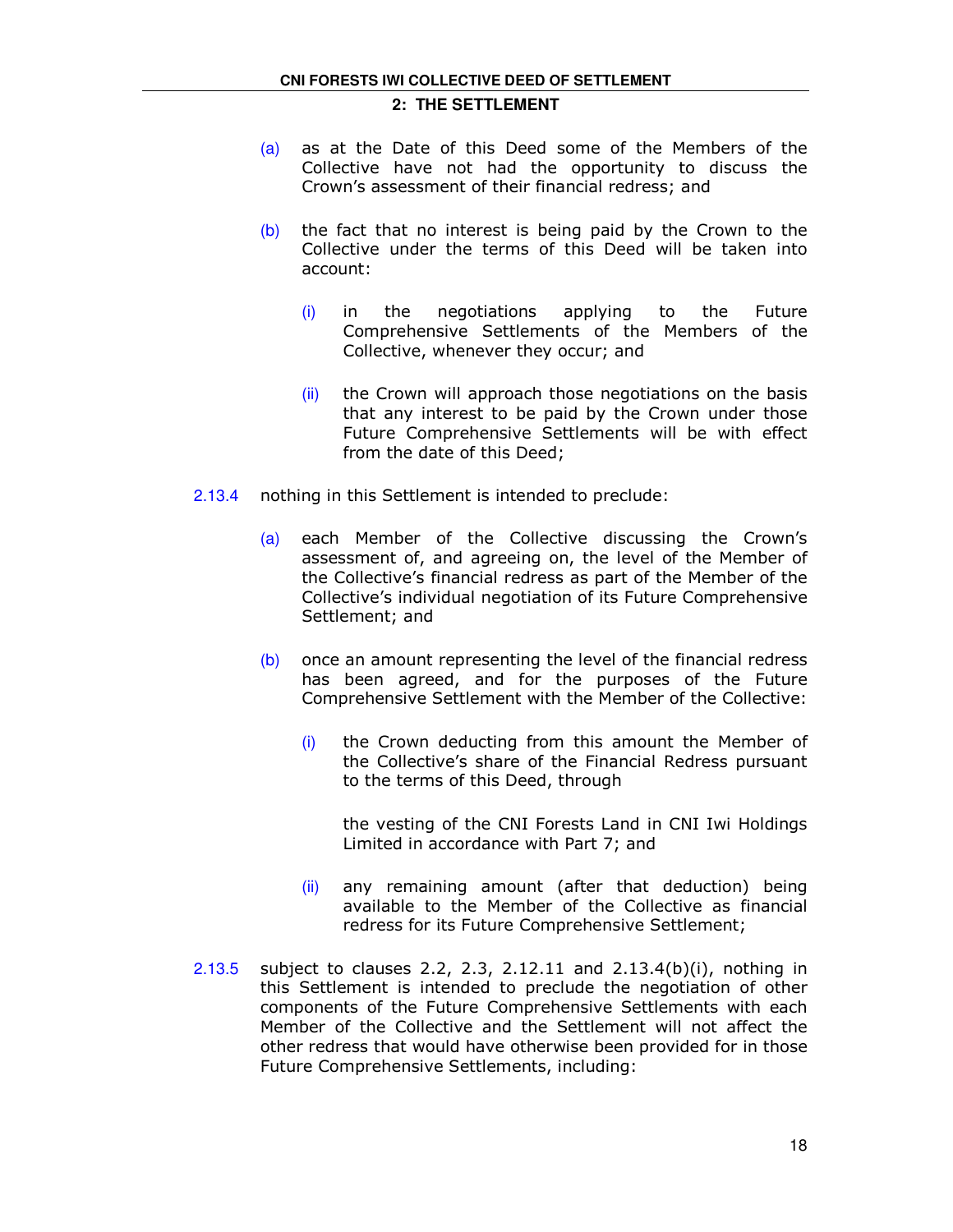- (a) an express recognition of the nature and extent of historical breaches of the Treaty of Waitangi by the Crown in respect of the Historical Claims and the Historical CNI Forests Land Claims of the Member of the Collective;
- (b) an apology to be provided by the Crown in recognition of all those historical breaches of the Treaty of Waitangi by the Crown;
- (c) any financial redress that may still be available to the Member of the Collective pursuant to clause 2.13.4;
- (d) additional commercial redress including rights of deferred selection and rights of first refusal over assets agreed in the Future Comprehensive Settlements as being available for these mechanisms; and
- (e) cultural redress including CNI Forests Land Cultural Redress (but any transfer of CNI Forests Land as CNI Forests Land Cultural Redress will be from the Crown Agreed Proportion and in accordance with the Trust Deed and Shareholders' Agreement); and
- 2.13.6 for the purposes of clause 2.13.5(e), in respect of Future Comprehensive Settlements between the Crown and Members of the Collective:
	- (a) the Collective intends to establish and obtain each Member of the Collective's agreement to a process through which the Collective may endeavour to agree:
		- $(i)$  the extent of all or any of the cultural and spiritual values and interests in the CNI Forests Land of a Member of the Collective; and
		- (ii) the appropriate basis upon which these could be recognised in the Future Comprehensive Settlements of each of the Members of the Collective; and
	- $(b)$  this process will only be for facilitation purposes that:
		- (i) are intended to expedite Future Comprehensive Settlements, but without binding a Member of the Collective (or, for the avoidance of doubt, the Crown) to any outcome; and
		- $(iii)$  will not limit or restrict the basis upon which the Crown and each Member of the Collective are to agree and give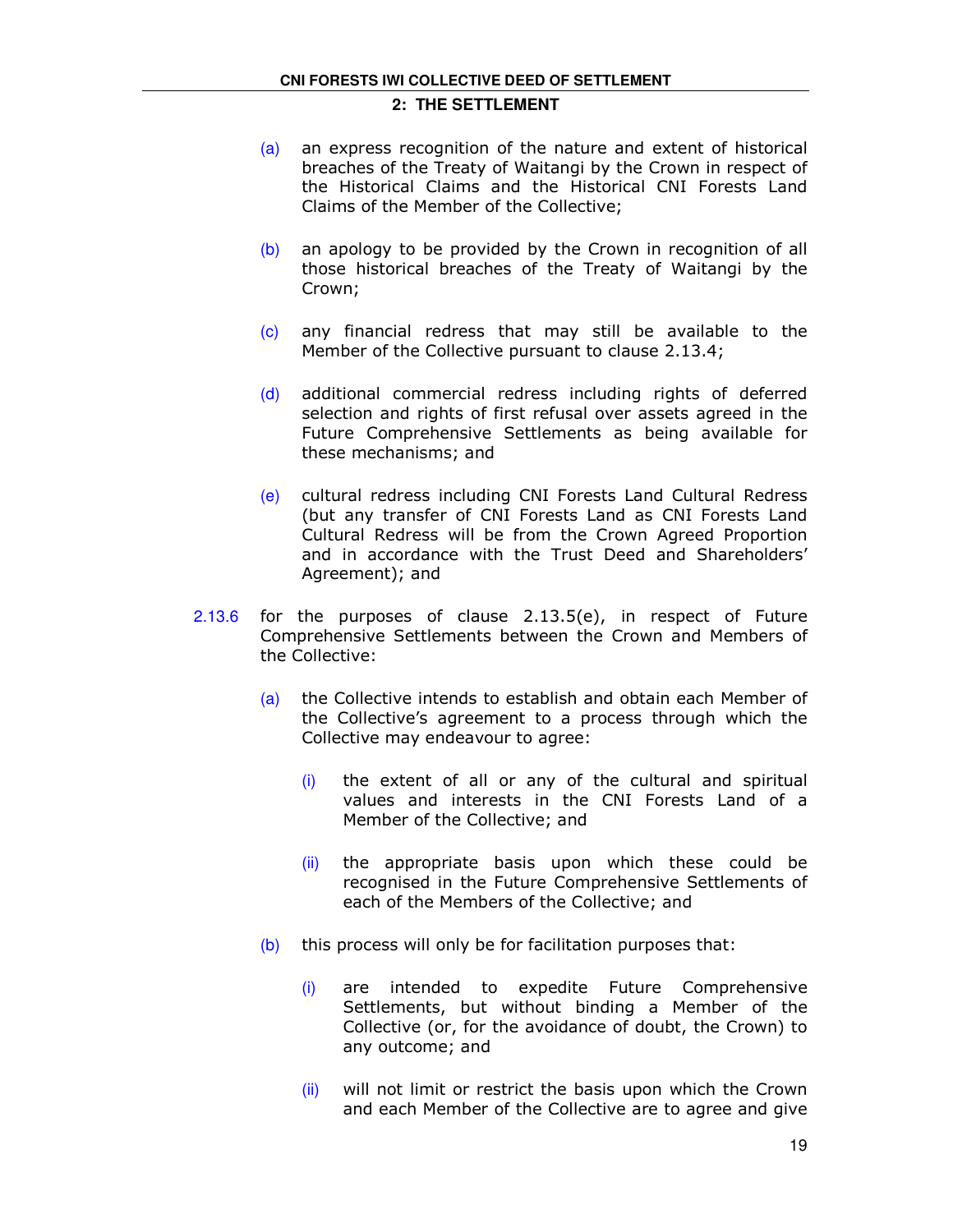effect, through legislation, to the CNI Forests Land Cultural Redress to be included in the Future Comprehensive Settlements of each Member of the Collective.

## ACKNOWLEDGEMENT CONCERNING PRESERVATION OF VALUE OF OTHER SETTLEMENTS

- 2.14 The Crown and the Collective acknowledge that, in entering into the Settlement and taking into account the application of the acknowledgements in clause 2.13 and the future entry into the Future Comprehensive Settlements, the Crown:
	- 2.14.1 has also entered into the TPT Settlement Deed to preserve, in conjunction with the Crown's entry into this Deed, the value of the settlement between the Crown and the Affiliate Te Arawa Iwi/Hapū as set out in the Original TPT Deed of Settlement; and
	- 2.14.2 will preserve the value of the other settlement offers made by the Crown to Members of the Collective including Ngāti Whare and Ngāti Manawa.

#### CROWN'S POSITION IN RELATION TO IMPLICATIONS OF VESTING

- 2.15 It is the Crown's position that the vesting of the CNI Forests Land in CNI Iwi Holdings Limited (as Financial Redress in accordance with Part 7 and subject to the Crown Agreed Proportion):
	- 2.15.1 does not in any way imply that the Collective, any Member of the Collective or any Other CNI Claimant has a superior claim in respect of any CNI Forests Land that may comprise part or all of the Crown Agreed Proportion; and
	- 2.15.2 this Deed should be interpreted accordingly.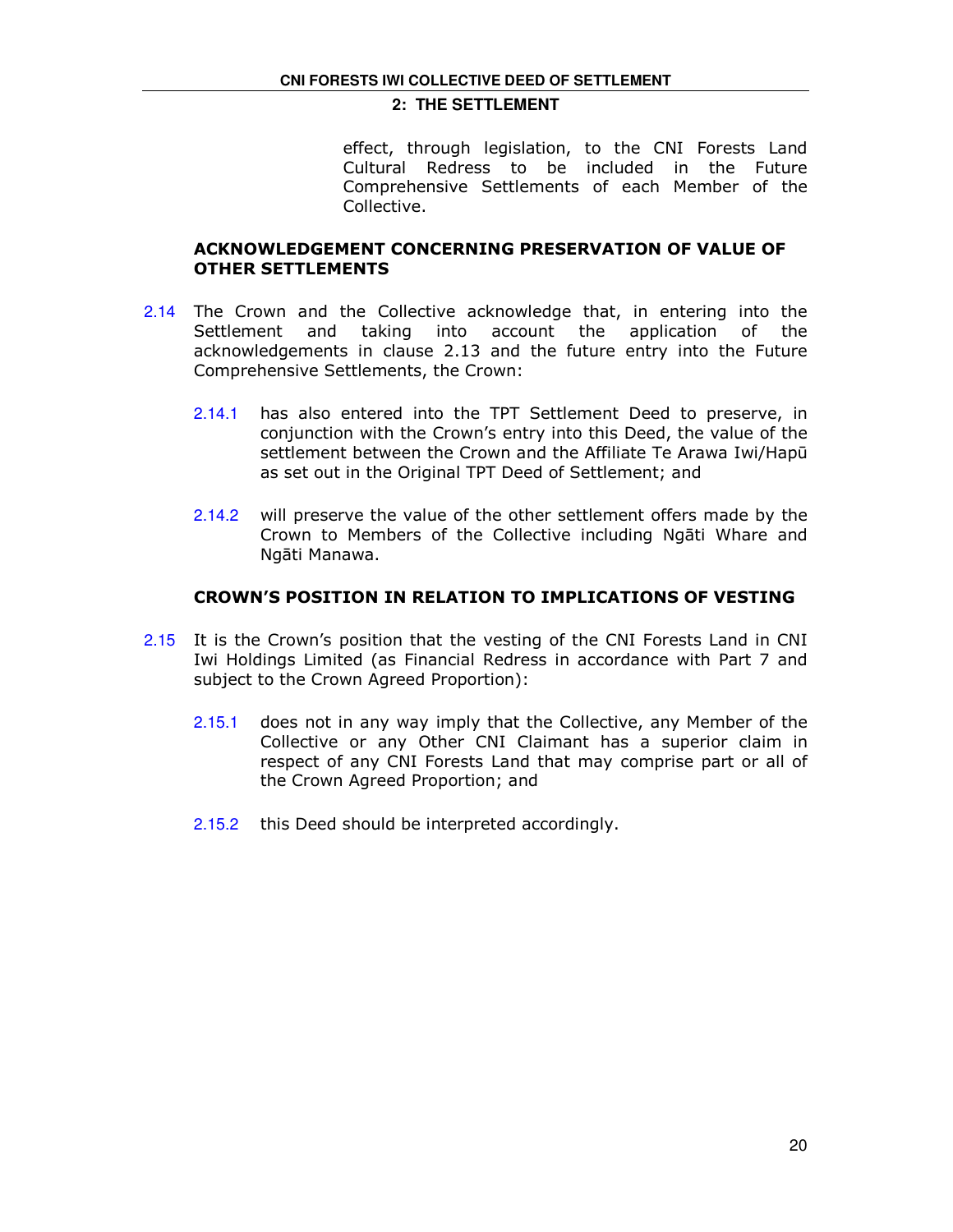#### **3: AUTHORISATION OF THE SETTLEMENT AND THE GOVERNANCE ENTITIES**

## **3** AUTHORISATION OF THE SETTLEMENT AND THE GOVERNANCE ENTITIES

## THIS DEED HAS BEEN AUTHORISED

- 3.1 Each Member of the Collective confirms to the Crown and to the other Members of the Collective that:
	- 3.1.1 the Member of the Collective has appointed, or will prior to the Settlement Date appoint, a Governance Entity to act on its behalf in relation to this Settlement;
	- 3.1.2 the Governance Entity was, or will be, properly appointed and has, or will have, the authority to act on behalf of the Member of the Collective; and
	- 3.1.3 that Governance Entity will be a shareholder and beneficiary in the entities through which the Redress is to be provided and held on their behalf, being CNI Iwi Holdings Limited and the CNI Iwi Holdings Trust.
- 3.2 Each Member of the Collective confirms to the Crown and to the other Members of the Collective that this Deed and the entry into this Deed by the Member of the Collective was authorised by the following process:
	- 3.2.1 prior to this Deed, the Member of the Collective held a series of hui and other meetings with its hapū, iwi and taura here ropū to:
		- (a) present and discuss the Agreement in Principle;
		- (b) discuss the Settlement of the Historical CNI Forests Land Claims on a basis that is consistent with the Agreement in Principle; and
		- (c) satisfy itself that it had followed its tikanga to obtain a sufficient level of support, and all authorisations that the Member of the Collective considered necessary, for the Member of the Collective to enter into this Deed of Settlement;
	- 3.2.2 as a result of this process and the resolutions passed at these hui and meetings, each Member of the Collective is satisfied that it has a sufficient level of support and all authorisations necessary for:
		- (a) the Agreement in Principle;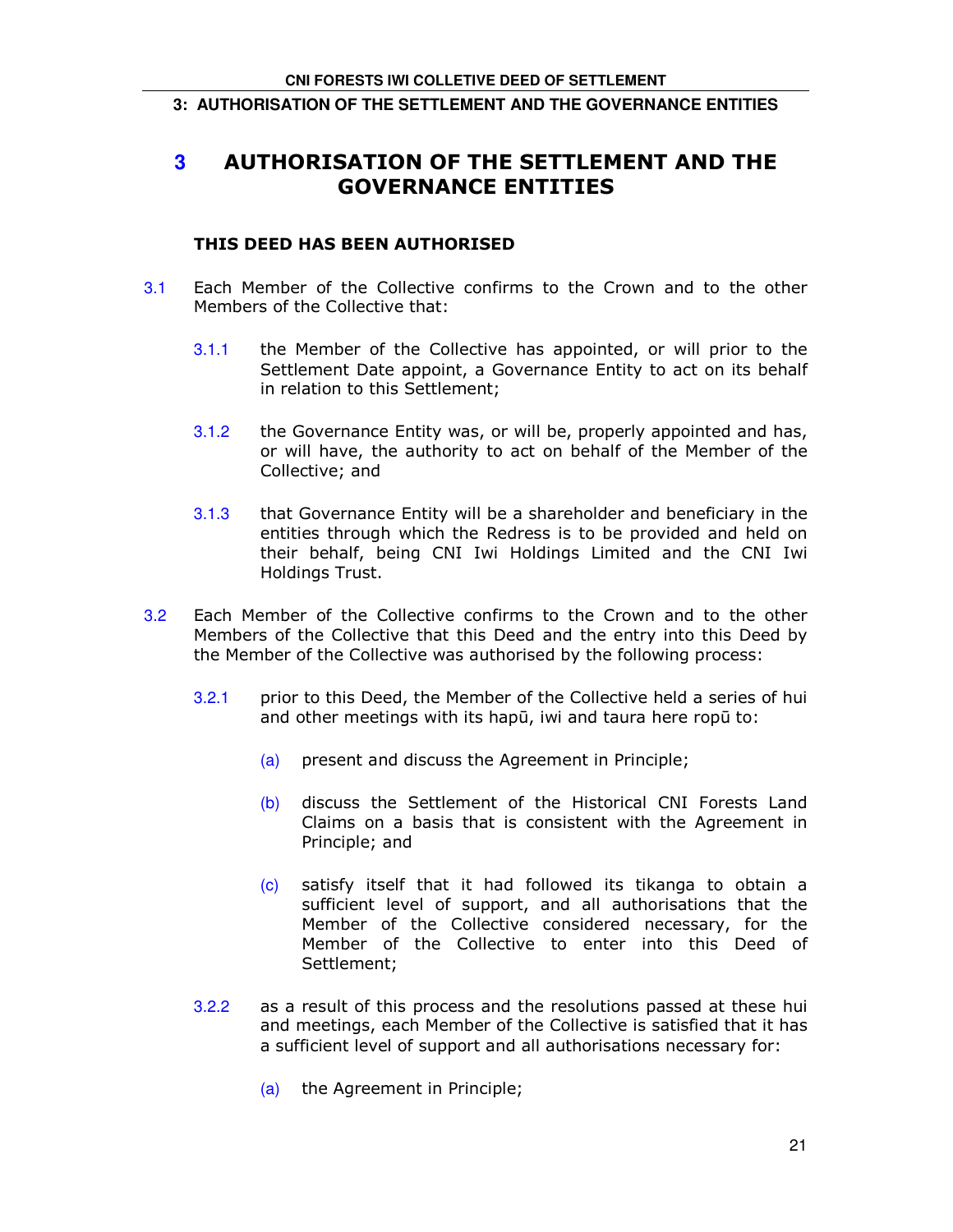#### **CNI FORESTS IWI COLLETIVE DEED OF SETTLEMENT**

#### **3: AUTHORISATION OF THE SETTLEMENT AND THE GOVERNANCE ENTITIES**

- (b) the Member of the Collective to:
	- (i) be a Member of the Collective; and
	- (ii) enter into this Deed of Settlement, through its Authorised Signatories, and effect Settlement; and
- (c) the Member of the Collective's Governance Entity to act on behalf of that Member of the Collective as a shareholder in CNI Iwi Holdings Limited and a beneficiary under the CNI Iwi Holdings Trust;
- 3.2.3 each Member of the Collective therefore irrevocably confirms to the Crown and the other Members of the Collective, respectively, that:
	- (a) the Member of the Collective is satisfied that it has followed its tikanga to obtain such sufficient level of support and authorisations; and
	- $(b)$  the other Members of the Collective and the Crown may therefore:
		- (i) safely rely on the resolutions referred to in clause 3.2.2 and the Member of the Collective's confirmations in this clause 3.2 for their entry into this Deed and for Settlement; and
		- (ii) enter into this Deed to effect Settlement; and
- 3.2.4 the Crown and the Collective therefore confirm, respectively, that they:
	- (a) accept that each Member of the Collective is duly authorised to be a Member of the Collective and to enter into this Deed to effect Settlement;
	- $(b)$  are relying on the confirmations given by each Member of the Collective in this clause 3.2; and
	- (c) accept that the Authorised Signatories of each Member of the Collective are duly authorised to enter into this Deed to effect Settlement on behalf of the Member of the Collective.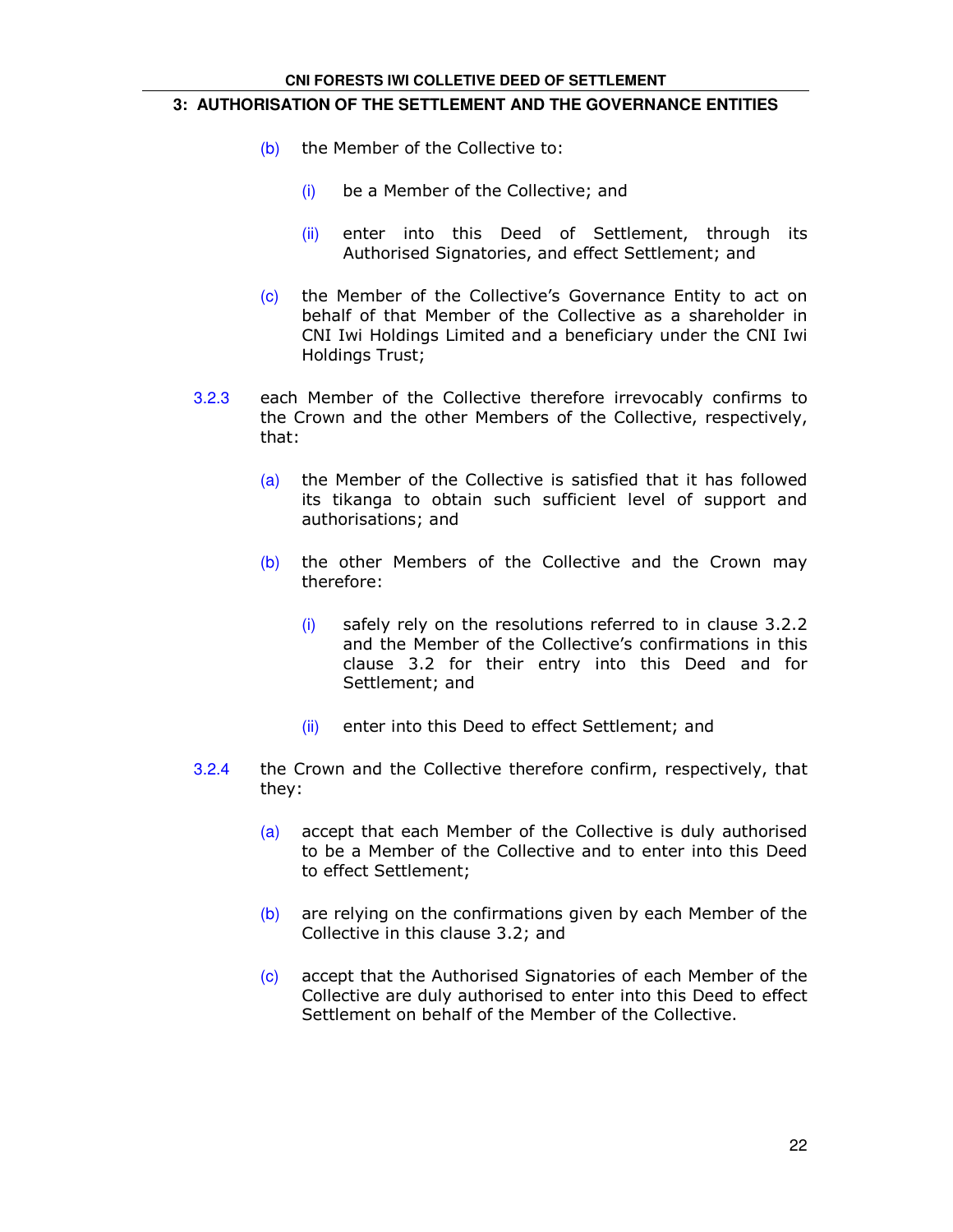## **3: AUTHORISATION OF THE SETTLEMENT AND THE GOVERNANCE ENTITIES**

## REDRESS AGREED TO BY CABINET

3.3 The Crown confirms that the Redress to be provided under this Deed was agreed to by Cabinet on 18 June 2008.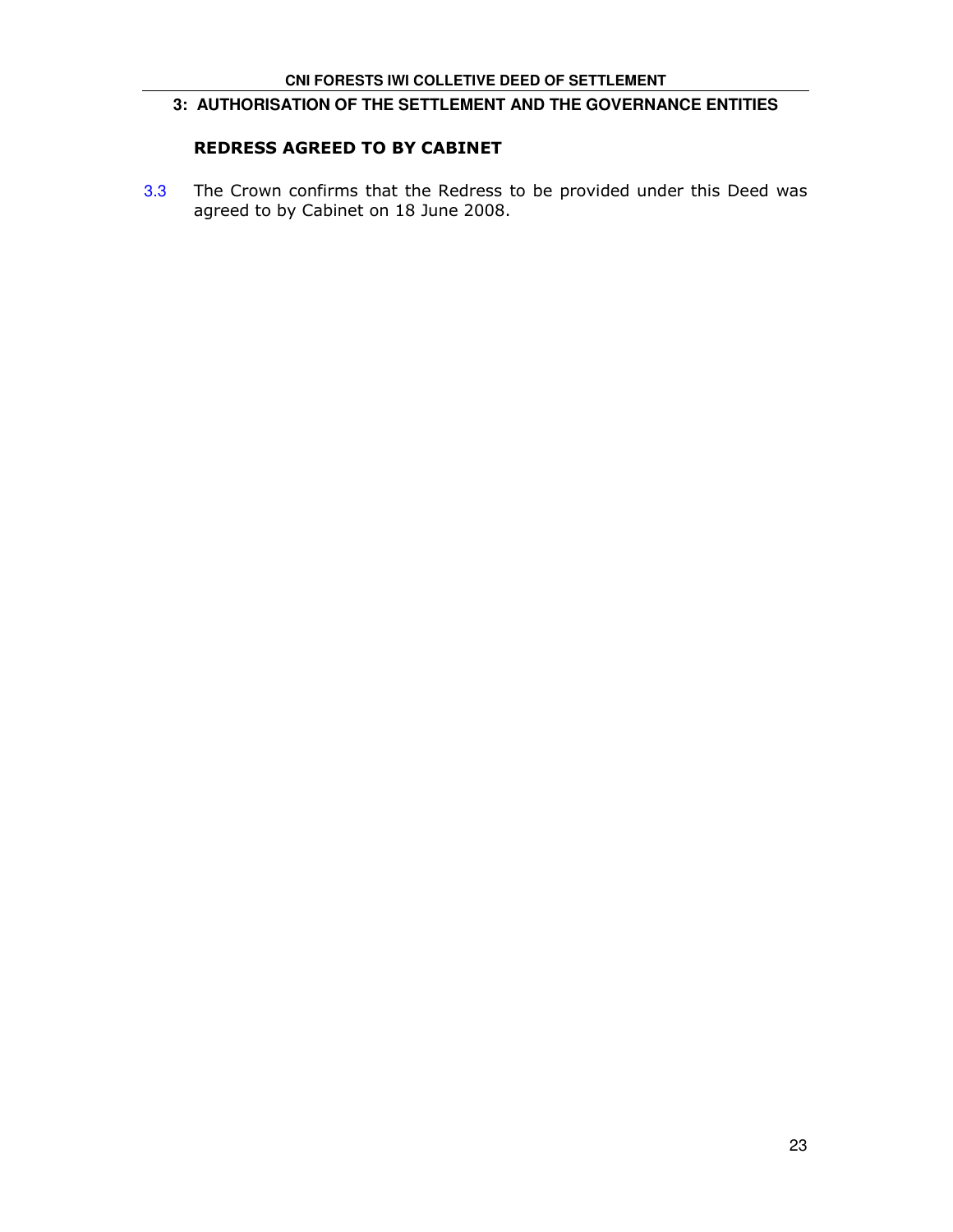**4: SETTLEMENT LEGISLATION** 

## **4** SETTLEMENT LEGISLATION

## INTRODUCTION OF SETTLEMENT LEGISLATION

4.1 The Crown must (subject to clause 4.2) arrange for the Settlement Legislation to have its first reading in Parliament on the Date of this Deed.

## CONTENT AND COMING INTO FORCE OF THE SETTLEMENT LEGISLATION

- 4.2 The Settlement Legislation proposed by the Crown for introduction must:
	- 4.2.1 include all matters required by this Deed to be included in the Settlement Legislation; and
	- 4.2.2 be in the form set out in Schedule 11.

## MEMBERS OF THE COLLECTIVE TO SUPPORT SETTLEMENT AND OTHER LEGISLATION

- 4.3 Each Member of the Collective and each Representative Entity must support, and will not do or permit (to the extent it is reasonably possible to do so) anything which may delay or prevent, the passage through Parliament of:
	- 4.3.1 the Settlement Legislation;
	- 4.3.2 the TPT Legislation; and
	- 4.3.3 any other legislation required to:
		- (a) give effect to this Deed;
		- (b) achieve certainty in respect of the obligations to be performed by a Party in accordance with this Deed; or
		- (c) achieve a final and durable Settlement in respect of the CNI Forests Land.
- 4.4 Clause 4.3.2 is included to confirm each Member of the Collective's and each Representative Entity's support of the TPT Settlement Deed and the TPT Legislation.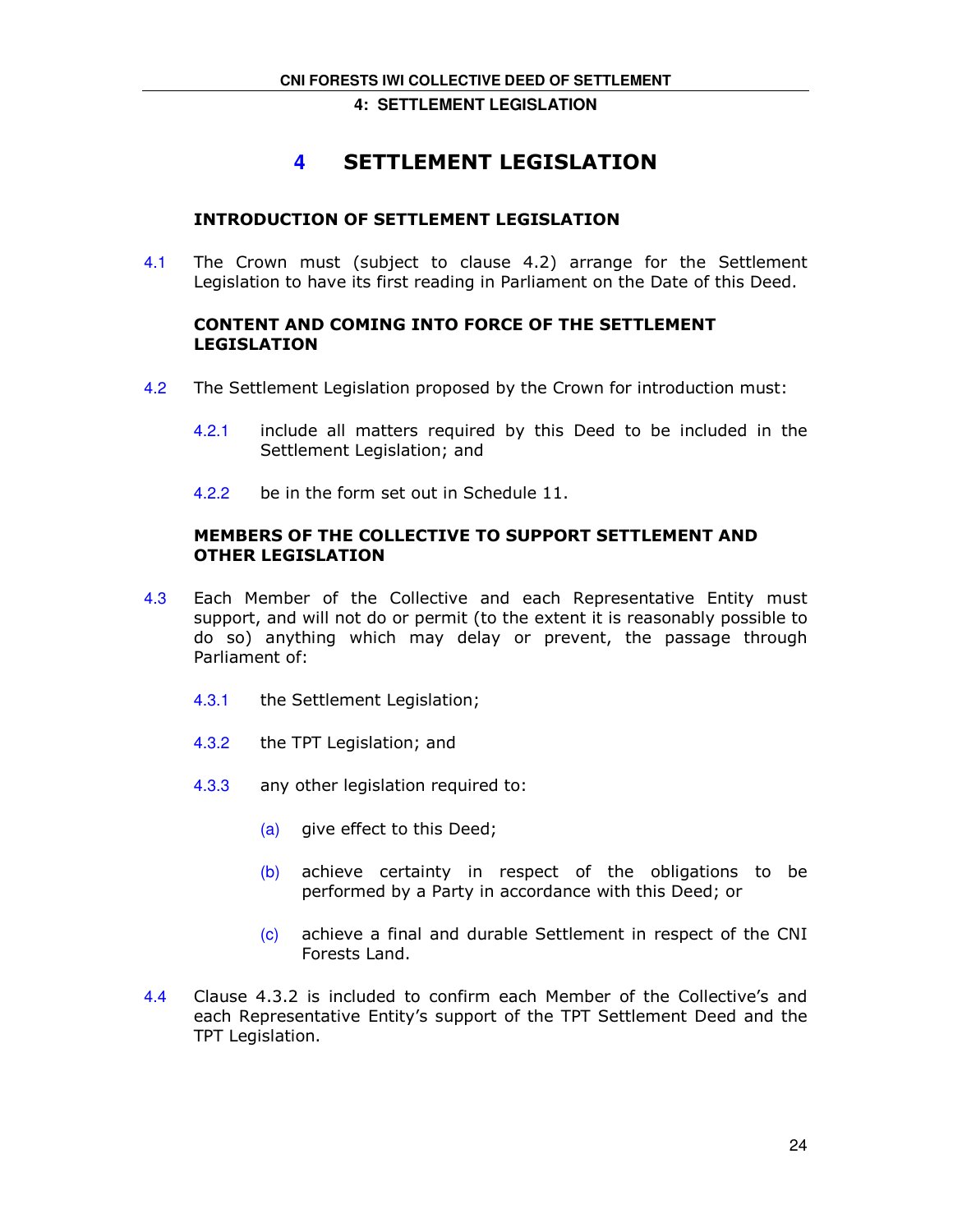## **5: OTHER ACTIONS TO COMPLETE SETTLEMENT**

## **5** OTHER ACTIONS TO COMPLETE SETTLEMENT

## WAITANGI TRIBUNAL

- 5.1 The Crown may, on or after the Date of this Deed:
	- 5.1.1 advise the Waitangi Tribunal in writing of the Settlement and its terms, including the effect that the Settlement Legislation will have on the jurisdiction of the Waitangi Tribunal; and
	- 5.1.2 request that the Waitangi Tribunal adjourn any proceedings relating to any Historical CNI Forests Land Claims, amend its register, and adapt its procedures, to reflect the Settlement.

## LAND BANK ARRANGEMENTS

- 5.2 All land bank arrangements will continue in relation to Members of the Collective (and any Representative Entity) until the settlement date of their Future Comprehensive Settlements.
- 5.3 From the Date of this Deed and pending the agreement to be reached in respect of the DSP Properties and the Collective RFR Properties under clauses 8.1 to 8.3, where the Crown wishes to sell any property that is not required for or is no longer subject to any land bank arrangement referred to in clause 5.2, or it considers is reasonably likely to be a DSP Property or Collective RFR Property (with the Crown acting consistently with the intention of this Deed), then:
	- 5.3.1 the Crown must first provide the Collective with Notice that the Crown intends to sell the property, which will set out the terms and conditions (including price) at which it wishes to sell the property;
	- 5.3.2 the Collective may, within 25 Business Days from the date of the Crown's Notice, time being of the essence, provide Notice to the Crown advising that the Collective requires the property to be land banked for the purpose of clauses 8.1, 8.2 and 8.3;
	- 5.3.3 where the Crown receives such Notice from the Collective, the Crown must land bank the property for that purpose;
	- 5.3.4 where the Crown does not receive such Notice from the Collective within the 25 Business Day period, then the Crown may proceed to sell the property without further reference to the Collective, but only so long as the sale is not on terms and conditions that are more favourable to a purchaser than those notified under clause 5.3.1; and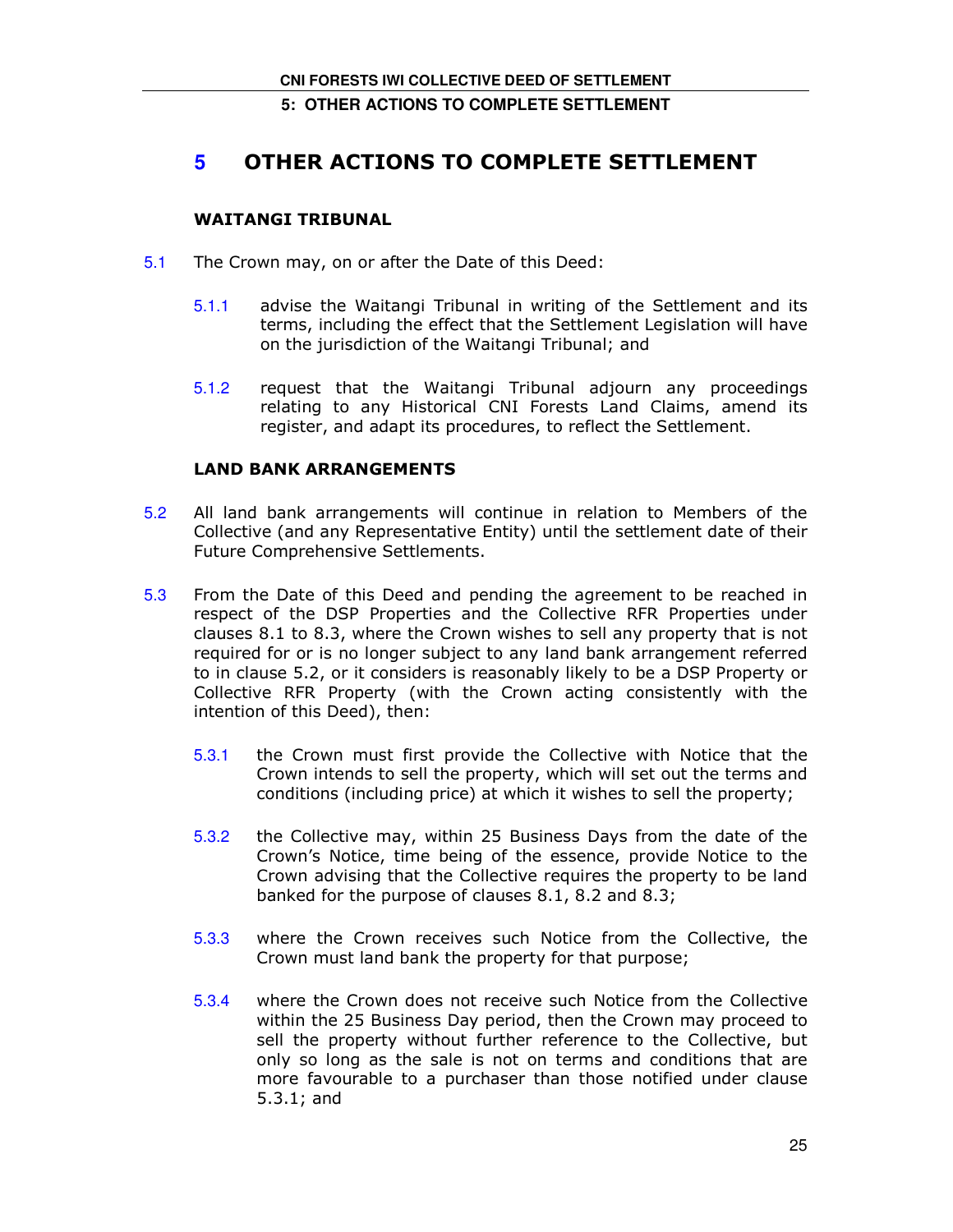- 5.3.5 clauses 5.3.1 to 5.3.4 will again apply where the Crown wishes to sell the property on those more favourable terms and conditions and with all necessary modifications to ensure that the process set out in those clauses is repeated and complied with by the Crown and the Collective.
- 5.4 For the avoidance of doubt, the Collective acknowledges that:
	- 5.4.1 this clause 5 is not intended to operate to limit the Future Comprehensive Settlements of each Member of the Collective (consistent with the acknowledgement provided in clause 2.12.11); and
	- 5.4.2 where any property becomes subject to the land bank to be created and to apply pursuant to clause 5.3, this will not in any way prevent the Crown from including the property as redress in a Future Comprehensive Settlement with a Member of the Collective and nor will this in any way impact upon the discretion of any Member of the Collective to not provide the written agreement referred to in clauses 8.2.1 and 8.2.2.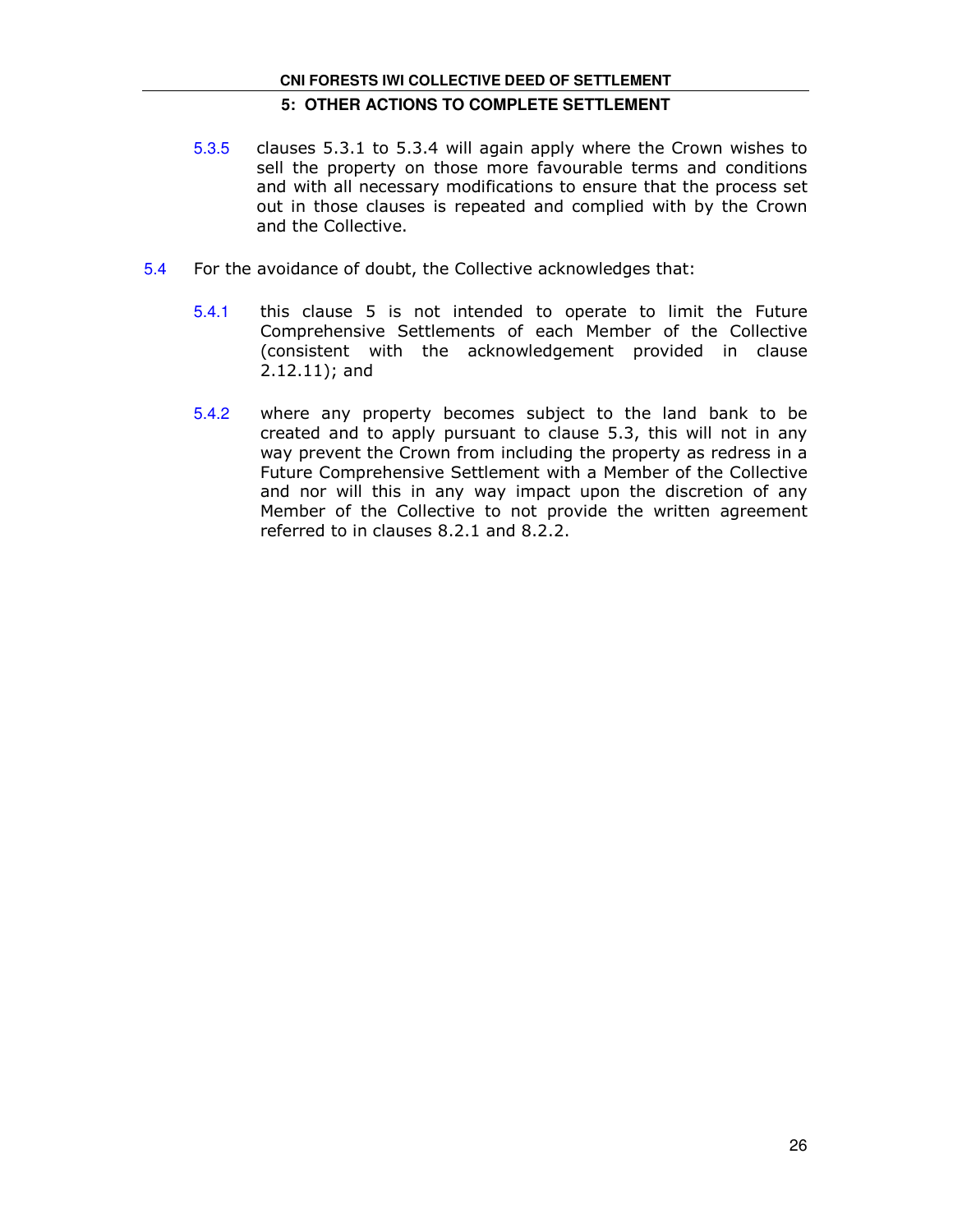#### **6: SUMMARY OF THE REDRESS**

## **6** SUMMARY OF THE REDRESS

- 6.1 This Part sets out a summary of the Redress to be provided by the Crown under Part 7: Financial Redress and Part 8: Commercial Redress.
- 6.2 This Part:
	- 6.2.1 sets out only a summary of the Redress to be provided;
	- 6.2.2 is not an operative part of this Deed; and
	- 6.2.3 does not affect the interpretation of any other provision of this Deed.
- 6.3 The Redress includes:
	- 6.3.1 subject to the retention by the Crown of the Crown's Agreed Proportion, Financial Redress comprising

the transfer of all of the CNI Forests Land to CNI Iwi Holdings Limited, to be effected by the Settlement Vesting and including the transfer of the Crown's interest in the CNI Forests Land as Licensor under all current CNI Crown Forestry Licences (for the avoidance of doubt, in this Deed, including in clause 2.13.2, reference to Financial Redress does not include the effect of clause 7.3.4(e)); and

- 6.3.2 Commercial Redress comprising the Collective Mechanisms.
- 6.4 The Financial Redress referred to in clause 6.3.1 is agreed to have a monetary value of \$195.6 million, which is 86.7% of the agreed value of CNI Forests Land (being \$225.6 million).
- 6.5 The Financial Redress will be provided to CNI Iwi Holdings Limited in the manner provided in Part 7: Financial Redress.
- 6.6 The Commercial Redress will be provided to the DSP Entity and the RFR Entity in the manner provided in Part 8: Commercial Redress.
- 6.7 It is acknowledged by the Collective that the Settlement Vesting:
	- 6.7.1 is required by the Collective for:
		- (a) the purposes of Settlement;
		- (b) the CNI Iwi Holdings Trust; and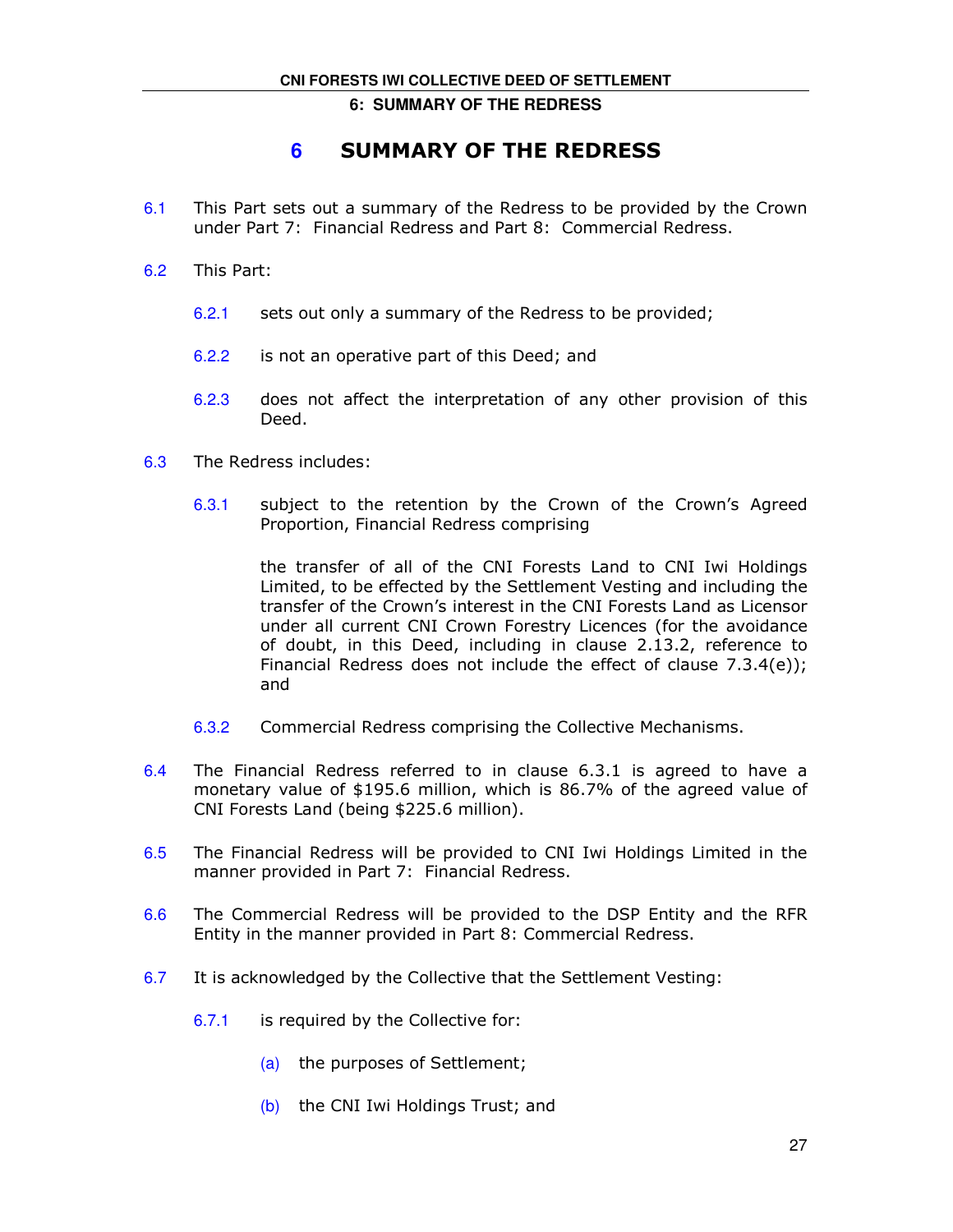## **6: SUMMARY OF THE REDRESS**

- (c) the Collective's Allocation Agreement; and
- 6.7.2 therefore provides to each Member of the Collective, for the purposes of and in accordance with clause 2.13.2, Financial Redress "on account" for financial redress that would have otherwise been provided to them, respectively, in their Future Comprehensive Settlements.
- 6.8 Part 9 sets out the structure of the Settlement and, among other things, provisions applying to the basis upon which CNI Iwi Holdings Limited will receive and hold the Financial Redress and the Commercial Redress.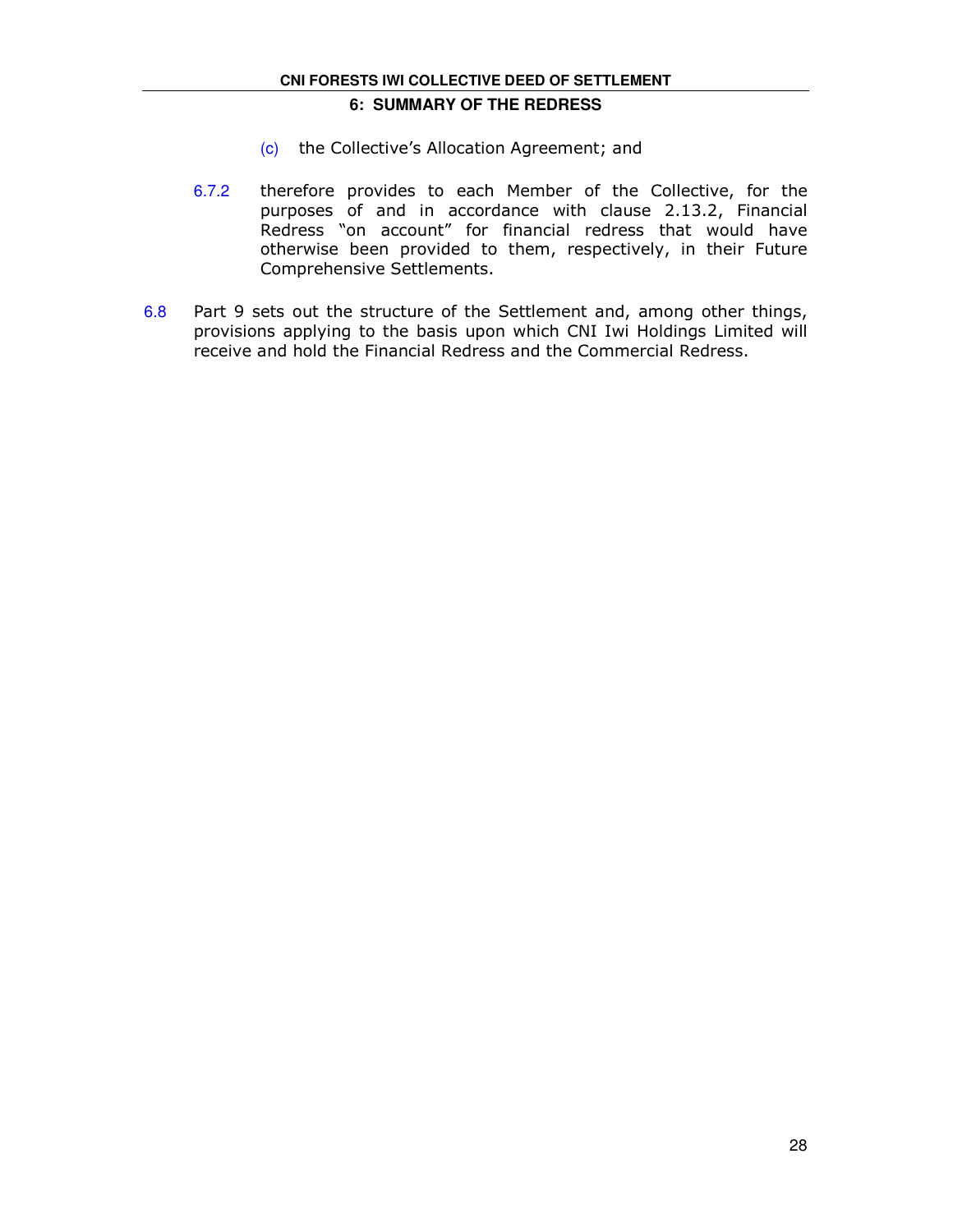## **7** FINANCIAL REDRESS

## VESTING OF CNI FORESTS LAND

- 7.1 The Financial Redress will be effected by the Settlement Legislation as provided in clause 7.3.
- 7.2 This Part 7 and the terms of vesting contained in Part 2 of Schedule 4 set out obligations of the Parties in relation to the CNI Forests Land.

## SETTLEMENT LEGISLATION FOR CNI FORESTS LAND, CROWN FORESTRY LICENCES AND OTHER MATTERS

- 7.3 The Settlement Legislation must:
	- 7.3.1 provide that the fee simple estate in the CNI Forests Land vests in CNI Iwi Holdings Limited on the Settlement Date;
	- 7.3.2 authorise the Crown to sign any document, or do any other thing necessary, or reasonably incidental, to give effect to this Part 7;
	- 7.3.3 provide that to the extent that the fee simple estate in a parcel of CNI Forests Land subject to a single CNI Crown Forestry Licence:
		- (a) comprises all the land in a certificate of title or computer freehold register, the Registrar-General of Land must, on written application by an Authorised Person:
			- (i) register CNI Iwi Holdings Limited as the proprietor of the parcel of CNI Forests Land;
			- (ii) register any Relevant Encumbrances that are registrable, notified or notifiable and are described in that written application; and
			- (iii) make those entries in the register and generally do all things necessary to give effect to this Part 7;
		- (b) does not comprise all the land in a certificate of title or computer freehold register, the Registrar-General of Land must on written application by an Authorised Person and after completion of any necessary survey:
			- (i) create one computer freehold register for the parcel of CNI Forests Land that is subject to the CNI Crown Forestry Licence;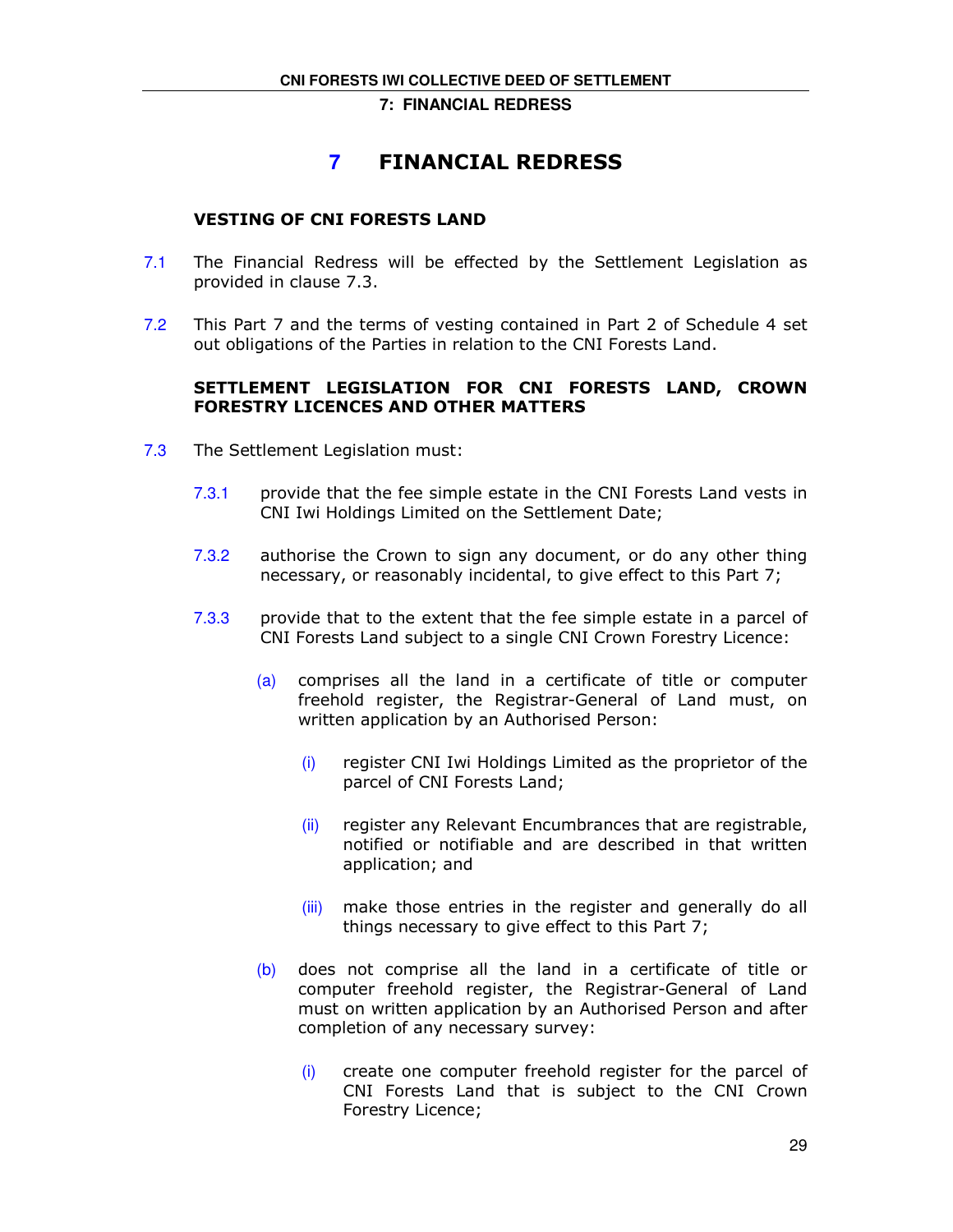- $(i)$  create the register in the name of CNI Iwi Holdings Limited;
- (iii) register any Relevant Encumbrances that are registrable, notified or notifiable and are described in that written application; and
- $(iv)$  make those entries in the register and generally do all things necessary to give effect to this Part 7; and
- (c) the computer freehold registers created in accordance with clause 7.3.3(b) are to exclude the Moerangi Site and the Kakapiko Site;
- 7.3.4 provide that:
	- (a) section 11 and Part 10 of the Resource Management Act do not apply to:
		- (i) the Settlement Vesting; or
		- $(ii)$  a matter incidental to, or required for the purpose of, the Settlement Vesting;
	- (b) the Settlement Vesting:
		- (i) does not:
			- (I) limit sections 10 or 11 of the Crown Minerals Act;
			- (II) affect other rights to sub-surface minerals; or
			- (III) limit the Crown's or a Local Authority's rights and obligations in respect of geothermal energy and geothermal water (as both terms are defined in section 2(1) of the Resource Management Act) under any enactment or rule of law;
		- $(i)$  is a disposition for the purposes of Part 4A of the Conservation Act, but that sections 24(2A), 24A and 24AA of that Act do not apply to the disposition;
	- (c) the permission of a council under section 348 of the Local Government Act is not required for laying out, forming, granting or reserving a private road, private way or right of way that may be required to fulfil the terms of this Deed in relation to the Settlement Vesting;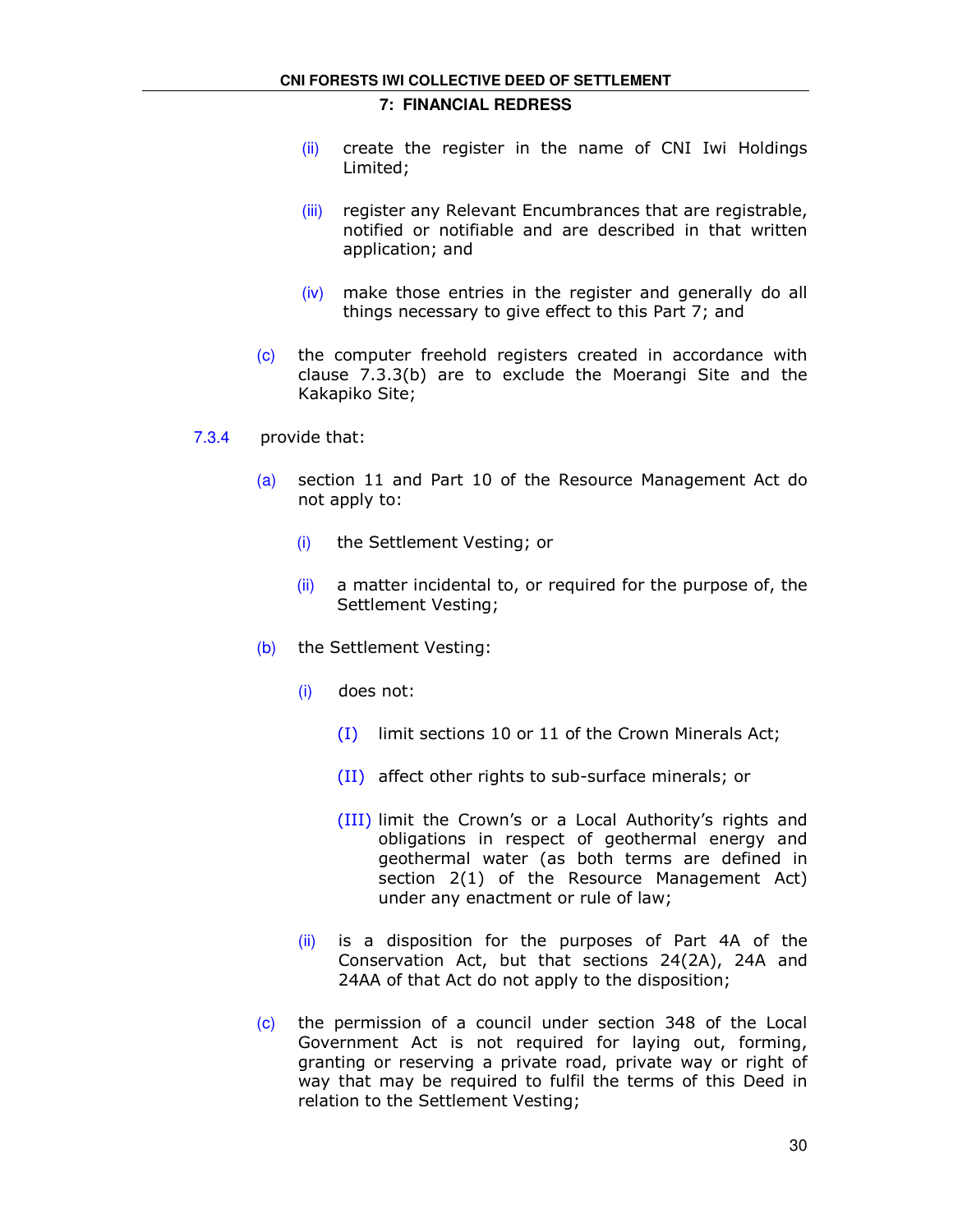- (d) the Crown is not required to comply with any other enactment that would otherwise regulate or apply to the Settlement Vesting;
- (e) with effect from the Settlement Date, CNI Iwi Holdings Limited will be a "Confirmed Beneficiary" under clause 11.1 of the Crown Forestry Rental Trust Deed (that is, CNI Iwi Holdings Limited will become entitled to "Rental Proceeds" (as defined in that trust deed) payable since the commencement of each CNI Crown Forestry Licence) and all the provisions of the Crown Forestry Rental Trust will apply accordingly;
- $(f)$  with effect from the Settlement Date and in respect of each CNI Crown Forestry Licence, the Crown must give a notice described in section 17(4)(b) of the Crown Forest Assets Act, even though the Waitangi Tribunal has not made a recommendation under section 8HB(1)(a) of the Treaty of Waitangi Act for the return of the CNI Forests Land, and the notice will have effect as if such a recommendation had been made and had become final;
- (g) with effect from the Settlement Date, CNI Iwi Holdings Limited will be the Licensor under each CNI Crown Forestry Licence as if the CNI Forests Land had been returned to Māori ownership on the Settlement Date pursuant to section 36 of the Crown Forest Assets Act, but section 36(1)(b) of that Act does not apply to that return;
- (h) on the vesting of the CNI Forests Land in CNI Iwi Holdings Limited, the land ceases to be Crown Forest Land but, even though the CNI Forests Land does not cease to be Crown Forest Land until the vesting, neither the Crown nor any Court or Tribunal may do any thing, or omit to do any thing, which would otherwise be permitted by the Crown Forest Assets Act, if to do that thing or omit to do that thing is inconsistent with this Part;
- $(i)$  the Crown may grant the easements referred to in clause 7.13 and that any such easement over any conservation area:
	- $(i)$  is registrable under section 17ZA(2) of the Conservation Act, as if it were a deed to which that provision applied; and
	- $(iii)$  is enforceable in accordance with its terms despite Part 3B of the Conservation Act; and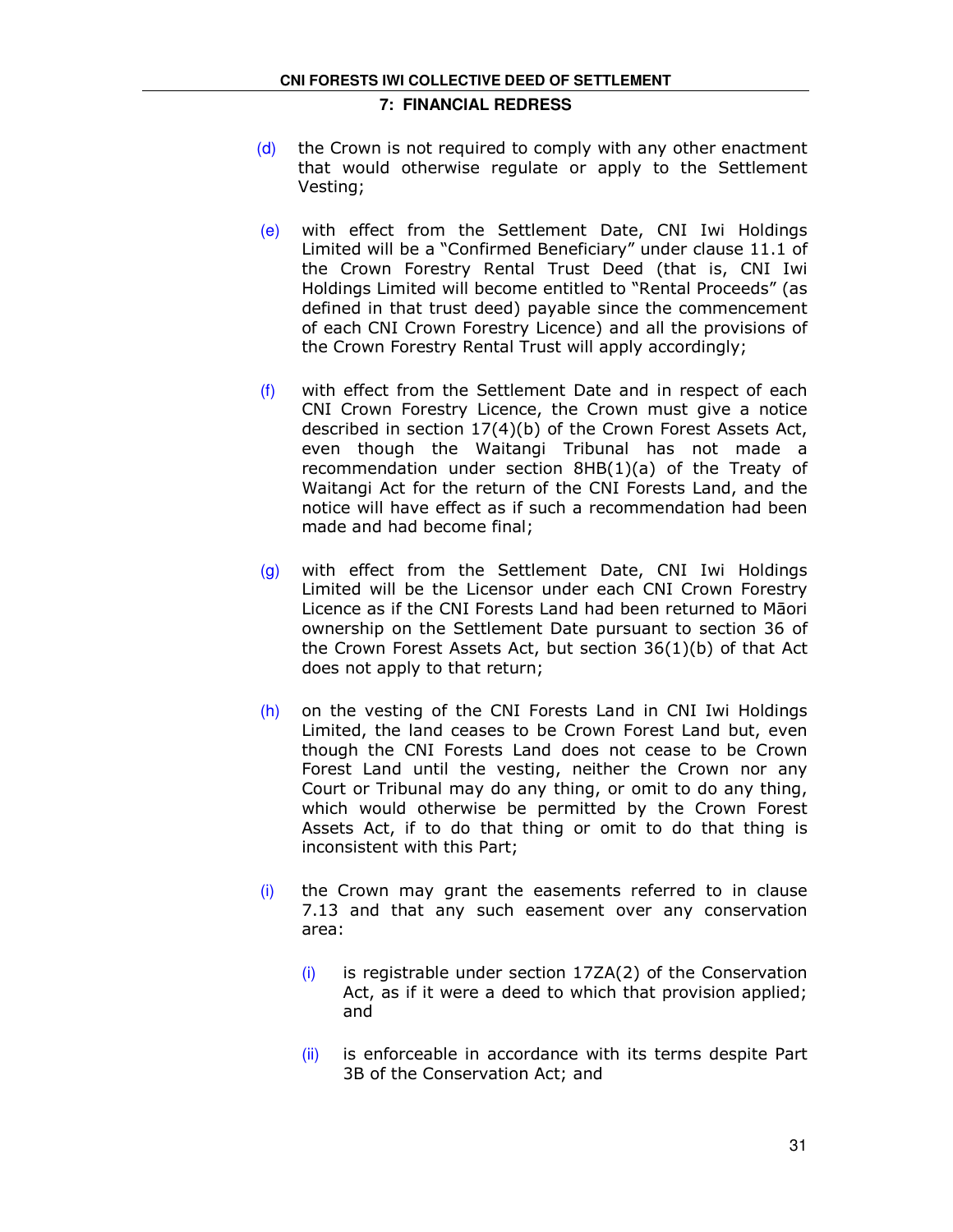- $(i)$  provide for the matters referred to in clauses 7.22, 7.28, 7.30, and 7.36; and
- 7.3.5 include such other provisions as are necessary or desirable to give effect to this Part.

## PROVISIONS RELATING TO THE MANAGEMENT OF CROWN FORESTRY LICENCES

- 7.4 From the Date of this Deed until the Settlement Date, the Crown must, subject to clause 7.5:
	- 7.4.1 continue to manage the Licensor's interest in the CNI Forests Land prudently and having particular regard to the commercial interests of CNI Iwi Holdings Limited as Licensor from the Settlement Date;
	- 7.4.2 give the Collective, whether to CNI Iwi Holdings Limited or as otherwise required by the Collective, all material information (unless to do so would breach any obligation to keep that information confidential) relating to the obligation in clause 7.4.1 in sufficient time, where practicable, to enable the Collective, to make submissions to the Crown on its management of the Licensor's interest in the CNI Forests Land; and
	- 7.4.3 in complying with this clause 7.4 have particular regard to any submissions made to it by or on behalf of the Collective about the management of the Licensor's interest in the CNI Forests Land and the conduct of the Licence Fee Reviews.
- 7.5 From the Date of this Deed until the Settlement Date, the Crown must conduct any Licence Fee Reviews in a manner that does not prejudice CNI Iwi Holdings Limited's position as a prospective proprietor under each CNI Crown Forestry Licence.
- 7.6 Subject to clause 7.7, the Crown will ensure that all licence fees the Crown receives from the Licensee, or from any guarantor of the Licensee, under each CNI Crown Forestry Licence, will be paid to the Crown Forestry Rental Trust as soon as practicable so that the Crown Forestry Rental Trust is able to pay those amounts to CNI Iwi Holdings Limited with effect from the Settlement Date.
- 7.7 The Crown will not be in breach of clause 7.6 if such payments are received too late (whether before or after the Settlement Date) for it to be practicable for the Crown to pay them to the Crown Forestry Rental Trust in time for the Crown Forestry Rental Trust to pay them to CNI Iwi Holdings Limited with effect from the Settlement Date and, in that case, the Crown will ensure those amounts are paid to CNI Iwi Holdings Limited on the Settlement Date or as soon as practicable after it.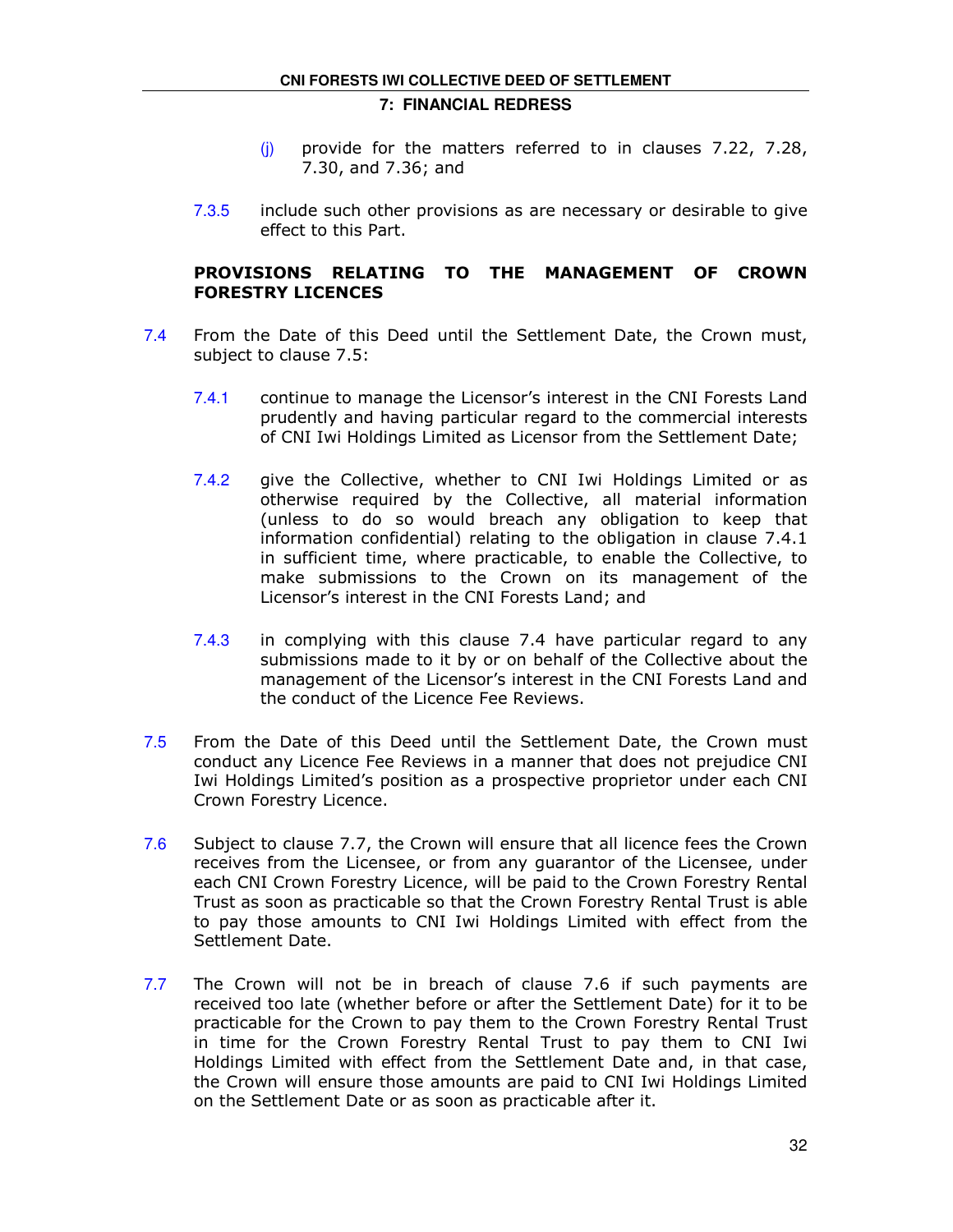- 7.8 The Crown gives no warranty or indemnity to the Collective or CNI Iwi Holdings Limited that the amounts referred to in clause 7.6 will be received by the Crown, but the Crown:
	- 7.8.1 acknowledges that clause 7.4 applies to the collection of those amounts from the Licensee under each CNI Crown Forestry Licence; and
	- 7.8.2 will, accordingly, until the Settlement Date, take all reasonable steps to enforce payment by the Licensees.
- 7.9 To the extent that clause 7.3 does not achieve the same effect, the Crown assigns to CNI Iwi Holdings Limited all the Crown's rights as Licensor under the CNI Crown Forestry Licences, including the right to pursue remedies against the Licensee in respect of breaches by the Licensee occurring before the Settlement Date but without limiting or affecting the Crown's rights:
	- 7.9.1 relating to any failure by the Licensee to pay rates in respect of a period prior to the Settlement Date; and
	- 7.9.2 to take Court proceedings against, or defend Court proceedings by, the Licensee where:
		- (a) the proceedings relate to a loss or potential loss to, or Court order against, the Crown; or
		- (b) the proceedings relate to a clause in the CNI Crown Forestry Licence (or a replacement licence) where reference to the "Crown" or the "Crown's" is not replaced by a reference to the "Proprietor" or the "Proprietor's" in accordance with the terms of the CNI Crown Forestry Licence.
- 7.10 From the Settlement Date, CNI Iwi Holdings Limited will be responsible for all the Licensor's obligations under each CNI Crown Forestry Licence insofar as they relate to the CNI Forests Land, including, the obligation to pay any overpayment to the Licensee (and interest on it) on completion of a Licence Fee Review in respect of a period prior to the Settlement Date.

## EASEMENTS TO BE GRANTED

## "Type A" Easements

- 7.11 The Collective will procure CNI Iwi Holdings Limited to grant to the Crown:
	- 7.11.1 right of way easements: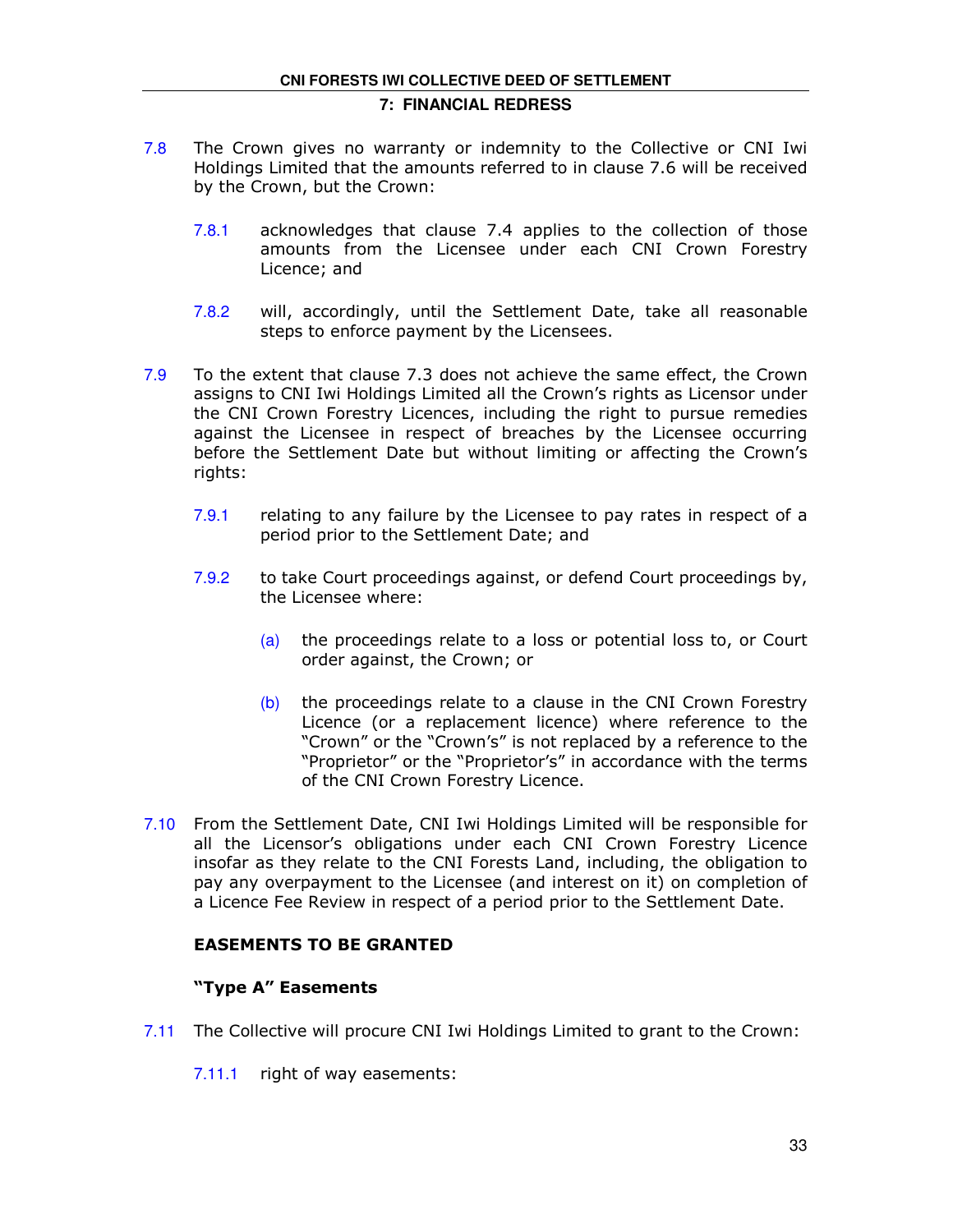- (a) on the terms and conditions set out as "Type A" in Part 1 of Schedule 6 (subject to any variations arising pursuant to clause 7.41); and
- (b) to give effect to those descriptions of easements in the second column of the table in Schedule 5 in respect of which the third column refers to this clause 7.11; and
- 7.11.2 with effect from the Settlement Vesting.

## "Type B" Easements

- 7.12 The Collective will procure CNI Iwi Holdings Limited to grant to the Crown:
	- 7.12.1 right of way easements:
		- (a) on the terms and conditions set out as "Type B" in Part 2 of Schedule 6 (subject to any variations arising pursuant to clause 7.41); and
		- (b) to give effect to those descriptions of easements in the second column of the table in Schedule 5 in respect of which the third column refers to this clause 7.12; and
	- 7.12.2 with effect from the Settlement Vesting,

and at any time until the registration of an easement to be granted under clause 7.11, the Crown may give Notice to CNI Iwi Holdings Limited that the easement is to be on the terms and conditions set out as these "Type B" easements (subject to any variations arising pursuant to clause 7.41), in which case clause 7.11 will apply to the easement as if "Type A" were replaced by "Type B".

## "Type C" Easements

- 7.13 The Crown will grant to CNI Iwi Holdings Limited:
	- 7.13.1 right of way easements:
		- (a) on the terms and conditions set out as "Type C" in Part 3 of Schedule 6 (subject to any variations arising pursuant to clause 7.41); and
		- (b) over land held under the Conservation Act to give effect to those descriptions of easements in the second column of the table in Schedule 5 in respect of which the third column refers to this clause 7.13; and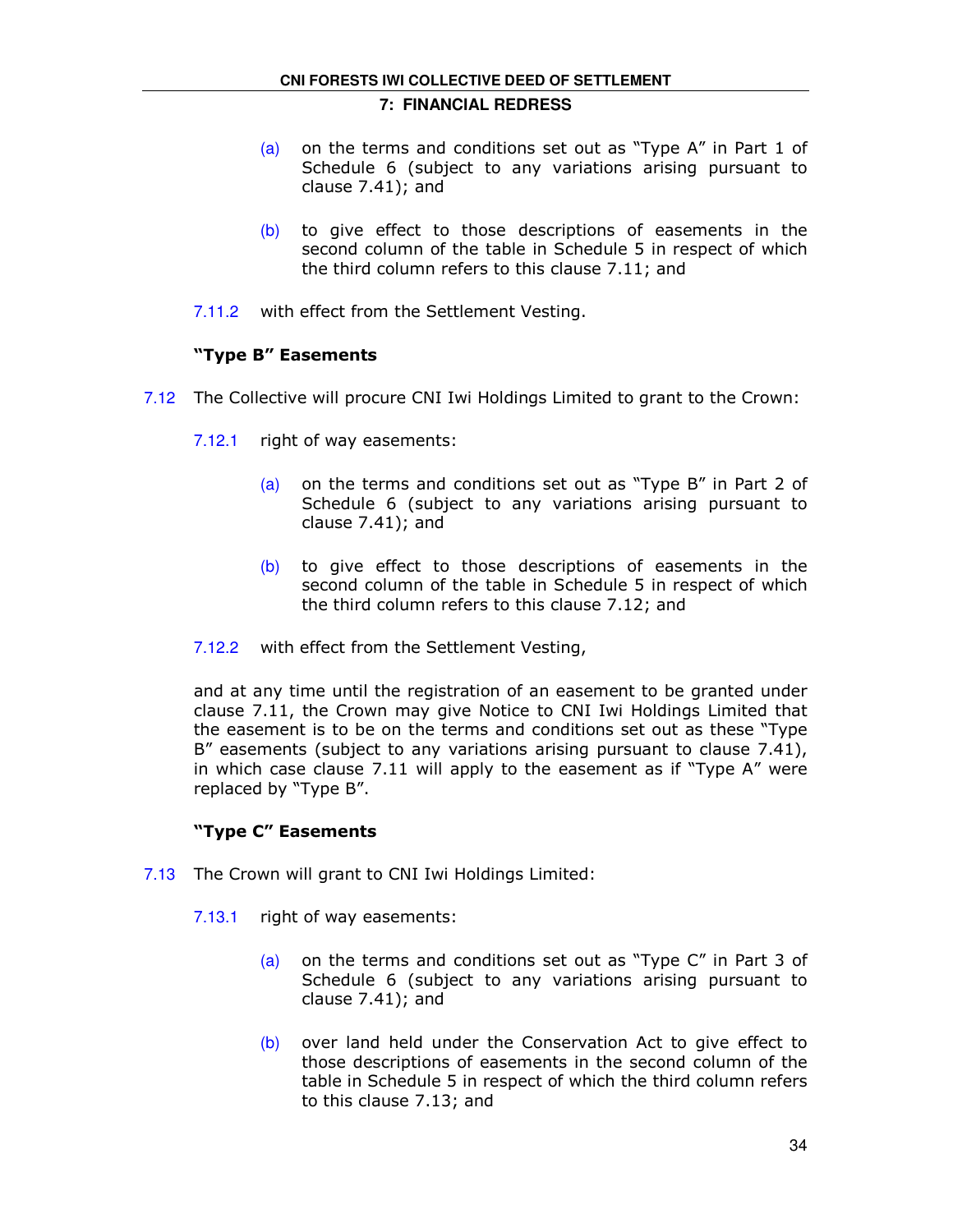7.13.2 with effect from the Settlement Vesting.

## DOC Management Easements

- 7.14 Without limiting clauses 7.11 to 7.13, with effect from the Settlement Vesting, the Collective will procure CNI Iwi Holdings Limited to grant to the Crown the following right of way easements in gross for Department of Conservation management purposes:
	- 7.14.1 a right of way easement over the Kokomoka Land on the terms and conditions set out in Part 4 of Schedule 6 ("Kokomoka Easement");
	- 7.14.2 a right of way easement over the Lake Tarawera Reserve Land on the terms and conditions set out in Part 5 of Schedule 6 ("Lake Tarawera Reserve Easement"); and
	- 7.14.3 a right of way easement over the Northern Whirinaki Forest Park Land on the terms and conditions set out in Part 6 of Schedule 6 ("Northern Whirinaki Forest Park Easement"),

(together the "DOC Management Easements").

- 7.15 Each of the DOC Management Easements will be:
	- 7.15.1 on the terms and conditions referred to in clauses 7.14.1 to 7.14.3 above, subject to any variations arising pursuant to clause 7.41; and
	- 7.15.2 with effect from the Settlement Vesting.

## **Definitions**

- 7.16 In clause 7.14:
	- 7.16.1 "Kokomoka Land" means part of the CNI Forests Land comprised in the CNI Crown Forestry Licence known as "Kaingaroa Matea" and more particularly defined in clause 2.1 of the Kokomoka Easement;
	- 7.16.2 "Lake Tarawera Reserve Land" means part of the CNI Forests Land comprised in the CNI Crown Forestry Licence known as "Whakarewarewa Highlands" and more particularly defined in clause 2.1 of the Lake Tarawera Reserve Easement; and
	- 7.16.3 "Northern Whirinaki Forest Park Land" means part of the CNI Forests Land comprised in the CNI Crown Forestry Licence known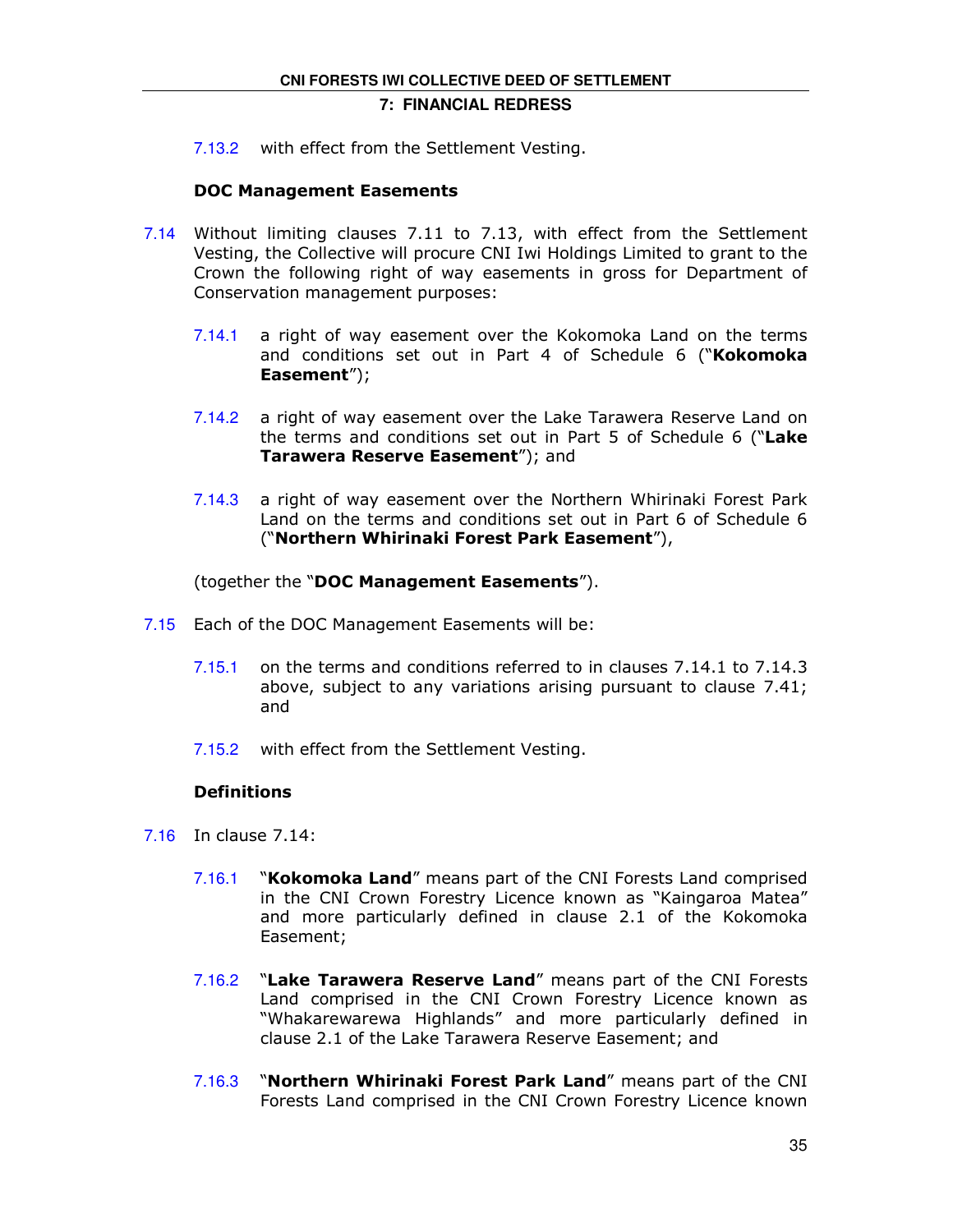as "Kaingaroa Whirinaki" and more particularly defined in clause 2.1 of the Northern Whirinaki Forest Park Easement.

## EXISTING ACCESS

## Acknowledgement that existing access rights remain

7.17 The Crown and the Collective acknowledge that all existing access rights to any third party in relation to the CNI Forests Land will remain, according to the nature of the right and the provisions of this Deed, and the CNI Forests Land will be vested under this Part subject to the existing and other access rights referred to in clauses 7.18 to 7.29.

## PUBLIC RIGHT OF WAY EASEMENTS

## Public recreational access on foot and additional access

- 7.18 The Collective acknowledges that:
	- 7.18.1 pursuant to clause 6.2 of the CNI Crown Forestry Licences and while the Crown is Licensor, the public at all times during the term of the CNI Crown Forestry Licence have the right to enter and use the CNI Forests Land for recreational purposes;
	- 7.18.2 such entry, unless the Licensee expressly permits otherwise, is limited:
		- (a) in the case of the CNI Forests Land that is subject to the CNI Crown Forestry Licences over the Whakarewarewa Forest/Whaka Block and the Whakarewarewa Forest/Tokorangi Block, to access on foot, on bicycle or on horseback; and
		- $(b)$  in the case of all other CNI Forests Land, to access on foot; and
	- 7.18.3 the Licensee has the discretion to control such entry and use only for reasons relating to the safety of the public or of those working on the CNI Forests Land or for the protection of trees, buildings, plant, equipment and related items.
- 7.19 The Collective further acknowledges that pursuant to clause 6.2 of the CNI Crown Forestry Licences, Licensees have from time to time permitted additional public access for recreational purposes, beyond the nature of the access described in clause 7.18.2, and that this may continue during the term of the CNI Crown Forestry Licences at the Licensees' discretion after the Settlement Vesting and in accordance with the CNI Crown Forestry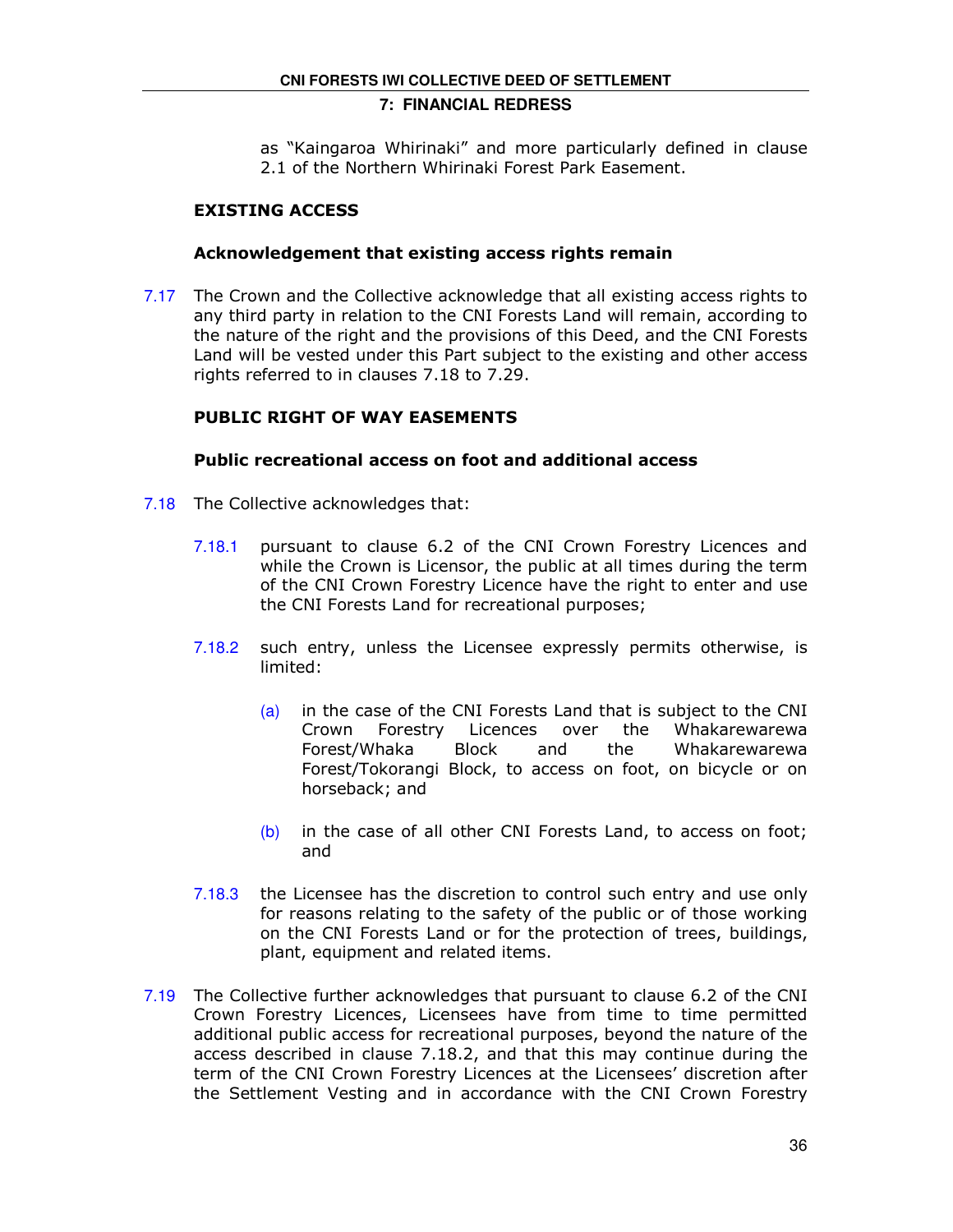Licences and despite the Crown no longer being the Licensor after the Settlement Vesting.

## Crown to create public right of way easements

- 7.20 The following will apply to public right of way easements:
	- 7.20.1 no later than 10 Business Days prior to the Settlement Date, the Crown will prepare at its cost and execute as transferor and transferee:
		- (a) an easement in gross in respect of each block of the CNI Forests Land listed in column 1 of Schedule 4, but excluding the CNI Forests Land that is subject to the easements described in 7.20.1(b) and (c), on the terms and conditions set out in Part 7 of Schedule 6 (the "Public Right of Way **Easements**") (subject to any variations in form necessary only to ensure its registration);
		- (b) an easement in gross on the terms and conditions set out in Part 8 of Schedule 6 (the "Tokorangi Easement") (subject to any variations in form necessary only to ensure its registration) over the land described in the Tokorangi Easement;
		- (c) an easement in gross on the terms and conditions set out in Part 9 of Schedule 6 (the "Whaka Easement") (subject to any variations in form necessary only to ensure its registration) over the land described in the Whaka Easement;
		- $(d)$  an easement in gross on the terms and conditions set out in Part 10 of Schedule 6 (the "Matea Easement") (subject to any variations arising pursuant to clause 7.41) over the land described in the Matea Easement; and
		- (e) an easement in gross on the terms and conditions set out in Part 11 of Schedule 6 (the "Whirinaki Easement") (subject to any variations arising pursuant to clause 7.41) over the land described in the Whirinaki Easement,

#### (together the "**Public Easements**"); and

- 7.20.2 the access rights granted under:
	- (a) the Public Right of Way Easements;
	- (b) the Tokorangi Easement; and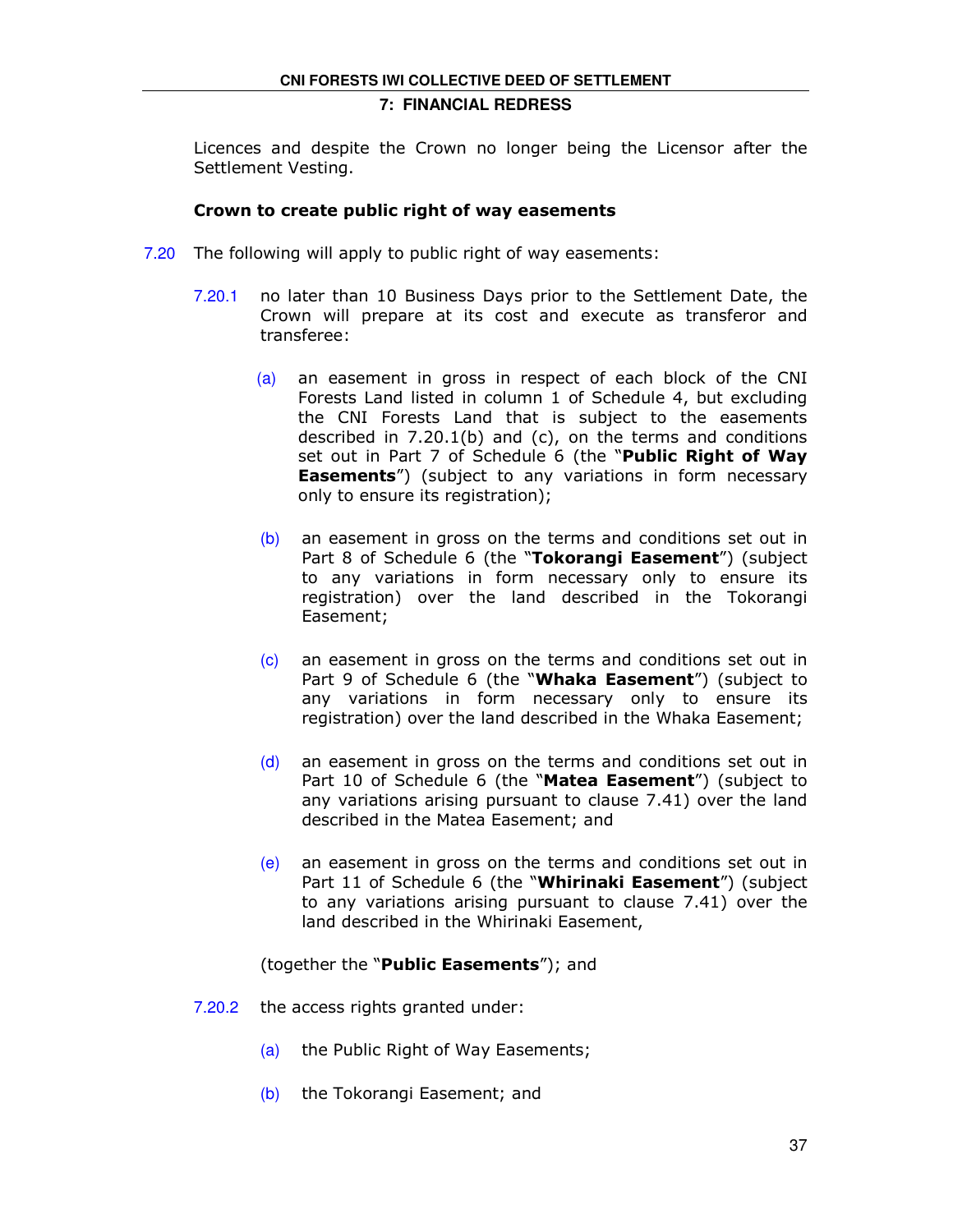(c) the Whaka Easement,

cannot be exercised in respect of any part of the CNI Forests Land subject to the relevant easement until the end of a CNI Crown Forestry Licence (whether by expiry, cancellation or termination or any other reason) in relation to that part of the CNI Forests Land;

- 7.20.3 the Crown and the Collective acknowledge that:
	- (a) prior to this Deed, discussions were held between the Crown, the Collective and Rotorua District Council about the Whakarewarewa Forest/Tokorangi Block and the Whakarewarewa Forest/Whaka Block;
	- $(b)$  as a result of those discussions, the Crown and the Collective have agreed certain principles which are to guide further discussions between the Collective and Rotorua District Council after the date of this Deed and in relation to the Whakarewarewa Forest/Tokorangi Block and the Whakarewarewa Forest/Whaka Block; and
	- (c) Ngāti Whakaue and Te Pumautanga o Te Arawa Trust will have a special role and interest in those discussions;
- 7.20.4 the principles are:
	- (a) the preservation of the visual backdrop to Rotorua and retention of some mixed species forestry; and
	- (b) continuation of the recreational amenity value of the Whakarewarewa Forest/Tokorangi Block and the Whakarewarewa Forest/Whaka Block;
- 7.20.5 the Collective will enter into further discussions with Rotorua District Council on management arrangements for the Whakarewarewa Forest/Tokorangi Block and the Whakarewarewa Forest/Whaka Block, including exploring cultural and commercial opportunities. Any such discussions will be subject to the terms of the relevant CNI Crown Forestry Licences, including the rights of the Licensee under the Crown Forestry Licence relating to the Whakarewarewa Forest/Whaka Block; and
- 7.20.6 the Collective agrees that notwithstanding the Settlement Vesting, the CNI Crown Forestry Licence relating to the Whakarewarewa Forest/Tokorangi Block will continue for the term provided for in that CNI Crown Forestry Licence, unless otherwise agreed between the Collective and Rotorua District Council.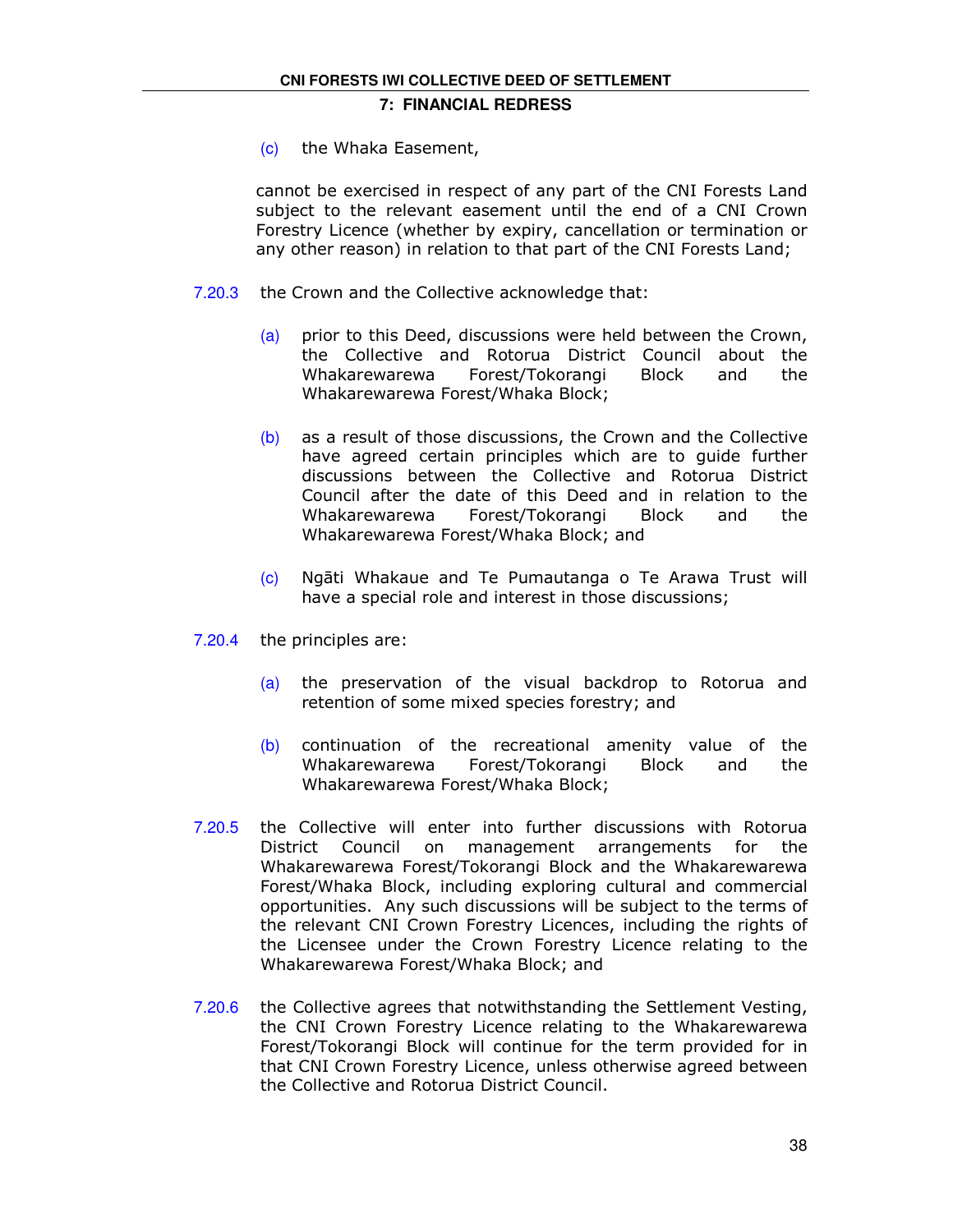## Easements to be created under Crown Forest Assets Act

- 7.21 The Crown shall:
	- 7.21.1 as transferor, execute the Public Easements by the Minister for State Owned Enterprises and the Minister of Finance under section 8 of the Crown Forest Assets Act; and
	- 7.21.2 as transferee, execute the Public Easements through the Minister of Conservation.

## Settlement Legislation

- 7.22 The Settlement Legislation will provide that:
	- 7.22.1 the Public Easements may be granted under section 8 of the Crown Forest Assets Act and any such easement is enforceable in accordance with its terms despite its subject matter;
	- 7.22.2 sections 26 and 27 of the Crown Forest Assets Act apply to any variation, renewal or cancellation under section 8(b) of that Act;
	- 7.22.3 the permission of a council under section 348 of the Local Government Act is not required to lay out, form, grant, or reserve a private road, private way, or right of way under this section; and
	- 7.22.4 clause 6.2 of the CNI Crown Forestry Licences will continue to apply despite the Crown no longer being the Licensor after the Settlement Vesting and for:
		- (a) a notification to this effect to be recorded against the computer freehold registers for the CNI Forests Land; and
		- $(b)$  this notification to be removed (on application by the registered proprietor) on the expiry of CNI Crown Forestry Licences and in respect of the relevant computer freehold registers.

## BONISCH ROAD

- 7.23 The Parties acknowledge that the Crown has been in discussions with Ngāti Awa in relation to reciprocal access rights over Bonisch Road, part of which is Ngāti Awa's land and part of which is Crown land, in the context of clause 8.4.7 of the Ngāti Awa Deed of Settlement, and the Crown and Ngāti Awa are yet to reach an outcome in those discussions.
- 7.24 The Parties also acknowledge: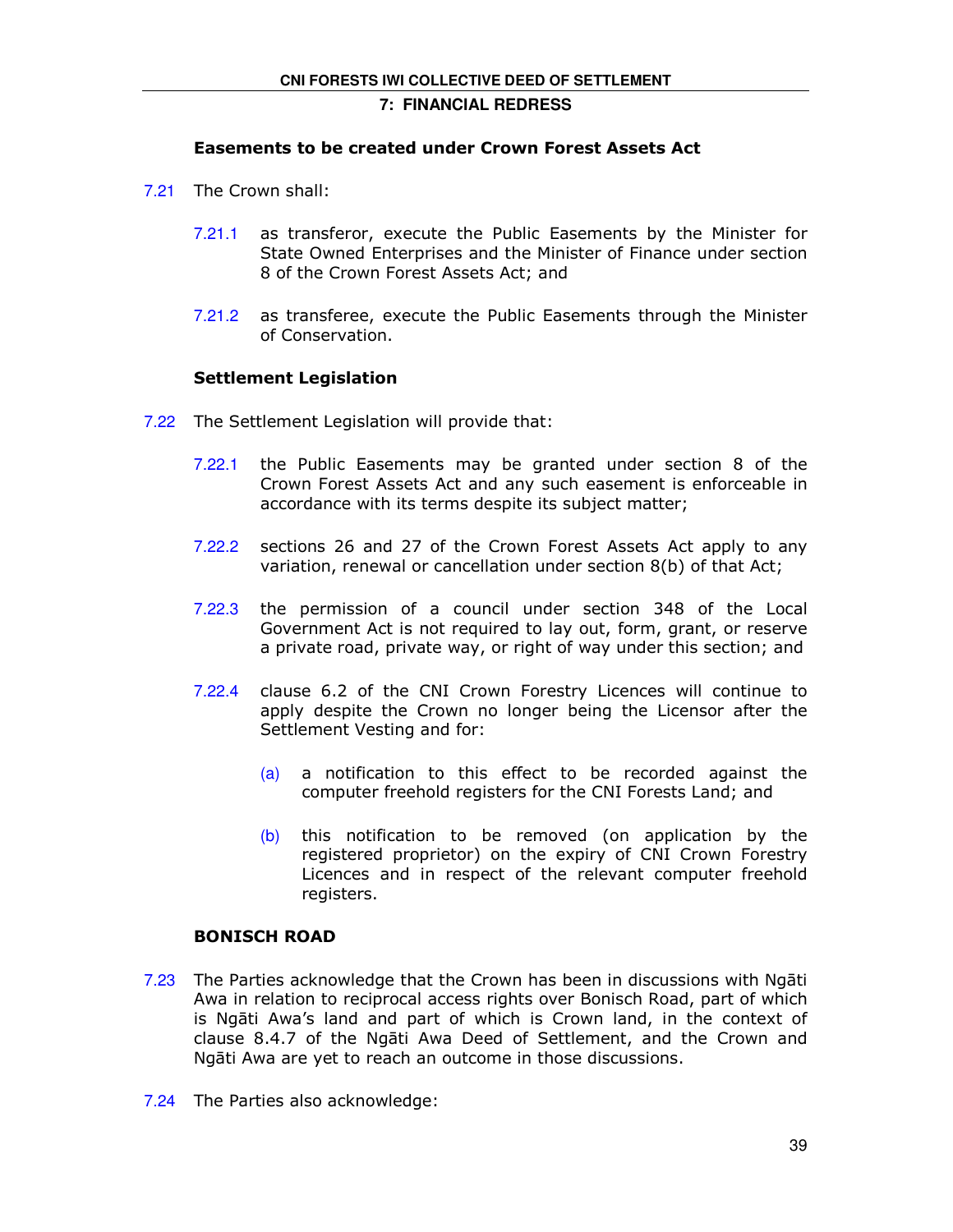- 7.24.1 that clause 7.4 applies to the continuation by the Crown of the discussions with Ngāti Awa; and
- 7.24.2 there is no certainty that an enforceable document envisaged by clause 8.4.7(e) of the Ngāti Awa Deed of Settlement will have been entered into by the Settlement Date.
- 7.25 If these discussions have not been completed and an enforceable document has not been entered into between the Crown and Ngāti Awa by Settlement Date, then:
	- 7.25.1 the Collective will negotiate with Ngāti Awa; and
	- 7.25.2 the Collective and CNI Iwi Holdings Limited will do all things as may be reasonably necessary to enable an enforceable document envisaged by clause 8.4.7(e) of the Ngāti Awa Deed of Settlement to be entered into as soon as practicable, but this is subject to clause 7.41.

## KAINGAROA PROCESSING PLANT LEASE AND IMPROVEMENTS

- 7.26 The Crown and the Collective acknowledge that:
	- 7.26.1 KT1 CO, KT2 CO and NZSF Timber Investments (NO 4) Limited (together "KT") have an existing right to occupy part of the CNI Forests Land comprising part of the forest block known as "Kaingaroa Headquarters" (the "**Leased Land**") for the purpose of operating a timber processing plant;
	- 7.26.2 the Crown and KT have agreed that KT is to lease the Leased Land on terms that are currently being negotiated and which are to be agreed prior to the Settlement Date;
	- 7.26.3 if the Kaingaroa Processing Plant Lease has not been entered into prior to Settlement Date, the Collective will procure CNI Iwi Holdings Limited to enter into the Kaingaroa Processing Plant Lease, as lessor;
	- 7.26.4 KT own certain lookout towers, radio masts and fire stations on parts of the CNI Forests Land ("Improvements");
	- 7.26.5 KT use the Improvements for forestry management purposes and wish to continue to use the Improvements after the Settlement Vesting;
	- 7.26.6 the Crown and the Collective will work with KT in an attempt to agree an appropriate document (lease or otherwise) to allow KT's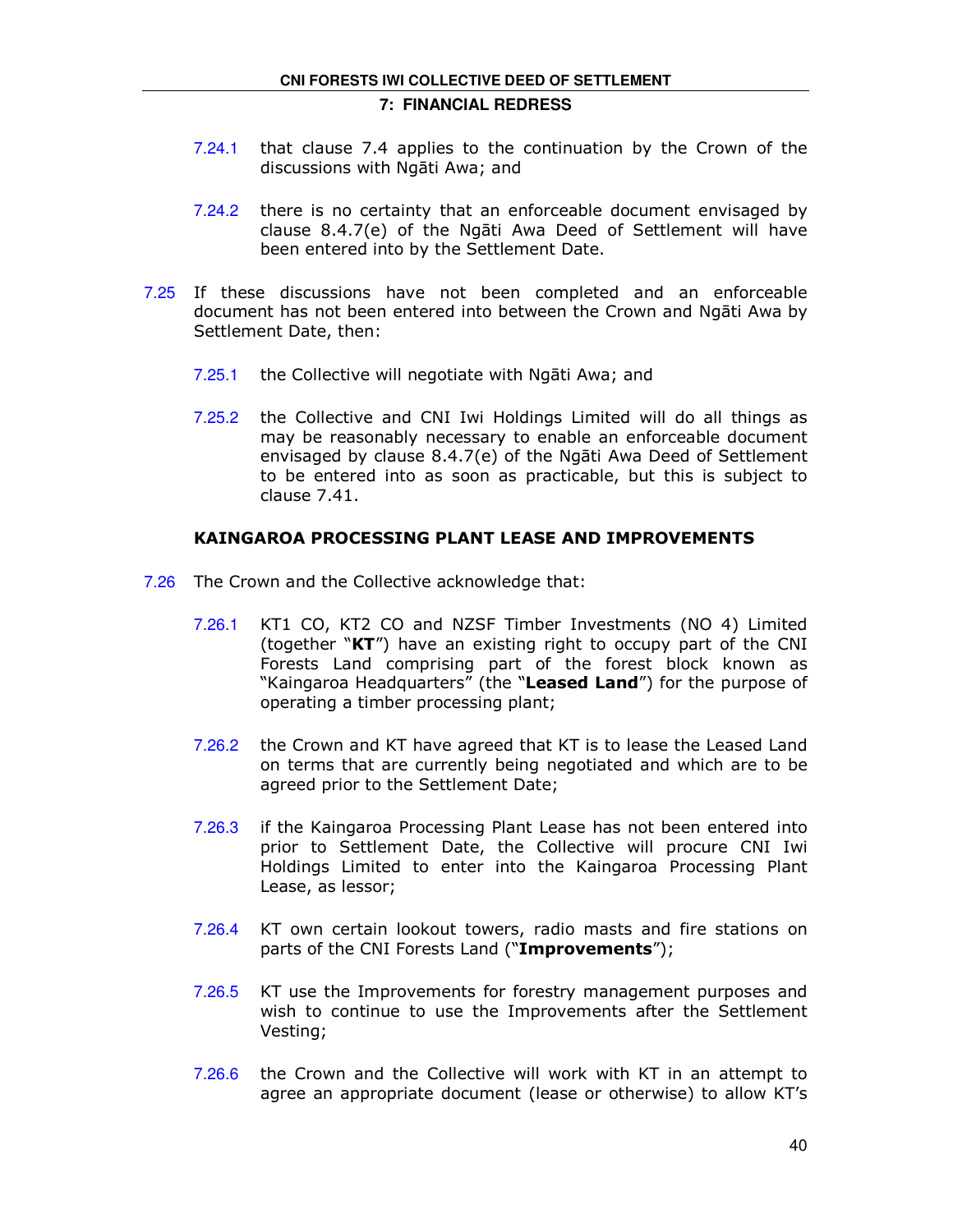continued use of the Improvements for such time as KT have a current CNI Crown Forestry Licence; and

7.26.7 clause 7.41 applies to the finalisation of the Kaingaroa Processing Plant Lease and negotiations in relation to continued use of the Improvements by KT.

## LANDCORP EASEMENTS

## Acknowledgements

- 7.27 The Crown and the Collective acknowledge that:
	- 7.27.1 the vesting of the CNI Forests Land under this Part will be subject to, and have the benefit of, the Landcorp Easements;
	- 7.27.2 prior to Settlement Date, the Crown may enter into the Landcorp Easements;
	- 7.27.3 if the Landcorp Easements have not been entered into by the Settlement Date, the Collective will procure CNI Iwi Holdings Limited to do all things necessary to grant and register the Landcorp Easements; and
	- 7.27.4 clause 7.41 applies to the Landcorp Easements.

## Settlement Legislation

- 7.28 The Settlement Legislation will provide that:
	- 7.28.1 the Crown may grant easements over marginal strips (within the meaning of the Conservation Act) on the same terms as the Landcorp Easements for the purpose of extending the Landcorp Easements over the marginal strips;
	- 7.28.2 an easement granted under clause 7.28.1 is:
		- (a) registrable under section  $17ZA(2)$  of the Conservation Act as if it were a deed to which that provision applied; and
		- (b) enforceable in accordance with its terms despite Part 3B of the Conservation Act;
	- 7.28.3 the responsible Ministers under the Crown Forest Assets Act may grant a right of way easement over land adjoining the CNI Forests Land which is owned or administered by the Crown on the same terms as the Landcorp Easements, for the purpose of extending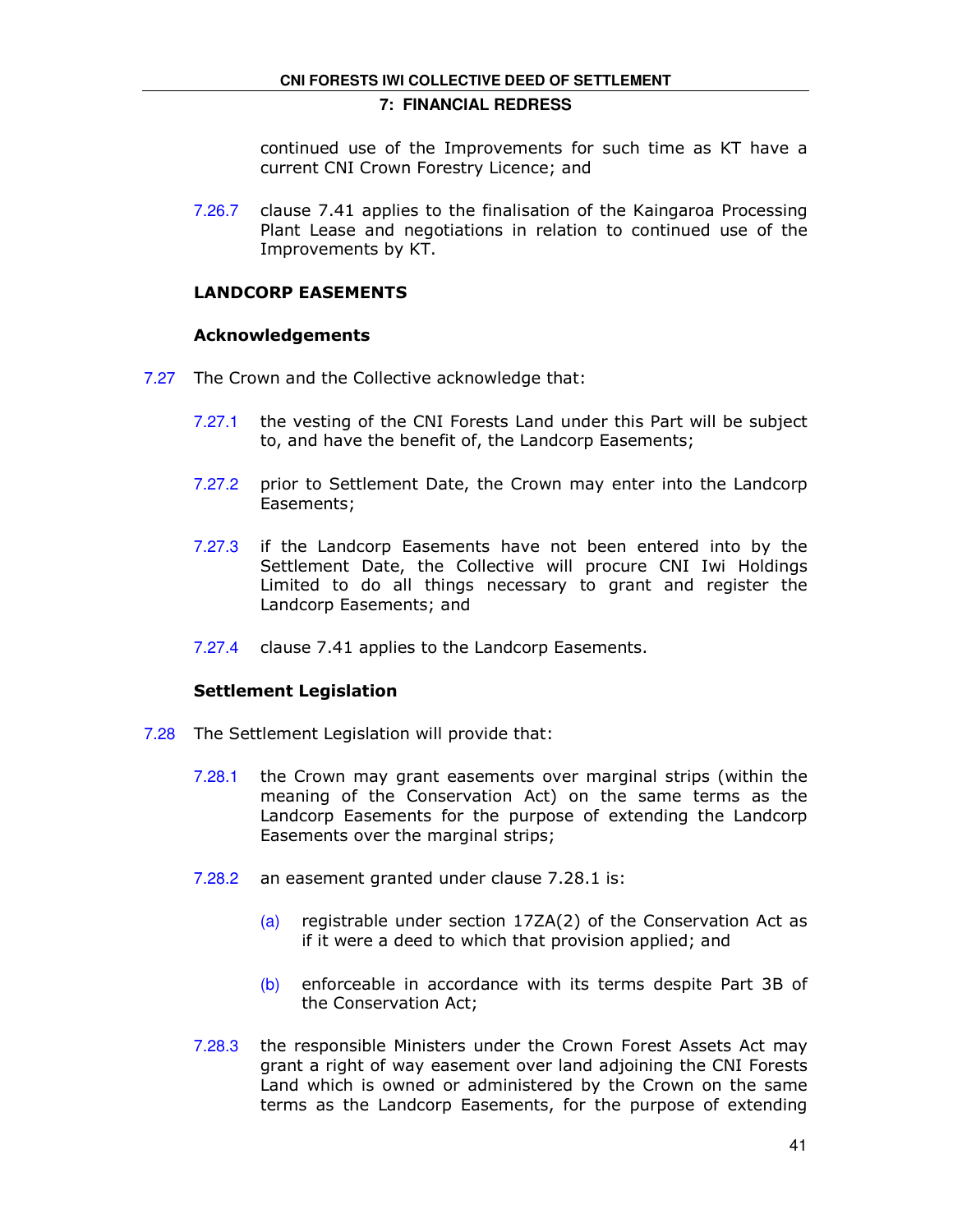the Landcorp Easements over riverbeds adjoining the CNI Forests Land; and

7.28.4 it is sufficient evidence that an easement has been granted under clause 7.28.1 or 7.28.3 if the Authorised Person has executed a statement to that effect on the document creating the easement.

## ROADING NETWORK

## Acknowledgements

- 7.29 The Crown and the Collective acknowledge that:
	- 7.29.1 the vesting of the CNI Forests Land under this Part will be subject to, and have the benefit of, the Roading Network;
	- 7.29.2 if the Roading Network is not in place by the Settlement Date, the Collective will procure CNI Iwi Holdings Limited to do all things reasonably required to give effect to the Roading Network; and
	- 7.29.3 clause 7.41 applies to the Roading Network.

## Settlement Legislation

- 7.30 The Settlement Legislation will provide that:
	- 7.30.1 the Crown may grant easements over marginal strips (within the meaning of the Conservation Act) on the same terms as the existing easements relating to the Roading Network, for the purpose of extending the Roading Network over the marginal strips;
	- 7.30.2 an easement granted under clause 7.30.1 is:
		- (a) registrable under section  $17ZA(2)$  of the Conservation Act as if it were a deed to which that provision applied; and
		- (b) enforceable in accordance with its terms despite Part 3B of the Conservation Act;
	- 7.30.3 the responsible Ministers under the Crown Forest Assets Act may grant a right of way easement over land adjoining the CNI Forests Land which is owned or administered by the Crown on the same terms as the easements relating to the Roading Network, for the purpose of extending the Roading Network over riverbeds adjoining the CNI Forests Land; and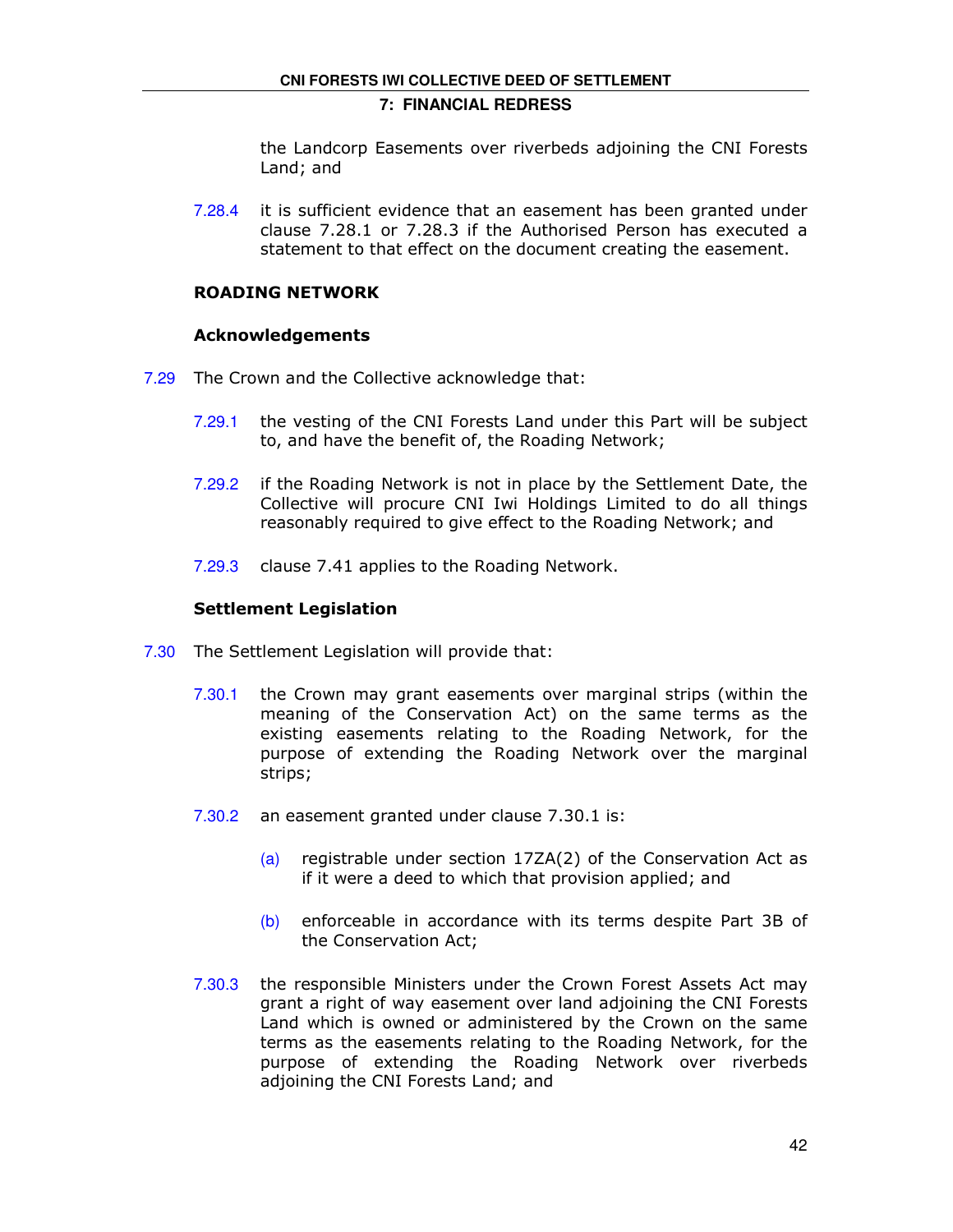7.30.4 it is sufficient evidence that an easement has been granted under clause 7.30.1 or 7.30.3 if the Authorised Person has executed a statement to that effect on the document creating the easement.

## CONSERVATION COVENANTS

## Plot Road Covenant and Rangitaiki River Covenant

- 7.31 The Crown and the Collective acknowledge that:
	- 7.31.1 in conjunction with the Settlement Vesting and in accordance with clause 7.32, the Collective will procure CNI Iwi Holdings Limited to provide to the Crown a registrable covenant in relation to the Wetland on Plot Road:
		- (a) for the preservation of the conservation values of that land; and
		- (b) subject to clause 7.41, in the form set out in Part 1 of Schedule 7 (the "Plot Road Covenant"); and
	- 7.31.2 in conjunction with the Settlement Vesting and in accordance with clause 7.32, the Collective will procure CNI Iwi Holdings Limited to provide to the Crown a registrable covenant in relation to the Rangitaiki River Wetlands:
		- (a) for the preservation of the conservation values of that land; and
		- (b) subject to clause 7.41, in the form set out in Part 2 of Schedule 7 (the "Rangitaiki River Covenant").

## CNI Iwi Holdings Limited to sign documents

- 7.32 On or before the Settlement Date, the Collective will procure CNI Iwi Holdings Limited to sign and return to the Crown in relation to:
	- 7.32.1 the Wetland on Plot Road, the Plot Road Covenant; and
	- 7.32.2 the Rangitaiki River Wetlands, the Rangitaiki River Covenant.

## Crown obligations

7.33 The Crown will endeavour to ensure that the Licensees under the relevant CNI Crown Forestry Licences have consented to the creation of the Plot River Covenant and the Rangitaiki River Covenant.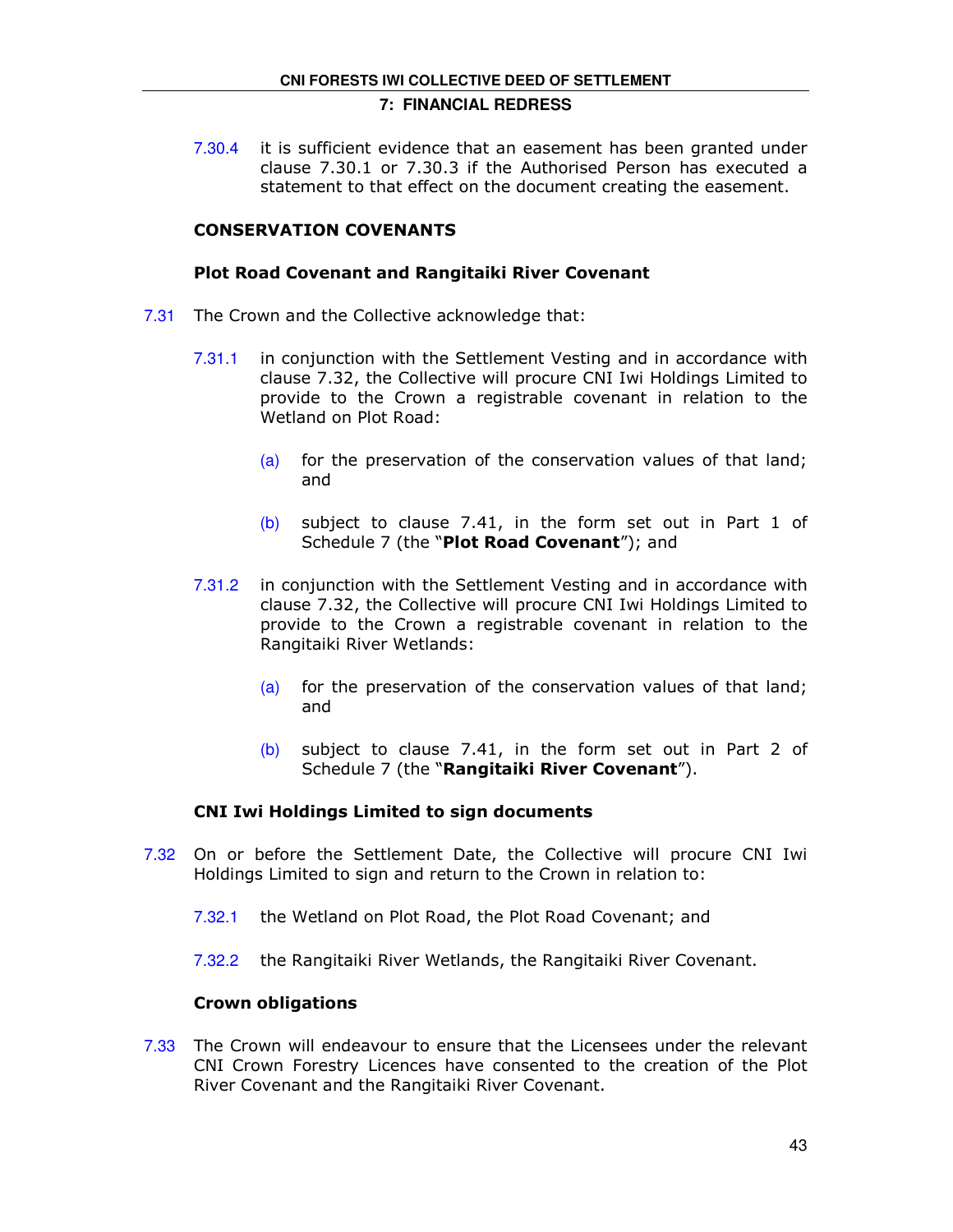- 7.34 The obligation on the Collective in clause 7.32 to procure CNI Iwi Holdings Limited to sign and return the documents by the Settlement Date will only apply if the Crown prepares and provides the documents listed in clause 7.32 to CNI Iwi Holdings Limited no later than 10 Business Days before the Settlement Date.
- 7.35 If the Crown provides the documents in clause 7.32 to CNI Iwi Holdings Limited later than 10 Business Days before the Settlement Date, the timeframe applying under clause 7.32 will be deferred by the number of days after the day that is 10 Business Days before the Settlement Date that the Crown provides the documents in clause 7.32 to CNI Iwi Holdings Limited.

## Settlement Legislation

7.36 The Settlement Legislation will provide that the Plot Road Covenant and the Rangitaiki River Covenant are each to be treated as a conservation covenant for the purposes of section 77 of the Reserves Act.

## Capella Road Covenant

- 7.37 The Parties acknowledge that:
	- 7.37.1 at any time after the Settlement Date part of the CNI Forests Land comprised in the CNI Crown Forestry Licence known as "Horohoro" may be subject to a conservation covenant to protect the Capella Road Wetland;
	- 7.37.2 this is likely to be effected through a Future Comprehensive Settlement; and
	- 7.37.3 in the event that the covenant is effected through a Future Comprehensive Settlement, the conservation covenant will be in the form set out in Part 3 of Schedule 7 (subject to any variations arising pursuant to clause 7.41) (the "Capella Road Covenant").

## COSTS AND REGISTRATION

- 7.38 The Crown will bear its own costs and the reasonable costs of the Collective and CNI Iwi Holdings Limited incurred in complying with the following clauses and which are not funded by the Crown Forestry Rental Trust:
	- 7.38.1 clauses 7.11-7.15;
	- 7.38.2 clause 7.25;
	- 7.38.3 clause 7.26;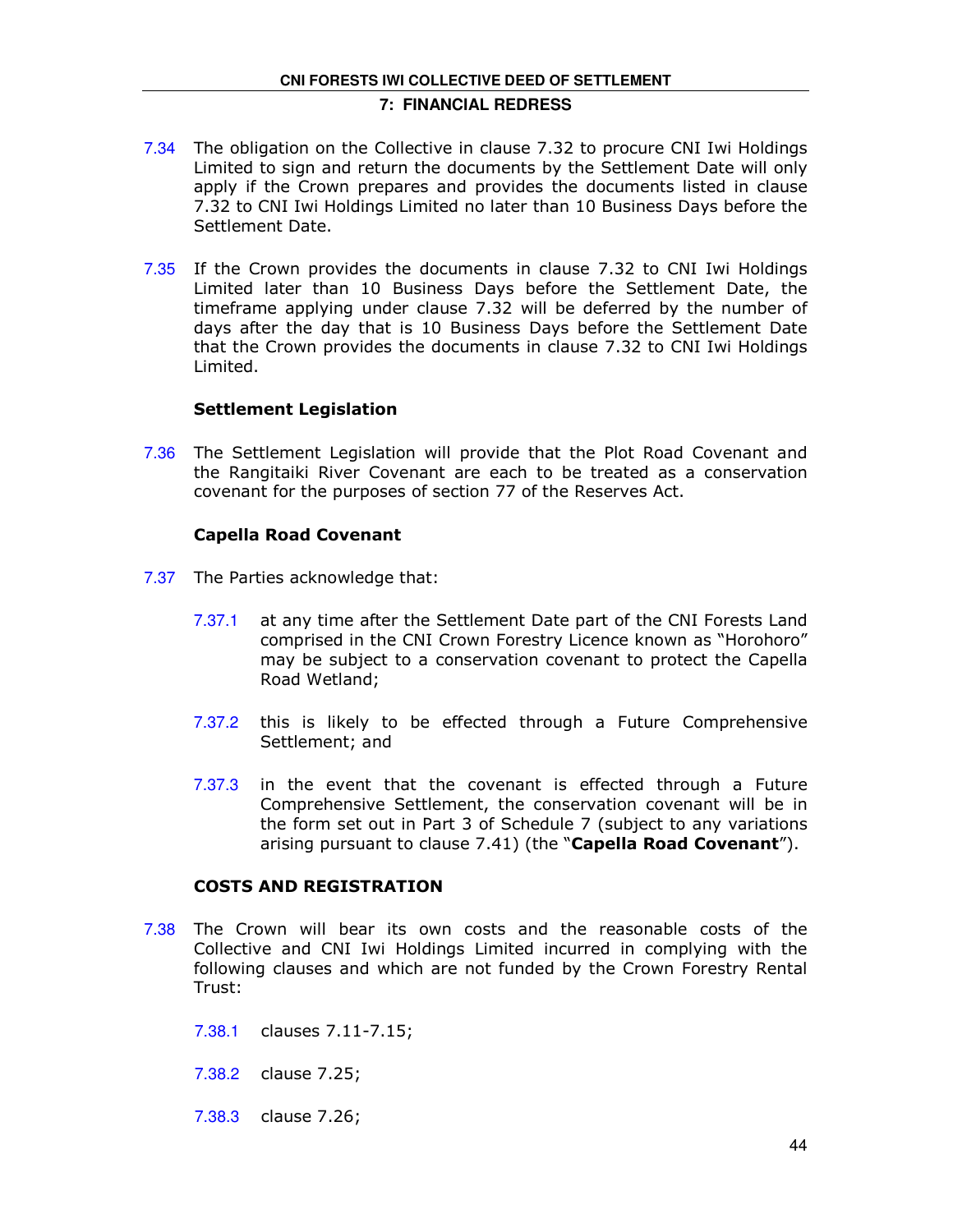- 7.38.4 clause 7.27;
- 7.38.5 clause 7.29;
- 7.38.6 clauses 7.31-7.35; and
- 7.38.7 clause 7.37.

## DISCLOSURE INFORMATION

7.39 The Collective acknowledges that it has received and reviewed the Disclosure Information from the Crown and that clause 8 of the terms of vesting in Part 2 of Schedule 4 applies to the Disclosure Information and the Settlement Vesting.

#### FINALISATION OF CERTAIN ENCUMBRANCES

- 7.40 It is acknowledged that the following Encumbrances are yet to be finalised (although a number of them are attached in the Schedules to this Deed in a form that is regarded as being substantially complete):
	- 7.40.1 the easements to be granted pursuant to clauses 7.11 to 7.15;
	- 7.40.2 the Public Easements comprising the Matea Easement and the Whirinaki Easement to be granted pursuant to clauses 7.20.1(d) and (e);
	- 7.40.3 reciprocal access rights over Bonisch Road to be granted by Ngāti Awa and the Crown or CNI Iwi Holdings Limited pursuant to clauses 7.23 to 7.25;
	- 7.40.4 the Kaingaroa Processing Plant Lease to be entered into pursuant to clause 7.26;
	- 7.40.5 the agreement relating to KT's use of the Improvements pursuant to clause 7.26;
	- 7.40.6 the Landcorp Easements to be entered into pursuant to clause 7.27;
	- 7.40.7 the Roading Network, in respect of which the vesting of the CNI Forests Land under Part 7 is to be subject to, have the benefit of and be given effect pursuant to clause 7.29;
	- 7.40.8 the conservation covenants comprising the Plot Road Covenant and the Rangitaiki River Covenant to be provided to the Crown pursuant to clauses 7.31 to 7.35; and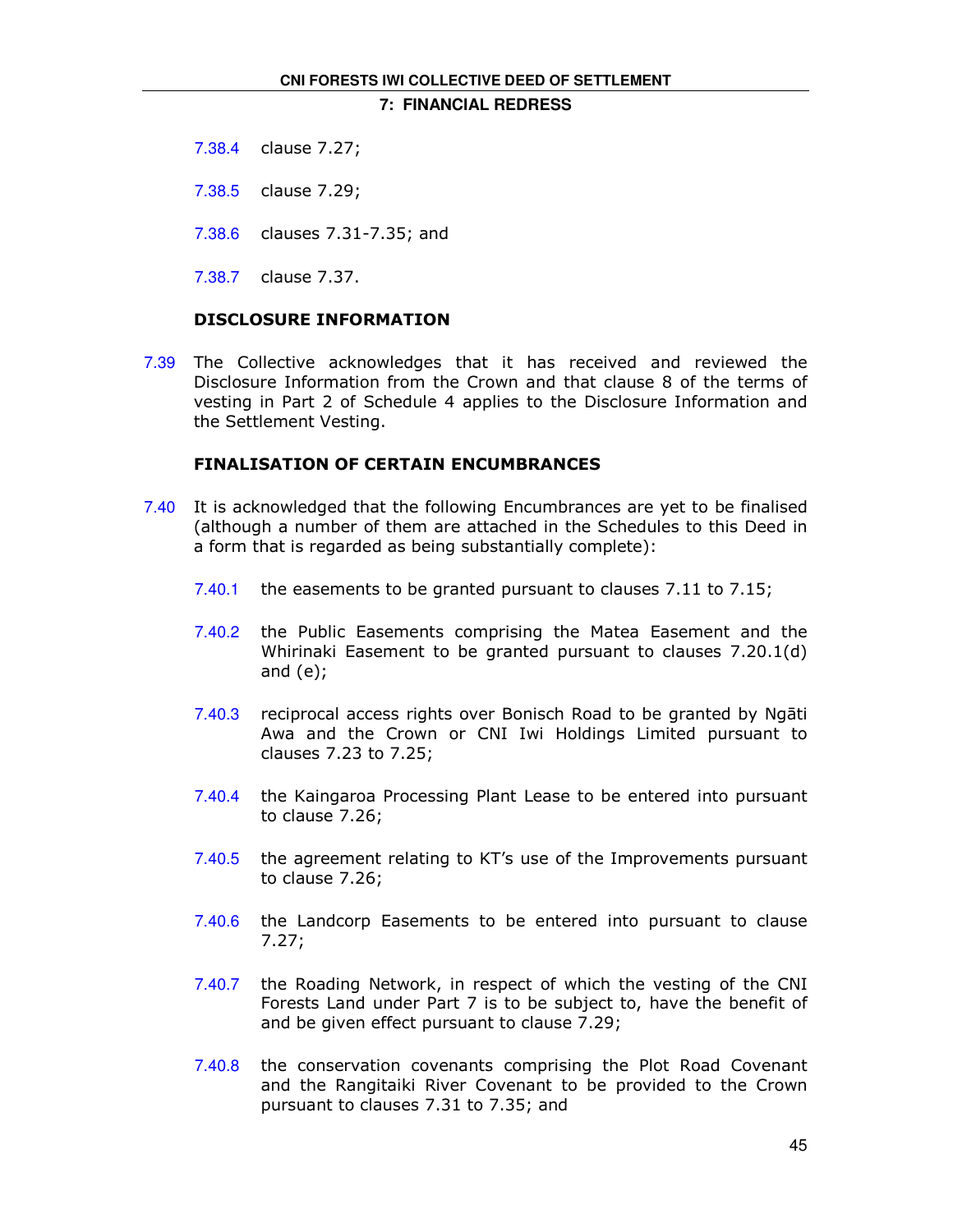7.40.9 the conservation covenant comprising the Capella Road Covenant to which part of the CNI Forests Land comprised in the CNI Crown Forestry Licence known as "Horohoro" may be subject to pursuant to clause 7.37,

## (together, the "Encumbrances to be Finalised").

- 7.41 Following the Date of this Deed, the Collective, CNI Iwi Holdings Limited and the Crown will work together co-operatively, and in a manner that is consistent with the intent of this Deed of Settlement to do all things necessary to:
	- 7.41.1 work through and resolve as soon as reasonably practicable any issues that may need to be addressed in relation to the Encumbrances to be Finalised to ensure that they, respectively:
		- (a) appropriately confer the rights that are intended to be granted or provided pursuant to the terms of this Deed;
		- (b) are registrable (subject to clause  $7.41.1(d)$ );
		- (c) are on reasonable terms to reflect the intent of the Parties that, to the maximum extent reasonably practicable (taking into account the nature of the rights to be granted or provided under the Encumbrances to be Finalised and the Collective's agreement to the Encumbrances to be Finalised as part of Settlement), the Encumbrances will not have a material adverse effect on the:
			- (i) intended benefit to the Collective of the Settlement Vesting;
			- (ii) the Collective's obligations as Licensor under the CNI Crown Forestry Licences with effect from the Settlement Vesting; and
			- (iii) the Collective's legal obligations as owner of the CNI Forests Land; and
		- $(d)$  finalise, execute and, where appropriate, register the Encumbrances to be Finalised as soon as reasonably practicable after the Date of this Deed.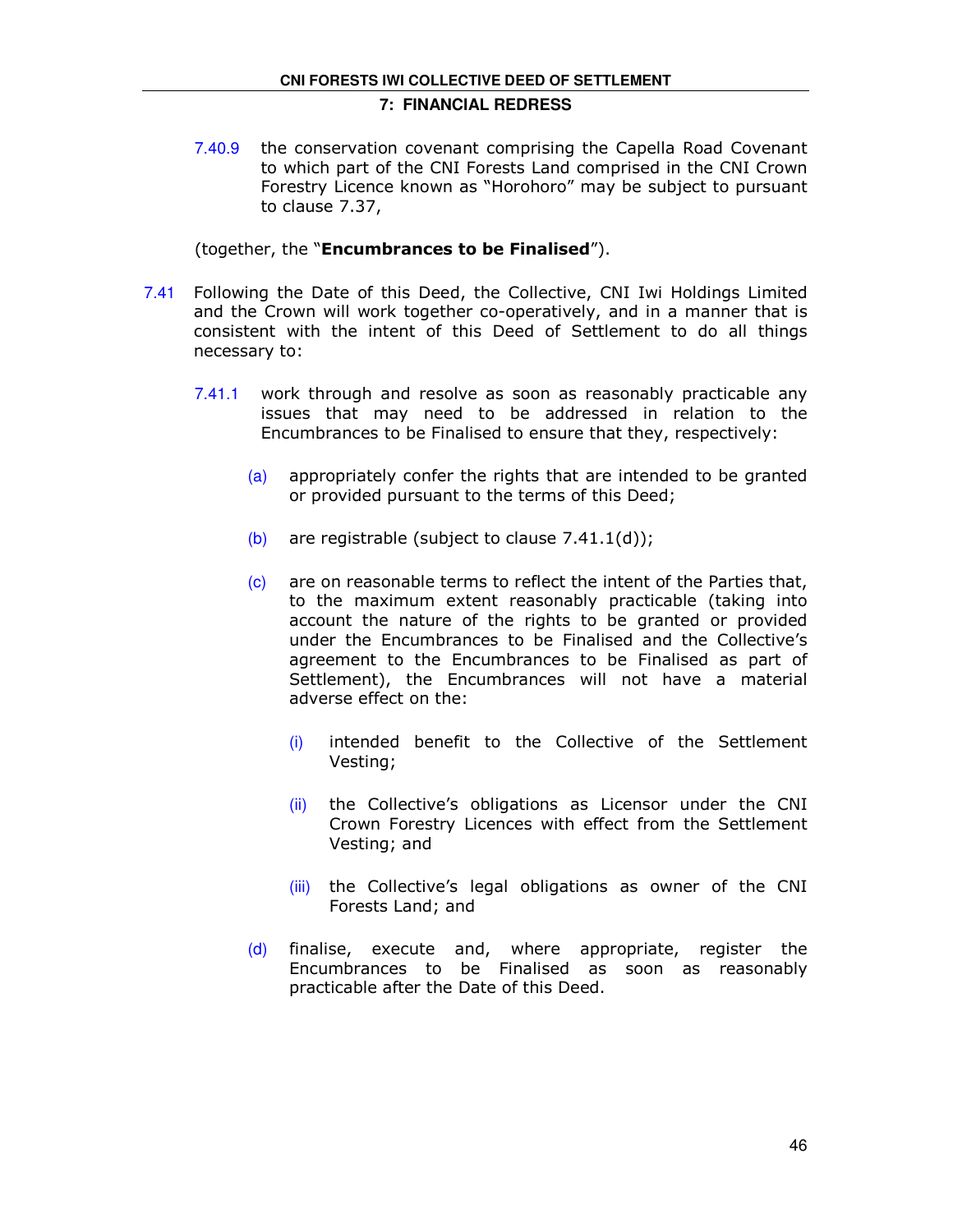## **8** COMMERCIAL REDRESS

## COLLECTIVE MECHANISMS - DSP PROPERTIES AND COLLECTIVE RFR PROPERTIES

## Identification of DSP Properties and Collective RFR Properties

- 8.1 As soon as possible following the Date of this Deed and in any event by no later than the date being six months from the Settlement Date, the Crown and the Collective will use all reasonable endeavours (with the Crown and the Collective acting consistently with the intention of this Deed) to agree all properties within the Collective Mechanism Area that are to be DSP Properties and Collective RFR Properties. For the purposes of this clause and given the significance, and importance, to the Parties of the acknowledgements in clauses 2.12.11 and 2.12.12, it is agreed that:
	- 8.1.1 the Crown must approach this exercise with due regard to its, and the Collective's, desire for the Crown to not be in any way constrained by this Settlement from including any property in a deferred selection mechanism or a right of first refusal mechanism under a Future Comprehensive Settlement; and
	- 8.1.2 the Crown may, at an early stage in the identification process, and without the need to give any reason other than it is concerned to preserve the integrity of the Future Comprehensive Settlements, advise the Collective that, unless the Collective can obtain a written agreement of the nature referred to in clause 8.2.1(a) or clause 8.2.2(a) (as the case may be), the relevant property will not be a DSP Property or a Collective RFR Property.
- 8.2 Where, for the purposes of clause 8.1 (but without limiting clauses 8.1.1 and 8.1.2), the Crown and the Collective identify a property that could potentially be included in the:
	- 8.2.1 DSP Properties and where the Crown considers that it is likely that the potential property will be included as commercial redress in a Future Comprehensive Settlement, then:
		- $(a)$  they must obtain the written agreement of the relevant Member of the Collective, or Other CNI Claimant (who will have complete discretion as to whether or not it will provide such agreement) that the potential property will not be included as commercial redress in its Future Comprehensive Settlement; and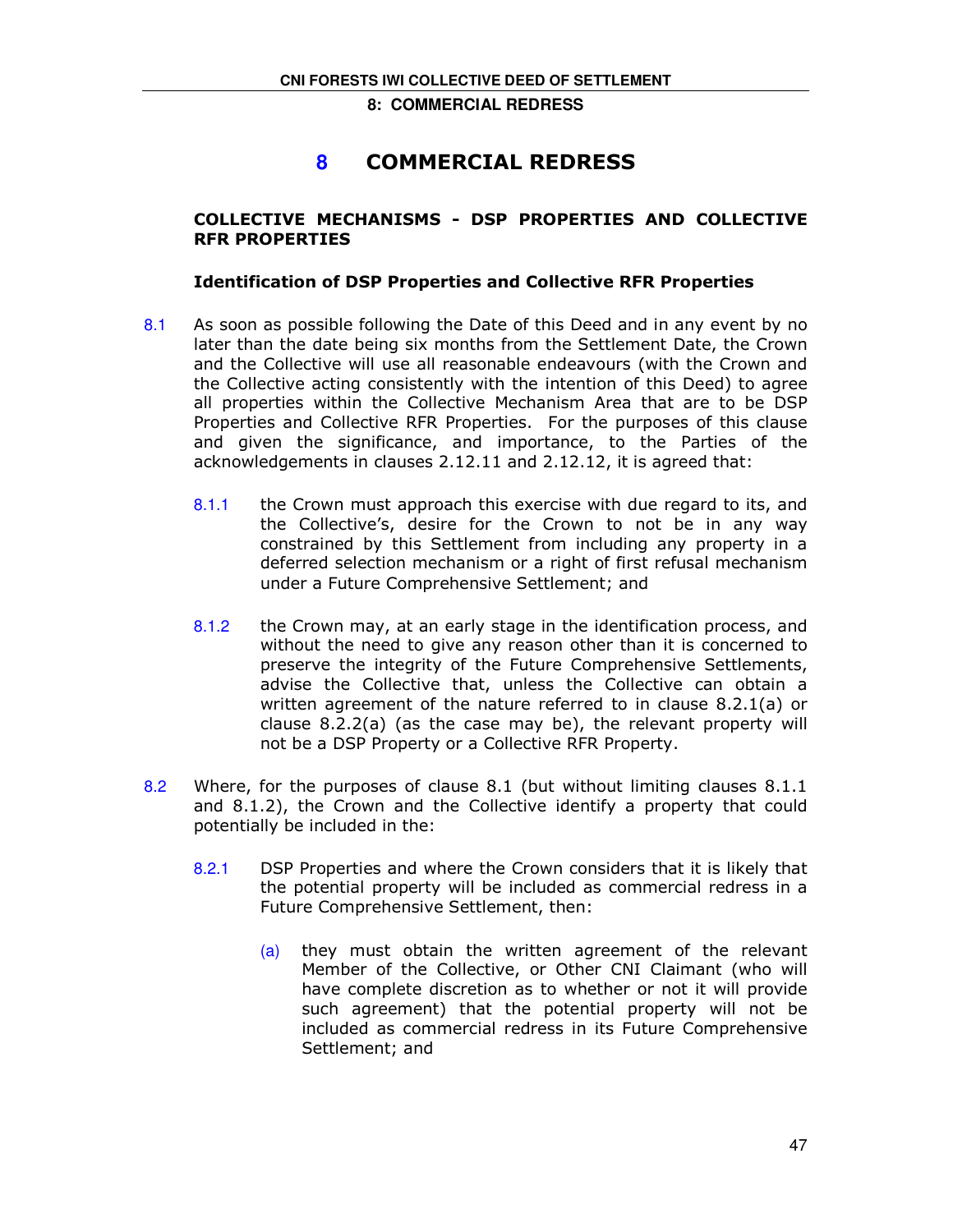- $(b)$  where this agreement is not provided by the date six months from the Settlement Date, then the potential property will not be included in the DSP Properties; or
- 8.2.2 Collective RFR Properties, then:
	- (a) the Crown and the Collective must obtain the written agreement of the relevant Member of the Collective, or Other CNI Claimant, (who will have complete discretion as to whether or not it will provide such agreement) that the potential property will not be included as commercial redress in its Future Comprehensive Settlement; and
	- $(b)$  where this agreement is not provided by the date six months from the Settlement Date, then the potential property will not be included in the Collective RFR Properties. For the avoidance of doubt, this is not intended to prevent the potential property from becoming a Future RFR Property.
- 8.3 Subject to clause 8.2, all DSP Properties that are agreed as being DSP Properties will be:
	- 8.3.1 offered to the DSP Entity to purchase on behalf of the Collective pursuant to clauses 8.4 to 8.13; and
	- 8.3.2 if not purchased by the DSP Entity pursuant to those clauses, a RFR Property for the purposes of the RFR Deed.

## Notification of interest

8.4 From time to time during the DSP Selection Period, or earlier if agreed by the Crown, the DSP Entity may give notice to the Crown that it is interested in purchasing a DSP Property.

## Valuation and election to purchase

- 8.5 If the DSP Entity gives notice in accordance with clause 8.4 that it is interested in purchasing a DSP Property:
	- 8.5.1 by no later than the date 40 Business Days from the date the Crown receives a notice pursuant to clause 8.4, the Crown must provide to the DSP Entity such disclosure information held by the Crown (including by the relevant Land Holding Agency) and which will be reasonably material to the DSP Entity's possible selection of the DSP Property pursuant to this Part. If applicable, this disclosure information will include the proposed terms of lease back to apply to the DSP Property in accordance with clause 8.10;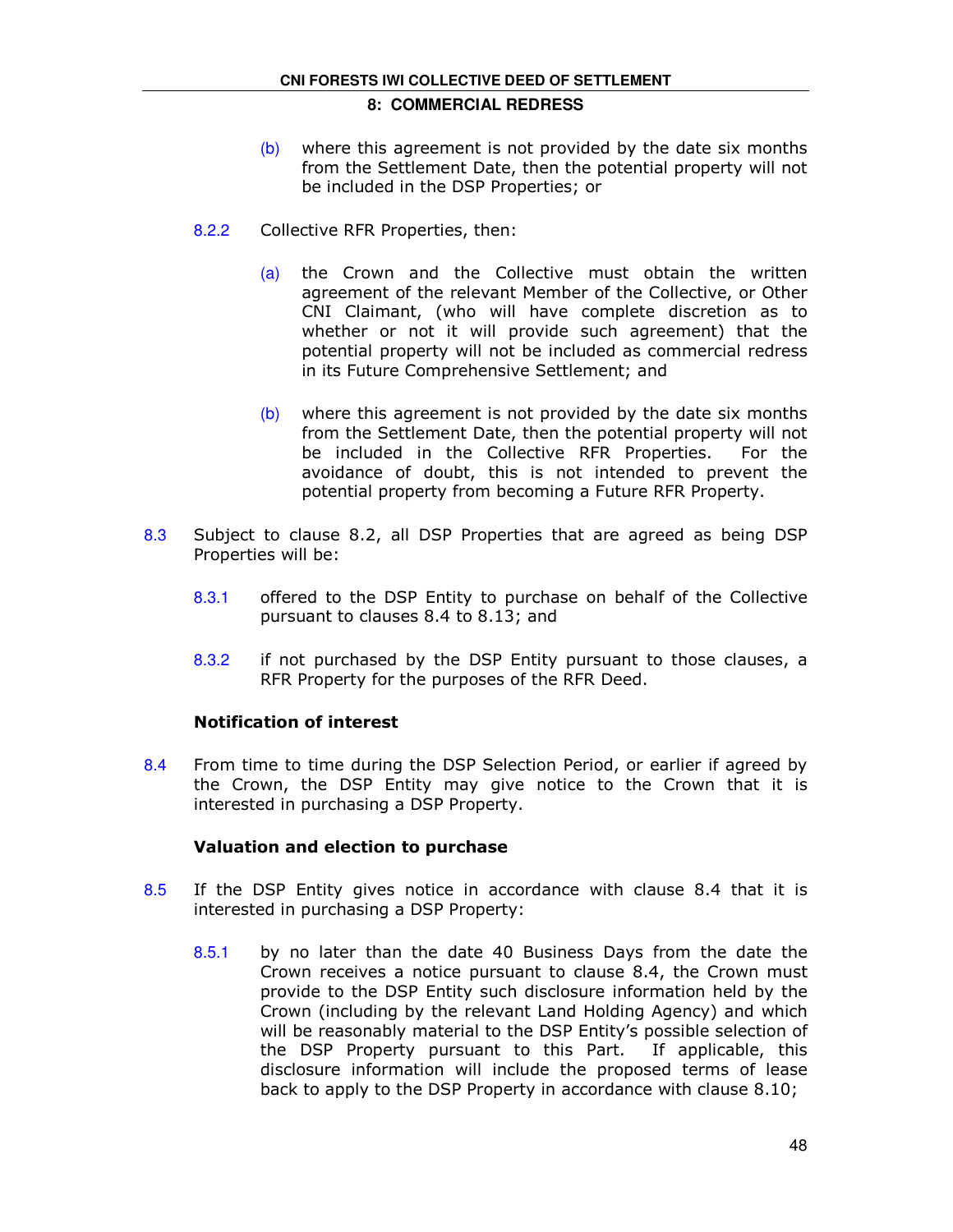# **CNI FORESTS IWI COLLECTIVE DEED OF SETTLEMENT**

## **8: COMMERCIAL REDRESS**

- 8.5.2 the Transfer Value of the DSP Property must be determined or agreed in accordance with the Valuation Process; and
- 8.5.3 the DSP Entity must notify the Crown whether or not it elects to purchase any DSP Property by no later than the date 30 Business Days from the date that all the Transfer Values for the DSP Properties included in all notices given under clause 8.4 are determined or agreed in accordance with the Valuation Process, time being of the essence. The DSP Entity may give a notice on more than one occasion in respect of one or more of the DSP Properties.
- 8.6 The DSP Entity and the Crown must use reasonable endeavours:
	- 8.6.1 to ensure the Valuation Process operates in the manner, and within the timeframes, specified in Part 2 of Schedule 8; and
	- 8.6.2 if the Valuation Process is delayed, to minimise the delay.

## Agreement for sale and purchase

- 8.7 If the DSP Entity gives notice in accordance with clause 8.5.3 that it elects to purchase a DSP Property, the DSP Entity and the Crown will be deemed to have entered into an agreement for the sale and purchase of that DSP Property:
	- 8.7.1 at the Transfer Value determined or agreed in accordance with the Valuation Process;
	- 8.7.2 with settlement of the transfer of that DSP Property to occur on the Deferred Settlement Date; and
	- 8.7.3 on the terms of transfer set out in Part 3 of Schedule 8.

## Termination of obligations

- 8.8 All obligations of the Crown to the Collective and to the DSP Entity under this Deed in relation to a DSP Property (but excluding those arising under clauses 8.19-8.21 and under the RFR Deed) immediately cease if, after giving notice in accordance with clause 8.4 that it is interested in purchasing the DSP Property, the DSP Entity:
	- 8.8.1 does not notify the Crown in accordance with clause 8.5.3 whether or not it elects to purchase the DSP Property; or
	- 8.8.2 notifies the Crown that it is not interested in purchasing the DSP Property.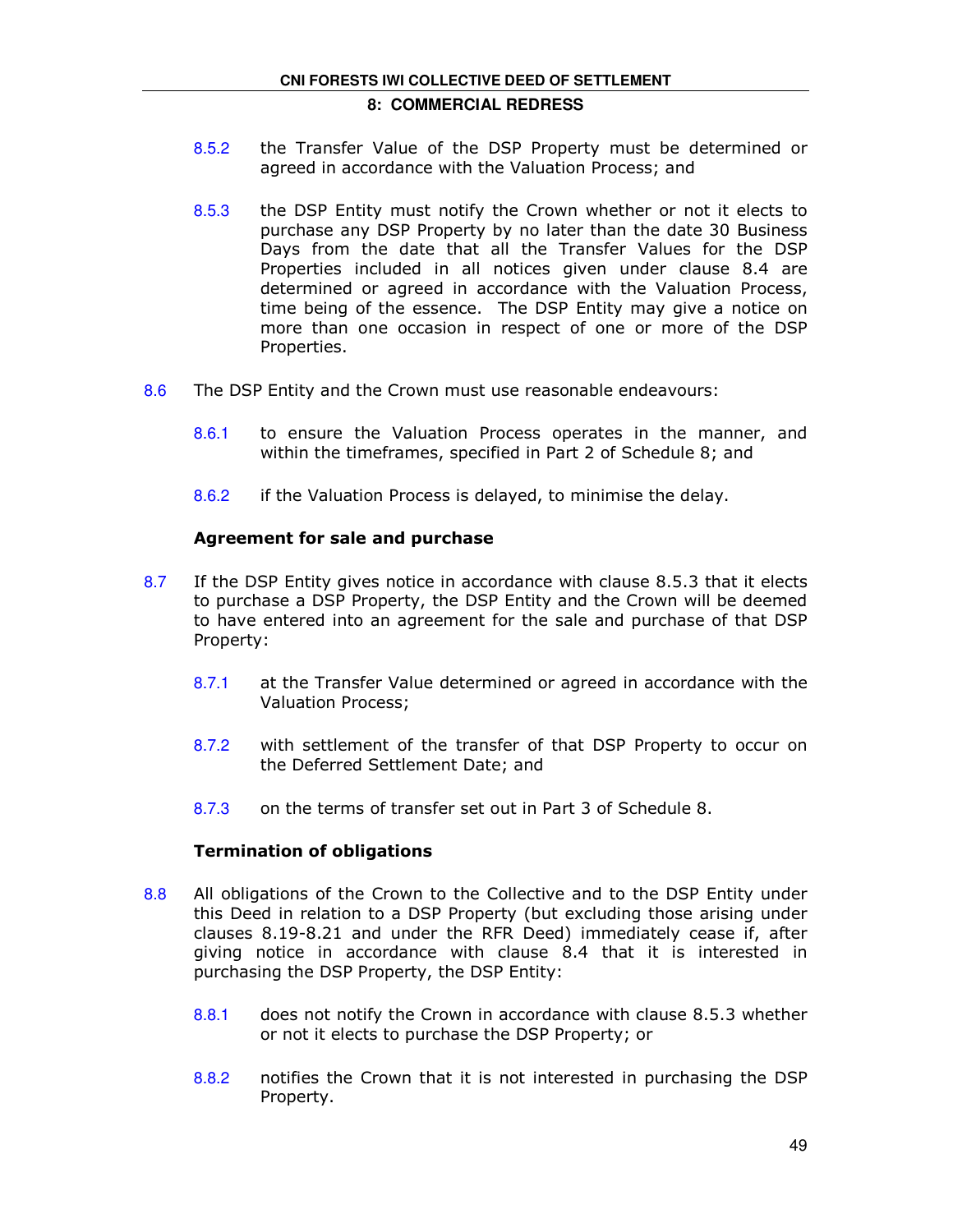## Time limits

8.9 Subject to clause 8.13, time is of the essence for the time limits imposed on the Crown and the DSP Entity under clauses 8.4 to 8.8 and Parts 2 and 3 of Schedule 8.

## Leasing back of any DSP Properties

- 8.10 If the DSP Entity gives notice in accordance with clause 8.5.3 that it elects to purchase a DSP Property that is to be subject to any lease back to a Crown entity required by the Crown, then the terms of the relevant lease (including the rent, the length of term and rights of renewal applicable to such lease) will be:
	- 8.10.1 similar to the terms of lease usually applying to lease backs of similar properties that are subject to deferred selection mechanisms agreed to by the Crown in the settlement of Historical Claims. In the case of rent, this will be agreed or determined as part of the Valuation Process and for the purpose of agreeing or determining Transfer Value;
	- 8.10.2 agreed between the Crown and the Collective (with each acting consistently with the intention of this Deed) as soon as reasonably practicable following the date that the DSP Entity gives notice in accordance with clause 8.4 that it is interested in purchasing the DSP Property; and
	- 8.10.3 recorded in a lease instrument to be prepared by the Crown at the Crown's cost and promptly executed by the DSP Entity and the relevant Crown entity.
- 8.11 Any such lease back will commence with effect from the date of settlement of the transfer of the DSP Property to the DSP Entity pursuant to the agreement for sale and purchase constituted under clause 8.7.
- 8.12 Where any dispute arises between the Crown and the Collective in relation to the lease terms to be agreed under clause 8.10.2 (including the terms of the lease instrument to be executed pursuant to clause 8.10.3), then, upon the application of either Party, the dispute will be referred to arbitration by an arbitrator to be agreed between the Parties (failing which, and upon the application of either Party, the arbitrator will be appointed by the president for the time being of the New Zealand Law Society) and upon the following basis:
	- 8.12.1 the arbitration will be held in accordance with the Arbitration Act;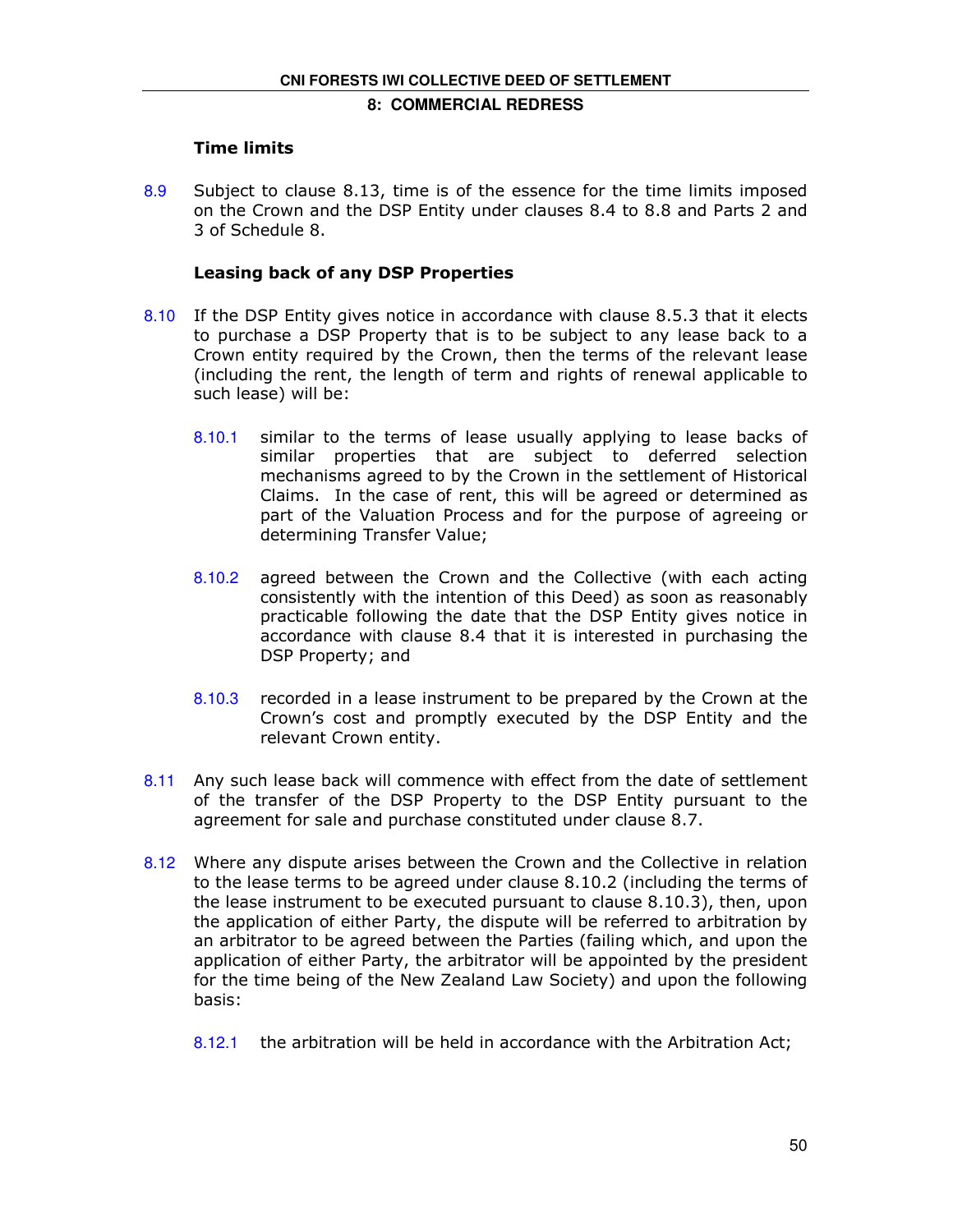- 8.12.2 the arbitrator's determination of the relevant lease terms will be final and binding upon the Crown and the Collective (except as to any findings of matters of law); and
- 8.12.3 the Crown and the Collective will meet their own costs in relation to the arbitration, other than the costs of the arbitrator which will be shared equally (unless determined otherwise by the arbitrator).
- 8.13 Where applicable, the time limits imposed on the Crown and the DSP Entity under clauses 8.4 to 8.8 and Parts 2 and 3 of Schedule 8, will be extended as necessary to take into account any period of time that the Collective is unable to provide a notice under those clauses because of any delay in the Crown and the Collective reaching agreement as to lease terms in accordance with clauses 8.10 and 8.12.

## FUTURE DSP

## Collective to have same rights to purchase

- 8.14 The Crown must offer Future DSP Properties to the Collective to purchase where:
	- 8.14.1 the Future DSP Property has not been purchased pursuant to the terms of the deferred selection mechanism in the relevant Future Comprehensive Settlement Deed; and
	- 8.14.2 the Future DSP Property is not subject to a right of first refusal mechanism in the relevant Future Comprehensive Settlement Deed or, if so, the Crown has obtained the written agreement of its other party to the Future Comprehensive Settlement Deed (who will have complete discretion as to whether or not it will provide such agreement) to offer the Future DSP Property to the Collective in accordance with these clauses.
- 8.15 Where the Crown offers a Future DSP Property to the Collective to purchase pursuant to clause 8.14, then the terms upon which the Collective, acting through the DSP Entity, may select and may then purchase the Future DSP Property will be the same as the terms of selection and purchase provided under the deferred selection mechanism in the relevant Future Comprehensive Settlement (including the terms as to offer, investigation and due diligence, valuation, selection, purchase and transfer), but with all necessary adjustments to timeframes agreed between the Crown and the Collective (with each acting consistently with the intent of this Deed) to give the DSP Entity the same opportunity (including the adjustment of the commencement date of relevant timeframes and processes and with the expiry date of those timeframes and processes being extended correspondingly) to select and purchase as provided under such deferred selection mechanism.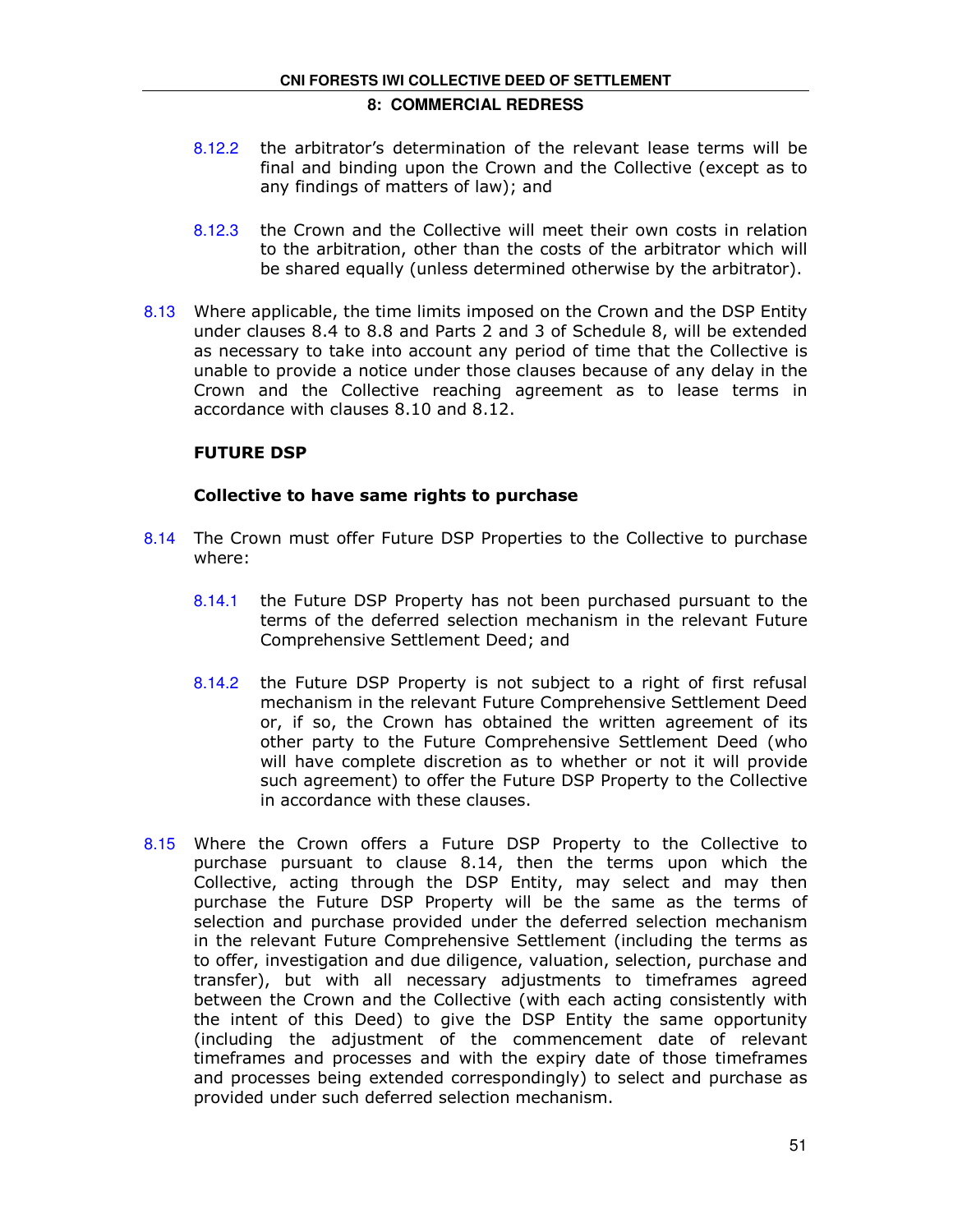- 8.16 These terms of purchase will:
	- 8.16.1 be prepared by the Crown in the form of deeds to be entered into between the Crown and the DSP Entity and which will record that the Future DSP Property, if selected, is being transferred as commercial redress pursuant to the terms of this Deed;
	- 8.16.2 be provided by the Crown to the DSP Entity as soon as possible following the Crown's entry into each deed of settlement relating to a Future Comprehensive Settlement, together with a copy of the relevant section or clauses of that deed of settlement; and
	- 8.16.3 once agreed, be signed by the Crown and the DSP Entity as soon as reasonably practicable.
- 8.17 Given the requirements of clause 8.15, it is envisaged that no disputes could arise between the Crown and the Collective as to the terms of the deeds to be provided and signed under clause 8.16. However, if a dispute does arise then either party will be entitled to refer it to arbitration and clause 8.12 will apply with all necessary modifications.

## SETTLEMENT LEGISLATION FOR SELECTED DSP PROPERTIES

- 8.18 In addition to the requirements of clause 2.10, the Settlement Legislation must:
	- 8.18.1 authorise the Crown to do the following:
		- (a) transfer the fee simple estate in a Selected DSP Property to the DSP Entity; and
		- $(b)$  sign a transfer instrument or other document or do any other thing to effect a DSP Transfer;
	- 8.18.2 provide that, in exercising the powers under clause 8.18.1, the Crown is not required to comply with any other enactment that would regulate or apply to a DSP Transfer;
	- 8.18.3 provide that:
		- (a) to the extent that a Selected DSP Property is not all of the land contained in a computer freehold register, or there is no computer freehold register for all or part of the property, the Registrar-General of Land must, in accordance with a written application by an Authorised Person, and after completion of any necessary survey, create a computer freehold register for the Selected DSP Property in the name of the Crown subject to, and together with, any relevant encumbrances that are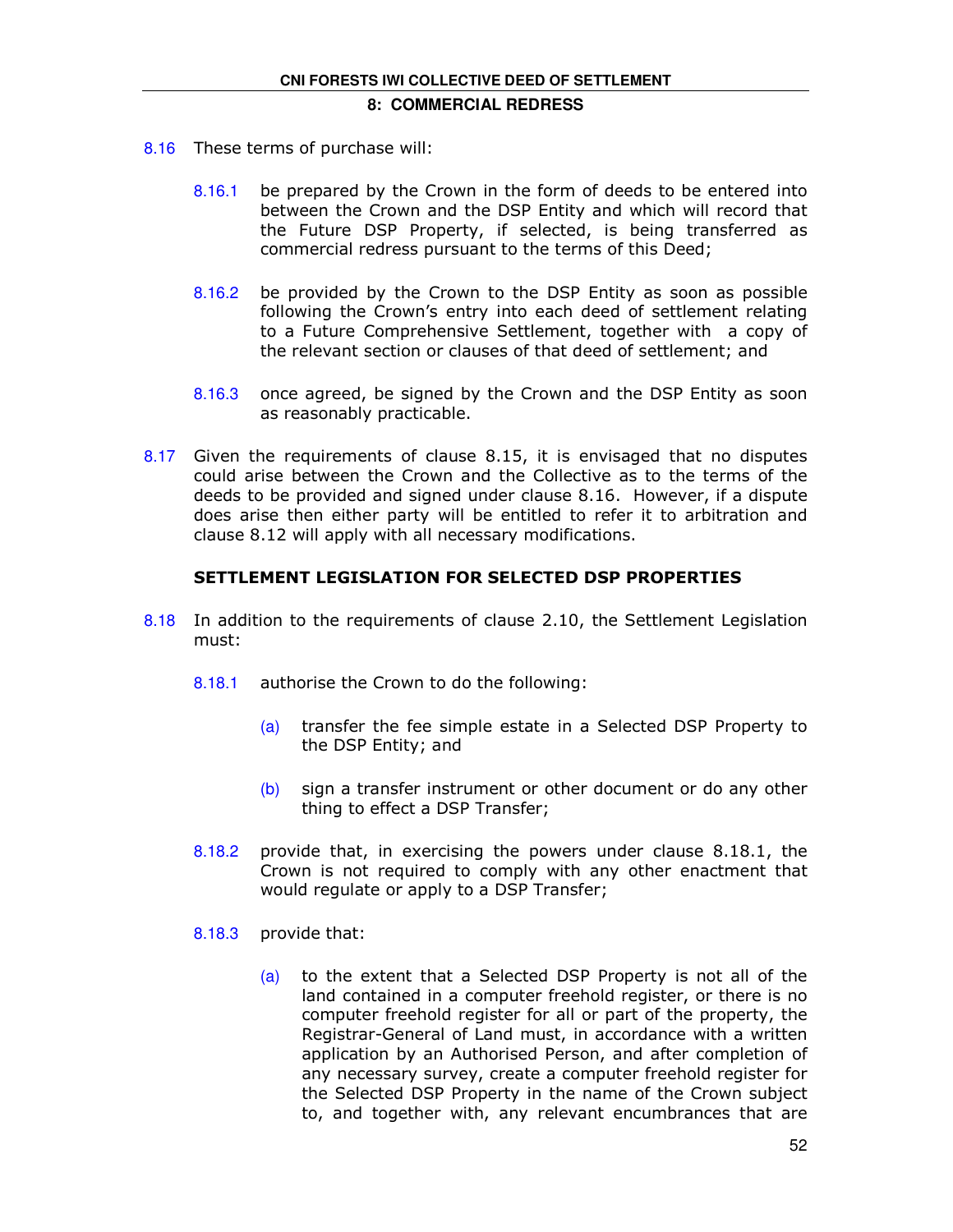registrable, notified or notifiable and are described in that written application;

- (b) a computer freehold register created in accordance with clause 8.18.3(a) must be created in the name of the Crown without any statement of purpose;
- (c) the Authorised Person may grant a covenant to arrange for the later creation of a computer freehold register or registers for a Selected DSP Property that is to be transferred to the DSP Entity; and
- (d) despite the Land Transfer Act:
	- (i) the Authorised Person may request the Registrar-General of Land to register a covenant referred to in clause 8.18.3(c) under that Act by creating a computer interest register; and
	- (ii) the Registrar-General of Land must register the covenant in accordance with clause 8.18.3(d)(i); and
- 8.18.4 provide that:
	- (a) section 11 and Part 10 of the Resource Management Act do not apply to:
		- (i) a DSP Transfer; or
		- (ii) a matter incidental to, or required for the purpose of, a DSP Transfer;
	- (b) a DSP Transfer:
		- (i) does not limit sections 10 or 11 of the Crown Minerals Act;
		- $(ii)$  does not affect other rights to sub-surface minerals;
		- (iii) does not limit the Crown's or a local authority's rights and obligations in respect of geothermal energy and geothermal water (as both terms are defined in section 2(1) of the Resource Management Act) under any enactment or rule of law; or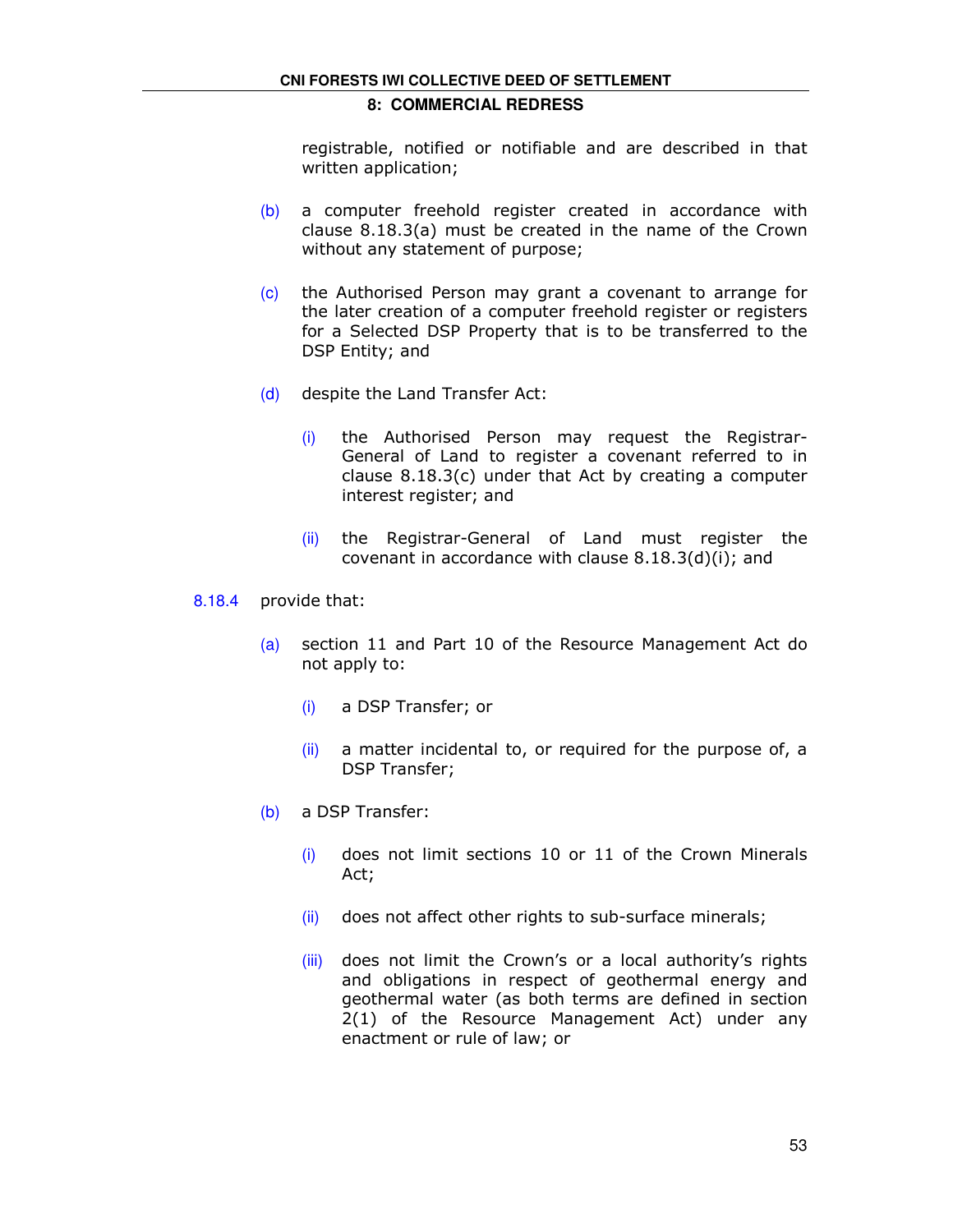- (iv) is a disposition for the purposes of Part 4A of the Conservation Act, but that sections 24(2A), 24A and 24AA of that Act do not apply to the disposition;
- (c) the permission of a council under section 348 of the Local Government Act is not required for laying out, forming, granting or reserving a private road, private way or right of way that may be required to fulfil the terms of this Deed in relation to a DSP Transfer; and
- (d) it is sufficient evidence that the DSP Transfer has been effected under this clause 8.18 if the Registrar-General of Land has executed a statement to that effect on the document effecting the DSP Transfer.

## COLLECTIVE MECHANISMS - RFR PROPERTIES

## The Crown to provide a RFR Deed

8.19 The Crown must, by or on the Settlement Date, provide the RFR Entity with two copies of a deed on the terms and conditions in the form set out in Part 4 of Schedule 8 (the " $RFR$  Deed") signed by the Crown.

## Signing and return of RFR Deed by RFR Entity

- 8.20 The Collective must procure the RFR Entity to:
	- 8.20.1 sign both copies of the RFR Deed; and
	- 8.20.2 return one copy to the Crown by no later than 10 Business Days after the Settlement Date.

## Terms of the RFR Deed

- 8.21 The RFR Deed will:
	- 8.21.1 relate to the RFR Properties; and
	- 8.21.2 be in force for a period being 100 years from the Settlement Date.

## FURTHER DISCUSSIONS BETWEEN CROWN AND COLLECTIVE

8.22 The Crown records its willingness to enter into discussions with the Collective about the potential availability to the Collective of assets and interests of the Crown within the Collective Mechanism Area and beyond the assets comprising the DSP Properties, Future DSP Properties and the RFR Properties. For the avoidance of doubt, this: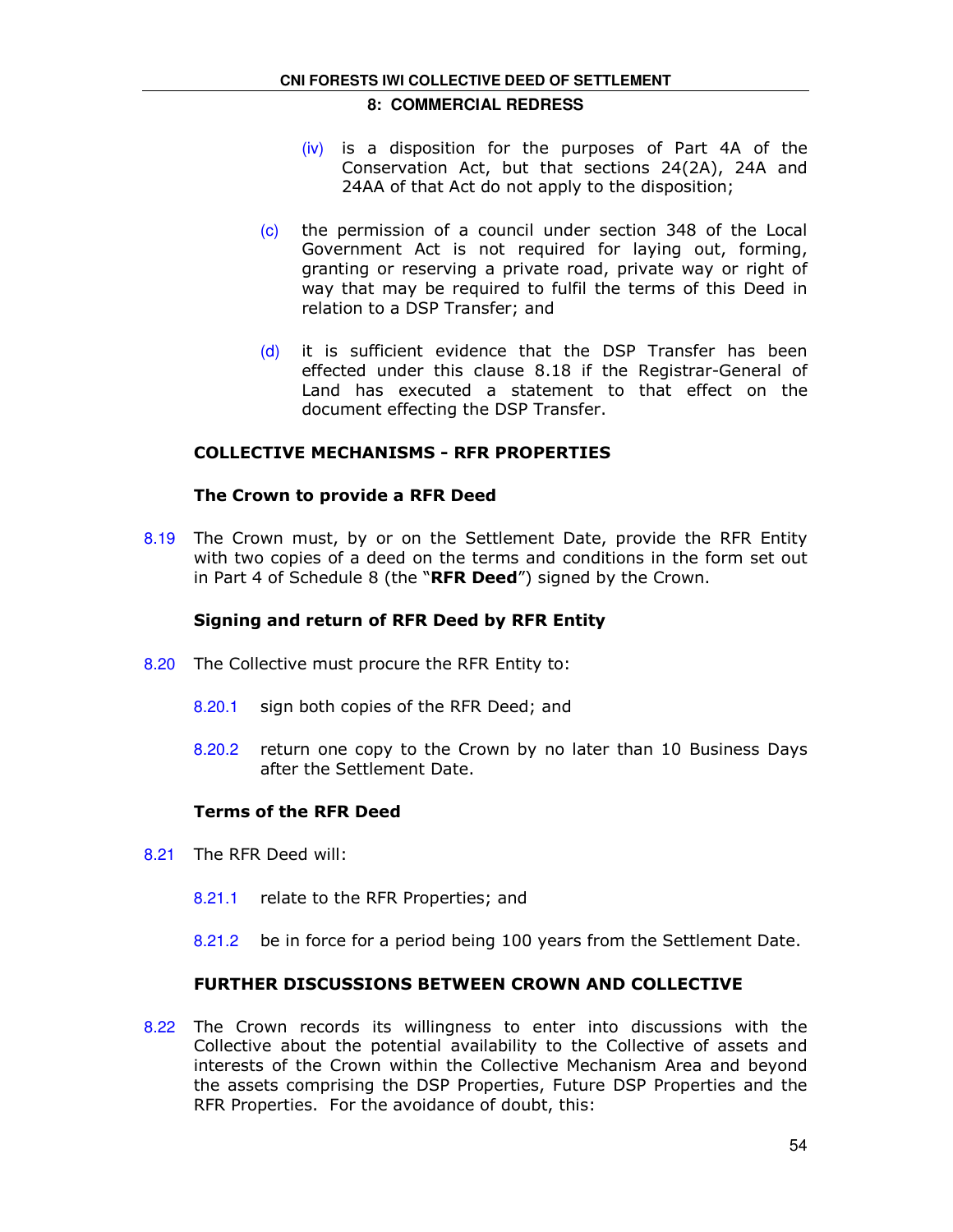- 8.22.1 imposes no obligation upon the Crown beyond the obligation to have such discussion; and
- 8.22.2 will not prevent the Crown from acting in the national interest of New Zealand.
- 8.23 Notwithstanding clause 8.22, the Crown is supportive of the Collective exploring joint ventures with State enterprises in the central North Island region.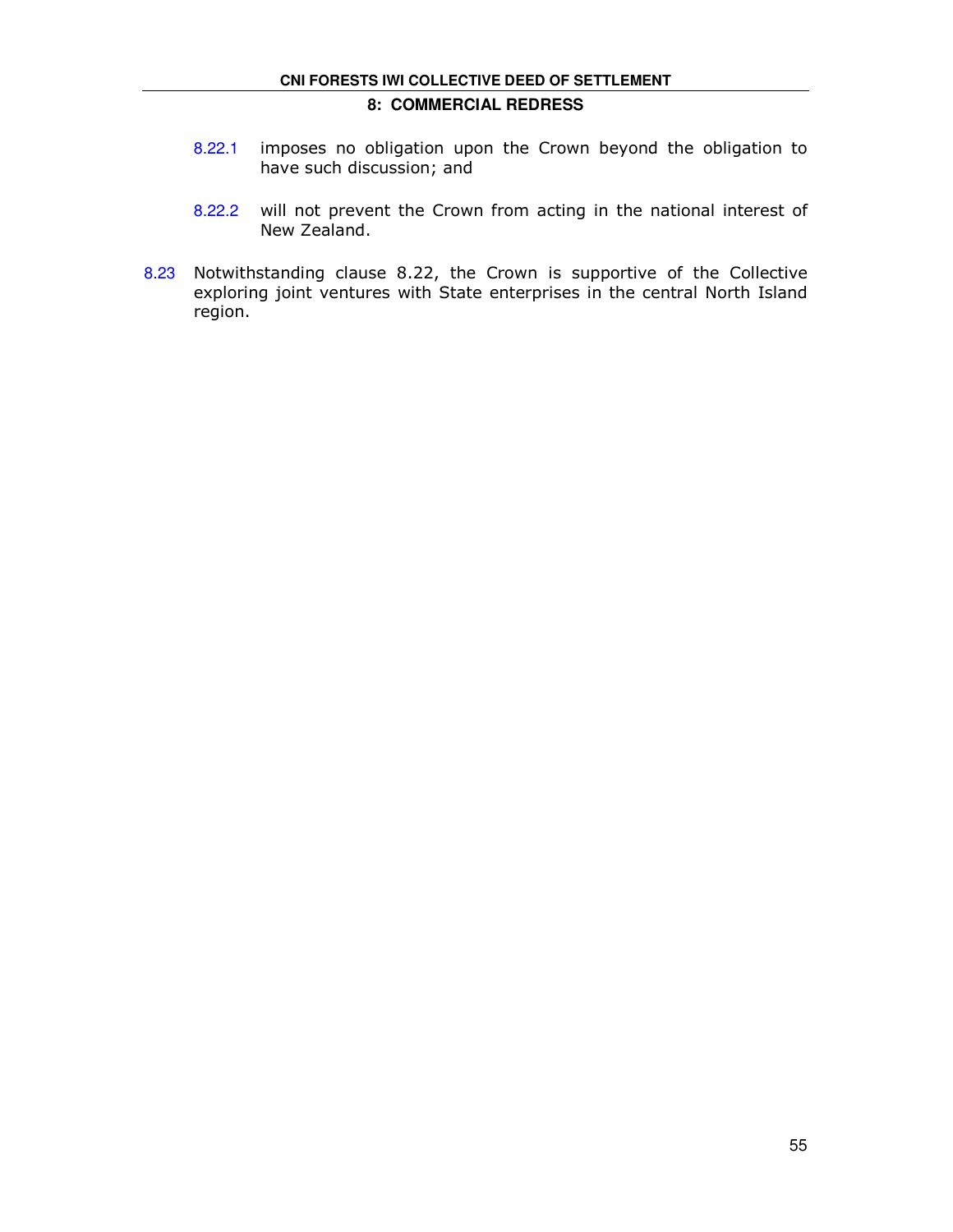## **9** SETTLEMENT STRUCTURE

## ESTABLISHMENT OF CNI IWI HOLDINGS LIMITED

- 9.1 The Parties:
	- 9.1.1 acknowledge that prior to the Date of this Deed, the Collective and the Crown established CNI Iwi Holdings Limited to receive the Financial Redress and, to the extent that clause 9.17 applies, Commercial Redress, on behalf of the Collective and, to the extent of the Crown Agreed Proportion, the Crown;
	- 9.1.2 agree that CNI Iwi Holdings Limited will have the following key elements:
		- (a) a capital of 1000 shares of \$1 each;
		- $(b)$  868 of the shares are to be held by the Governance Entities of the Members of the Collective equally (124 shares per Member of the Collective);
		- (c) 132 of the shares are to be held by the Crown and in the event of an Other CNI Claimant becoming a member of the Collective the Crown may transfer an appropriate percentage of the Crown's shares to that Other CNI Claimant in accordance with the Trust Deed and Shareholders' Agreement;
		- (d) the shares will entitle:
			- (i) each Member of the Collective to appoint two directors of CNI Iwi Holdings Limited, with the numbers of initial directors to be 14. The Crown will not have the right to appoint a director, but a Crown appointed observer will be entitled to be present and to speak on the Crown's behalf at directors' and other meetings of CNI Iwi Holdings Limited and which are relevant to the Crown Agreed Proportion; and
			- (ii) each shareholder to have one vote on any shareholders' resolution; and
		- (e) otherwise in accordance with the Constitution and the Trust Deed and Shareholders' Agreement.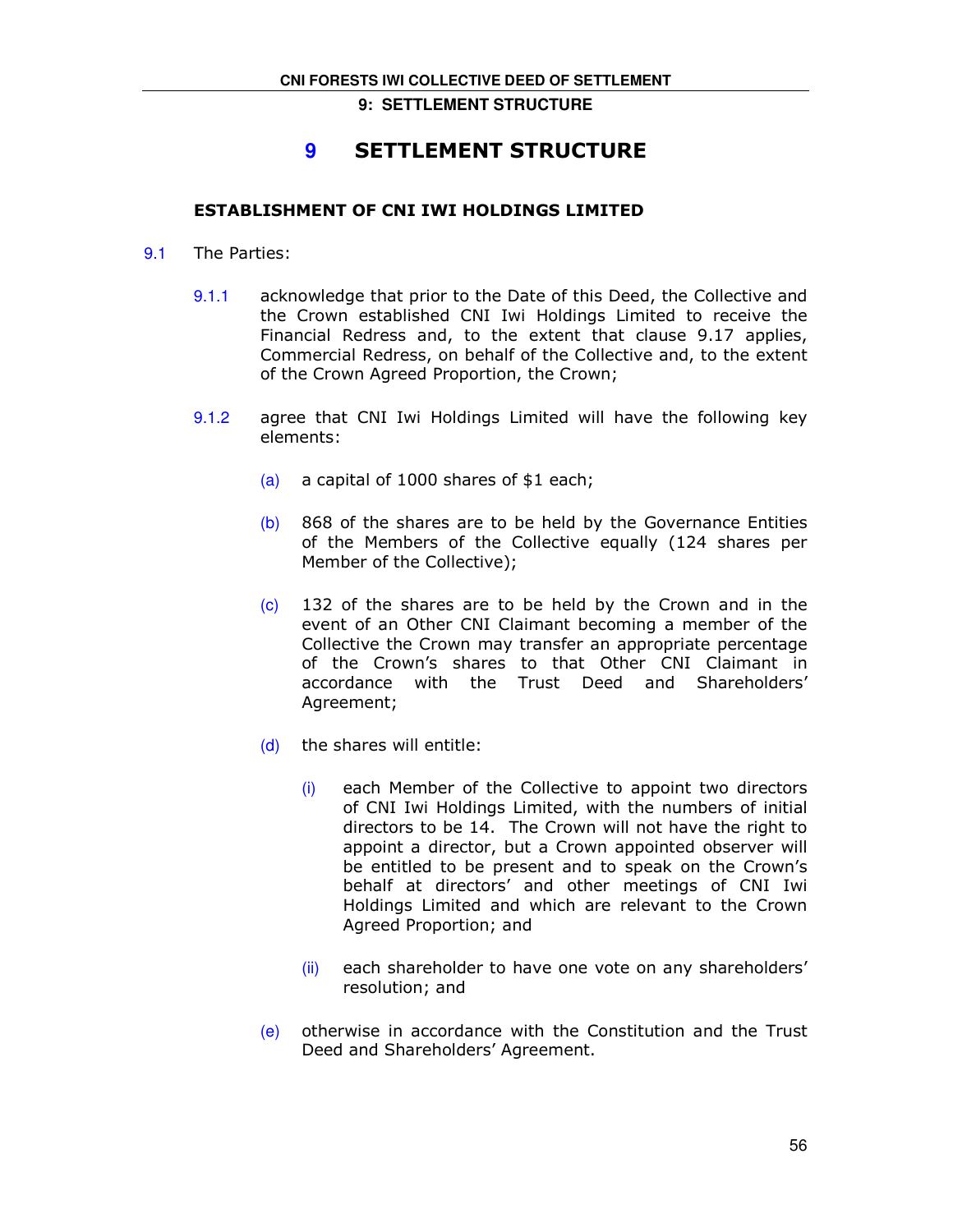## TRUST DEED AND SHAREHOLDERS' AGREEMENT

9.2 The Parties agree that the Collective, the Crown and CNI Iwi Holdings Limited will enter into the Trust Deed and Shareholders' Agreement as soon as reasonably practicable following the Date of this Deed, which will establish the terms of the CNI Iwi Holdings Trust, including the terms upon which CNI Iwi Holdings Limited will receive and hold the Financial Redress, the Accumulated Rentals, the Crown NZUs and the Ongoing Rentals on behalf of the Collective (acting through their respective Governance Entities) and the Crown.

## ESTABLISHMENT OF FOREST MANAGEMENT COMPANY

- 9.3 The Parties agree that:
	- 9.3.1 the Collective will incorporate the Forest Management Company by the Settlement Date; and
	- 9.3.2 the Forest Management Company will be appointed to manage the CNI Forests Land under the terms of the Forestry and Other Management Contract and in accordance with specific requirements set out in the Trust Deed and Shareholders' Agreement.

## AGREED PROPORTIONS TO APPLY TO ACCUMULATED AND ONGOING RENTALS

- 9.4 The Parties agree that:
	- 9.4.1 the Accumulated Rentals and the Ongoing Rentals are to be paid to CNI Iwi Holdings Limited to receive and hold pursuant to the CNI Iwi Holdings Trust;
	- 9.4.2 86.7% of the Accumulated Rentals will be distributed by CNI Iwi Holdings Limited, upon its receipt of the Accumulated Rentals, to the respective Governance Entities or the Members of the Collective in accordance with the Collective's Agreed Proportions. This distribution will be subject to CNI Iwi Holdings Limited not receiving a written direction from a Member of the Collective or its Governance Entity to transfer some or all of the Collective's Agreed Proportion in respect of that Member of the Collective to a party nominated by that Member of the Collective or its Governance Entity, including the Forest Management Company; and
	- 9.4.3 Agreed Proportions apply to the interest of the Crown and each Member of the Collective in the Ongoing Rentals and pursuant to the CNI Iwi Holdings Trust, until the Collective's Final Allocation Date.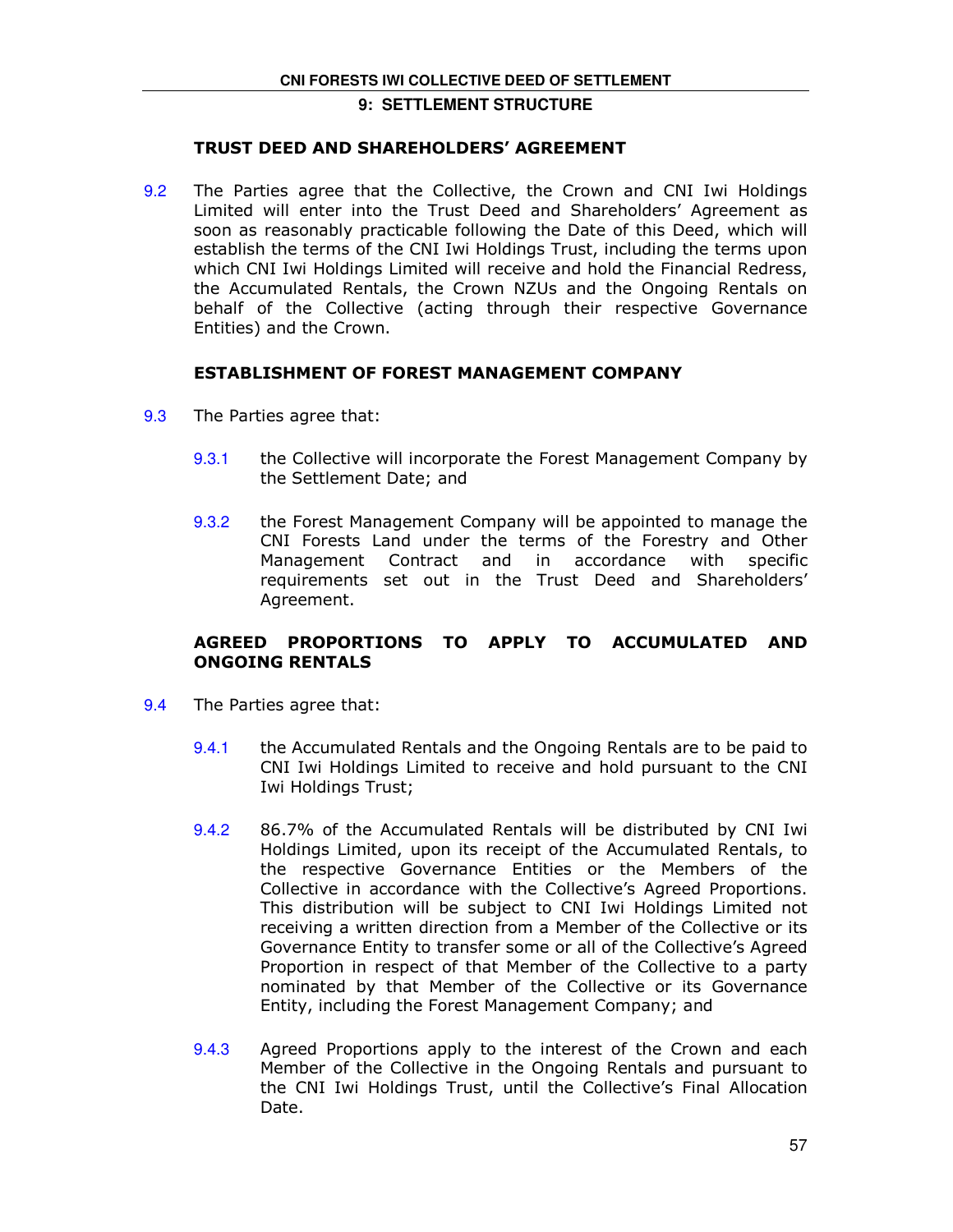## SPECIFIED TRANSFER PERIOD AND PERMITTED TRANSFERS OF CNI FOREST LAND

- 9.5 The Parties agree that during the Specified Transfer Period CNI Iwi Holdings Limited must not transfer any CNI Forests Land, other than any transfer required to give effect to a transfer of CNI Forests Land:
	- 9.5.1 to an Other CNI Claimant (or its nominee):
		- (a) during the Crown Initial Period;
		- (b) in the case of a Future Comprehensive Settlement with the Other CNI Claimant, but in respect of which the Crown must first consult with the Collective on a basis that:
			- (i) is further described in the Trust Deed and Shareholders' Agreement and the Settlement Legislation;
			- $(iii)$  may result in a determination by the Waitangi Tribunal in accordance with the Settlement Legislation; and
			- (iii) is not intended by the Crown or the Collective to limit the application of clauses 2.12.11 and 2.12.12 (recording, respectively, that this Deed is not intended to limit the Future Comprehensive Settlements of the Members of the Collective and Other CNI Claimants);
		- (c) out of the Crown Agreed Proportion; and
		- (d) which is permitted under the Trust Deed and Shareholders' Agreement and the Settlement Legislation; or
	- 9.5.2 to a Member of the Collective or its Governance Entity (or its nominee) of CNI Forests Land Cultural Redress during the Crown Initial Period on a basis that is:
		- (a) further described in the Trust Deed and Shareholders' Agreement;
		- (b) not intended by the Crown or the Collective to limit the application of clauses 2.12.11 and 2.12.12 (recording, respectively, that this Deed is not intended to limit the Future Comprehensive Settlements of the Members of the Collective and Other CNI Claimants);
		- (c) out of the Crown Agreed Proportion; and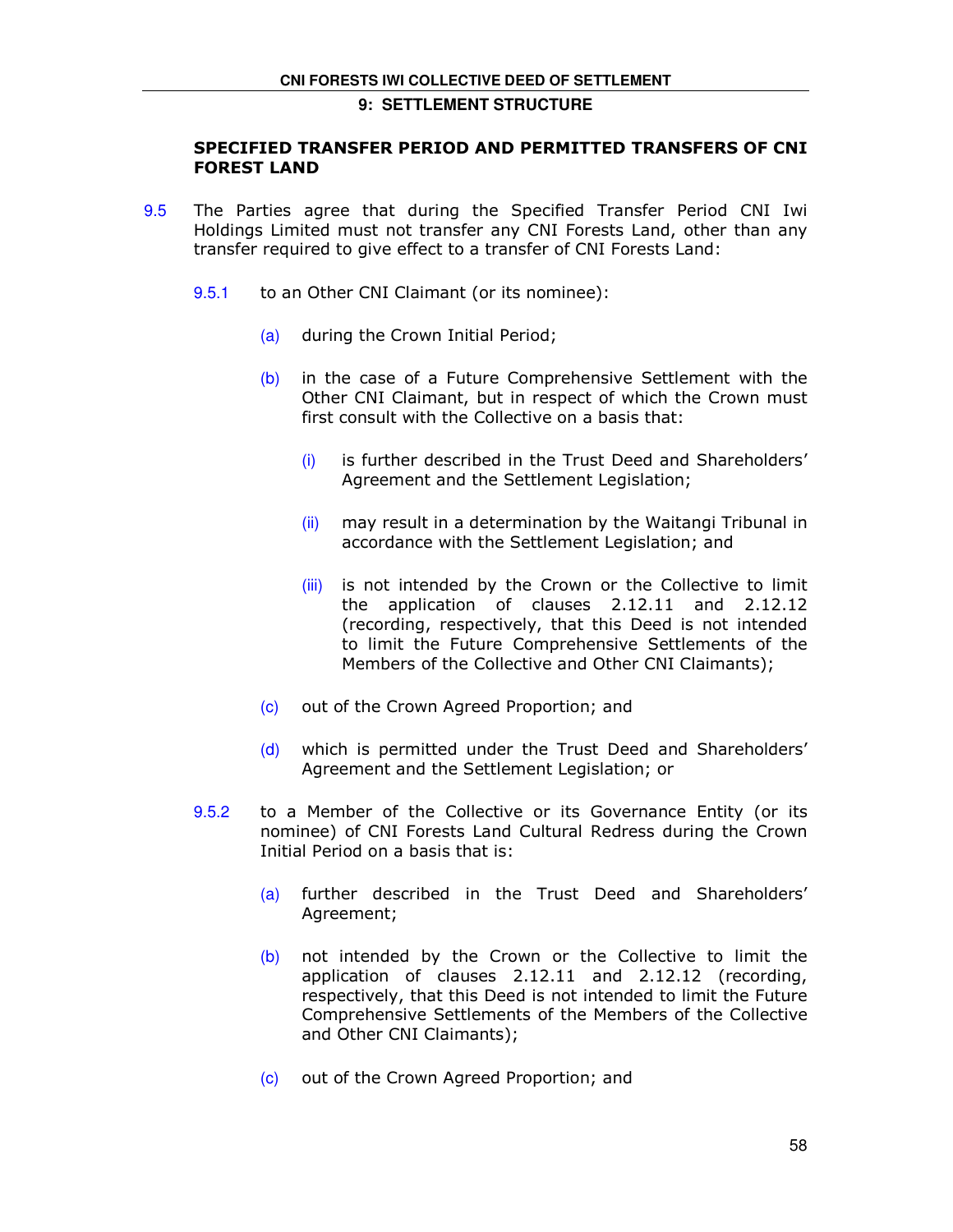## **CNI FORESTS IWI COLLECTIVE DEED OF SETTLEMENT**

## **9: SETTLEMENT STRUCTURE**

- (d) permitted under the Trust Deed and Shareholders' Agreement and the Settlement Legislation; or
- 9.5.3 to a Member of the Collective or its Governance Entity (or its nominee):
	- (a) during the Specified Transfer Period;
	- (b) in accordance with the Collective's Allocation Agreement;
	- (c) on the basis set out in the Trust Deed and Shareholders' Agreement and Deed of Settlement that requires CNI Iwi Holdings Limited to retain, unless otherwise agreed by Unanimous Resolution, until the Collective's Final Allocation Date, the right to Ongoing Rentals, other income and management rights in respect of the land transferred; and
	- (d) which is permitted under the Trust Deed and Shareholders' Agreement and the Settlement Legislation.
- 9.6 The Crown will bear its own costs and the reasonable third party legal and other consultant expenses and registration costs incurred by CNI Iwi Holdings Limited pursuant to clause 9.5.

## Settlement Legislation

- 9.7 The Settlement Legislation will provide that clause 7.3.4(a) to (c), with all necessary modifications, will apply to any transfer permitted under clause 9.5 and effected during:
	- 9.7.1 the Crown Initial Period, in relation to transfers permitted under clause 9.5.1 and 9.5.2; and
	- 9.7.2 the Specified Transfer Period, in relation to transfers permitted under clause 9.5.3.
- 9.8 Clause 9.7 does not limit the application of any other clause in this Deed, including those in Part 7 and relating to:
	- 9.8.1 easements to be granted;
	- 9.8.2 existing access;
	- 9.8.3 public right of way easements;
	- 9.8.4 the Bonisch Road document;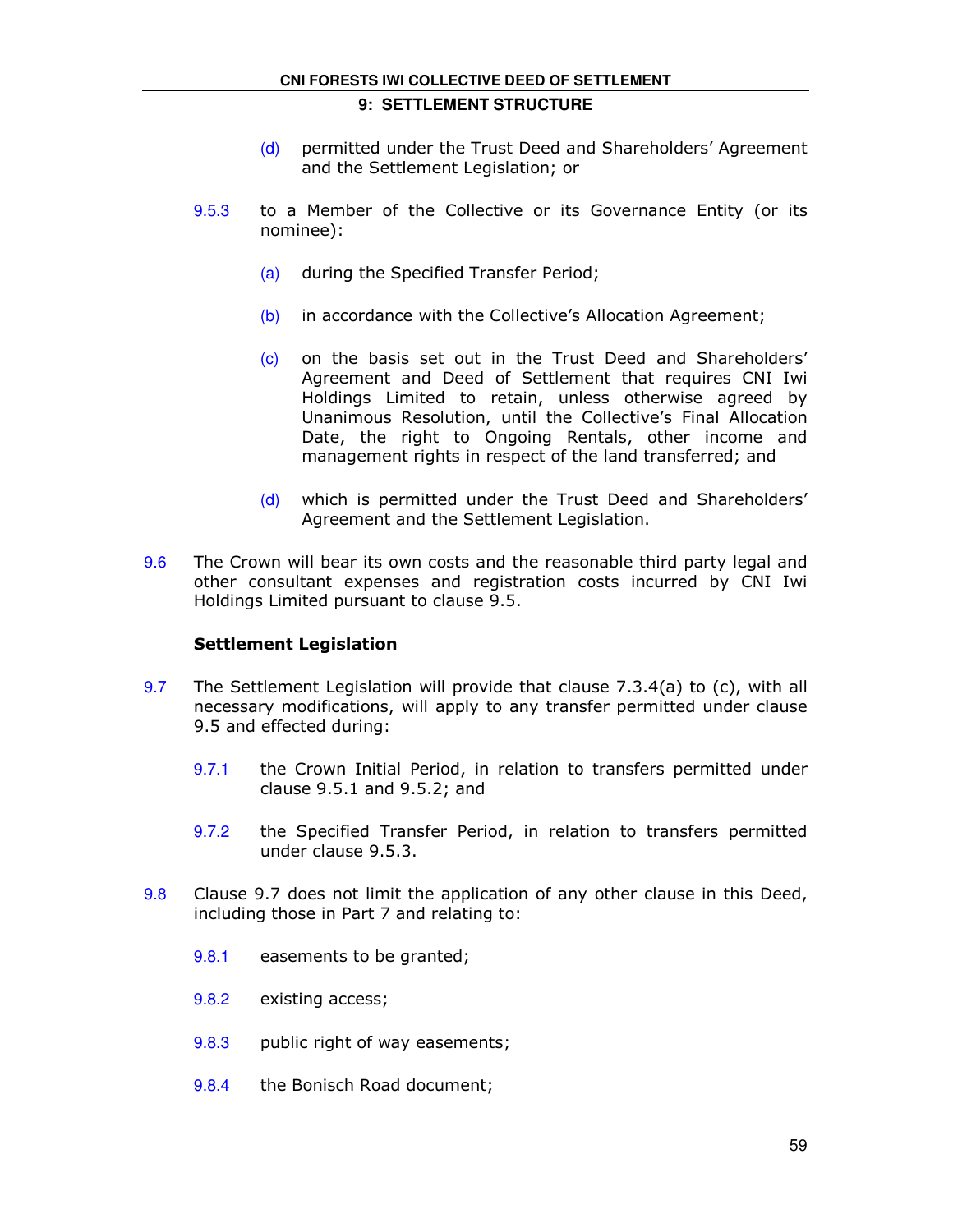#### **CNI FORESTS IWI COLLECTIVE DEED OF SETTLEMENT**

## **9: SETTLEMENT STRUCTURE**

- 9.8.5 the Kaingaroa Processing Plant Lease and Improvements;
- 9.8.6 Landcorp Easements;
- 9.8.7 the Roading Network;
- 9.8.8 conservation covenants; and
- 9.8.9 the Capella Road Covenant.

## PROVISION OF RELEVANT INFORMATION BY CROWN TO COLLECTIVE TO ASSIST ALLOCATION OF CNI FORESTS LAND

- 9.9 Without limiting its obligations under clause 2.12.10, the Crown will inform the Collective when it enters into discussions with an Other CNI Claimant and keep the Collective reasonably informed in relation to any CNI Forests Land that the Crown may agree to include as redress under a Future Comprehensive Settlement with an Other CNI Claimant (to be transferred out of the Crown Agreed Proportion in accordance with the Trust Deed and Shareholders' Agreement). This is intended to:
	- 9.9.1 enable the Crown and the Collective to identify, at the earliest reasonably possible stage during the Crown Initial Period:
		- (a) all CNI Forests Land to be included as such redress in Future Comprehensive Settlements with an Other CNI Claimant; and
		- (b) the remaining CNI Forests Land which may be allocated by the Collective to Members of the Collective in accordance with the Collective's Allocation Agreement; and
	- 9.9.2 thereby assist the Collective to have as full an opportunity as is reasonably possible during the Specified Transfer Period to agree and effect any transfers permitted under clause 9.5.3.

## TRANSFERS OF CNI FORESTS LAND AFTER SPECIFIED TRANSFER PERIOD

9.10 The Parties agree that, after the Specified Transfer Period, CNI Iwi Holdings Limited will transfer the CNI Forests Land not transferred during the Specified Transfer Period to the Members of the Collective or their Governance Entities to the extent required by the Collective's Allocation Agreement.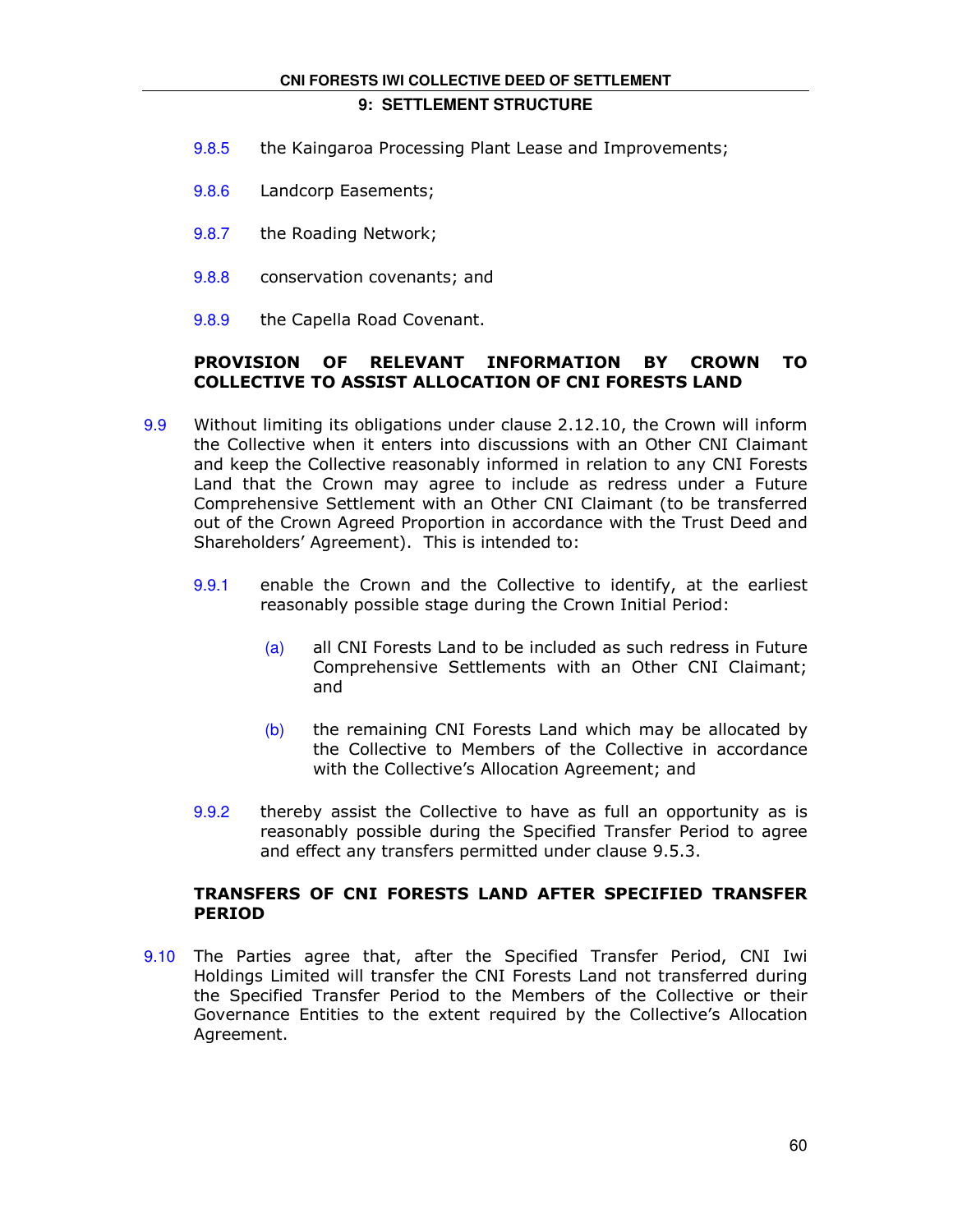## NZUs

- 9.11 The Crown and the Collective acknowledge that as a consequence of the Settlement Vesting there will be an allocation, and issue by the Crown, of NZUs to the Collective's NZUs Entity:
	- 9.11.1 in respect of the CNI Forests Land and after taking into account the allocation and issue of Crown NZUs in accordance with clause 9.14; and
	- 9.11.2 on the basis that the CNI Forests Land is Pre-1990 Forest Land.
- 9.12 This allocation and issue of NZUs to the NZUs Entity is to be:
	- 9.12.1 made to the NZUs Entity as if it were the owner of the CNI Forests Land for the purposes of current clause  $68(2)(c)(i)(B)$  of the Climate Change Emissions Trading Bill (or any amended or replacement clause having the same effect as that current clause);
	- 9.12.2 free of charge;
	- 9.12.3 at the rate per hectare determined pursuant to clause 9.13 (as at the Date of this Deed and with reference to the current draft of the Climate Change Emissions Trading Bill it is envisaged that this rate will be 18 NZUs per hectare of Pre-1990 Forest Land); and
	- 9.12.4 subject to the Climate Change Emissions Trading Bill being passed into law.
- 9.13 The rate per hectare of NZUs to be allocated and issued to the Collective pursuant to clause 9.12 will be the same as the rate to apply to the allocation and issue of NZUs to be made to Māori owners of Pre-1990 Forest Land:
	- 9.13.1 represented by the Climate Change Iwi Leadership Group or otherwise; and
	- 9.13.2 which reflect the outcome of discussions about the Climate Change Emissions Trading Bill between the Crown and the Climate Change Iwi Leadership Group or otherwise.
- 9.14 The Crown will also allocate and issue Crown NZUs to CNI Iwi Holdings Limited to hold in accordance with the Trust Deed and Shareholders' Agreement and as part of the Crown Agreed Proportion. This allocation and issue is also subject to the Climate Change Emissions Trading Bill being passed into law.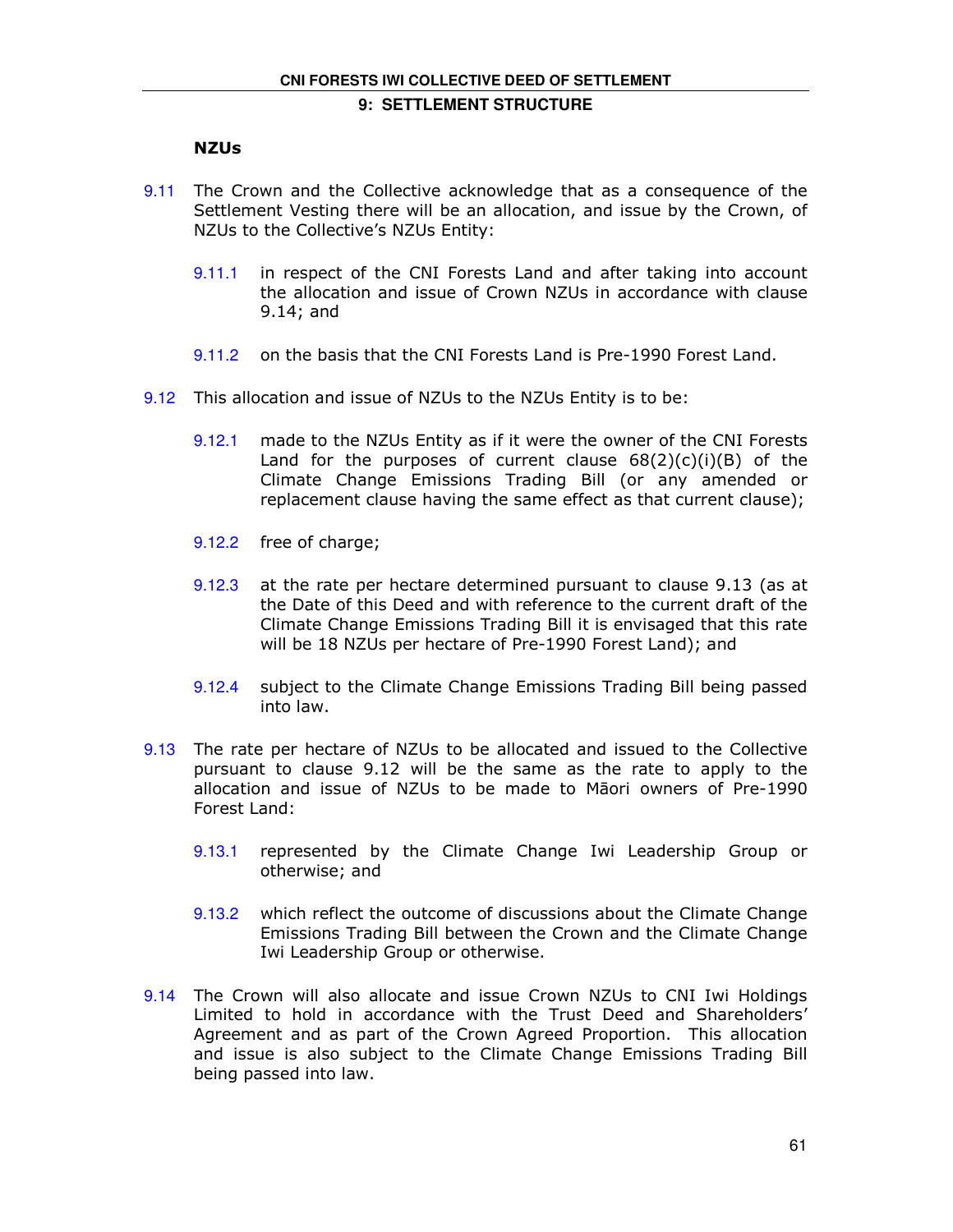- 9.15 The Crown and the Collective will agree the terms of the NZUs Deed and enter into the NZUs Deed as soon as reasonably practicable following the Date of this Deed. These terms will include:
	- 9.15.1 the basis of allocation and issue set out in clauses 9.12 to 9.14 (including, in the event of there being different classes of NZUs, an appropriate pro-rata allocation of those classes amongst the Crown and the Collective);
	- 9.15.2 a Tax indemnity in relation to the receipt by the NZUs Entity of the NZUs equivalent to that provided, under Part 10, to CNI Iwi Holdings Limited; and
	- 9.15.3 such other terms that the Crown and the Collective agree are necessary to give effect to that allocation and issue (with each Party acting consistently with the intention of this Deed).
- 9.16 It is acknowledged by the Parties that, although the NZUs are to be provided as part of the Settlement, pursuant to this Part 9, the NZUs:
	- 9.16.1 do not form part of the Redress; and
	- 9.16.2 are being provided as a consequence of the Settlement Vesting (similar to the Accumulated Rentals).

## WHERE CNI IWI HOLDINGS LIMITED IS DSP ENTITY, NZUs ENTITY OR RFR ENTITY

- 9.17 It is acknowledged that CNI Iwi Holdings Limited may be, or from time to time may be the, DSP Entity, NZUs Entity or RFR Entity.
- 9.18 To the extent to which clause 9.17 applies, CNI Iwi Holdings Limited will receive and hold the relevant DSP Property, Future DSP Property, NZUs or RFR Property upon and subject to the terms of the CNI Iwi Holdings Trust.
- 9.19 To the extent to which clause 9.17 does not apply, the Crown's obligations to the relevant entity will be conditional on the entity entering into a direct deed binding the entity to the provisions of this Deed. CNI Iwi Holdings Limited will be primarily liable for the obligations of the entity.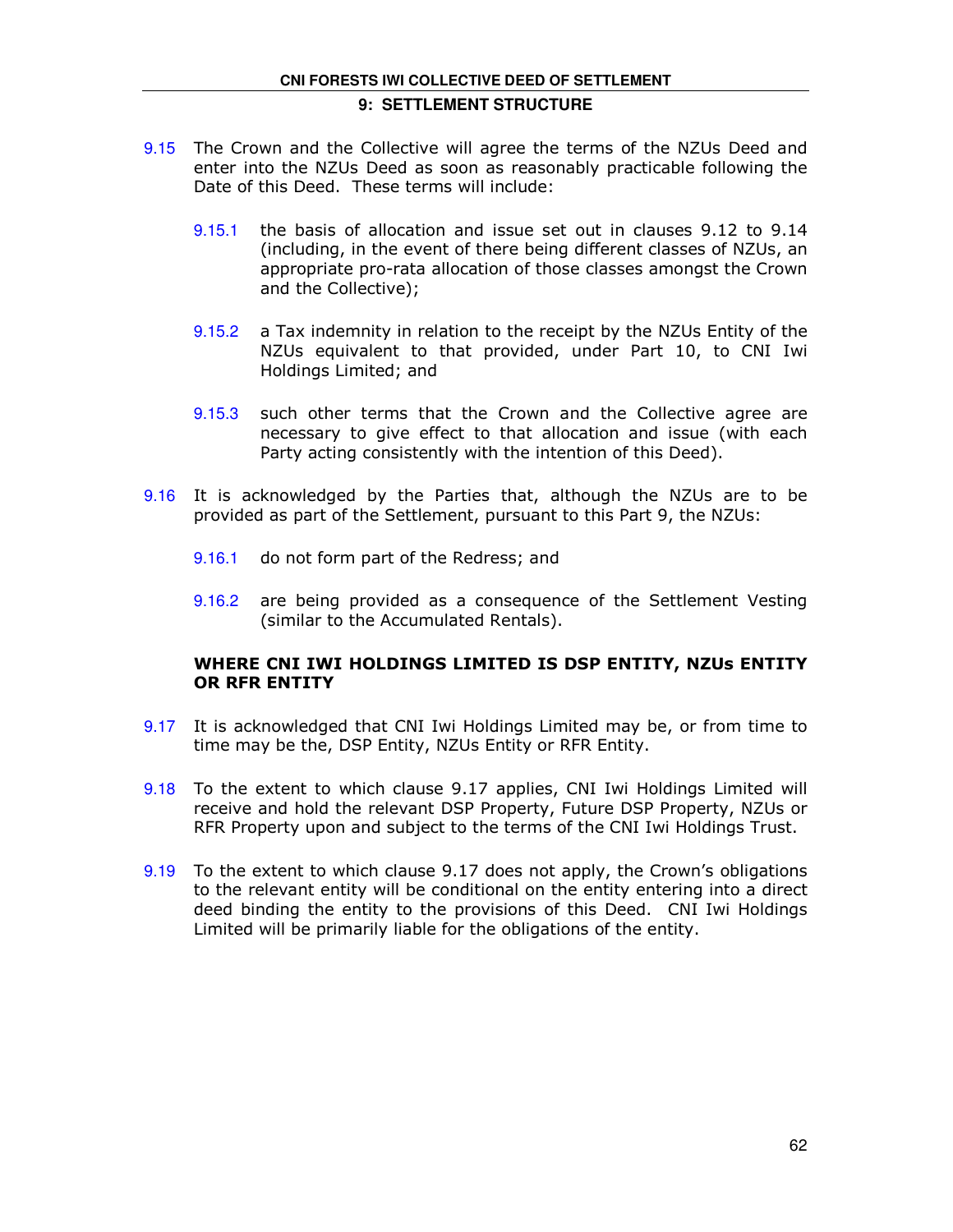## **10** TAX

## STATEMENT OF AGREED TAX PRINCIPLES

- 10.1 The Parties agree that:
	- 10.1.1 the Payment, credit or Transfer of Redress by the Crown to CNI Iwi Holdings Limited is made as redress to settle the Historical CNI Forests Land Claims and is not intended to be, or to give rise to:
		- (a) a taxable supply for GST purposes; nor
		- (b) Assessable Income for Income Tax purposes; nor
		- (c) a dutiable gift for Gift Duty purposes;
	- 10.1.2 neither CNI Iwi Holdings Limited, nor any other person associated with CNI Iwi Holdings Limited, will claim an input credit (for GST purposes) or a deduction (for Income Tax purposes) with reference to the Payment, credit or Transfer by the Crown of any Redress;
	- 10.1.3 the Transfer of any property by the Crown in accordance with a Collective Mechanism is intended to be a taxable supply for GST purposes;
	- 10.1.4 any interest paid by the Crown under any provision of this Deed is either Assessable Income or exempt income, for Income Tax purposes, depending on the recipient's status for Income Tax purposes; and, furthermore, the receipt or Payment of such interest is not subject to Indemnification for tax by the Crown under this Deed;
	- 10.1.5 any amounts payable to or received by CNI Iwi Holdings Limited under or in respect of a CNI Crown Forestry Licence are to be treated in accordance with ordinary taxation principles; and, furthermore, the receipt or Payment of any such amounts is not subject to Indemnification for Tax by the Crown under this Deed;
	- 10.1.6 any Indemnity Payment by the Crown to CNI Iwi Holdings Limited is not intended to be, or to give rise to:
		- (a) a taxable supply for GST purposes; nor
		- (b) Assessable Income for Income Tax purposes; and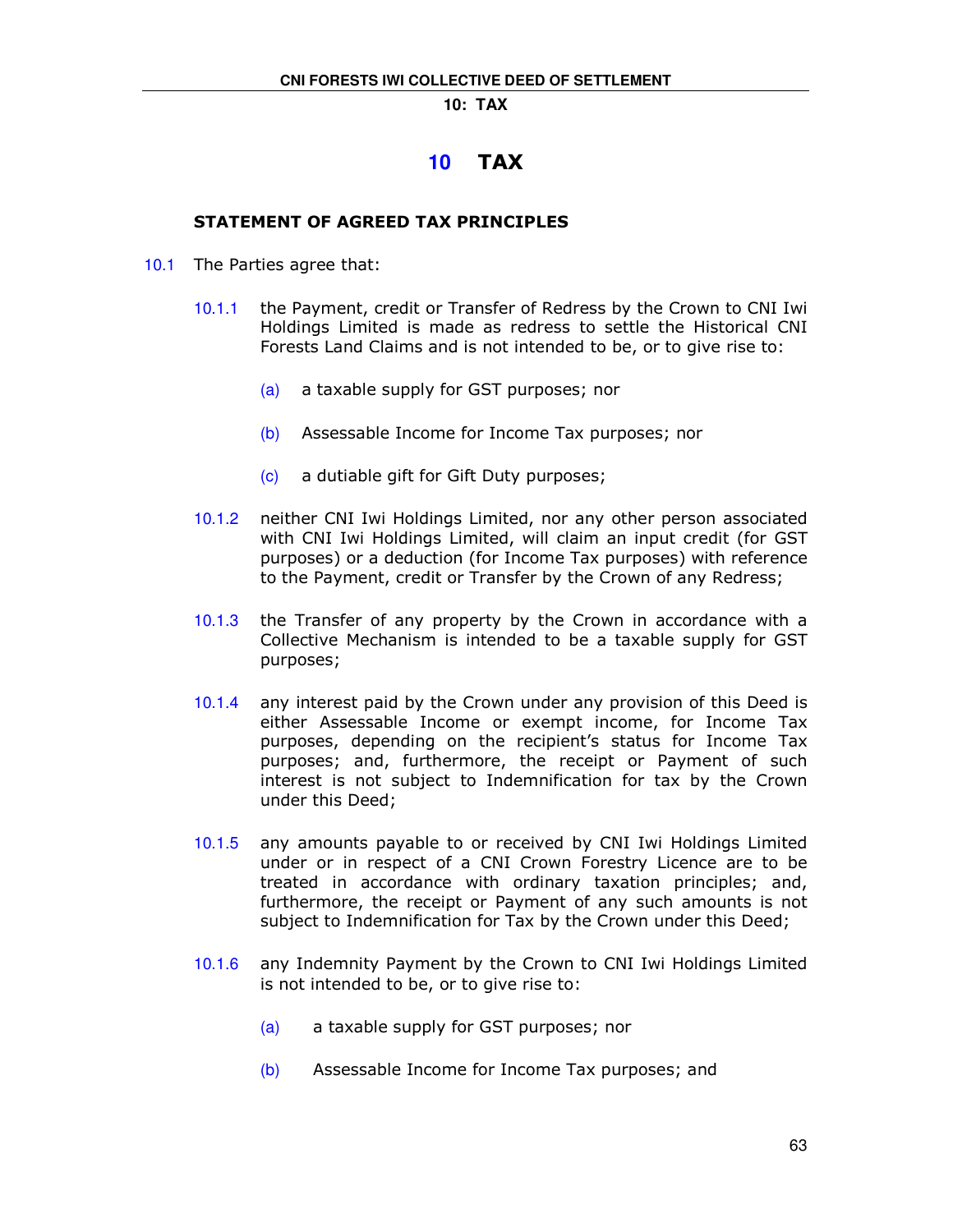10.1.7 CNI Iwi Holdings Limited (at all applicable times) is or will be a registered person for GST purposes (except if CNI Iwi Holdings Limited is not carrying on a taxable activity as that term is defined by the Goods and Services Tax Act).

## ACKNOWLEDGEMENTS

- 10.2 For the avoidance of doubt, the Parties acknowledge:
	- 10.2.1 that the Tax Indemnities given by the Crown in this Part, and the principles and acknowledgements in clauses 10.1 and 10.2 respectively:
		- (a) apply only to the receipt by CNI Iwi Holdings Limited of Redress and Indemnity Payments; and
		- (b) do not apply to any subsequent dealings, distributions, Payments, uses or applications by CNI Iwi Holdings Limited, or any other persons, with or of Redress or Indemnity Payments;
	- 10.2.2 each obligation to be performed by the Crown in favour of CNI Iwi Holdings Limited under this Deed is performed as Redress and without charge to, or consideration to be provided by, CNI Iwi Holdings Limited or any other person, provided that this clause 10.2.2 does not extend to the obligations to be performed by the Crown in respect of a Collective Mechanism, and nor does it affect the obligation of CNI Iwi Holdings Limited to pay the purchase price relating to a property under an agreement for sale and purchase entered into under a Collective Mechanism;
	- 10.2.3 without limiting clause 10.2.2, no covenant, easement, lease, licence or other right or obligation which this Deed records that does or will apply to or in respect of any item of Redress, will be treated as consideration (for GST or any other purpose), for the Transfer of such Redress by the Crown to CNI Iwi Holdings Limited; and
	- 10.2.4 without limiting clause 10.2.2, the Payment of amounts, and the bearing of costs from time to time, by CNI Iwi Holdings Limited in relation to any item of Redress (including:
		- (a) rates, charges and fees;
		- $(b)$  the apportionment of outgoings and incomings; and
		- (c) maintenance, repair or upgrade costs and rubbish, pest and weed control costs);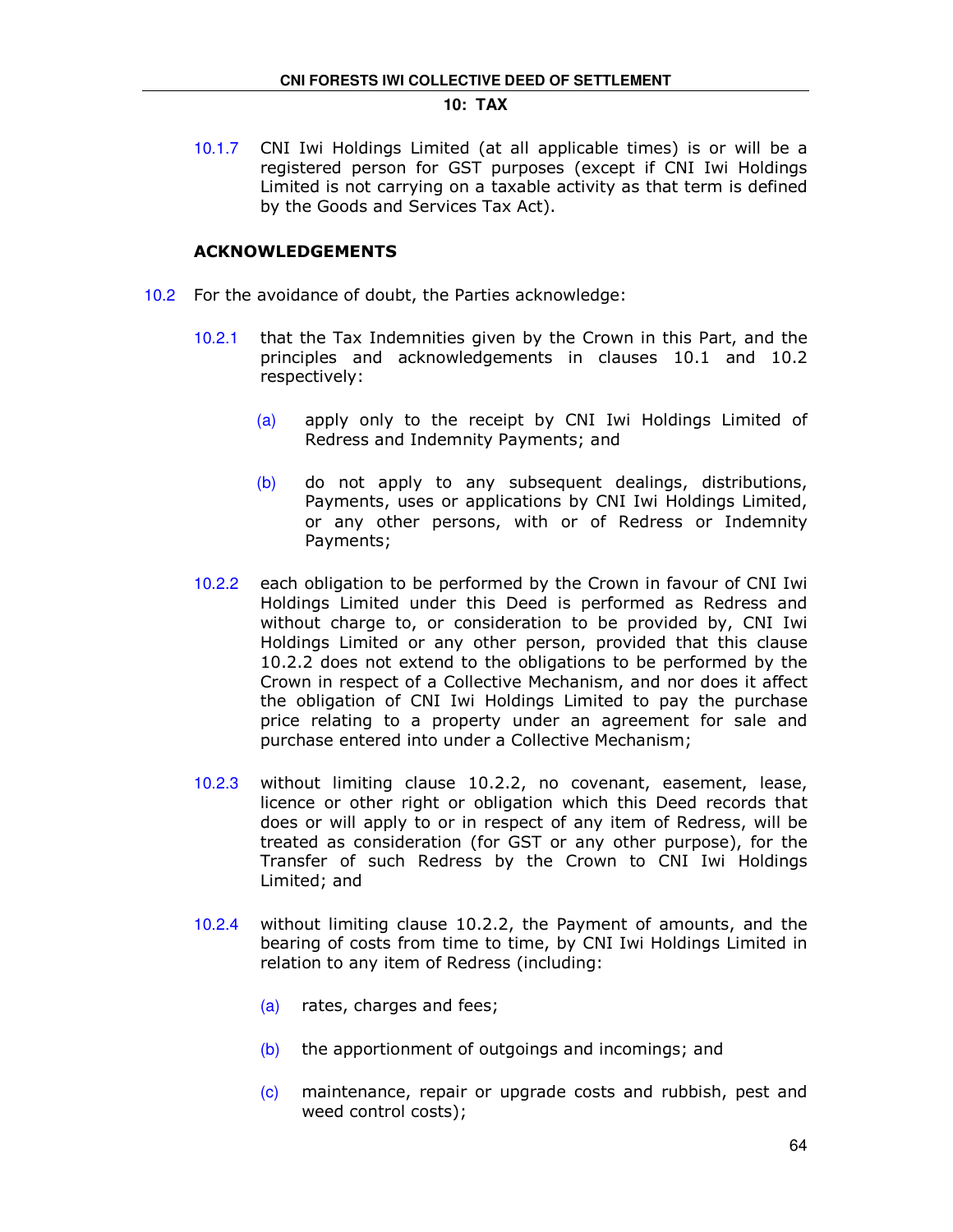is not intended to be consideration for the Transfer of that item of Redress for GST or any other purpose; and, furthermore (and without limiting clause 10.2.1), the Payment of such amounts and the bearing of such costs is not subject to Indemnification for Tax by the Crown under this Deed.

## ACT CONSISTENT WITH PRINCIPLES

10.3 Neither CNI Iwi Holdings Limited (nor any Member of the Collective or any other person associated with CNI Iwi Holdings Limited) nor the Crown will act in a manner that is inconsistent with the principles or acknowledgements set out or reflected in clauses 10.1 and 10.2 respectively.

## MATTERS NOT TO BE IMPLIED FROM PRINCIPLES

- 10.4 Nothing in clause 10.1 is intended to suggest or imply:
	- 10.4.1 that the Payment, credit or Transfer of Redress, or an Indemnity Payment, by the Crown to CNI Iwi Holdings Limited is or will be chargeable with GST; or
	- 10.4.2 that Gift Duty should or can be imposed on any Payment to, or transaction with, CNI Iwi Holdings Limited under this Deed.

## INDEMNITY FOR GST IN RESPECT OF REDRESS AND INDEMNITY PAYMENTS

#### Redress provided exclusive of GST

- 10.5 If and to the extent that:
	- 10.5.1 the Payment, credit or Transfer of Redress; or
	- 10.5.2 an Indemnity Payment,

by the Crown to CNI Iwi Holdings Limited is chargeable with GST payable by CNI Iwi Holdings Limited, the Crown must, in addition to the Payment, credit or Transfer of Redress or the Indemnity Payment, pay CNI Iwi Holdings Limited the amount of GST payable in respect of the Redress or the Indemnity Payment.

## Indemnification

- 10.6 If and to the extent that:
	- 10.6.1 the Payment, credit or Transfer of Redress; or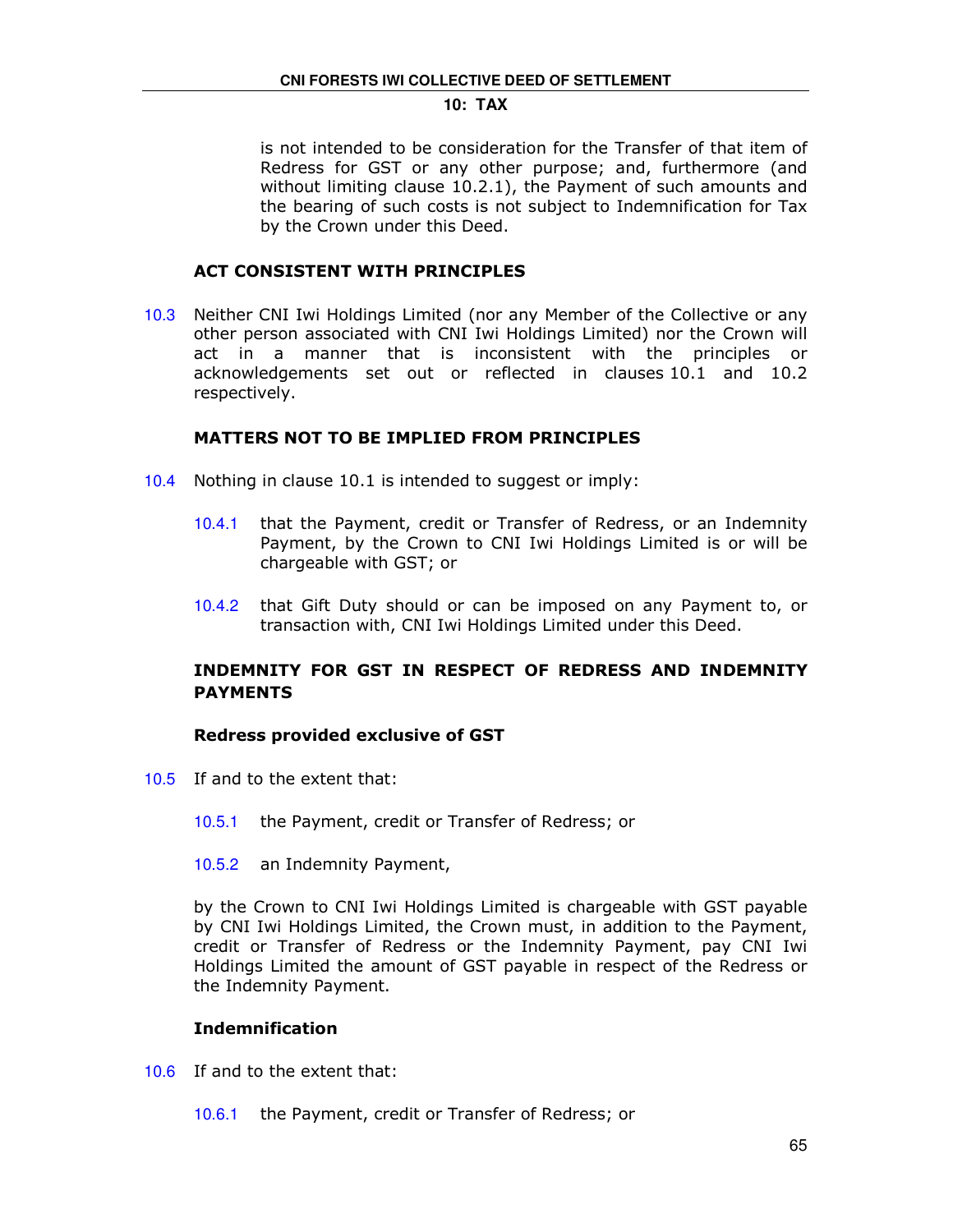10.6.2 an Indemnity Payment,

by the Crown to CNI Iwi Holdings Limited is chargeable with GST payable by CNI Iwi Holdings Limited, and the Crown does not, for any reason, pay CNI Iwi Holdings Limited an additional amount equal to that GST at the time the Redress is paid, credited or Transferred and/or the Indemnity Payment is made, the Crown will, on demand in writing, Indemnify CNI Iwi Holdings Limited for any GST that is or may be payable by CNI Iwi Holdings Limited or for which the Governance Entity is liable in respect of:

- 10.6.3 the Payment, credit or Transfer of Redress; and/or
- 10.6.4 the Indemnity Payment.

## INDEMNITY FOR INCOME TAX IN RESPECT OF REDRESS AND INDEMNITY PAYMENTS

- 10.7 The Crown agrees to Indemnify CNI Iwi Holdings Limited, on demand in writing, against any Income Tax that CNI Iwi Holdings Limited is liable to pay if and to the extent that receipt of:
	- 10.7.1 the Payment, credit or Transfer of Redress; or
	- 10.7.2 an Indemnity Payment,

from the Crown is treated as, or as giving rise to, Assessable Income of CNI Iwi Holdings Limited for Income Tax purposes.

## INDEMNITY FOR GIFT DUTY IN RESPECT OF REDRESS

10.8 The Crown agrees to pay, and to Indemnify CNI Iwi Holdings Limited against any liability that CNI Iwi Holdings Limited has in respect of, any Gift Duty assessed as payable by the Commissioner of Inland Revenue in respect of the Payment, credit or Transfer by the Crown to CNI Iwi Holdings Limited of any Redress.

## DEMANDS FOR INDEMNIFICATION

## Notification of Indemnification event

- 10.9 Each of:
	- 10.9.1 CNI Iwi Holdings Limited; and
	- 10.9.2 the Crown,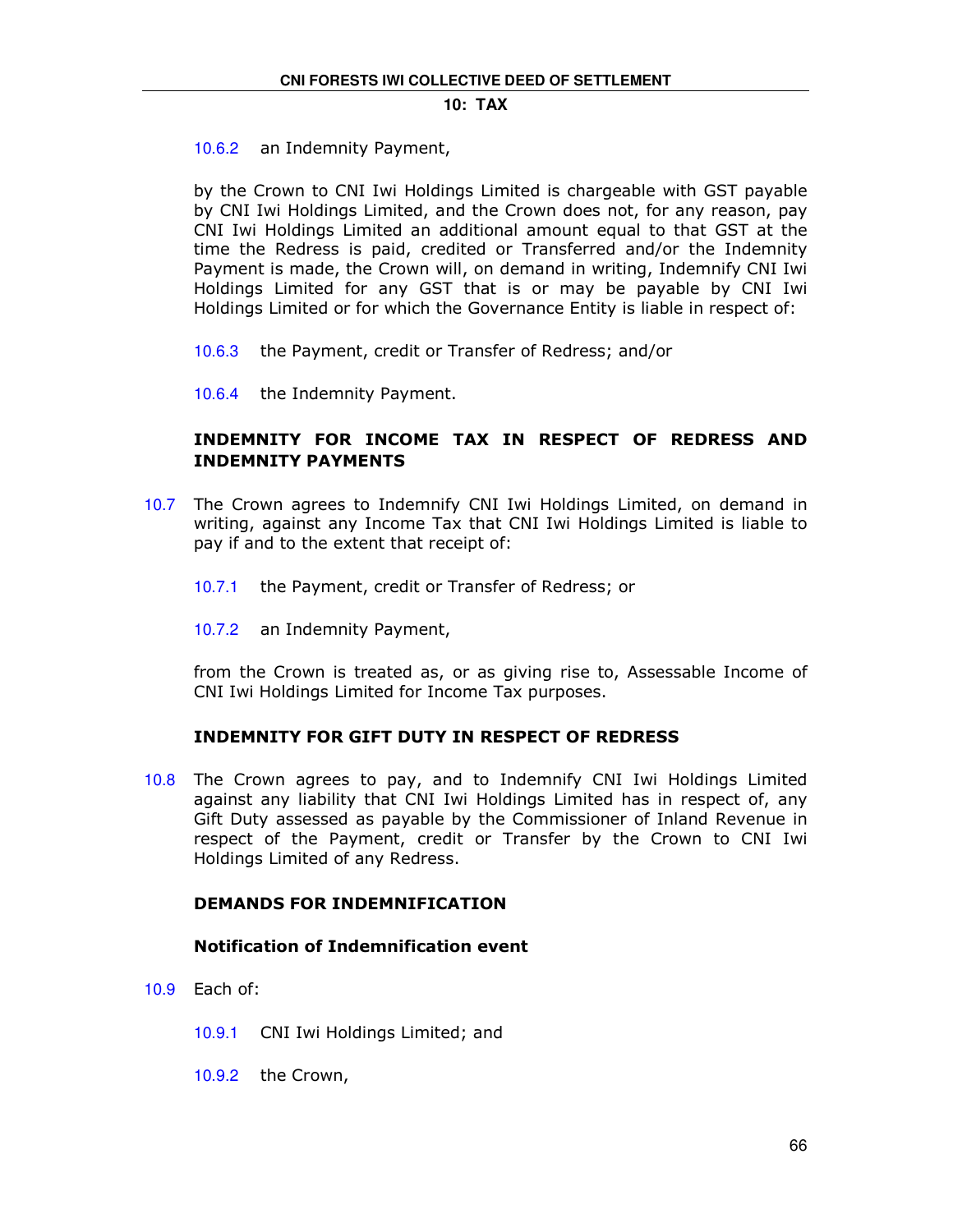agrees to Notify the other as soon as reasonably possible after becoming aware of an event or occurrence in respect of which CNI Iwi Holdings Limited is or may be entitled to be Indemnified by the Crown for or in respect of Tax under this Part.

## How demands are made

10.10 Demands for Indemnification for Tax by CNI Iwi Holdings Limited in accordance with this Part must be made by CNI Iwi Holdings Limited in accordance with the provisions of clause 10.11 and may be made at any time, and from time to time, after the Settlement Date.

#### When demands are to be made

- 10.11 Except:
	- 10.11.1 with the written agreement of the Crown; or
	- 10.11.2 if this Deed provides otherwise,

no demand for Payment by way of Indemnification for Tax under this Part by CNI Iwi Holdings Limited may request that Payment be made more than 20 Business Days before the due date for Payment by CNI Iwi Holdings Limited of the applicable Tax (whether such date is specified in an assessment or is a date for the Payment of provisional tax or otherwise).

#### Evidence to accompany demand

- 10.12 Without limiting clause 10.9, each demand for Indemnification by CNI Iwi Holdings Limited under this Part must be accompanied by:
	- 10.12.1 appropriate evidence (which may be notice of proposed adjustment, assessment, or any other evidence which is reasonably satisfactory to the Crown) setting out with reasonable detail the amount of the loss, cost, expense, liability or Tax that CNI Iwi Holdings Limited claims to have suffered or incurred or be liable to pay, and in respect of which Indemnification is sought from the Crown under this Deed; and
	- 10.12.2 where the demand is for Indemnification for GST, if the Crown requires, an appropriate GST tax invoice.

#### Repayment of amount on account of Tax

10.13 If Payment is made by the Crown on account of Tax to CNI Iwi Holdings Limited or the Commissioner of Inland Revenue (for the account of CNI Iwi Holdings Limited) and it is subsequently determined or held that no such Tax (or an amount of Tax that is less than the Payment which the Crown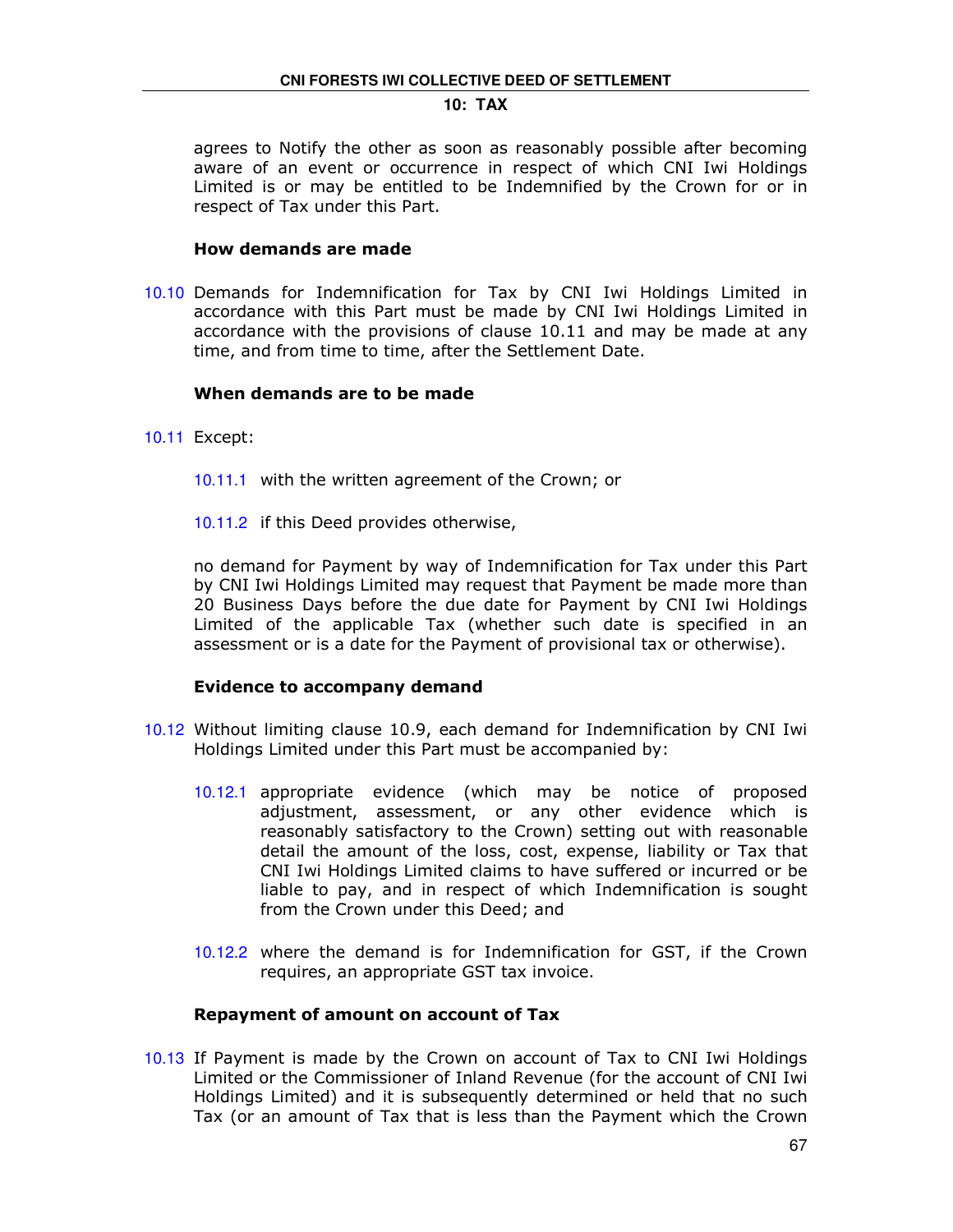made on account of Tax) is or was payable or properly assessed, to the extent that CNI Iwi Holdings Limited:

- 10.13.1 has retained the Payment made by the Crown (which, for the avoidance of doubt, includes any situation where CNI Iwi Holdings Limited has not transferred the Payment to the Inland Revenue Department but has instead paid, applied or transferred the whole or any part of the Payment to any other person or persons);
- 10.13.2 has been refunded the amount of that Payment by the Inland Revenue Department; or
- 10.13.3 has had the amount of that Payment credited or applied to its account with the Inland Revenue Department,

CNI Iwi Holdings Limited must repay the applicable amount to the Crown free of any set-off or counterclaim.

#### Payment of amount on account of Tax

- 10.14 CNI Iwi Holdings Limited must pay to the Inland Revenue Department any Payment made by the Crown to CNI Iwi Holdings Limited on account of Tax, on the later of:
	- 10.14.1 the "due date" for Payment of that amount to the Inland Revenue Department under the applicable Tax Legislation; and
	- 10.14.2 the next Business Day following receipt by CNI Iwi Holdings Limited of that Payment from the Crown.

## Payment of costs

- 10.15 The Crown will Indemnify CNI Iwi Holdings Limited against any reasonable costs incurred by CNI Iwi Holdings Limited for actions undertaken by CNI Iwi Holdings Limited, at the Crown's direction, in connection with:
	- 10.15.1 any demand for Indemnification of CNI Iwi Holdings Limited under or for the purposes of this Part; and
	- 10.15.2 any steps or actions taken by CNI Iwi Holdings Limited in accordance with the Crown's requirements under clause 10.17.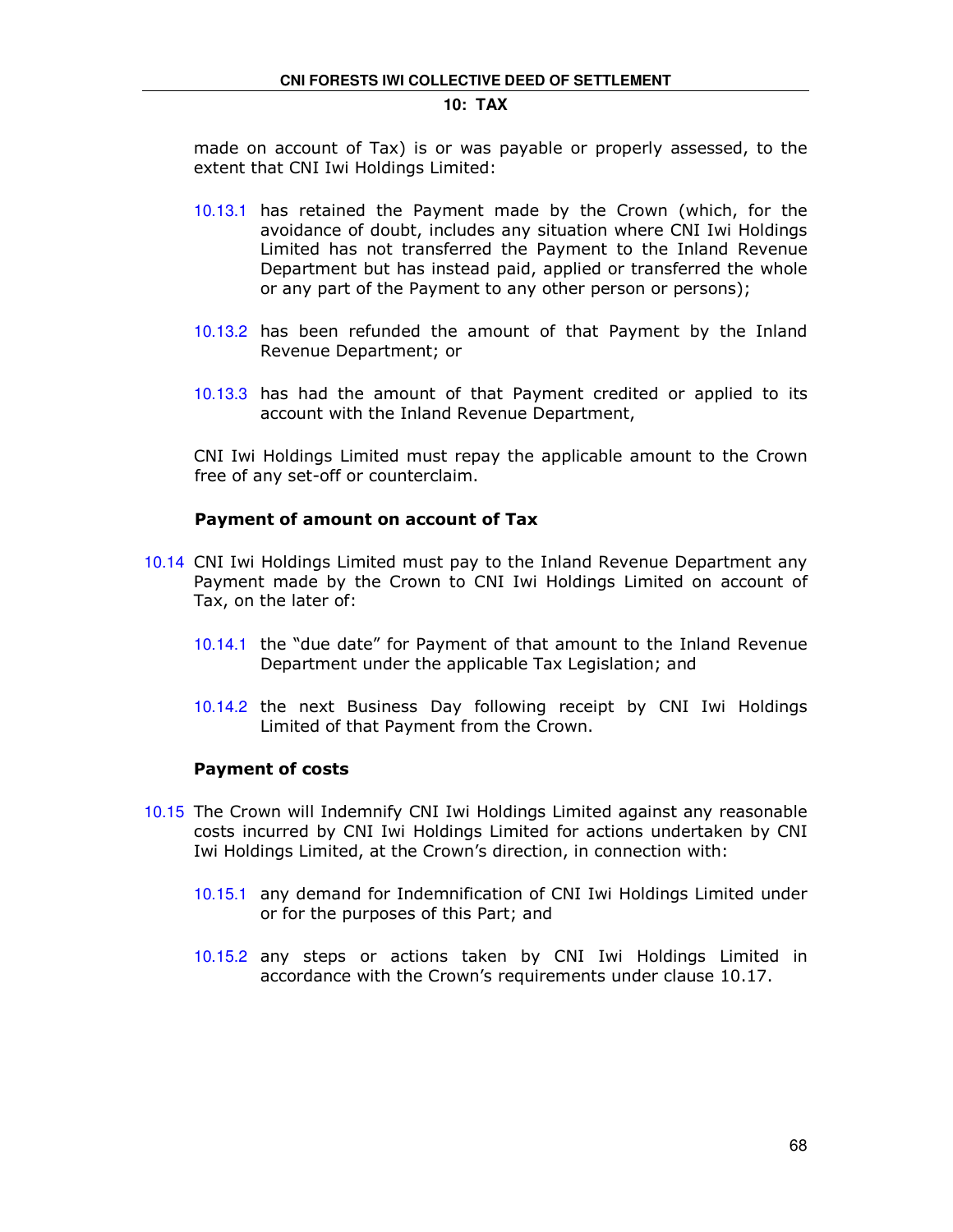## DIRECT PAYMENT OF TAX: CONTROL OF DISPUTES

- 10.16 Where any liability arises to the Crown under this Part, the following provisions will also apply:
	- 10.16.1 if the Crown so requires and Notifies CNI Iwi Holdings Limited of that requirement, the Crown may, instead of Payment of the requisite amount on account of Tax to CNI Iwi Holdings Limited, pay that amount to the Commissioner of Inland Revenue (such payment to be effected on behalf, and for the account, of CNI Iwi Holdings Limited);
	- 10.16.2 subject to CNI Iwi Holdings Limited being Indemnified to its reasonable satisfaction against any reasonable cost, loss, expense or liability or any Tax which it may suffer, incur or be liable to pay, the Crown will have the right, by Notice to CNI Iwi Holdings Limited, to require CNI Iwi Holdings Limited to:
		- (a) take into account any right permitted by any relevant law to defer the payment of any Tax; and/or
		- $(b)$  take all steps the Crown may specify to respond to and/or contest any Notice, notice of proposed adjustment or assessment for Tax, where expert legal tax advice indicates that it is reasonable to do so; and
	- 10.16.3 the Crown reserves the right:
		- (a) to nominate and instruct counsel on behalf of CNI Iwi Holdings Limited whenever it exercises its rights under clause 10.16.2; and
		- (b) to recover from the Commissioner of Inland Revenue the amount of any Tax paid and subsequently held to be refundable.

## RULINGS, APPLICATIONS

10.17 If the Crown requires, CNI Iwi Holdings Limited will consult, and/or collaborate, with the Crown in the Crown's preparation (for the Crown, CNI Iwi Holdings Limited and/or any other person) of an application for a nonbinding or binding ruling from the Commissioner of Inland Revenue with respect to any part of the arrangements relating to the Payment, credit or Transfer of Redress.

## DEFINITIONS AND INTERPRETATION

10.18 In this Part, unless the context requires otherwise: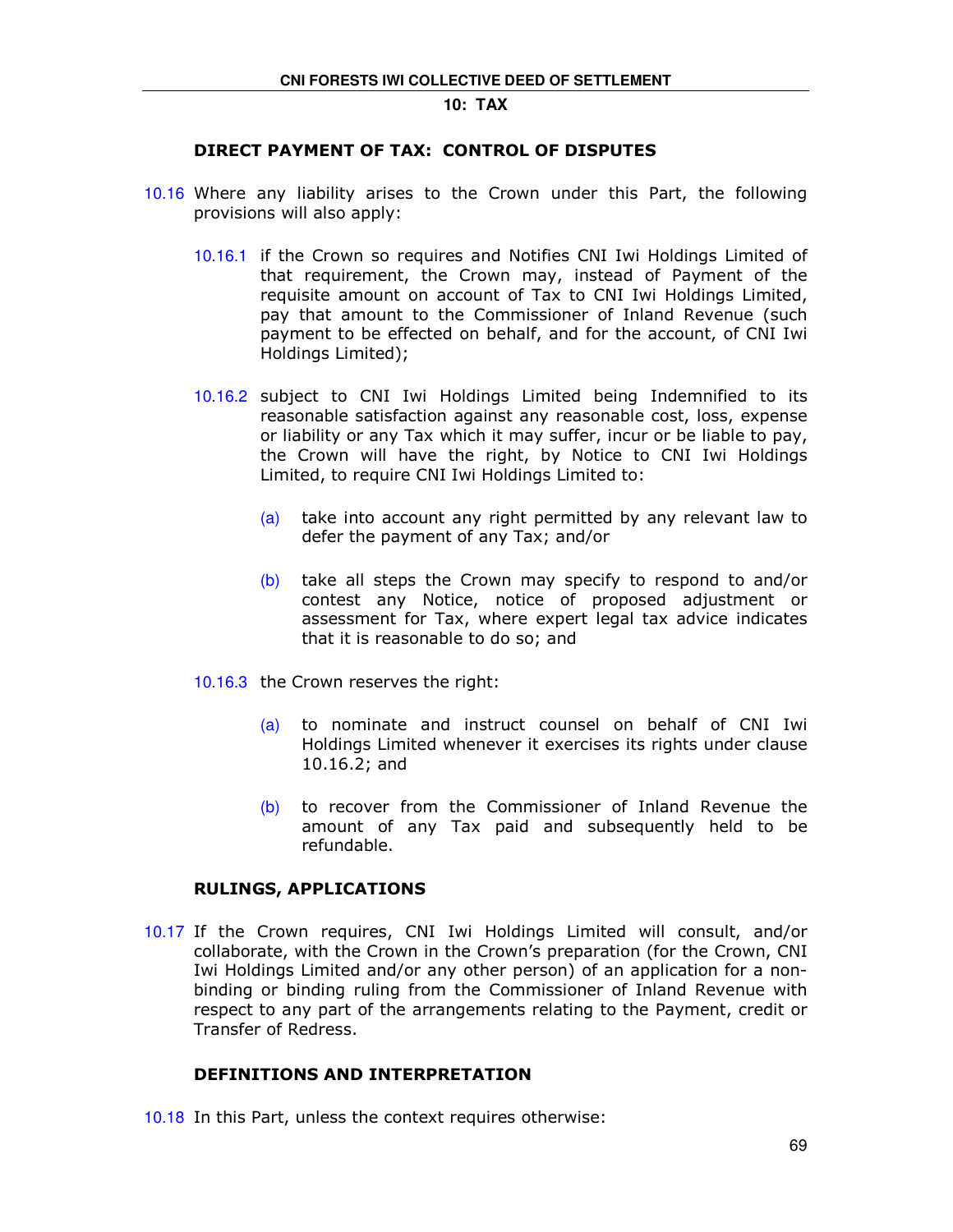#### **10: TAX**

"**Assessable Income**" has the meaning given to that term in section YA 1 of the Income Tax Act;

"CNI Iwi Holdings Limited" includes the CNI Iwi Holdings Trust;

"Indemnity Payment" means any indemnity payment made by the Crown under or for the purposes of this Part, and "Indemnify", "Indemnification" and "Indemnity" have a corresponding meaning;

"Payment" extends to the Transfer or making available of cash amounts as well as to the Transfer of non cash amounts (such as land);

references to the "Payment", "credit", "Transfer" or "receipt" of the Redress (or any equivalent wording) include a reference to the Payment, credit, Transfer or receipt of any part (or the applicable part) of the Redress;

"Redress" does not include a transfer of property by the Crown under a Collective Mechanism or the provision of NZUs under the NZUs Deed; and

**Transfer** includes recognising, creating, vesting, granting, licensing, leasing, or any other means by which the relevant properties, interests, rights or assets are disposed of or made available, or recognised as being available, to CNI Iwi Holdings Limited.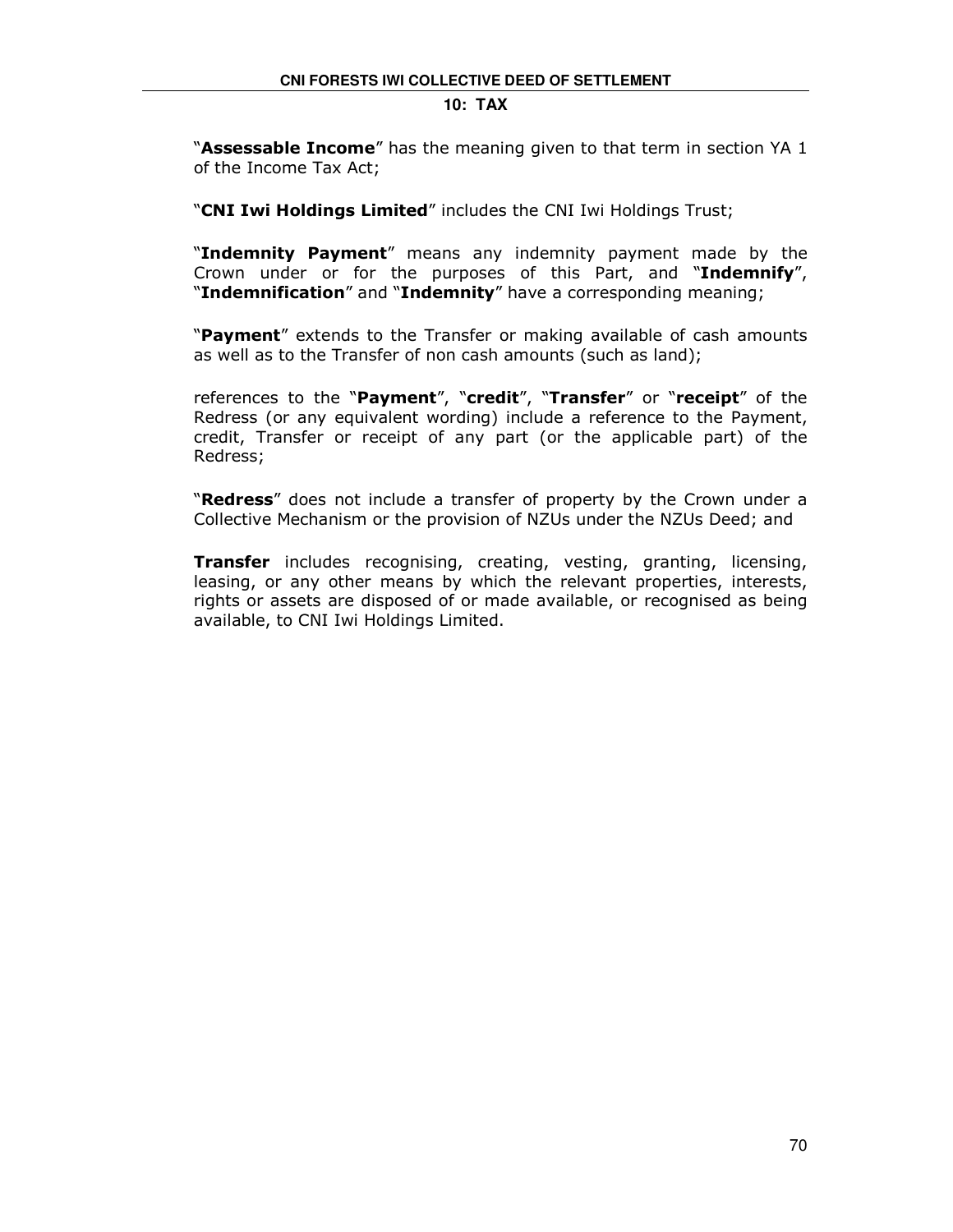**11: CONDITIONS AND TERMINATION** 

# **11** CONDITIONS AND TERMINATION

# THIS DEED AND THE SETTLEMENT ARE CONDITIONAL

11.1 This Deed, and the Settlement, is conditional on the Settlement Legislation coming into force.

# THIS DEED IS A BINDING CONTRACT

- 11.2 The Crown and the Collective agree that:
	- 11.2.1 this Deed is a binding contract subject only to the condition in clause 11.1 being satisfied; and
	- 11.2.2 this Deed is to be interpreted and enforced accordingly.

# DEED WITHOUT PREJUDICE UNTIL UNCONDITIONAL

- 11.3 This Deed, until it becomes unconditional:
	- 11.3.1 is entered into on a "without prejudice" basis; and
	- 11.3.2 in particular, may not be used as evidence in any proceedings before, or presented to, any Court, the Waitangi Tribunal, or any other judicial body or tribunal (except for proceedings concerning the interpretation and/or enforcement of this Deed).

# SOME PROVISIONS NOT CONDITIONAL

11.4 Clauses 4.3 and 8.1 and Parts 11 and 14 are (despite clause 11.1) binding from the Date of this Deed.

#### TERMINATION OF THIS DEED

11.5 Either Party may terminate this Deed, by Notice to the other Party, if clause 11.1 is not satisfied within 24 months after the Date of this Deed.

# Effect of notice of termination

- 11.6 If this Deed is terminated:
	- 11.6.1 this Deed, and the Settlement, will be at an end; and
	- 11.6.2 neither Party will have any rights or obligations under this Deed,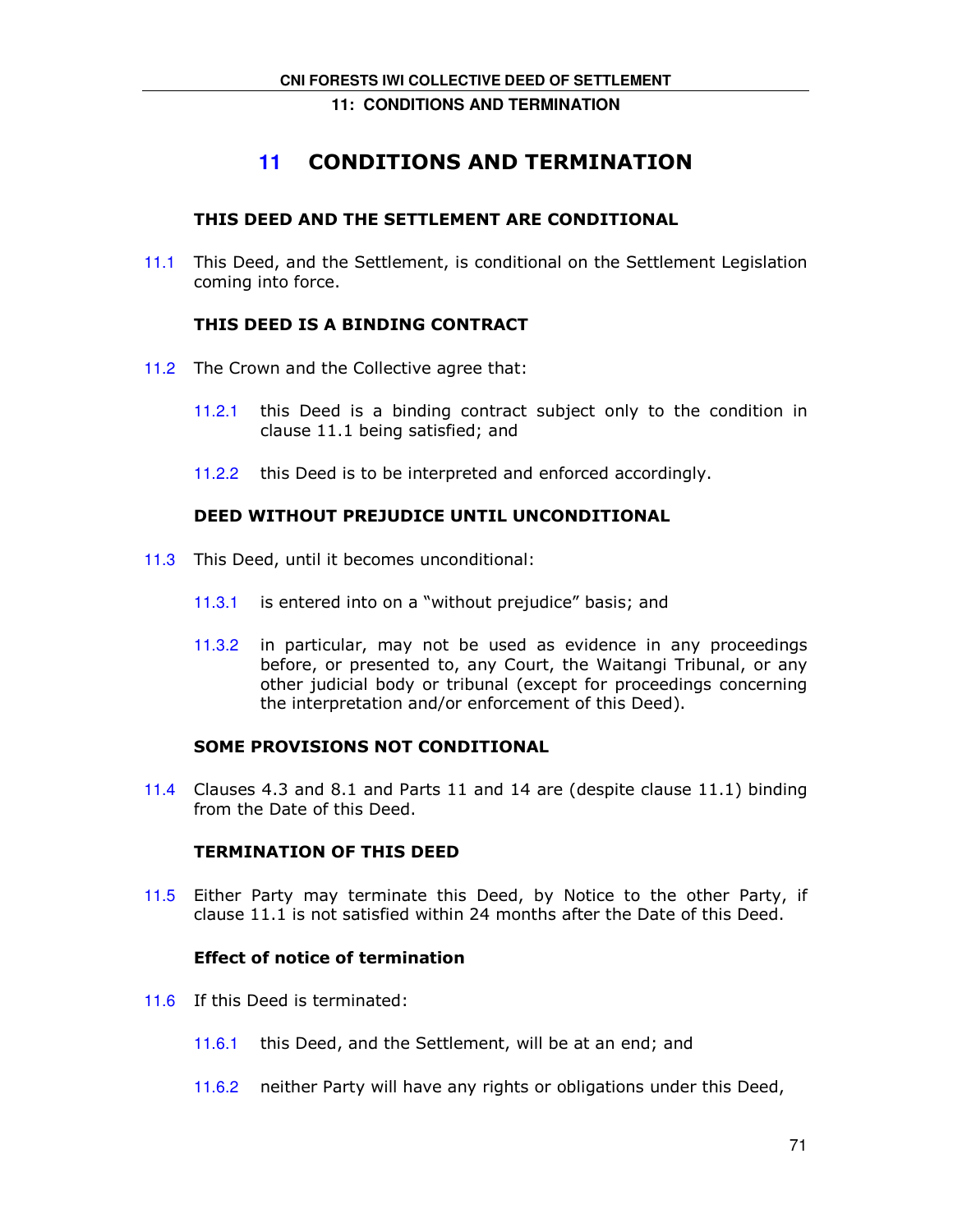# **11: CONDITIONS AND TERMINATION**

except that the rights and obligations of the Parties under clause 11.4 will continue.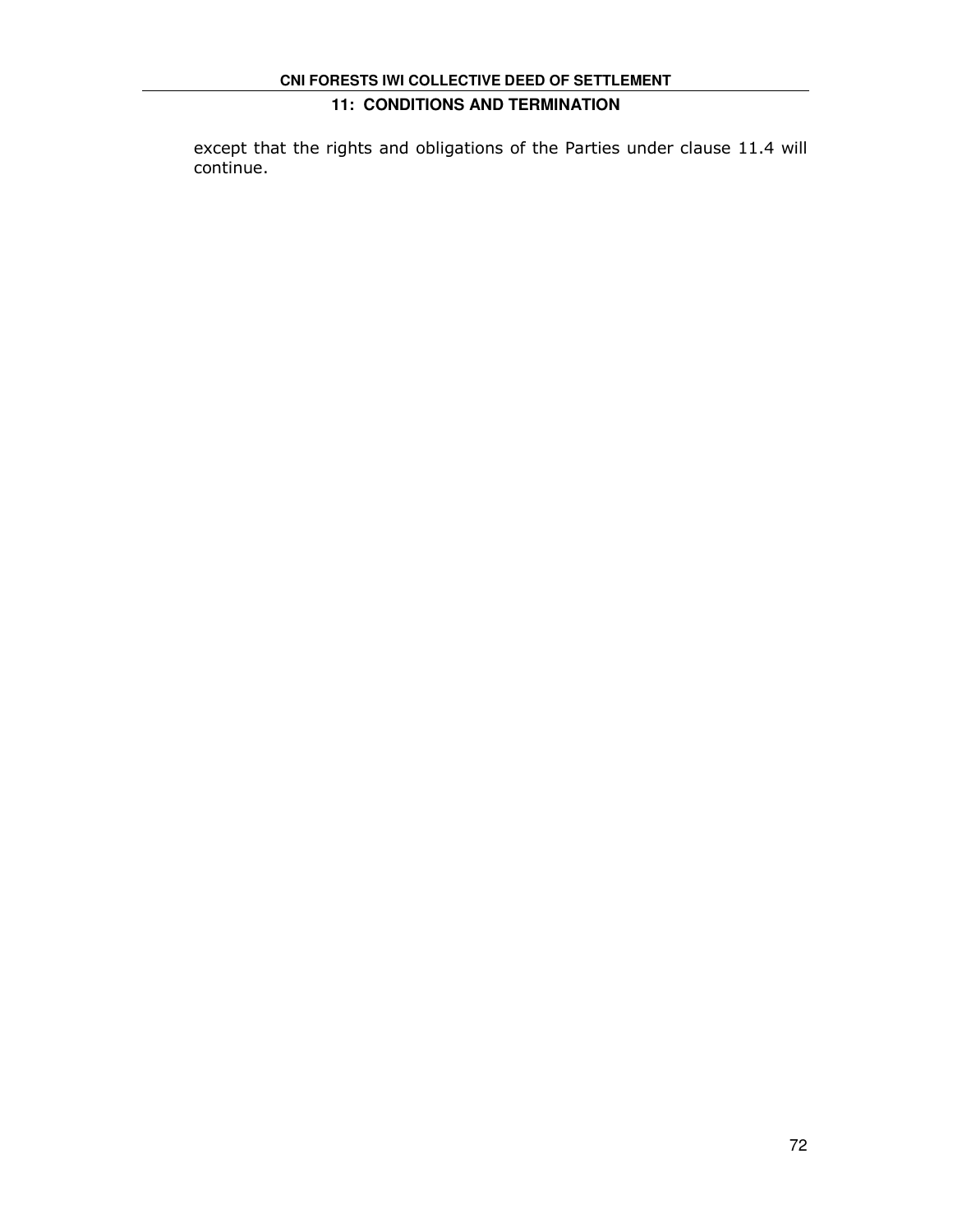**12: MISCELLANEOUS** 

# **12** MISCELLANEOUS

# **NOTICES**

12.1 The provisions of this clause apply to Notices under this Deed:

### Notices to be signed

12.1.1 the Party giving a Notice must sign it;

#### Notices to be in writing

12.1.2 a Notice to a Party must be in writing addressed to that Party at that Party's address or facsimile number;

#### Addresses for notice

12.1.3 until any other address or facsimile number of a Party is given by Notice to the other Party, they are as follows:

CROWN: COLLECTIVE:

C/- The Solicitor-General Crown Law Office Level 10 Unisys House 56 The Terrace (PO Box 2858) WELLINGTON C/- CNI Forests Iwi Collective **Secretariat** 189 Tautahanga Road TURANGI Attention: Stephen Asher Facsimile No: 07 386 0747

Facsimile No: 04 473 3482

# **Delivery**

- 12.1.4 delivery of a Notice may be made by:
	- (a) hand;
	- (b) post with pre-paid postage; or
	- (c) facsimile;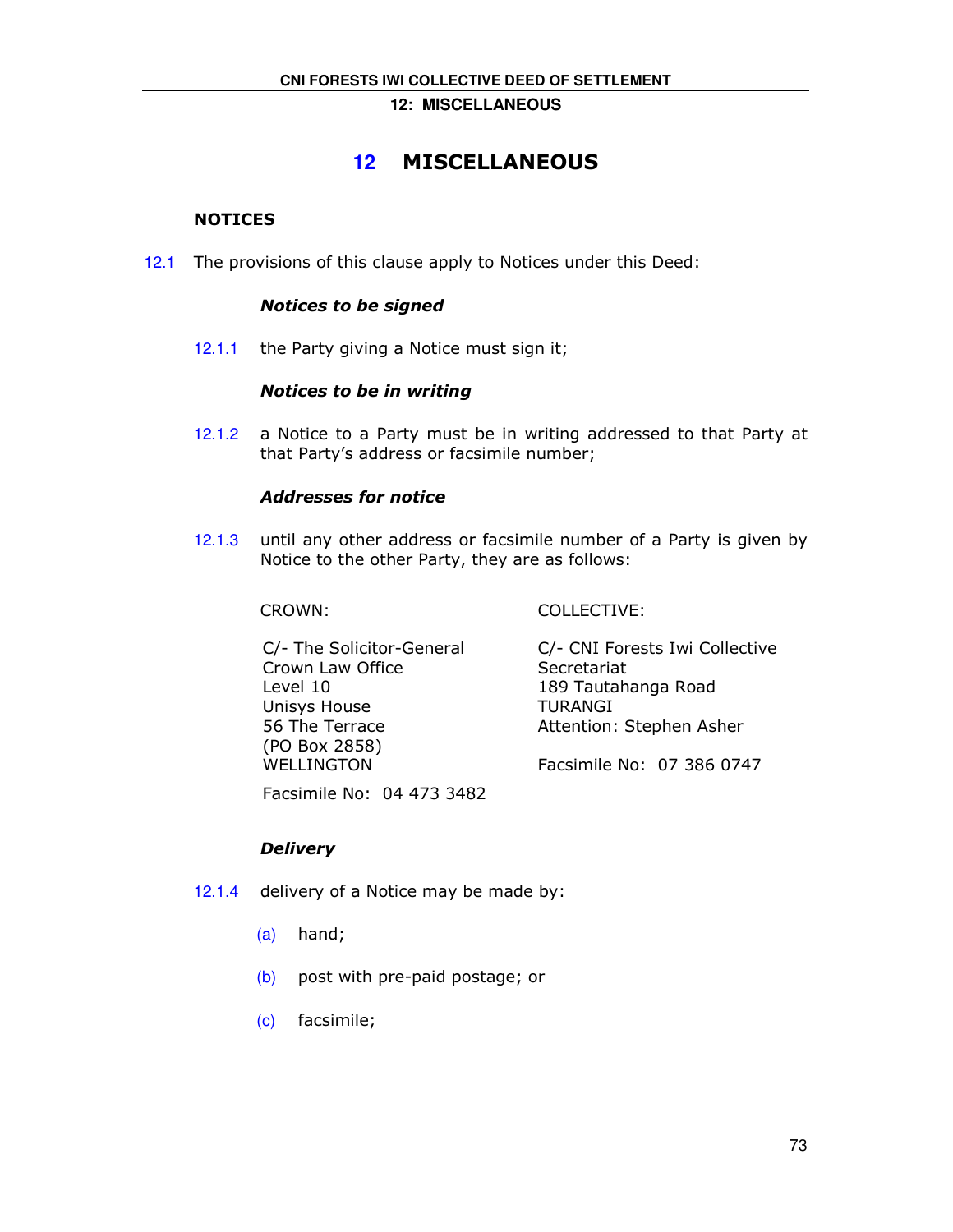#### **12: MISCELLANEOUS**

# Timing of delivery

- 12.1.5 a Notice delivered by:
	- (a) hand will be treated as having been received at the time of delivery;
	- (b) pre-paid post will be treated as having been received on the second day after posting; or
	- (c) facsimile will be treated as having been received on the day of transmission; and

#### Deemed date of delivery

12.1.6 if a Notice is treated as having been received on a day that is not a Business Day, or after 5pm on a Business Day, that Notice will (despite clause 12.1.5) be treated as having been received the next Business Day.

#### AMENDMENT

12.2 This Deed may not be amended unless the amendment is in writing and signed by, or on behalf of, the Collective and the Crown.

# ENTIRE AGREEMENT

- 12.3 This Deed:
	- 12.3.1 constitutes the entire agreement between the Parties in relation to the matters referred to in it; and
	- 12.3.2 supersedes all earlier negotiations, representations, warranties, understandings and agreements, whether oral or written, between the Collective, any Representative Entity or any Member of the Collective (separately or in any combination) and the Crown relating to the Historical CNI Forests Land Claims (including the Terms of Agreement signed on 21 February 2008 and the Agreement in Principle, but not Te Tiriti o Waitangi/the Treaty of Waitangi).

# NO WAIVER

12.4 A failure, delay or indulgence by either Party in exercising a power or right under or arising from this Deed will not operate as a waiver of that power or right.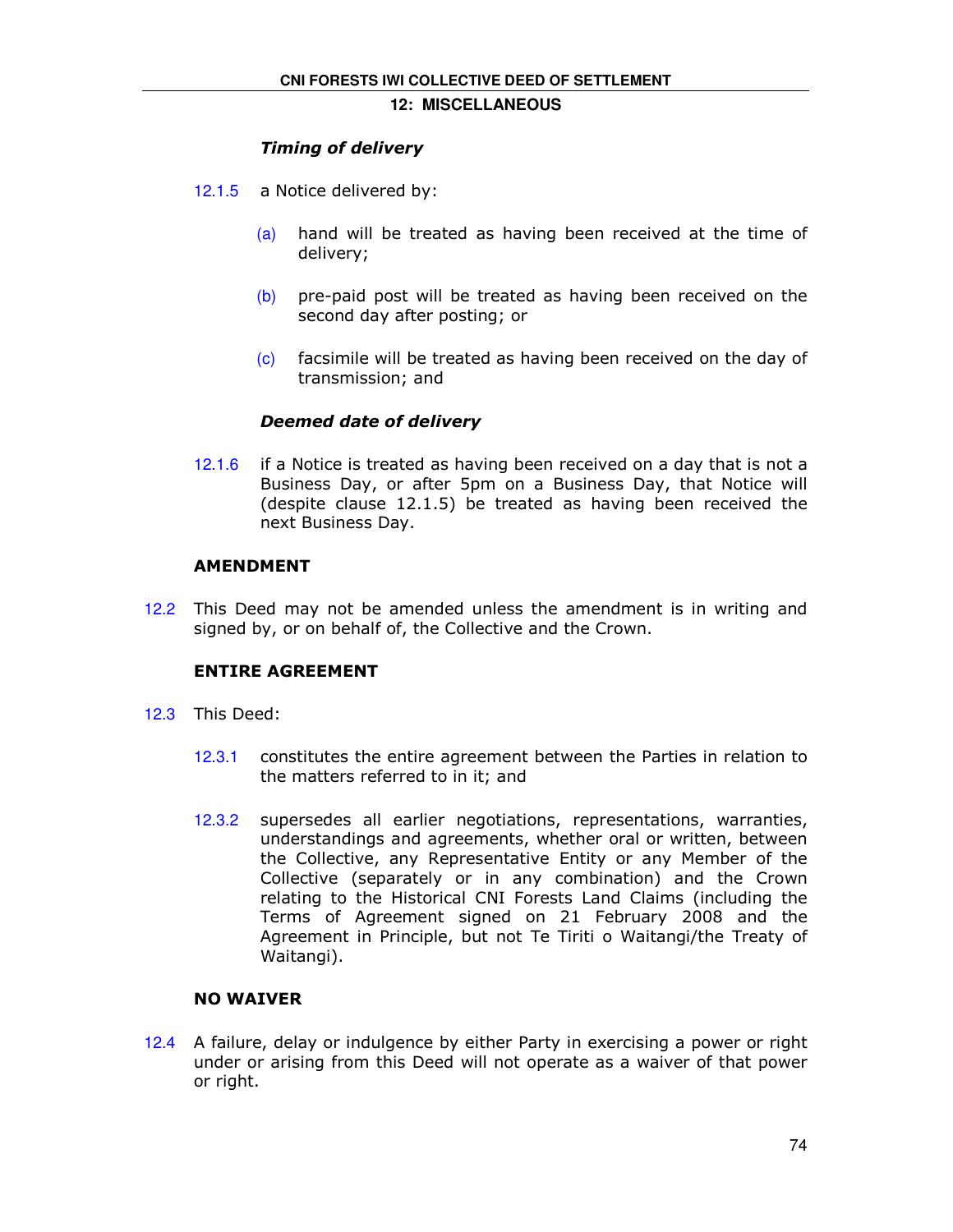### **12: MISCELLANEOUS**

12.5 A single, or partial, exercise of a power or right under or arising from this Deed will not preclude further exercises of that power or right or the exercise of another power or right.

# NO ASSIGNMENT

12.6 Except as expressly provided in this Deed or a document entered into under this Deed, neither Party may transfer or assign any rights or obligations under or arising from this Deed.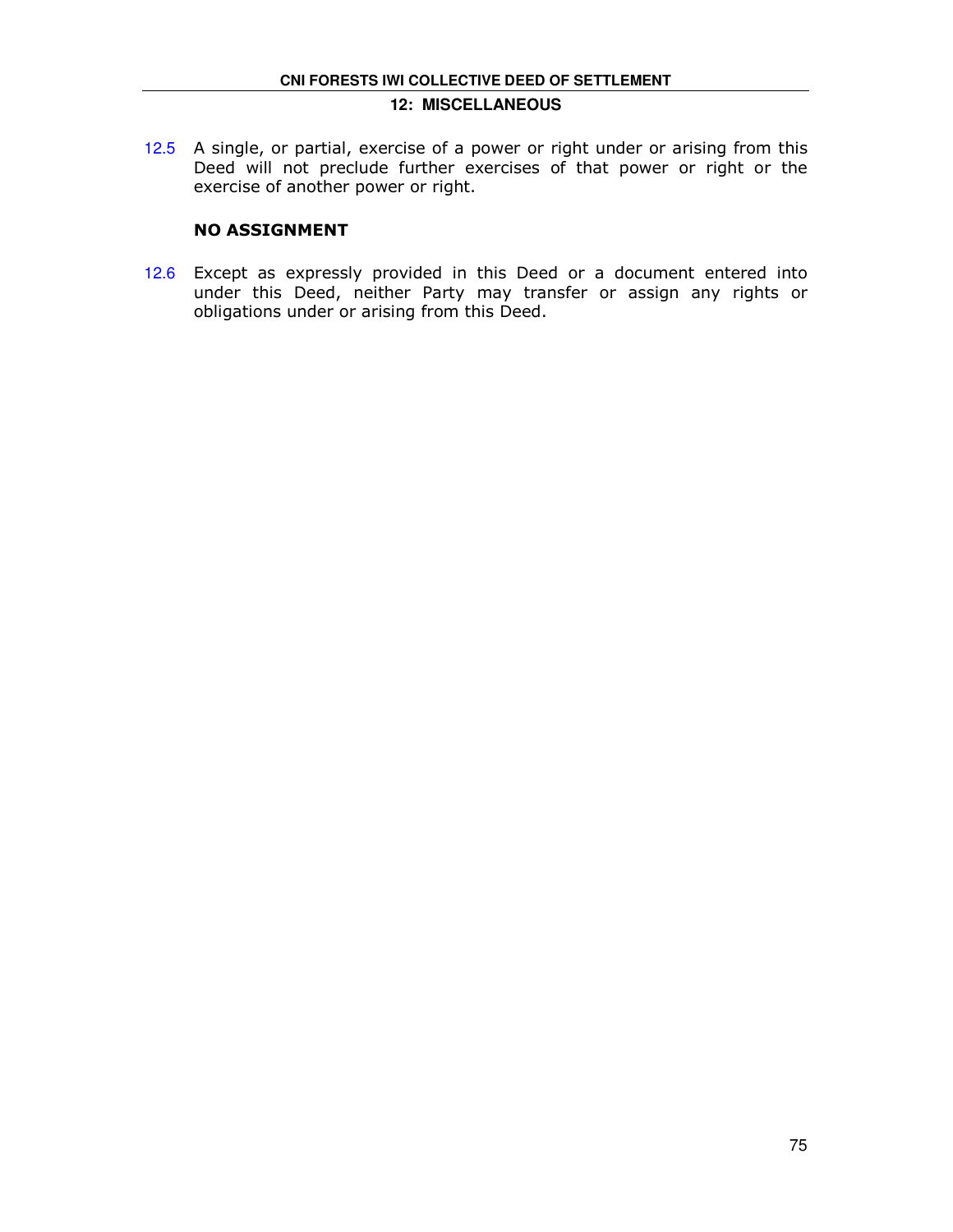# **13** DEFINITIONS AND INTERPRETATION

# DEFINITIONS

# Terms defined by legislation

13.1 In this Deed, unless the context requires otherwise, the following terms have the meaning for that term given by the section of the legislation set opposite it below:

| <b>TERM</b>                      | <b>DEFINING SECTION</b>                   |
|----------------------------------|-------------------------------------------|
| conservation area                | section 2(1) Conservation Act             |
| Crown                            | section 2(1) Public Finance Act           |
| <b>Crown entity</b>              | Section 7(1) Crown Entities Act 2004      |
| <b>Director-General</b>          | section 2(1) Conservation Act             |
| <b>Local Authority</b>           | section 2(1) Resource Management<br>Act   |
| <b>Office of Parliament</b>      | section 2(1) Public Finance Act           |
| <b>Registrar-General of Land</b> | section 4 Land Transfer Act               |
| <b>State enterprise</b>          | section 2 State-Owned Enterprises Act     |
| <b>Territorial Authority</b>     | section 5(1) Local Government Act<br>2002 |
| <b>Waitangi Tribunal</b>         | section 4 Treaty of Waitangi Act          |

# Terms defined in this Deed

13.2 In this Deed, unless the context requires otherwise, the following terms have the meaning for that term given by the clause or part of this Deed set opposite that term below:

| <b>DEFINING CLAUSE</b><br><b>OR PART</b> |
|------------------------------------------|
| Background                               |
| 7.37.3                                   |
|                                          |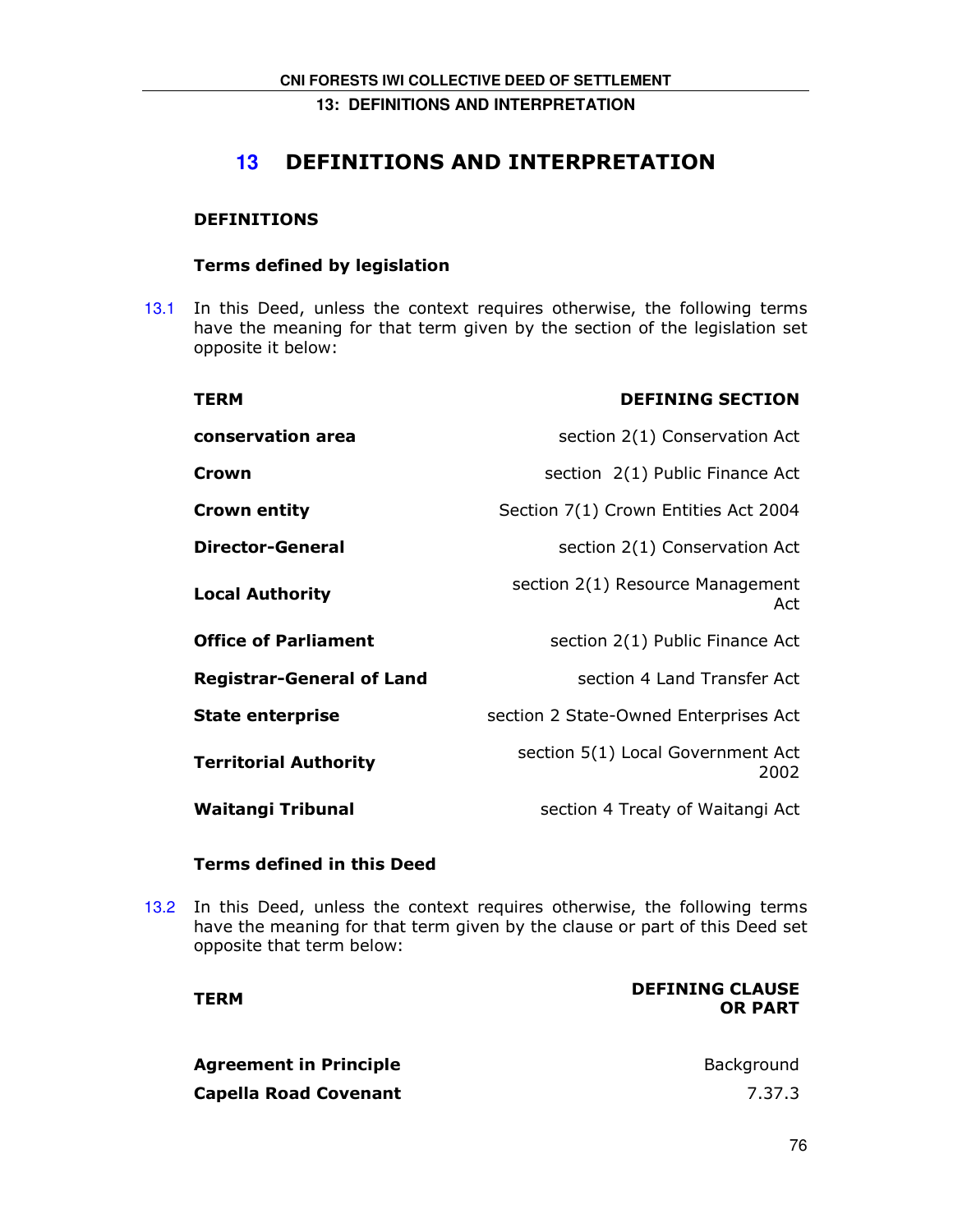| <b>Collective</b>                                   | 1.5              |
|-----------------------------------------------------|------------------|
| Crown                                               | 1.4              |
| <b>Deed of Accession</b>                            | 14.2.3           |
| <b>DOC Management Easements</b>                     | 7.14             |
| <b>Encumbrances to be Finalised</b>                 | 7.40             |
| <b>Historical CNI Forests Land Claims</b>           | $1.8 - 1.9$      |
| <b>Improvements</b>                                 | 7.26.4           |
| <b>Kokomoka Easement</b>                            | 7.14.1           |
| KT                                                  | 7.26.1           |
| <b>Lake Tarawera Reserve Easement</b>               | 7.14.2           |
| <b>Land Claims Statutory Protection Legislation</b> | 2.9.5            |
| <b>Leased Land</b>                                  | 7.26.1           |
| <b>Matea Easement</b>                               | 7.20.1           |
| <b>Member of the Collective</b>                     | 1.6              |
| Northern Whirinaki Forest Park Easement             | 7.14.3           |
| <b>Plot Road Covenant</b>                           | 7.31.1           |
| <b>Public Easements</b>                             | 7.20.1           |
| <b>Public Right of Way Easements</b>                | 7.20.1           |
| <b>Rangitaiki River Covenant</b>                    | 7.31.2           |
| <b>Representative Entity</b>                        | 1.7 <sub>2</sub> |
| <b>RFR Deed</b>                                     | 8.19             |
| <b>Tokorangi Easement</b>                           | 7.20.1           |
| <b>Whaka Easement</b>                               | 7.20.1           |
| <b>Whirinaki Easement</b>                           | 7.20.1           |

# Defined terms

13.3 In this Deed, unless the context requires otherwise:

1989 Crown Forests Agreement means the agreement made on 20 July 1989 between the New Zealand Māori Council and the Federation of Māori Authorities Incorporated, as representatives of Māori, and the Crown;

Accession Date is the date of the Deed of Accession;

Accumulated Rentals means accumulated rentals: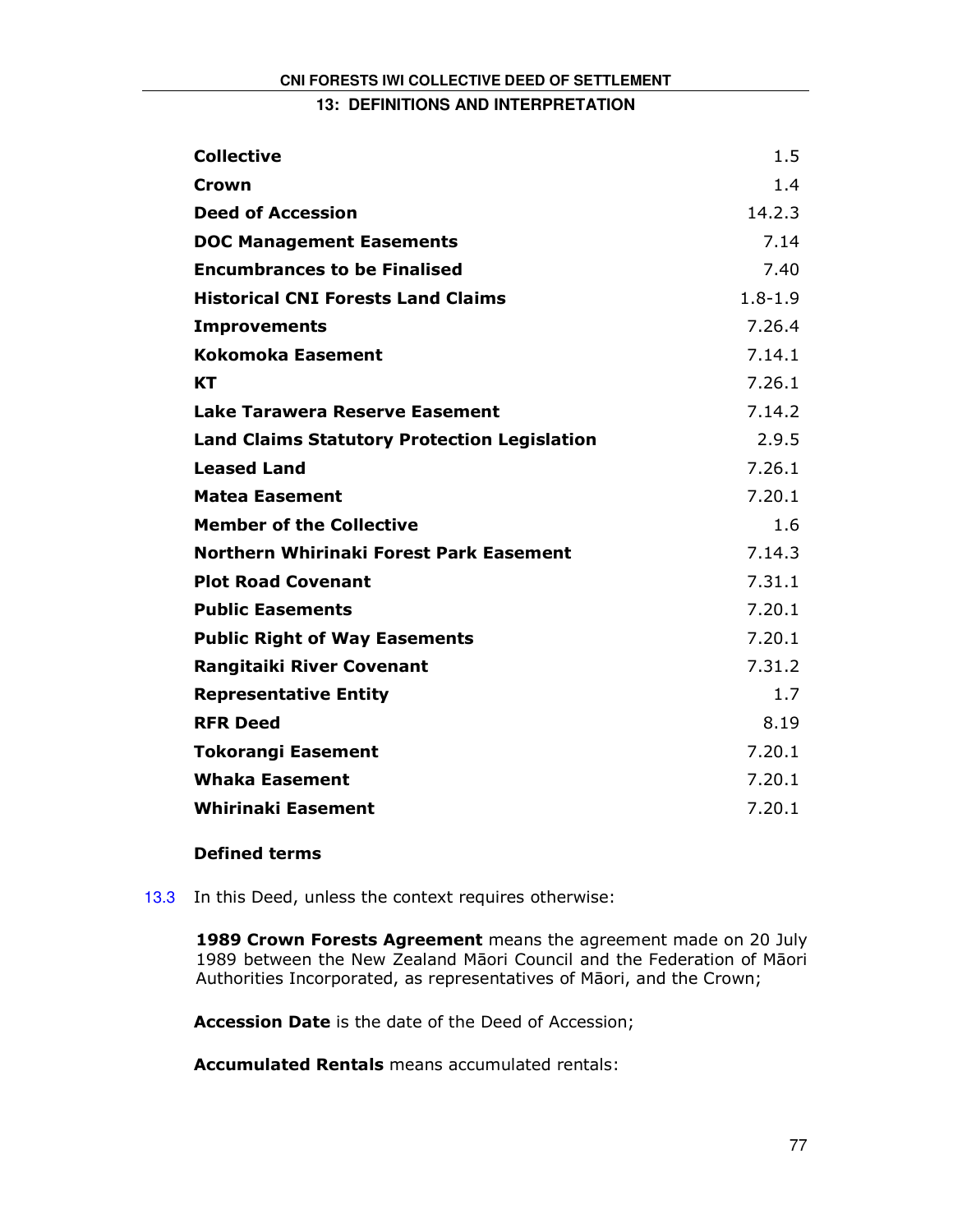- (a) relating to the CNI Forests Land held under the terms of the forestry rental trust referred to in section 34 of the Crown Forest Assets Act 1989; and
- (b) to which CNI Iwi Holdings Limited becomes entitled pursuant to clause 7.3.4(e);

Agreed Proportion has the same meaning as in the Trust Deed and Shareholders' Agreement;

Area of Interest means the area of interest of each Member of the Collective and identified as such for the purpose of the Future Comprehensive Settlement to be entered into between the Crown and the Member of the Collective (including the area of interest applying to the TPT Settlement Deed);

Authorised Person means a person authorised by:

- (a) in the case of Department of Conservation, the Director-General of Conservation; and
- (b) in the case of other Land Holding Agencies, the chief executive of the Land Holding Agency;

**Authorisation Process** means the process referred to in clauses 3.1 and 3.2, through which each Member of the Collective obtained all authorisations that the Member of the Collective considered necessary for it to be satisfied that it:

- (a) has a sufficient level of support for the Member of the Collective to:
	- (i) be a Member of the Collective;
	- (ii) enter into this Deed of Settlement; and
- (b) is duly authorised to enter into this Deed of Settlement, through its Authorised Signatories, and to effect Settlement;

Authorised Signatories means the representatives of each Member of the Collective (or, where already established, the Member of the Collective's Governance Entity) who are authorised by that Member of the Collective to sign this Deed on behalf of the relevant Member of the Collective;

**Business Day** means the period of 9am to 5pm on any day other than: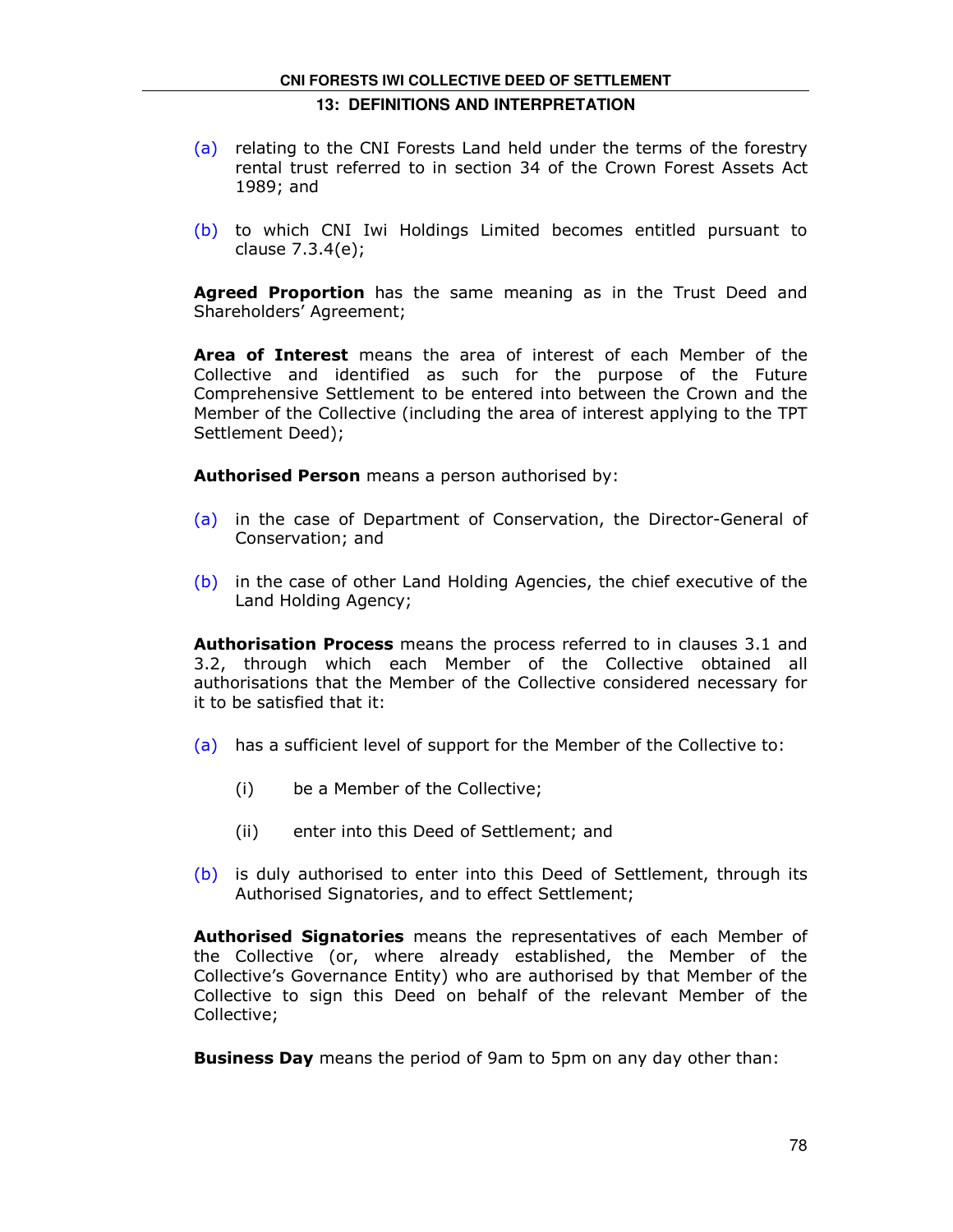# **CNI FORESTS IWI COLLECTIVE DEED OF SETTLEMENT 13: DEFINITIONS AND INTERPRETATION**

- (a) Saturday, Sunday, Good Friday, Easter Monday, Anzac Day, the Sovereign's Birthday, Labour Day, and Waitangi Day;
- (b) a day in the period commencing with 25 December in any year and ending with the close of 15 January in the following year; and
- (c) the days observed as the anniversaries of the provinces of Wellington and Auckland;

Capella Road Wetland means the wetland comprising approximately 145 hectares being part Lot 1 DPS 65986 (subject to survey);

Climate Change and Emissions Trading Bill means the Climate Change (Emissions Trading and Renewable Preference) Bill and, should that Bill not be passed into law, includes any subsequent Bill introduced to Parliament, which, among other things:

- (a) has as a principal purpose the amendment of the Climate Change Response Act 2002 to provide for the implementation, operation, and administration of a greenhouse gas emissions trading system in New Zealand; and
- (b) provides for the basis upon which New Zealand units (as defined in section 4(1) of the Climate Change Response Act 2002) are to be issued and then allocated to owners of former Crown Forest Land;

Climate Change Iwi Leadership Group means the iwi leadership group representing Māori interests in relation to the Climate Change and Emissions Trading Bill, including in relation to the allocation of NZUs to Māori owners of Crown Forest Land;

**CNI Crown Forestry Licence** means a Crown Forestry Licence that relates to CNI Forests Land and is described in Part 1 of Schedule 4;

CNI Forests Land means the fee simple estate in all of the land comprising the Central North Island forests subject to this Settlement being approximately 176,000 hectares subject to the CNI Crown Forestry Licences and as more particularly specified in Part 1 of Schedule 4 and, where the context permits, includes reference to a part or parts of such land. For the avoidance of doubt, this excludes:

- (a) all trees on that land; and
- (b) any improvements that have been acquired by any purchaser of the trees on that land or that have been made by that purchaser or the Licensee;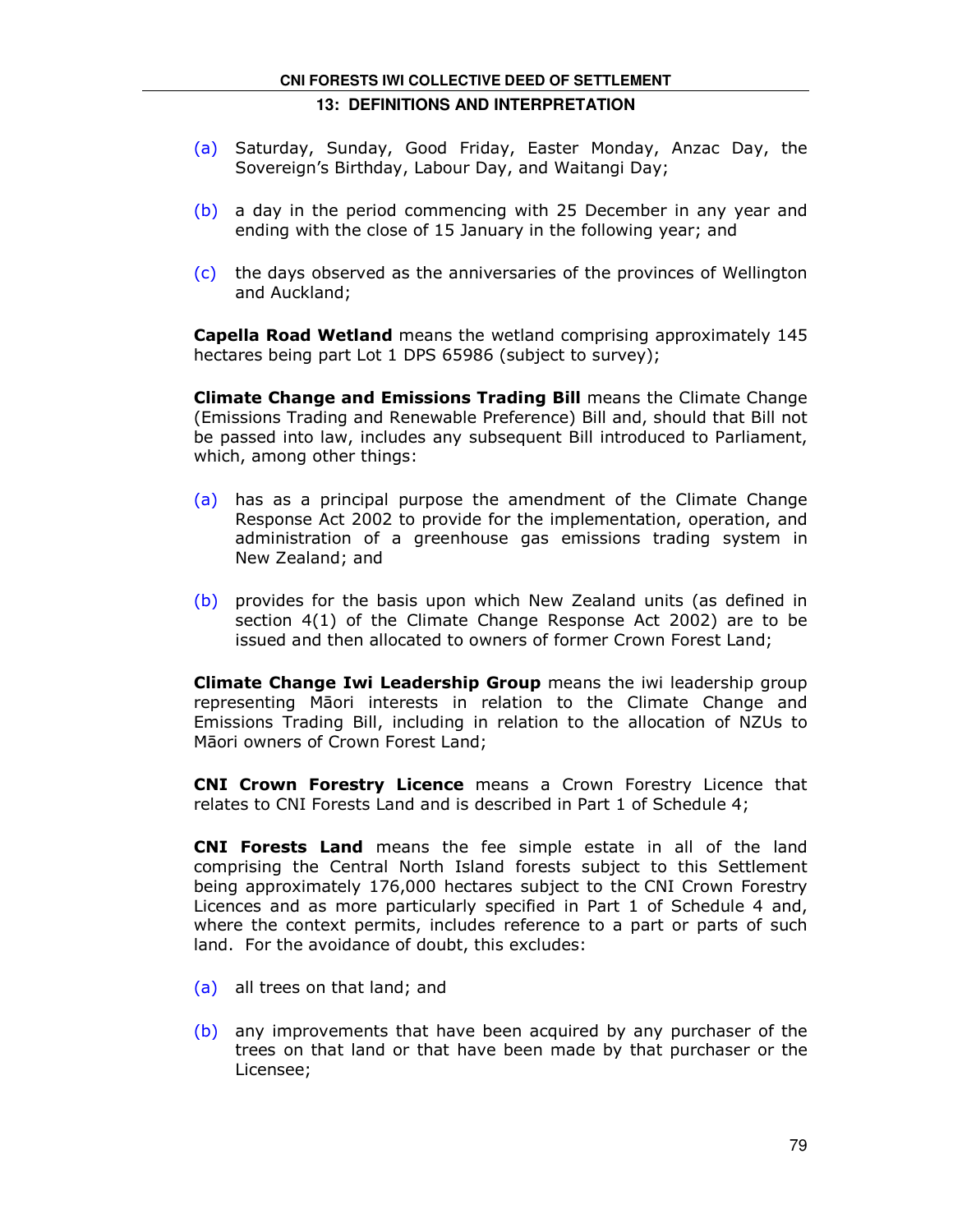CNI Forests Land Cultural Redress means cultural redress in relation to specific areas within the CNI Forests Land or for other cultural and spiritual values and interests in the CNI Forests Land;

# CNI Iwi means:

- (a) the iwi represented by the Collective; and
- (b) any Other CNI Claimant that is an iwi;

CNI Iwi Holdings Limited means the trust holding company known as "CNI Iwi Holdings Limited" (or such other name as determined by the Parties) established to receive the Redress on behalf of the Collective and the Crown in accordance with clause 9.1 of this Deed and, unless the context otherwise requires, includes CNI Iwi Holdings Limited in its capacity as trustee of the CNI Iwi Holdings Trust;

CNI Iwi Holdings Trust means the trust to be established by the Trust Deed and Shareholders' Agreement, upon which terms CNI Iwi Holdings Limited will hold the Trust Fund;

Collective Mechanism means each of the DSP and the RFR;

Collective Mechanism Area means the area of land which is:

- (a) the aggregate area of each Area of Interest and, pending the final identification of each Area of Interest, this aggregate area will be interpreted as being the general area within the central North Island that the Crown considers to be such aggregate area (with the Crown acting consistently with the intention of this Deed, including having regard to its land banking practices for Future Comprehensive Settlements); and
- (b) any other land area that may be agreed between the Crown and the Collective from time to time as being applicable to the DSP Properties, the Collective RFR Properties or the discussions to be held from time to time pursuant to clause 8.22;

# Collective RFR Property means:

- (a) any property that is a property:
	- (i) to which the definition of DSP Property would apply if the reference to "deferred selection mechanism" was extended to "deferred selection mechanism or right of first refusal mechanism";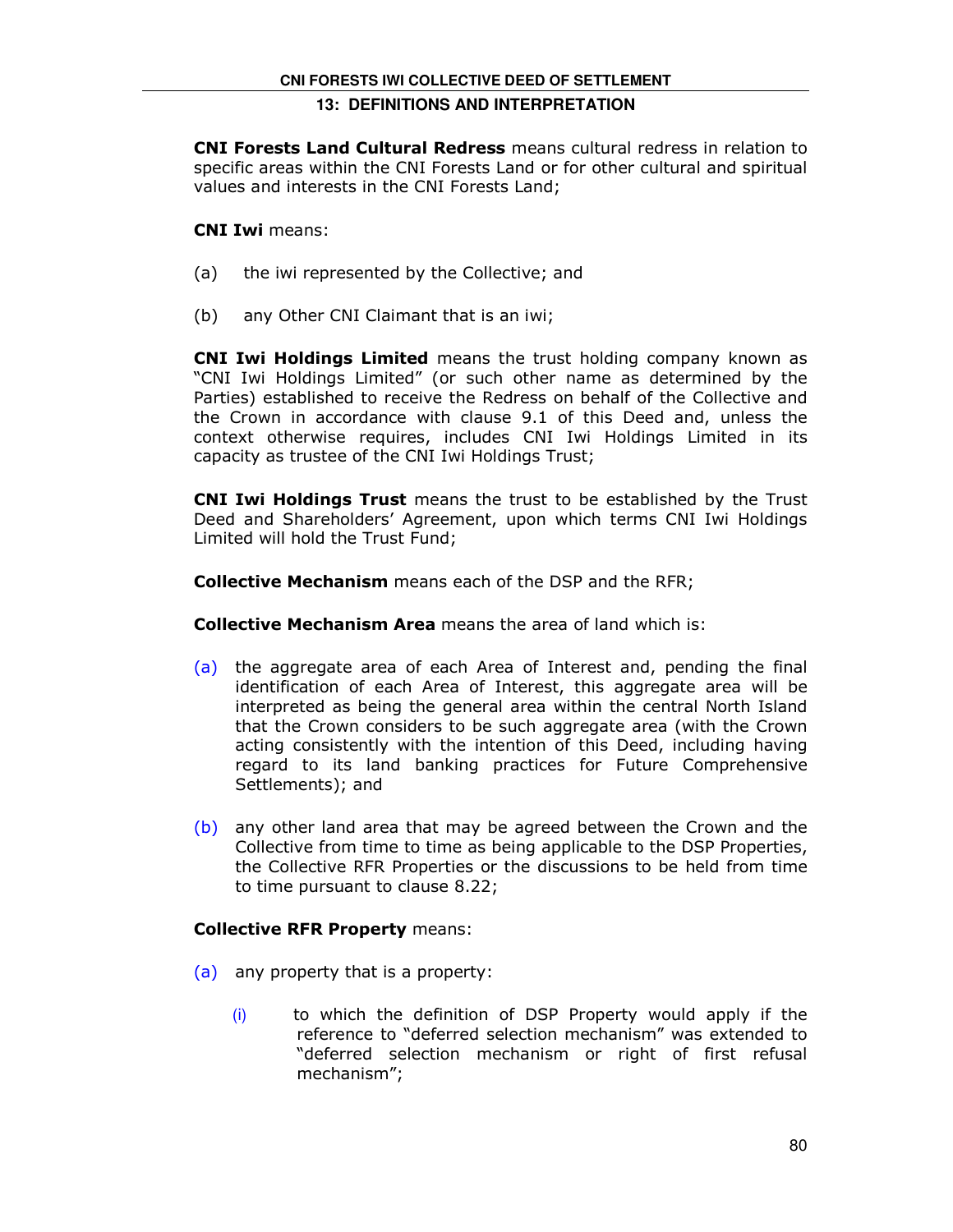- (ii) that is not available for the DSP because the Crown wishes to retain ownership of the property beyond the end of the DSP Selection Period (in the case of a property that would otherwise be considered for inclusion in the DSP); and
- (iii) that is agreed between the Parties as being available for the RFR, subject to the application of clause 8.2; and
- (b) any property that is identified and agreed as being a DSP Property in accordance with clauses 8.1 and 8.2, but is not selected for purchase by the DSP Entity pursuant to clause 8.5.3;

**Collective's Agreed Proportions** means the percentages agreed by the Collective and set out in Schedule 2;

# Collective's Allocation Agreement means:

- (a) the Collective's tikanga-based resolution process for CNI Forests Land allocations, including the processes by which a final allocation agreement is to be drafted, adjudicated (if necessary) and completed, as set out in Schedule 3 (including the diagram in that Schedule 3);
- (b) where the context requires, means that final allocation agreement; and
- (c) it is acknowledged this is the same as the definition of Collective Allocation Agreement in the attached draft of the Trust Deed and Shareholders' Agreement and that any change to that definition will be deemed to effect a corresponding change to the definition of Collective Allocation Agreement in this Deed;

Collective's Final Allocation Date means the earlier of:

- (a) the  $35<sup>th</sup>$  anniversary of the Settlement Date; and
- (b) the date, between the end of the Crown Initial Period and that  $35<sup>th</sup>$ anniversary date, that is chosen by Unanimous Resolution;

**Commercial Redress** means the Collective Mechanisms;

**Constitution** means the constitution of CNI Iwi Holdings Limited to be substantially in the form attached to this Deed as Schedule 9 and with such amendments as the Parties may agree;

Court, in relation to any matter, means a court having jurisdiction in relation to that matter in New Zealand;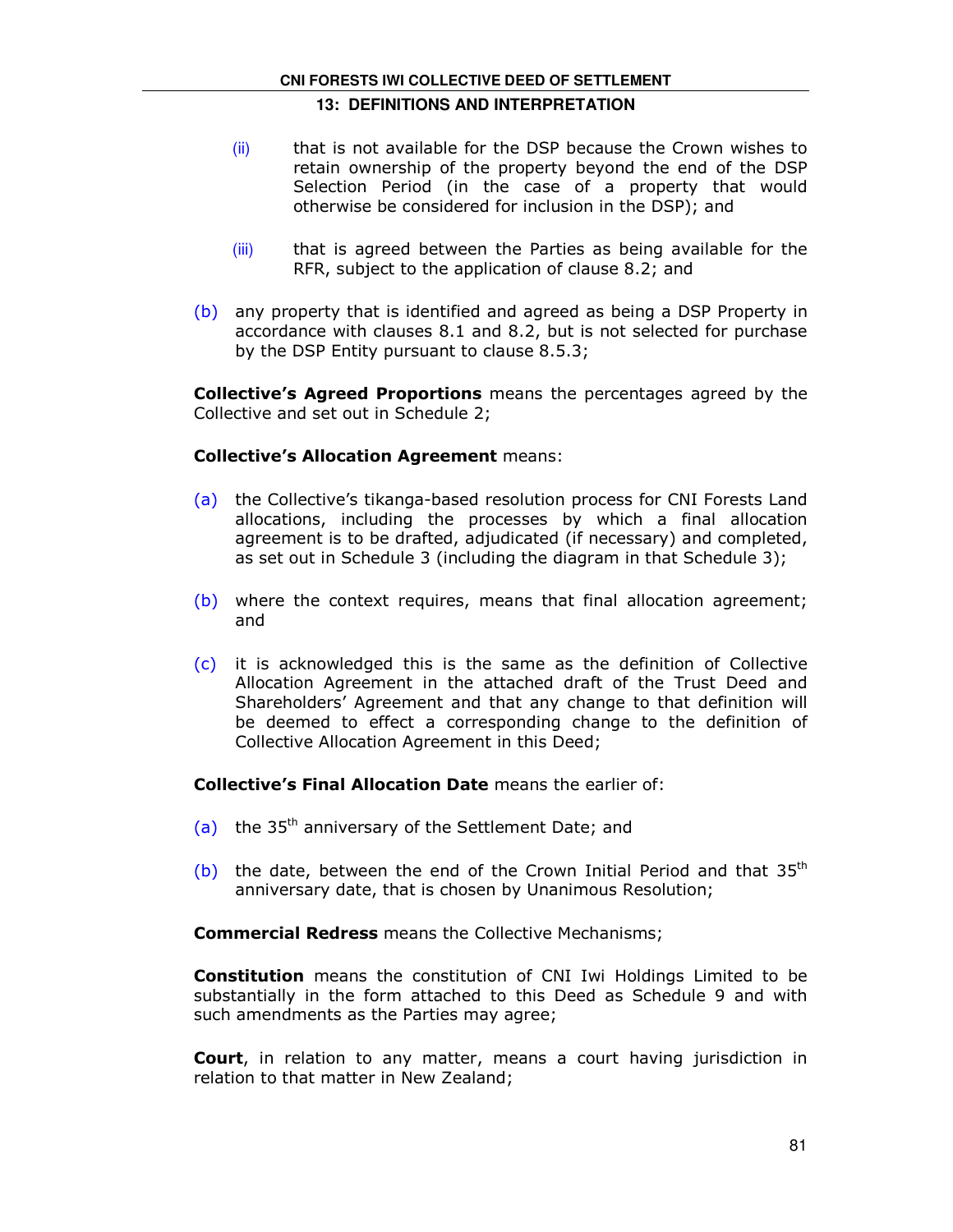**Crown Agreed Proportion** has the same meaning as in the Trust Deed and Shareholders' Agreement;

**Crown Forest Land** has the meaning given to it in section  $2(1)$  of the Crown Forest Assets Act;

Crown Forestry Licence has the meaning given to it in section 2 of the Crown Forest Assets Act;

Crown Forestry Rental Trust means the forestry rental trust referred to in section 34 of the Crown Forest Assets Act;

Crown Forestry Rental Trust Deed means the trust deed made on 30 April 1990 between representatives of Māori and the Crown establishing the Crown Forestry Rental Trust;

Crown Initial Period means the period of six years beginning on the Settlement Date;

**Crown NZUs** means NZUs to be allocated and issued by the Crown to CNI Iwi Holdings Limited pursuant to clause 9.14 and in respect of the Crown Agreed Proportion of the CNI Forests Land;

Date of this Deed means the date this Deed is signed by the Parties;

Deed and Deed of Settlement means this Deed of Settlement, including the schedules to it;

Deferred Settlement Date means, in respect of any DSP Properties, the date that is the later of:

- (a) 30 Business Days after the date on which the DSP Entity gives Notice in accordance with clause 8.5.3 that it elects to purchase the DSP Property; or
- (b) if applicable, the date upon which settlement of the transfer of the DSP Property to the DSP Entity is finally effected pursuant to the Terms of Transfer;

**Department** means a department or instrument of the Government, or a branch or division of the Government, but does not include a body corporate, or other legal entity, that has the power to contract, or an Office of Parliament;

**Disclosure Information** means, in respect of the CNI Forests Land, the information stated to be current as at February 2008 and contained in the 24 information folders provided by LINZ, on behalf of the Crown, to the Collective;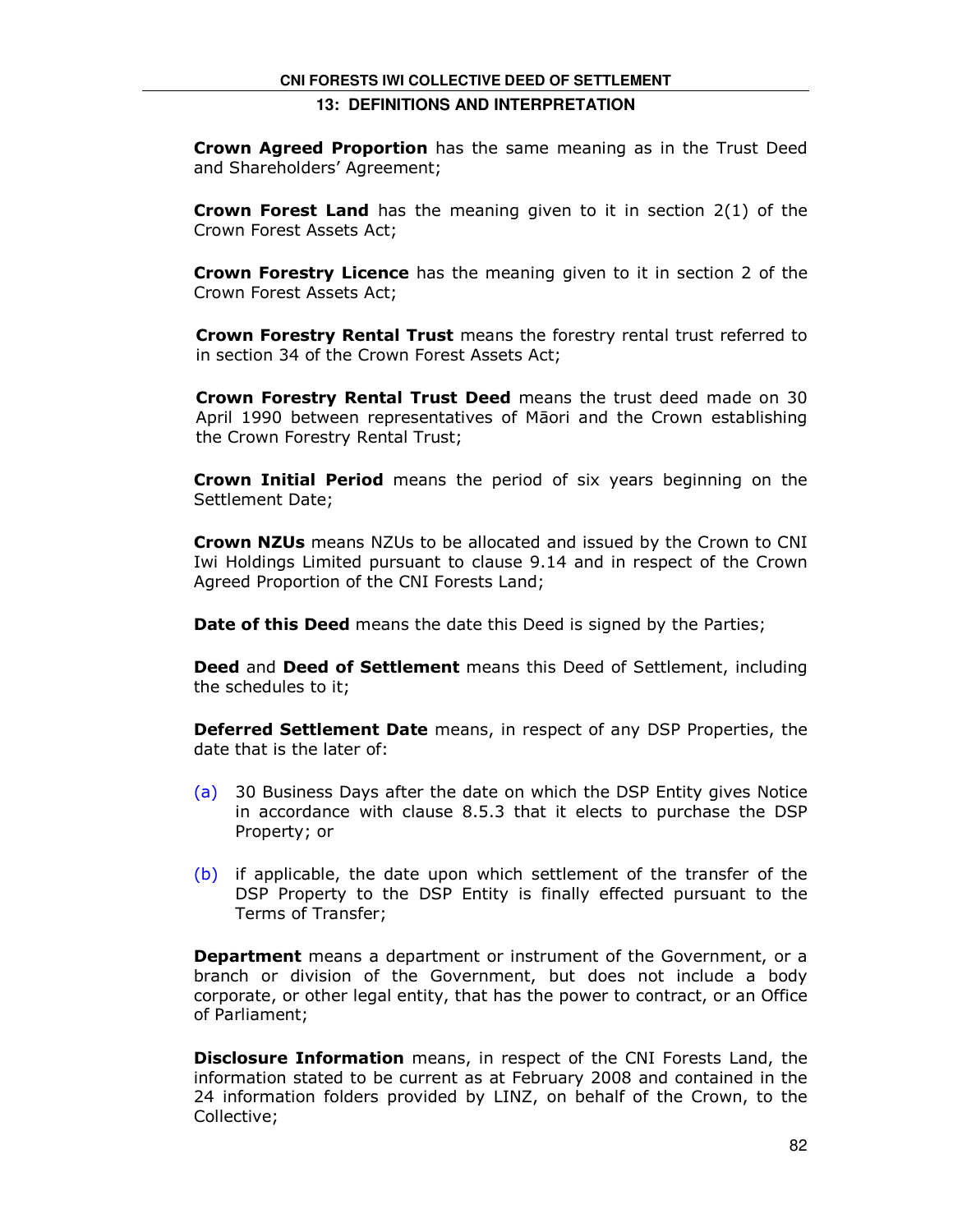**DSP** means the deferred selection procedure referred to in clauses 8.1 to 8.18;

**DSP Entity** means CNI Iwi Holdings Limited, or other entity established by the Collective from time to time, nominated by the Collective to identify, select and purchase DSP Properties on behalf of the Collective and pursuant to clauses 8.1 to 8.18 (including any duly authorised entity acting as the agent of CNI Iwi Holdings Limited or other nominated entity and who will be entitled to hold the benefit of, and or exercise, the rights of the Collective under, or pursuant to, clauses 8.1 to 8.18);

**DSP Property** means any property within the Collective Mechanism Area that is Crown-owned land and of a nature that would ordinarily be considered for inclusion in a deferred selection mechanism agreed in the settlement of Historical Claims and where the property:

- (a) will not be included as commercial redress or cultural redress for a Future Comprehensive Settlement because:
	- (i) the relevant Member of the Collective, or Other CNI Claimant, has provided to the Crown and the Collective the written agreement referred to in clause 8.2.1;
	- (ii) cross claims exist in respect of the property and to an extent that the Crown considers this will prevent the property from being included as commercial redress or cultural redress in a Future Comprehensive Settlement; or
	- (iii) the Crown considers that the value of the property is so high that it prevents it from being included as commercial redress or cultural redress in a Future Comprehensive Settlement; or
- (b) is within an area of interest that has already been the subject of a comprehensive settlement of an Historical Claim (such as the area of interest applying to the TPT Settlement) and the property is not subject to any deferred selection mechanism or right of first refusal mechanism, and is not otherwise included as redress, under that comprehensive settlement;

**DSP Selection Period** means, subject to clause 8.4, the period from the date six months from the Settlement Date to the date 36 months after the Settlement Date, inclusive;

**DSP Transfer** means the transfer to the DSP Entity of a:

(a) DSP Property, pursuant to the agreement for sale and purchase constituted under clause 8.7 and as authorised under clause 8.18.1(a); or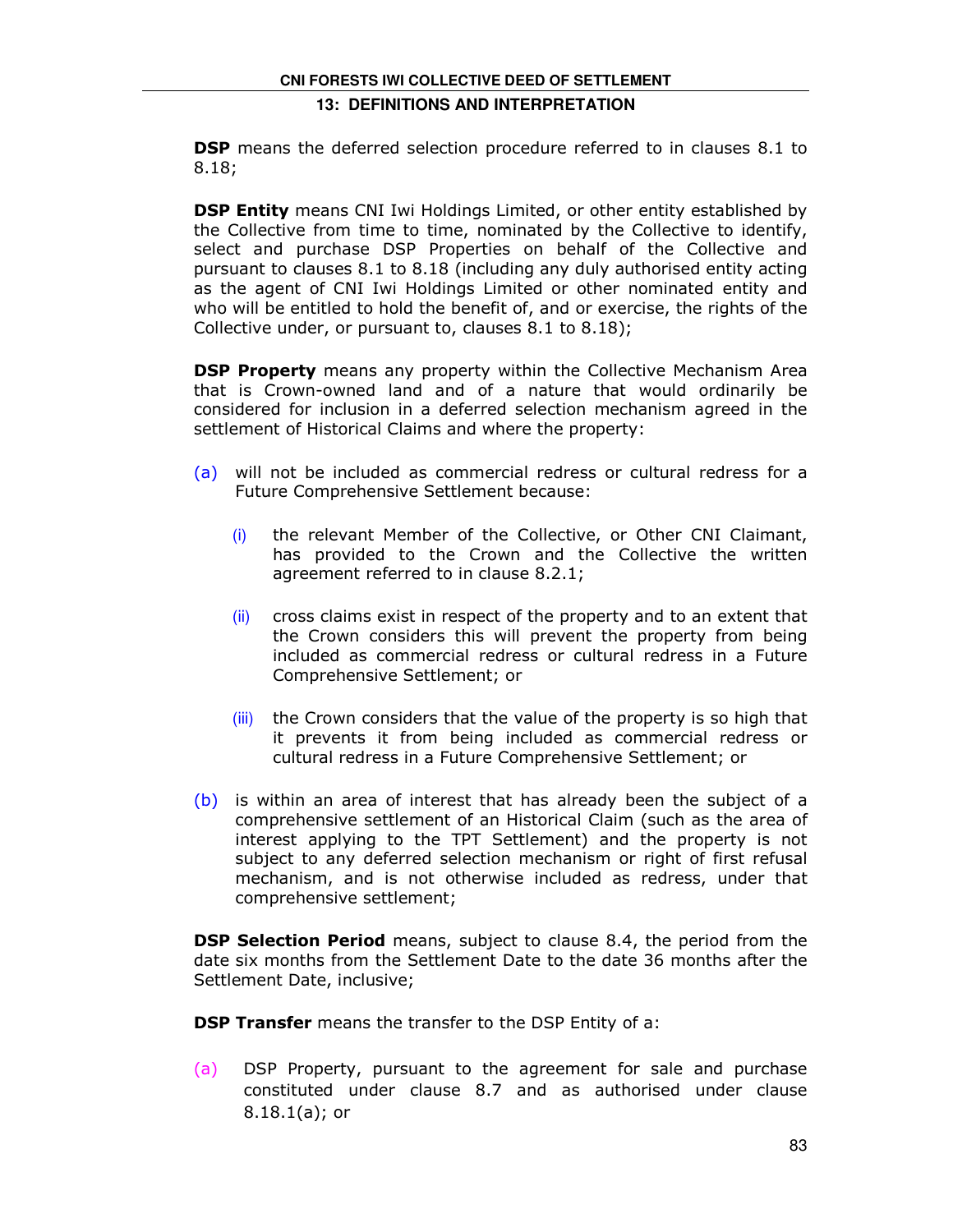(b) Future DSP Property, pursuant to clauses 8.14 to 8.17;

**DSP Transfer Date** means the date upon which a DSP Transfer occurs;

**Encumbrance** means a lease, tenancy, licence to occupy, easement, covenant or other right affecting that property including the CNI Crown Forestry Licences;

**Entity means:** 

- (a) a body corporate or unincorporated body, such as a trust; and
- (b) in the case of a trust, the trustees appointed from time to time under the trust deed in their capacity as trustees;

Financial Redress means the CNI Forests Land to be vested under Part 7, excluding the Crown Agreed Proportion;

Forestry and Other Management Contract means the management contract to be entered into by CNI Iwi Holdings Limited and the Forest Management Company for the management of the CNI Forests Land in accordance with clause 9.3;

Forest Management Company means the company to be established by the Collective pursuant to clause 9.3 of this Deed to manage the CNI Forests Land under the Forestry and Other Management Agreement;

Future Comprehensive Settlement means a future comprehensive settlement of all Historical Claims of a Member of the Collective or an Other CNI Claimant and which have not been settled by the Date of this Deed;

Future DSP Property means any property which is subject to a deferred right to purchase provided by the Crown to a Member of the Collective, or to an Other CNI Claimant, under a Future Comprehensive Settlement;

Future RFR Property means any property that is subject to a first right of refusal provided by the Crown to a Member of the Collective, or to an Other CNI Claimant, under a Future Comprehensive Settlement;

Gift Duty means gift duty imposed under the Estate and Gift Duties Act and includes any interest or penalty payable in respect of, or on account of, the late or non-Payment of, any Gift Duty;

Governance Entity means the entity established, or to be established by Settlement Date, by each Member of the Collective to act on its behalf in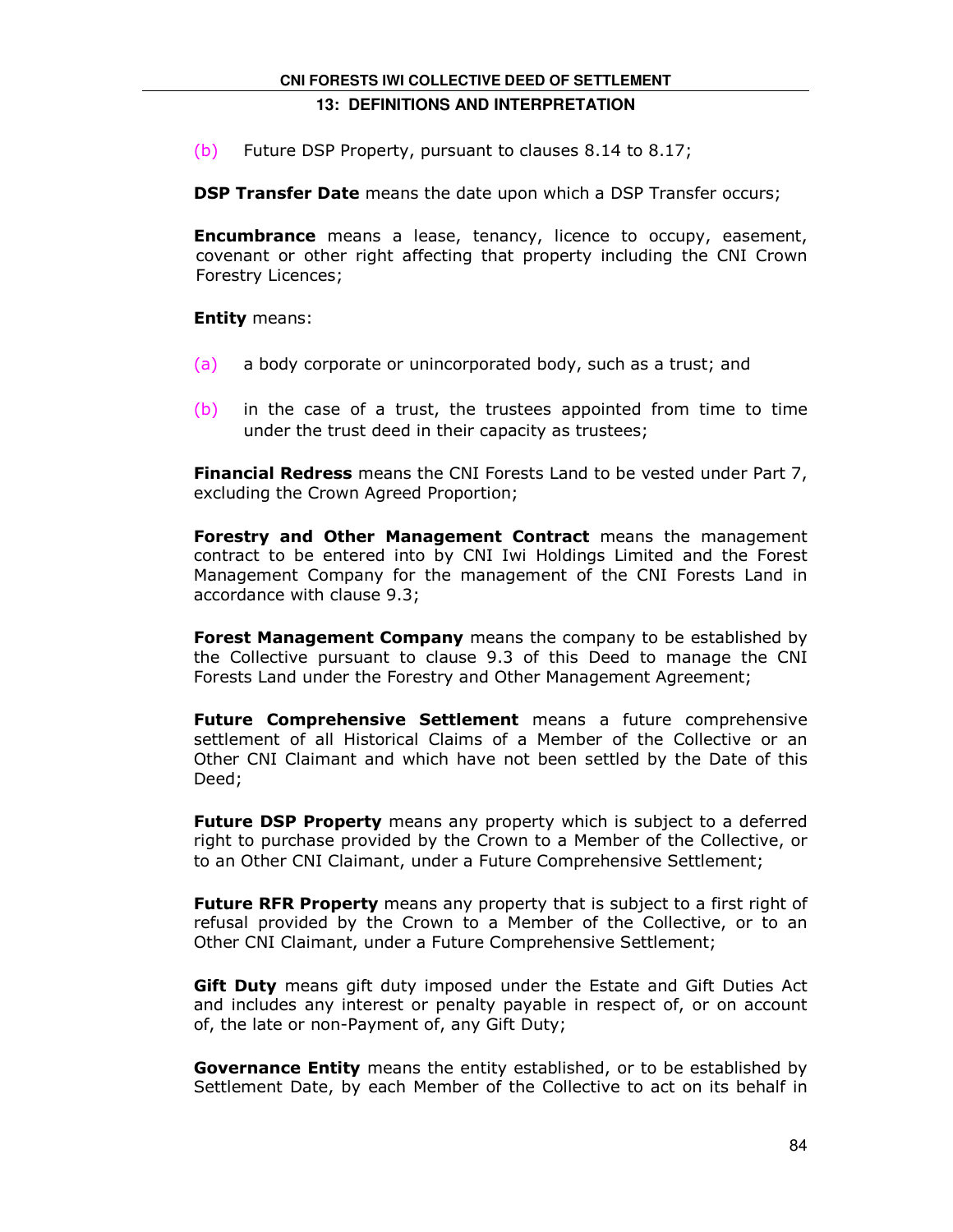relation to Settlement, CNI Iwi Holdings Limited and the CNI Iwi Holdings Trust;

**GST** means goods and services tax chargeable under the Goods and Services Tax Act and includes for the purposes of Part 10 any interest or penalty payable in respect of, or on account of, the late or non-Payment of, any GST;

**Historical Claims** means every claim (whether or not the claim has arisen or been considered, researched, registered, notified or made by or on the Settlement Date) that any Māori had at, or at any time before, the Settlement Date, or may have at any time after the Settlement Date, and that:

- (a) is, or is founded on, a right arising:
	- (i) from Te Tiriti o Waitangi/the Treaty of Waitangi or its principles;
	- (ii) under legislation;
	- (iii) at common law (including in relation to aboriginal title or customary law);
	- (iv) from a fiduciary duty; or
	- (v) otherwise; and
- (b) arises from or relates to acts or omissions before 21 September 1992:
	- (i) by or on behalf of the Crown; or
	- (ii) by or under legislation,

but does not include Historical CNI Forests Land Claims;

**Income Tax** means income tax imposed under the Income Tax Act and includes any interest or penalty payable in respect of, or on account of, the late or non-payment of any Income Tax;

Kaingaroa Processing Plant Lease means the lease of the CNI Forests Land comprising part of the forest block known as "Kaingaroa Headquarters" to be entered into between the Crown or CNI Iwi Holdings Limited as lessor and KT as lessee;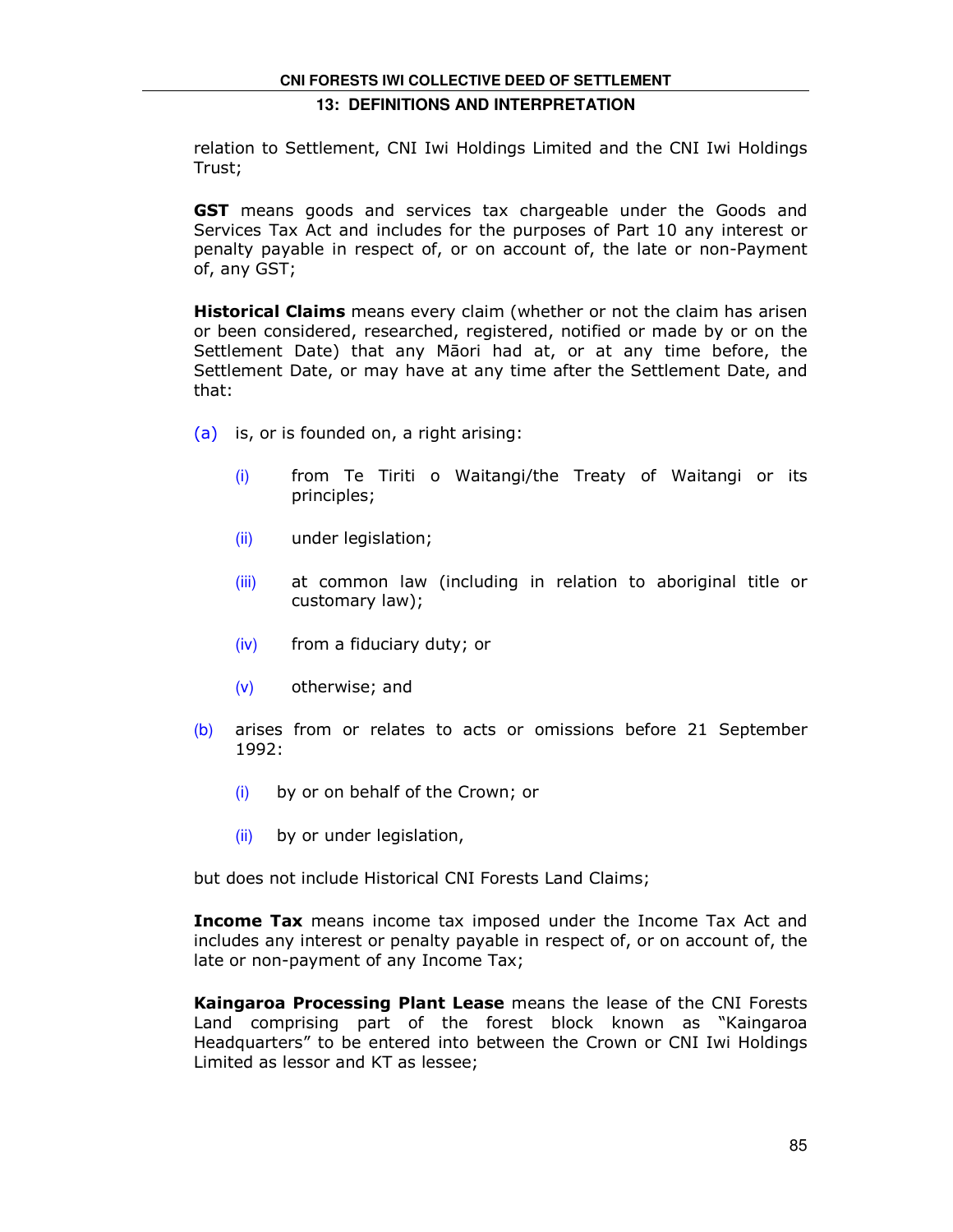Kakapiko Site means the site to be vested under the TPT Settlement Deed as shown on SO 364704 being 2.75 hectares approximately being Part Lot 6 DPS 54801 Part Gazette 1975 page 2327 and subject to survey;

**Landcorp Easements** means the easements relating to land owned by Landcorp Farming Limited and adjoining CNI Forests Land and, subject to clause 7.41, in the form presented to the Collective before the Date of this Deed;

#### Land Holding Agency means:

- (a) in relation to the CNI Forests Land, LINZ; and
- (b) in relation to a DSP Property, the Department that is the Land Holding Agency for the purposes of Parts 1 to 3 of Schedule 8;

Licence Fee Review means a review under clause 4 of a CNI Crown Forestry Licence that has not been concluded at the Settlement Date;

**Licensee** means the registered holder for the time being of a CNI Crown Forestry Licence;

**Licensor** means the licensor for the time being of a CNI Crown Forestry Licence;

**LINZ** means Land Information New Zealand;

**Minister** means a Minister of the Crown;

**Moerangi Site** means the site to be vested under the TPT Settlement Deed shown on SO 364662 being 58 hectares approximately being Part Lot 6 DPS 54801 Part Gazette 1975 page 2327 and subject to survey;

# Ngāti Rangitihi means:

- (a) the iwi of Ngāti Rangitihi, being the collective group composed of individuals descended from one or more Ngāti Rangatihi ancestors;
- (b) every individual referred to in (a); and
- (c) includes any iwi, hapū, whanau or group of individuals to the extent that that iwi, hapū, whanau or group of individuals is composed of individuals referred to in (a);

**Notice** means a notice in writing given under clause 12.1 and **Notify** has a corresponding meaning;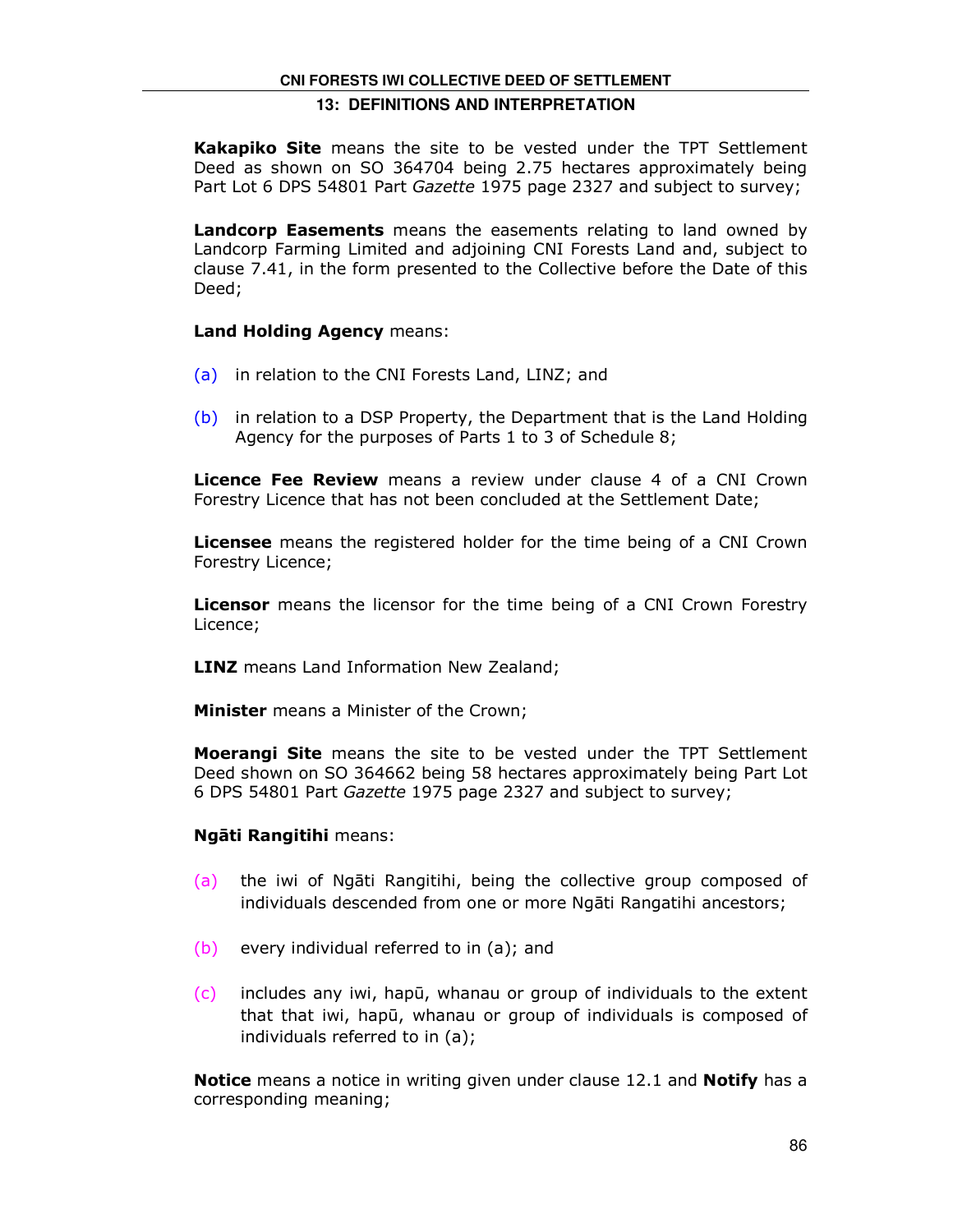**NZUs** means New Zealand units (as defined in section 4(1) of the Climate Change Response Act 2002) to be allocated and issued by the Crown to the NZUs Entity pursuant to clauses 9.11 to 9.16, subject to the passing into law of the Climate Change and Emissions Trading Bill. For the purposes of this Deed, where the Climate Change Emissions Trading Bill, once passed into law, provides for any instrument, subsidy or other means of compensation for deforestation liabilities or costs to be issued to owners of Pre-1990 Forest Land and instead of, or in addition to, a New Zealand unit, then the term NZUs is to be interpreted as referring to, or including, such instrument, subsidy or other means of compensation;

**NZUs Deed** means a separate deed to be agreed and entered into between the Crown and the NZUs Entity pursuant to clause 9.15 and which provides for the basis upon which NZUs are to be allocated to the NZUs Entity and CNI Iwi Holdings Limited in respect of the CNI Forests Land;

**NZUs Entity** means CNI Iwi Holdings Limited, or other entity established by the Collective, nominated by the Collective to receive the allocation of NZUs as part of the Commercial Redress;

**Ongoing Rentals** means all rentals relating to the CNI Forests Land (including all fees and other amounts payable by Licensees) that are paid or payable to CNI Iwi Holdings Limited in respect of any period after the Settlement Date;

**Original TPT Settlement Deed** means the deed of settlement dated 30 September 2006 between the Crown and the Affiliate Te Arawa Iwi/Hapū settling the Historical Claims of the Affiliate Te Arawa Iwi/Hapū and which has been replaced by the TPT Settlement Deed;

**Other CNI Claimant** means any Māori claimant who:

- (a) has an Historical Claim to the CNI Forests Land; and
- (b) is not part of and is not represented by the Collective;

**Parties** means the Collective and the Crown;

**Pre-1990 Forest Land** has the same meaning as in section 6 of the Climate Change and Emissions Trading Bill (or such amended meaning as may be given to that term upon the passing into law of the Climate Change and Emissions Trading Bill);

**Rangitaiki River Wetlands** means the wetlands comprising approximately 15 hectares being part Lot 1 DPS 73202, part Lot 1 DP 20756 and part Lot 20 DP 23615 (subject to survey);

Redress means the Financial Redress and Commercial Redress;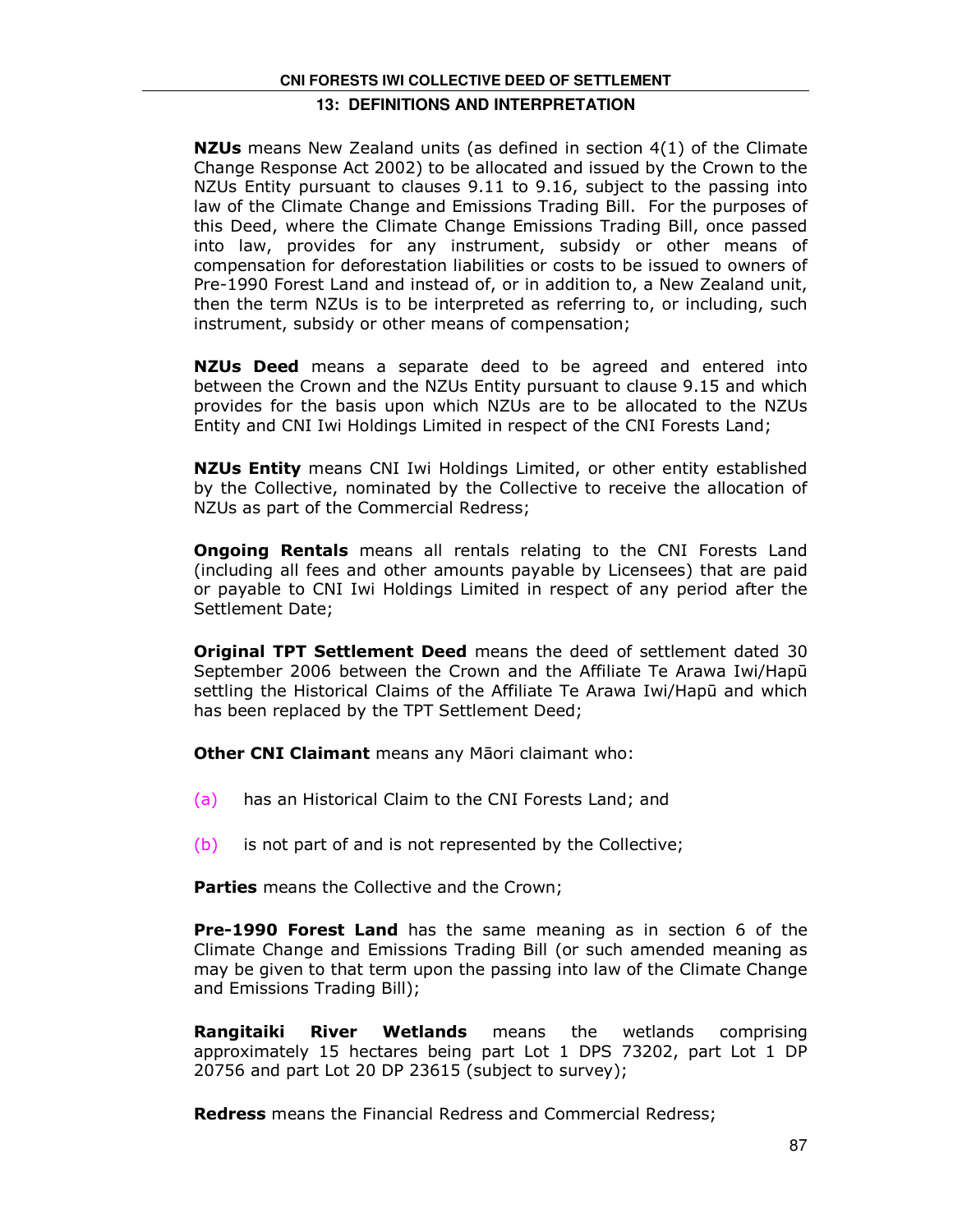**Relevant Encumbrances** means in respect of any part of the CNI Forests Land, all Encumbrances described in Schedule 5 as affecting that part of CNI Forests Land (as they may be varied or added to under paragraph 2.1 of Part 2 of Schedule 4);

**RFR** means the right of first refusal provided to the Collective pursuant to the RFR Deed and which may be exercised by the RFR Entity;

**RFR Deed** has the meaning given to it in clause 8.19;

**RFR Entity** means CNI Iwi Holdings Limited, or other entity established by the Collective or from time to time nominated by the Collective, pursuant to the RFR Deed, to exercise the RFRs (including any duly authorised entity acting as the agent of CNI Iwi Holdings Limited or other nominated entity and who will be entitled to hold the benefit of, and or exercise, the rights of the Collective under, or pursuant to, clauses 8.19 to 8.21 and the RFR Deed);

#### RFR Property means a:

- (a) Collective RFR Property; and
- (b) Future RFR Property;

**Roading Network** means the network of private roads over which rights are to be granted under the roading network easement and related management agreement and subject to clause 7.41, in the form presented to the Collective before the Date of this Deed;

# Selected DSP Property means any:

- (a) DSP Property that is the subject of a notice given by the DSP Entity in accordance with clause 8.5.3; or
- (b) Future DSP Property that may be selected and may be purchased by the Collective pursuant to clauses 8.15 to 8.18;

Settlement means the settlement of the Historical CNI Forests Land Claims under this Deed and the Settlement Legislation;

Settlement Date means 12.00 a.m. on 1 July 2009 (or such other date as may be provided for Settlement in the Settlement Legislation);

**Settlement Legislation** means the bill referred to in Part 4 in the form attached as Schedule 11 and, where the bill has become law, means, if the context requires, the Act resulting from the passing of that bill;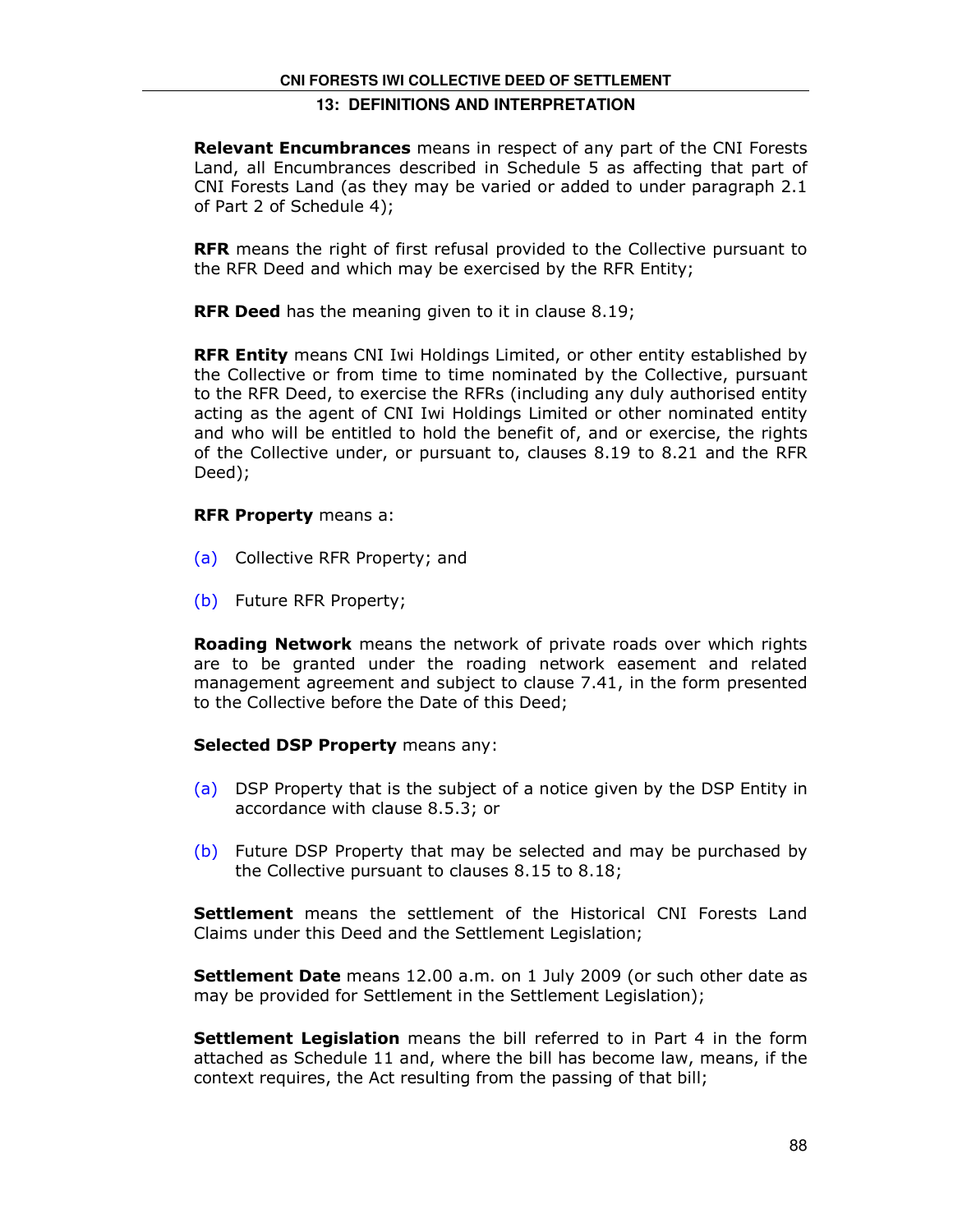**Settlement Vesting** means the vesting of the CNI Forests Land in CNI Iwi Holdings Limited under Part 7 and to effect the Financial Redress;

**Specified Transfer Period** means the period of seven years beginning on the Settlement Date;

Tax includes Income Tax, GST and Gift Duty;

Tax Legislation means any legislation that imposes or provides for the administration of Tax;

Te Tiriti o Waitangi/the Treaty of Waitangi has the same meaning as the term "Treaty" in section 2 of the Treaty of Waitangi Act;

**TPT Legislation** means the bill including all matters required by the TPT Settlement Deed and where the bill has become law, means, if the context requires, the Act resulting from the passing of that bill;

TPT Settlement Deed means the deed of settlement dated 11 June 2008 between the Crown, the Affiliate Te Arawa Iwi/Hapū and the trustees of Te Pumautanga o Te Arawa Trust settling the Historical Claims of the Affiliate Te Arawa Iwi/Hapū and in replacement of the Original TPT Settlement Deed;

**Transfer Value**, in relation to a DSP Property, means the amount determined in accordance with the Valuation Process as being the value of the DSP Property at the Valuation Date;

Trust Deed and Shareholders' Agreement means the trust deed to be entered into by the Crown, the Collective and CNI Iwi Holdings Limited in accordance with clause 9.2 of this Deed, to be substantially in the form attached as Schedule 10 and with such amendments as the Parties may agree;

Trust Fund has the meaning given to it in the Trust Deed and Shareholders' Agreement;

**Unanimous Resolution** has the same meaning as in the Trust Deed and Shareholders' Agreement;

Valuation Date means 25 June 2008;

**Valuation Process** means the process specified in Part 2 of Schedule 8;

Wetland on Plot Road means the wetland comprising approximately 15 hectares being part Lot 1 DPS 65623 (subject to survey);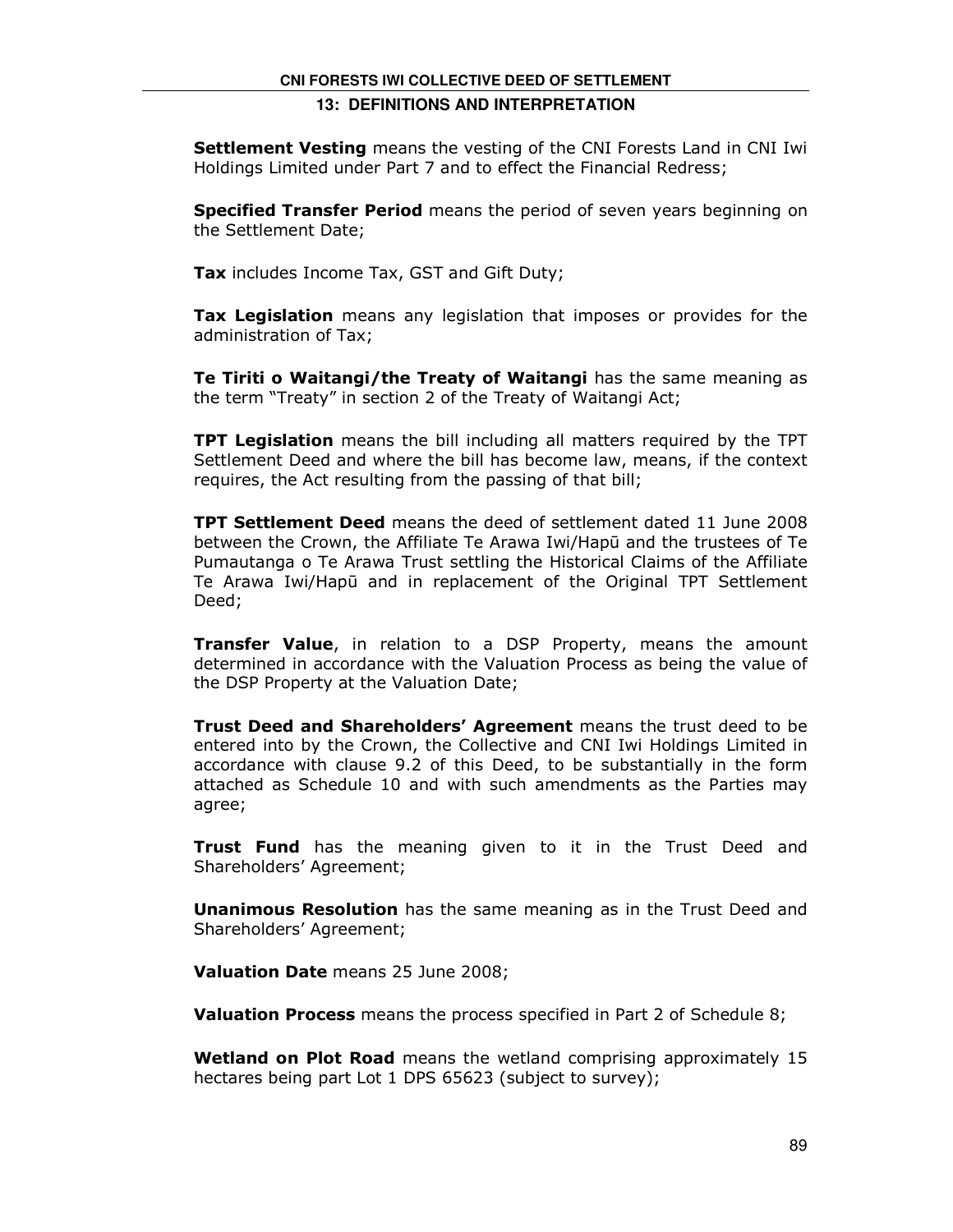Whakarewarewa Forest/Tokorangi Block means the CNI Forests Land that is subject to the CNI Crown Forestry Licence known as Whakarewarewa Forest/Tokorangi; and

Whakarewarewa Forest/Whaka Block means the CNI Forests Land that is subject to the CNI Crown Forestry Licence known as Whakarewarewa Forest/Whaka.

#### References to Legislation

13.4 In this Deed certain legislation is referred to without including the year of that legislation. The year of the legislation referred to is set out below:

Arbitration Act 1996 Building Act 2004 Conservation Act 1987 Crown Forest Assets Act 1989 Crown Minerals Act 1991 Education Act 1989 Estate and Gift Duties Act 1968 Fisheries Act 1996 Foreshore and Seabed Act 2004 Goods and Services Tax Act 1985 Historic Places Act 1993 Income Tax Act 2007 Land Transfer Act 1952 Local Government Act 1974 Māori Commercial Aquaculture Claims Settlement Act 2004 Māori Fisheries Act 2004 Marine Reserves Act 1971 National Parks Act 1980 New Zealand Railways Corporation Restructuring Act 1990 Public Finance Act 1989 Reserves Act 1977 Resource Management Act 1991 State-Owned Enterprises Act 1986 Treaty of Waitangi Act 1975 Treaty of Waitangi (Fisheries Claims) Settlement Act 1992

# INTERPRETATION

- 13.5 In the interpretation of this Deed, unless the context otherwise requires:
	- 13.5.1 headings appear as a matter of convenience and are not to affect the interpretation of this Deed;
	- 13.5.2 defined terms appear in this Deed with capitalised initial letters and have the meanings given to them by this Deed;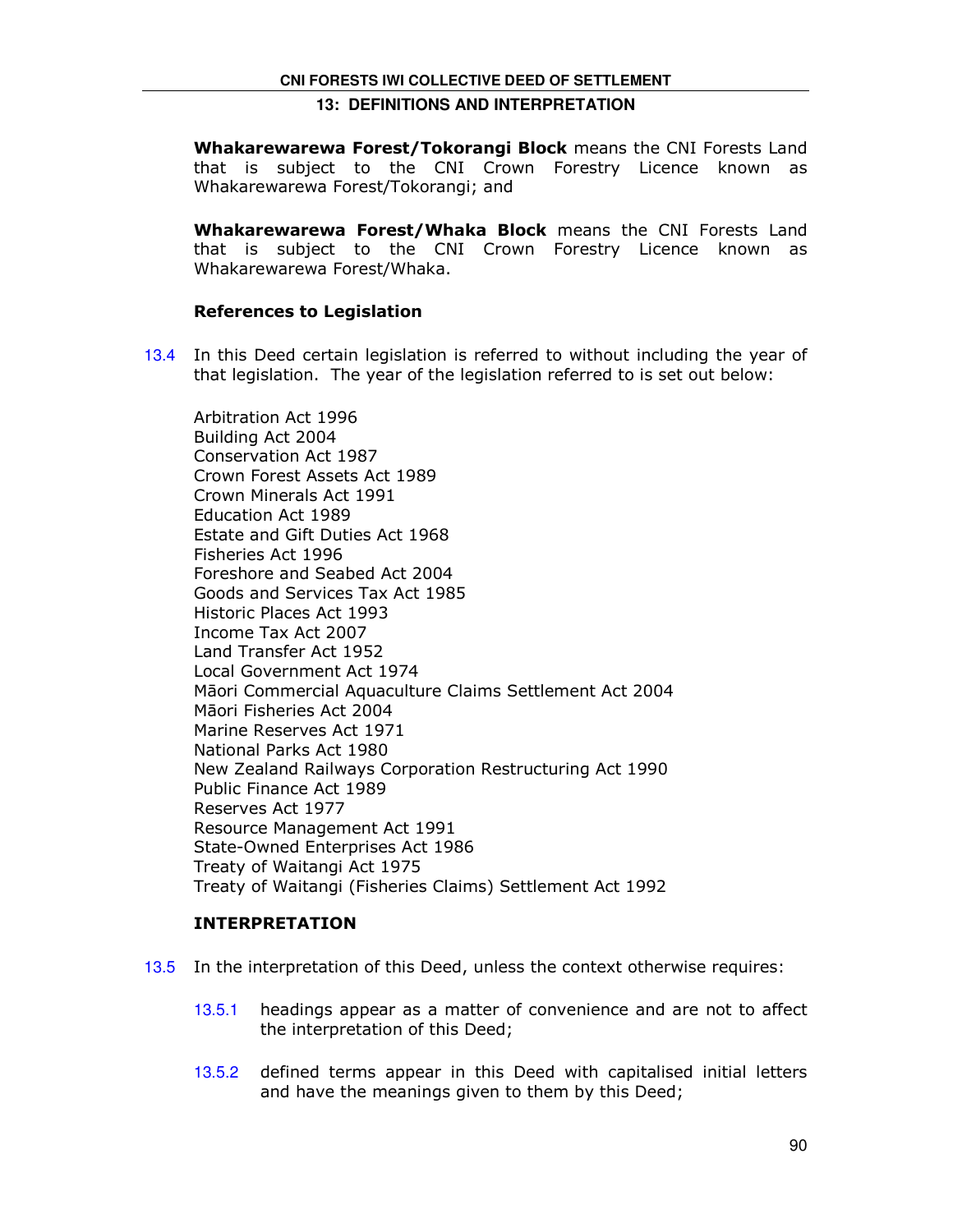# **CNI FORESTS IWI COLLECTIVE DEED OF SETTLEMENT**

#### **13: DEFINITIONS AND INTERPRETATION**

- 13.5.3 where a word or expression is defined in this Deed, other parts of speech and grammatical forms of that word or expression have corresponding meanings;
- 13.5.4 the singular includes the plural and vice versa;
- 13.5.5 words importing one gender include the other genders;
- 13.5.6 a reference to a Part, clause, Schedule or attachment is to a Part, clause, Schedule or attachment of or to this Deed;
- 13.5.7 a reference in a Schedule to a paragraph means a paragraph in that Schedule;
- 13.5.8 a reference to legislation includes a reference to that legislation as amended, consolidated or substituted;
- 13.5.9 a reference to a Party in this Deed, or in any other document or agreement under this Deed, includes that Party's permitted successors;
- 13.5.10 an agreement on the part of two or more persons binds each of them jointly and severally;
- 13.5.11 an agreement of, or acknowledgement by, the Collective is deemed to record agreement or acknowledgement by each Member of the Collective;
- 13.5.12 a reference to any document or agreement, including this Deed, includes a reference to that document or agreement as amended, novated or replaced from time to time;
- 13.5.13 a reference to a monetary amount is to New Zealand currency;
- 13.5.14 a reference to written or in writing includes all modes of presenting or reproducing words, figures and symbols in a tangible and permanently visible form;
- 13.5.15 a reference to a person includes a corporation sole and also a body of persons, whether corporate or unincorporate;
- 13.5.16 a reference to the Crown endeavouring to do something or to achieve some result means reasonable endeavours to do that thing or achieve that result but, in particular, does not oblige the Crown or the Government of New Zealand to propose for introduction any legislation, except where this Deed requires the Crown to introduce Settlement Legislation;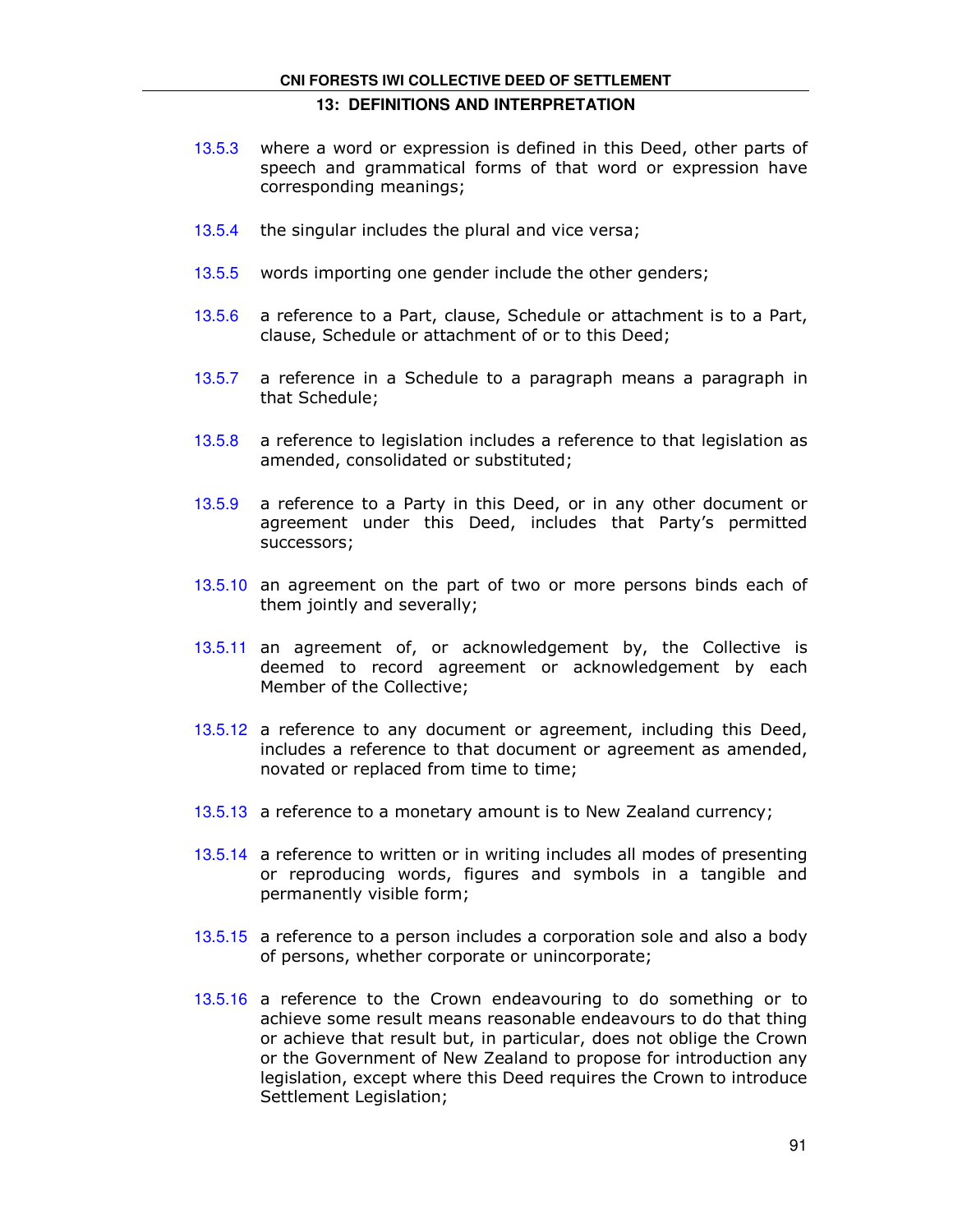# **CNI FORESTS IWI COLLECTIVE DEED OF SETTLEMENT 13: DEFINITIONS AND INTERPRETATION**

- 13.5.17 where a clause includes a preamble, that preamble is intended to set out the background to, and intention of, the clause, but is not to affect the interpretation of the clause;
- 13.5.18 in the event of a conflict between a provision in the main body of this Deed (namely, any part of this Deed except the Schedules or attachments) and the Schedules or attachments, then the provision in the main body of this Deed prevails;
- 13.5.19 a reference to any document as set out in, or on the terms and conditions contained in, a Schedule or attachment includes that document with such amendments as may be agreed in writing between the Collective and the Crown;
- 13.5.20 "includes" or "including" are to be interpreted as if they were followed by ", without limitation,";
- 13.5.21 a reference to a date on or by which something must be done includes any other date that may be agreed in writing between the Collective and the Crown;
- 13.5.22 where something is required to be done by or on a day which is not a Business Day, that thing must be done on the next Business Day after that day;
- 13.5.23 a reference to time is to New Zealand time;
- 13.5.24 a reference to the Settlement Legislation including a provision set out in this Deed includes that provision with any amendment:
	- (a) that is agreed in writing between the Collective and the Crown; and
	- $(b)$  that results in a provision that is similar to that provided in this Deed and does not have a material adverse effect on either of the Parties;
- 13.5.25 a reference to a particular Minister of the Crown includes any Minister of the Crown who, under authority of any warrant or with the authority of the Prime Minister, is for the time being responsible for the administration of the relevant Act or matter; and
- 13.5.26 where the name of a reserve or other place is amended under this Deed, either the existing name or new name is used to mean that same reserve or other place.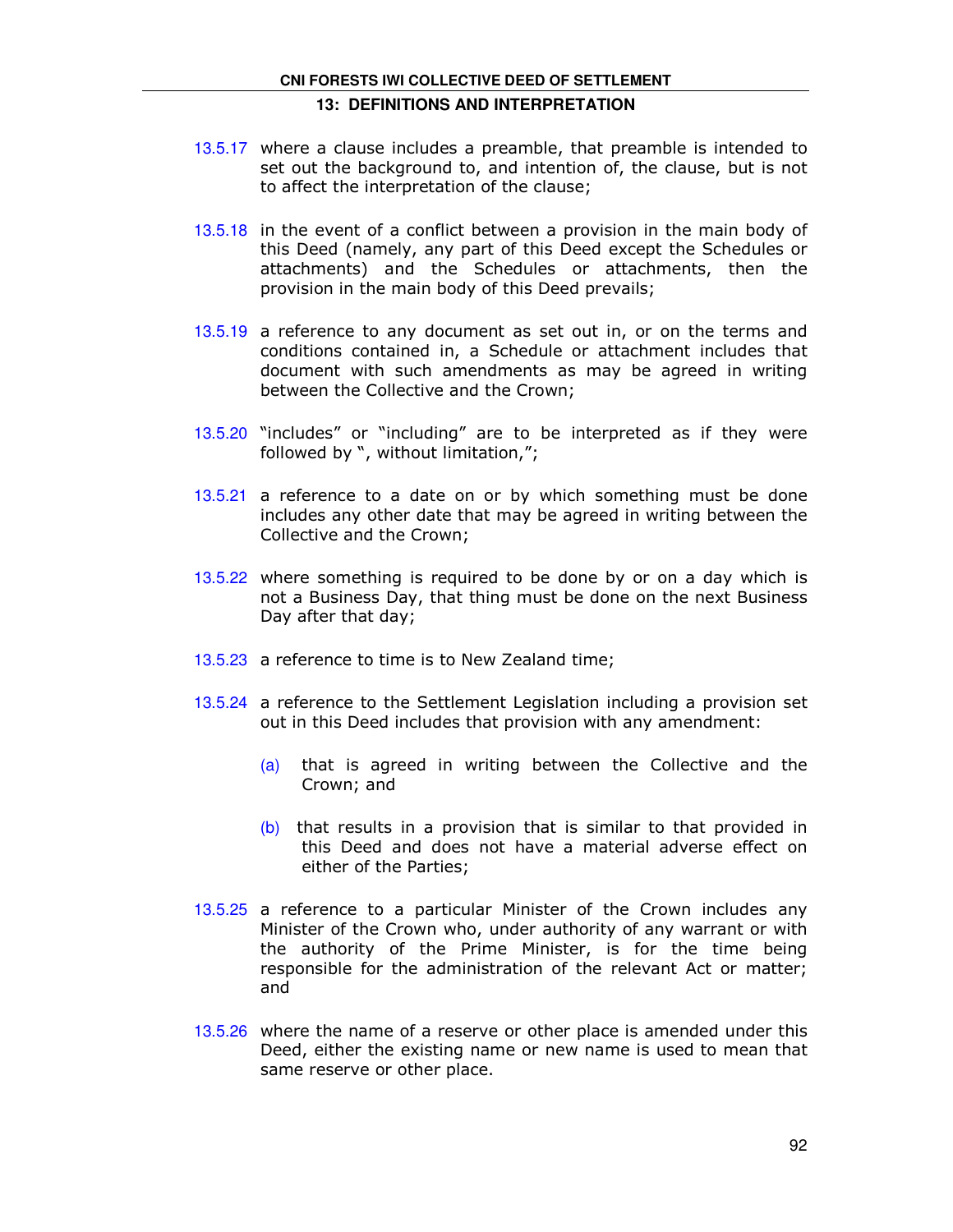# **14: POSSIBLE NG**Ā**TI RANGITIHI ACCESSION**

# **14** POSSIBLE NGĀTI RANGITIHI ACCESSION

# ACKNOWLEDGEMENTS

- 14.1 With regard to the position of Ngāti Rangitihi:
	- 14.1.1 the Collective and the Crown acknowledge that Ngāti Rangitihi have been part of the Collective for the purposes of negotiating this Deed. While Ngāti Rangitihi have not agreed to the Settlement by the date of this Deed, the Collective and the Crown wish to keep open the possibility of Ngāti Rangitihi agreeing to the Settlement within six months of the date of this Deed;
	- 14.1.2 the Collective wishes to record its appreciation of the important role that Ngāti Rangitihi has played in the period leading up to this Deed and the Collective's strong desire for Ngāti Rangitihi to still become a Member of the Collective, as originally envisaged by the Collective;
	- 14.1.3 the Collective is therefore fully supportive of Ngāti Rangitihi completing its authorisation processes and with a view to it becoming a Member of the Collective as soon as possible, through the process outlined in this Part 14; and
	- 14.1.4 until those authorisation processes are completed, the Collective will continue to regard Ngāti Rangitihi as a Member of the Collective.

# ACCESSION OF NGĀTI RANGITIHI TO SETTLEMENT

- 14.2 The following provisions of this Part 14 apply if, within six months of the date of this Deed:
	- 14.2.1 Ngāti Rangitihi decides to agree to the Settlement;
	- 14.2.2 Ngāti Rangitihi satisfies the Crown that it has authority to enter into the Settlement as a result of a process for obtaining authority that is the same as the process required for Members of the Collective under clause 3.2; and
	- 14.2.3 Ngāti Rangitihi has entered into a deed of accession ("Deed of Accession"), binding Ngāti Rangitihi to the Settlement, the terms of this Deed and as if Ngāti Rangitihi were an original Party to this Deed, and (if it has been executed before the Accession Date) to the terms of the Trust Deed and Shareholders' Agreement, in such form as the Crown and Ngāti Rangitihi may agree and to which the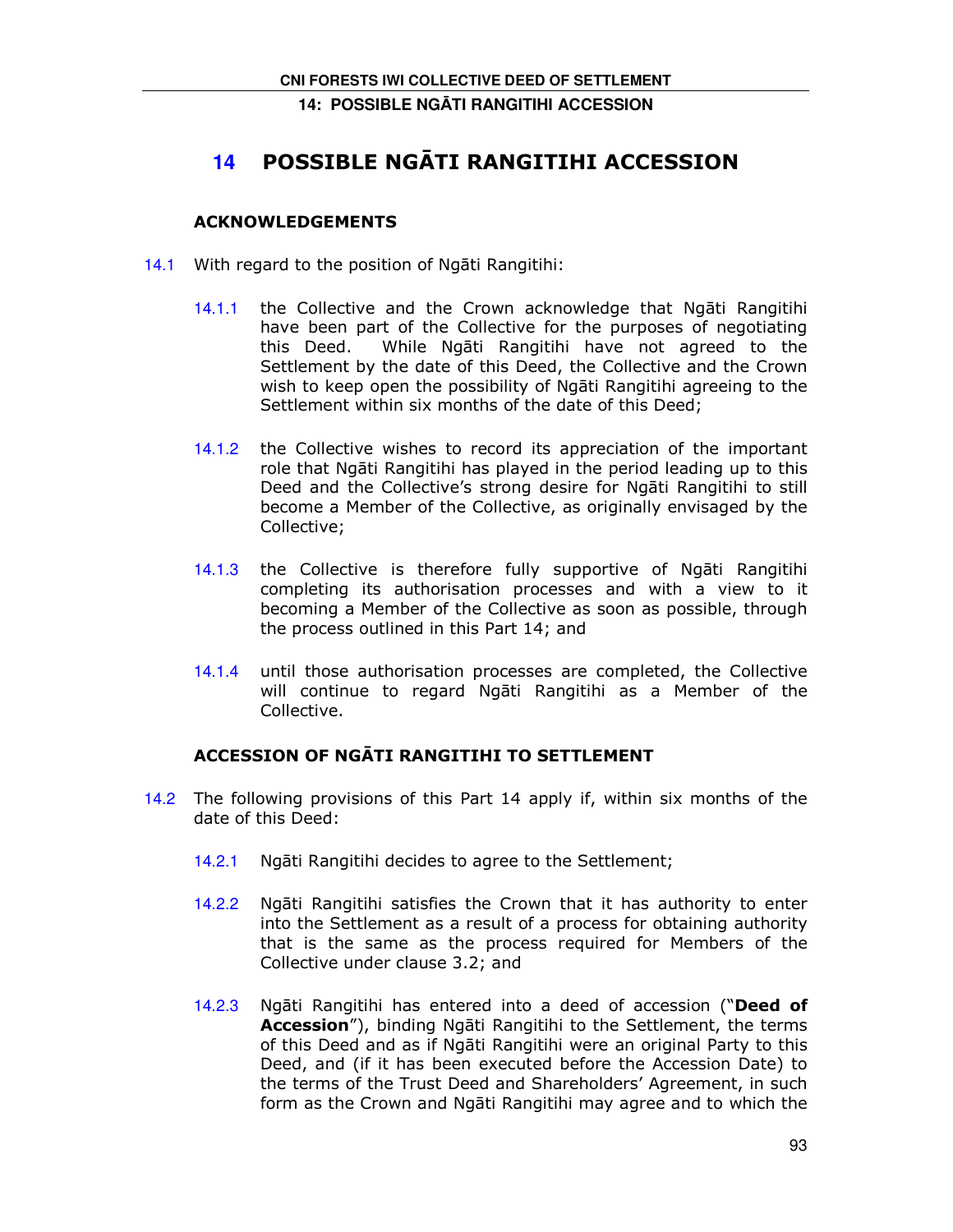# **14: POSSIBLE NG**Ā**TI RANGITIHI ACCESSION**

Collective will, if reasonably requested by the Crown, become a party.

### GENERAL EFFECT OF ACCESSION

14.3 With effect from the Accession Date, Ngāti Rangitihi will be treated by the Crown and the Collective as being a Member of the Collective and a party to this Deed.

# SPECIFIC EFFECTS OF ACCESSION ON THIS DEED

- 14.4 With effect from the Accession Date, this Deed will be deemed to have been amended by:
	- 14.4.1 replacing "seven" with "eight" in clause 1.5.1;
	- 14.4.2 adding to clause 1.5.1 the following paragraph:
		- "(i) Ngāti Rangitihi;";
	- 14.4.3 replacing "86.7%" with "90%" in:
		- (a) clause 6.4; and
		- (b) clause 9.4.2;
	- 14.4.4 replacing "\$195.6 million" with "\$203 million" in clause 6.4;
	- 14.4.5 replacing "1000" with "2000" in clause 9.1.2(a);
	- 14.4.6 replacing "868" with "1800" in clause 9.1.2(b);
	- 14.4.7 replacing "124" with "225" in clause 9.1.2(b);
	- 14.4.8 replacing "132" with "200" in clause 9.1.2(c);
	- 14.4.9 replacing "14" with "16" in clause 9.1.2(d)(i);
	- 14.4.10 adding new clause 1.8 to Schedule 1 as follows:

"**Ngāti Rangitihi** has the meaning given to it in clause 13.3 of this Deed."; and

14.4.11 replacing Schedule 2 with the following schedule: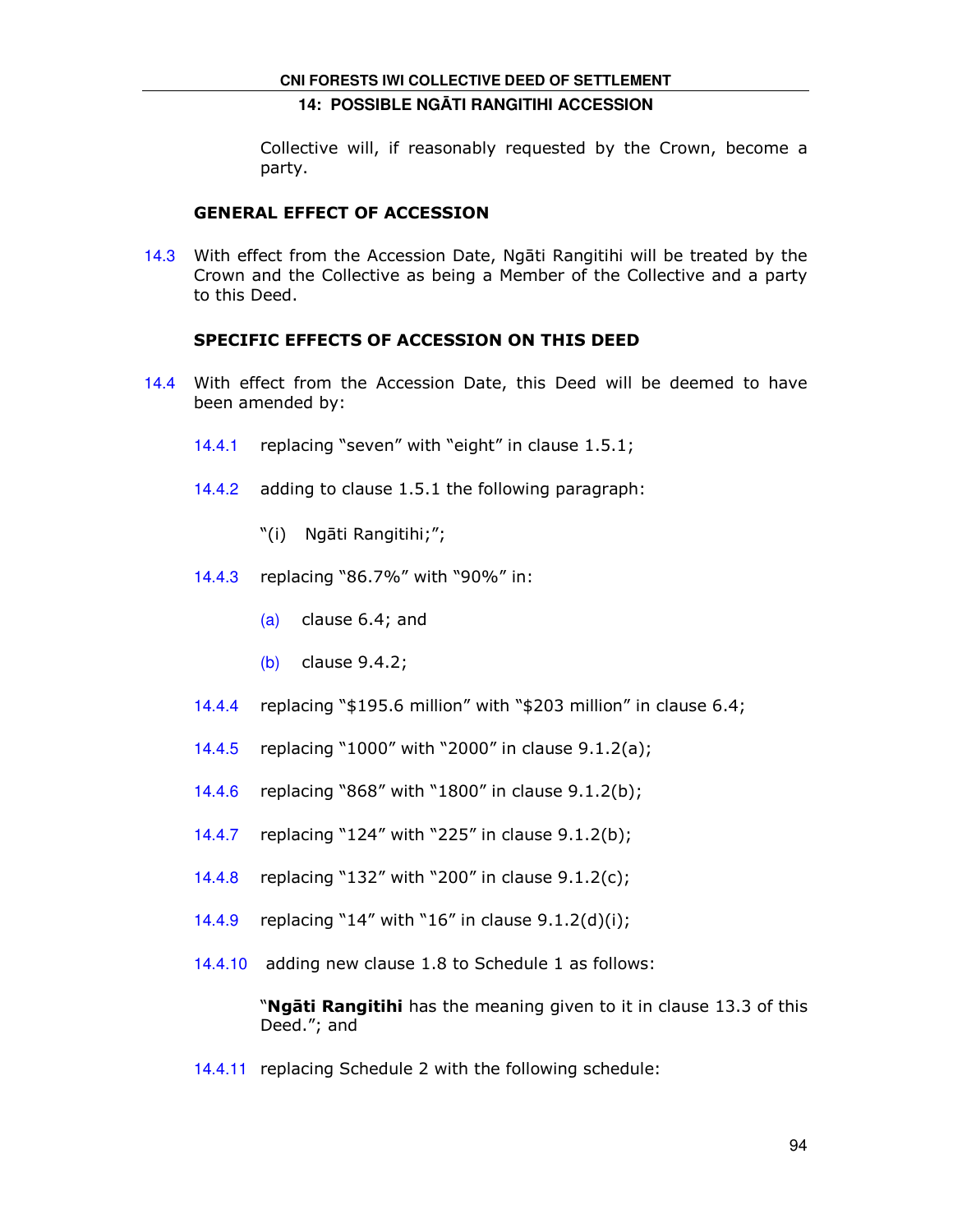#### **CNI FORESTS IWI COLLECTIVE DEED OF SETTLEMENT**

# **14: POSSIBLE NG**Ā**TI RANGITIHI ACCESSION**

| Iwi                             | <b>Collective's Agreed Proportions</b> |
|---------------------------------|----------------------------------------|
|                                 |                                        |
| Ngāi Tūhoe                      | 26.3125%                               |
| Ngāti Tūwharetoa                | 25.9125%                               |
| The Affiliate Te Arawa Iwi/Hapu | 15.6125%                               |
| Raukawa                         | 14.2125%                               |
| Ngāti Manawa                    | 6.0125%                                |
| Ngāti Whare                     | 4.7125%                                |
| Ngāti Whakaue                   | 3.6125%                                |
| Ngāti Rangitihi                 | 3.6125%                                |

# SPECIFIC EFFECTS OF ACCESSION ON TRUST DEED AND SHAREHOLDERS' AGREEMENT

- 14.5 With effect from the Accession Date:
	- 14.5.1 if the Trust Deed and Shareholders' Agreement has been executed before the Accession Date, that deed will be deemed to have been amended as set out in clause 14.6; and
	- 14.5.2 if the Trust Deed and Shareholders' Agreement has not been executed before the Accession Date, Schedule 10 of this Deed will be deemed to have been amended as set out in clause 14.6.
- 14.6 The amendments to the Trust Deed and Shareholders' Agreement or Schedule 10 (as the case may be) are:
	- 14.6.1 replacing "13.3%" with "10%" in:
		- $(a)$  clause  $5.1$ ;
		- (b) clause 7.2(b);
		- (c) clause 7.3(c);
		- (d) clause  $7.4(e)$ ; and
		- (e) subparagraphs (a), (b) and (d) of paragraph 3 of Schedule 3; and
	- 14.6.2 replacing Schedule 2 with the following schedule: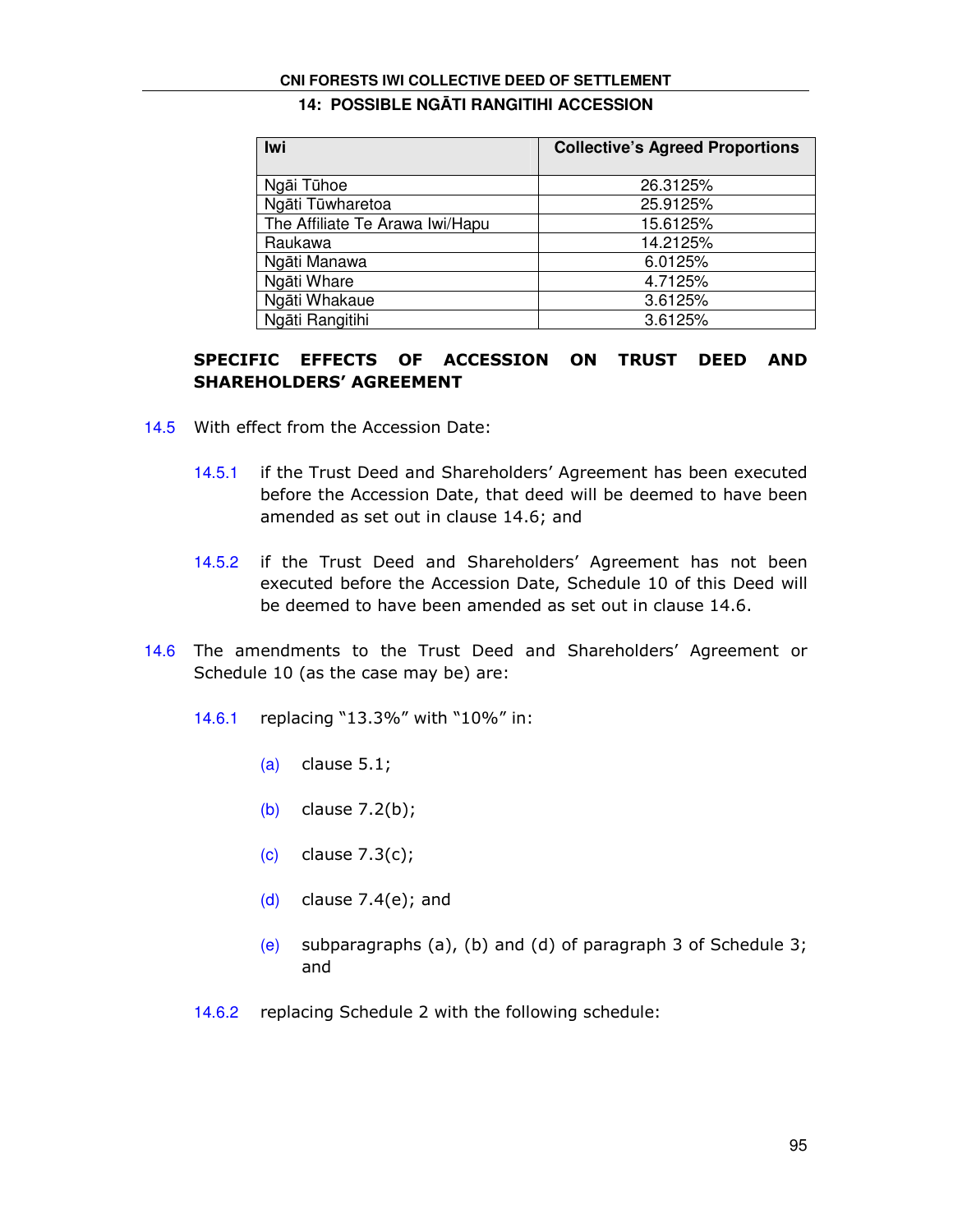# **CNI FORESTS IWI COLLECTIVE DEED OF SETTLEMENT 14: POSSIBLE NG**Ā**TI RANGITIHI ACCESSION**

| lwi                                   | <b>Governance Entity</b>                                            | Column <sub>1</sub><br>Collective's<br>Agreed<br><b>Proportions</b> | Calculation      | Column <sub>2</sub><br><b>Initial</b><br>Agreed<br><b>Proportions</b> |
|---------------------------------------|---------------------------------------------------------------------|---------------------------------------------------------------------|------------------|-----------------------------------------------------------------------|
| Ngāi Tūhoe                            | Te Kotahi a Tūhoe<br><b>Charitable Trust</b>                        | 26.3125%                                                            | x <sub>0.9</sub> | 23.68125%                                                             |
| Ngāti<br>Tūwharetoa                   | Ngāti Tūwharetoa<br><b>Treaty Claims</b><br><b>Settlement Trust</b> | 25.9125%                                                            | $\times 0.9$     | 23.32125%                                                             |
| The Affiliate<br>Te Arawa<br>lwi/Hapū | Te Pumautanga o Te<br>Arawa                                         | 15.6125%                                                            | $\times 0.9$     | 14.05125%                                                             |
| Raukawa                               | Raukawa Trust Board                                                 | 14.2125%                                                            | x 0.9            | 12.79125%                                                             |
| Ngāti<br>Manawa                       | Te Runanga o Ngāti<br>Manawa                                        | 6.0125%                                                             | x <sub>0.9</sub> | 5.41125%                                                              |
| Ngāti Whare                           | Te Runanga o Ngāti<br>Whare Iwi Trust                               | 4.7125%                                                             | $\times 0.9$     | 4.24125%                                                              |
| Ngāti<br>Whakaue                      | Te Kotahitanga o Ngāti<br><b>Whakaue Assets Trust</b>               | 3.6125%                                                             | $\times 0.9$     | 3.25125%                                                              |
| Ngāti<br>Rangitihi                    | Te Runanga o Ngāti<br>Rangitihi Treaty<br><b>Settlement Trust</b>   | 3.6125%                                                             | $\times 0.9$     | 3.25125%                                                              |
| Crown                                 |                                                                     |                                                                     |                  | 10%                                                                   |

<sup>14.6.3</sup> replacing "1,000" with "2,000", "124" with "225" and "132" with "200" in paragraph 14(a) of Schedule 3.

# SPECIFIC EFFECTS OF ACCESSION ON SETTLEMENT LEGISLATION

14.7 The Crown will propose to Parliament such amendments to the Settlement Legislation as may be necessary to reflect the accession of Ngāti Rangitihi to the Settlement on the terms set out in this Part 14.

# SPECIFIC EFFECTS ON CNI IWI HOLDINGS LIMITED

- 14.8 The Crown and the Collective will ensure that CNI Iwi Holdings Limited issues:
	- 14.8.1 225 shares to Ngāti Rangitihi's Governance Entity;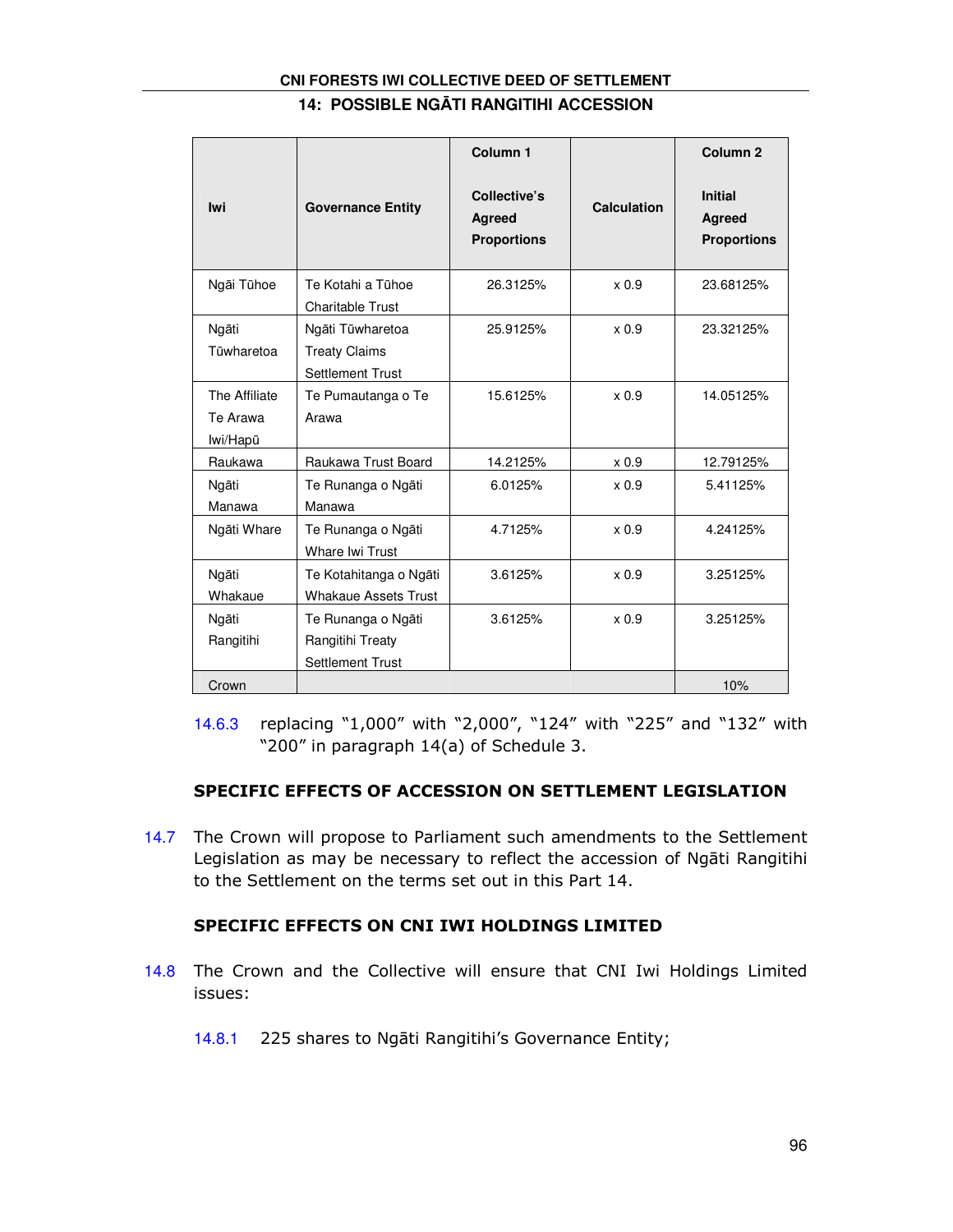- 14.8.2 101 additional shares to each of the Members of the Collective's Governance Entities (for the avoidance of doubt, excluding Ngāti Rangitihi's Governance Entity); and
- 14.8.3 68 additional shares to the Crown.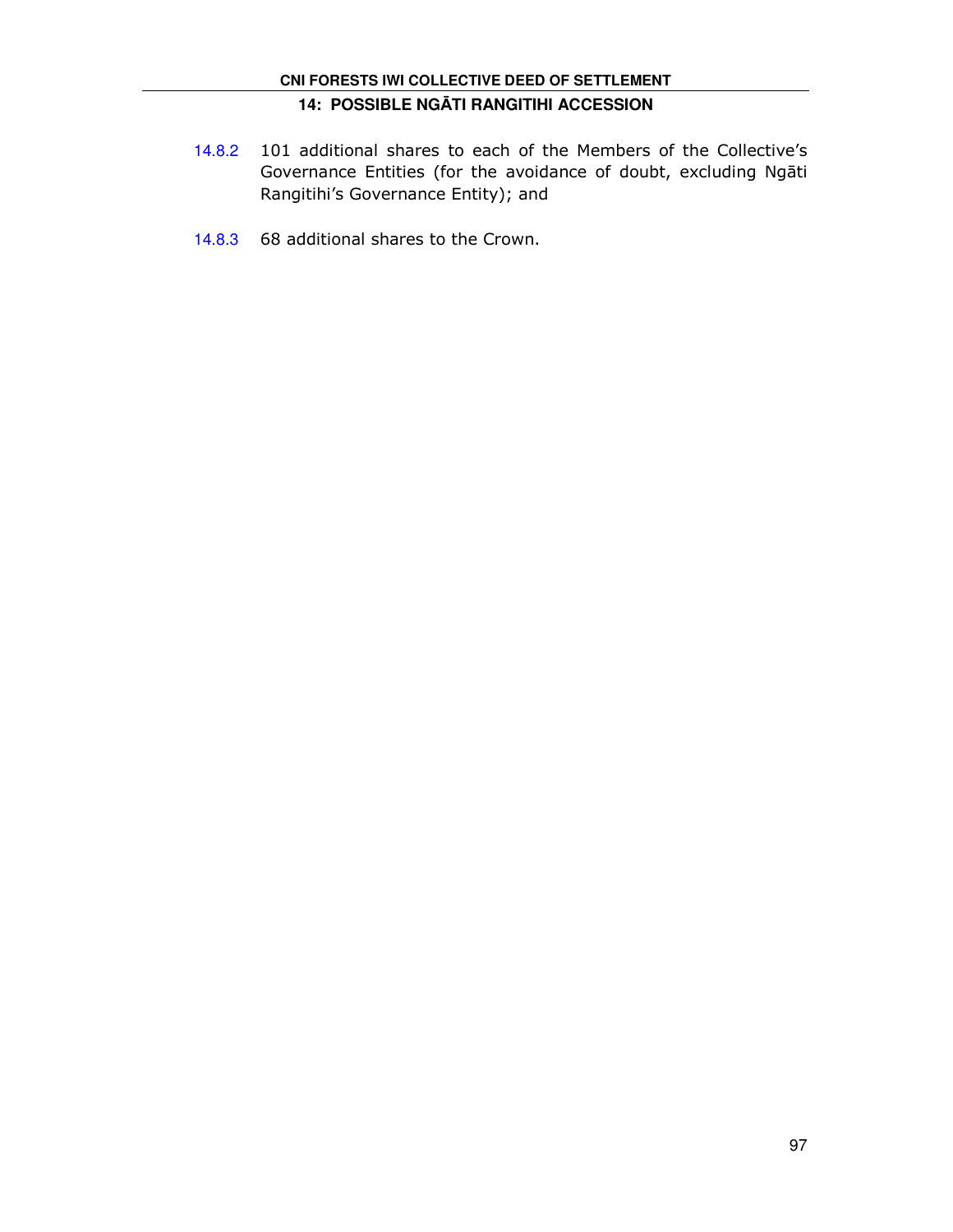SIGNED as a deed on

| <b>SIGNED</b> for and on behalf of HER<br><b>MAJESTY THE QUEEN</b> in right of<br>New Zealand by the Minister in<br>Charge of Treaty of Waitangi<br>Negotiations in the presence of:<br><b>WITNESS</b> | Honourable Dr Michael Cullen                            |
|--------------------------------------------------------------------------------------------------------------------------------------------------------------------------------------------------------|---------------------------------------------------------|
| Name:                                                                                                                                                                                                  |                                                         |
| Occupation:                                                                                                                                                                                            |                                                         |
| Address:                                                                                                                                                                                               |                                                         |
| <b>SIGNED</b> for and on behalf of HER<br><b>MAJESTY THE QUEEN in right of</b><br>New Zealand by the Minister of<br>Māori Affairs in the presence of:<br><b>WITNESS</b>                                | Honourable Parekura Horomia                             |
| Name:<br>Occupation:<br>Address:                                                                                                                                                                       |                                                         |
| <b>SIGNED</b> for and on behalf of the<br><b>CNI (Central North Island)</b><br>Forests Iwi Collective in the<br>presence of:                                                                           | Te Ariki o Ngāti Tūwharetoa,<br>Dr Tumu te Heuheu DCNZM |
| <b>WITNESS</b>                                                                                                                                                                                         |                                                         |
| Name:<br>Occupation:<br>Address:                                                                                                                                                                       |                                                         |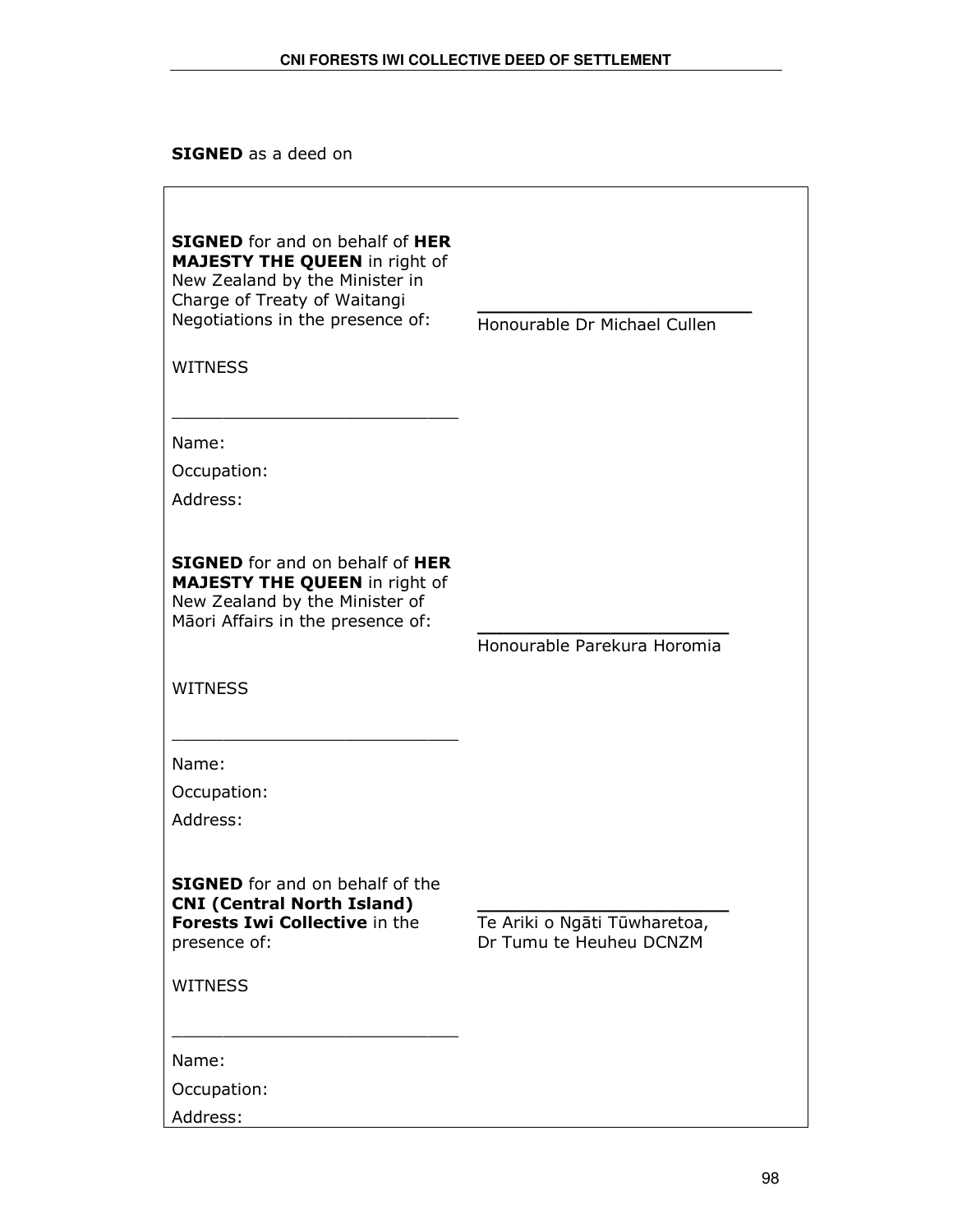$\lceil$ 

| <b>SIGNED</b> for and on behalf of HER<br><b>MAJESTY THE QUEEN in right of</b><br>New Zealand by the Associate<br>Minister of Treaty of Waitangi<br>Negotiations in the presence of:<br><b>WITNESS</b>                                     | Honourable Shane Jones  |
|--------------------------------------------------------------------------------------------------------------------------------------------------------------------------------------------------------------------------------------------|-------------------------|
| Name:                                                                                                                                                                                                                                      |                         |
| Occupation:                                                                                                                                                                                                                                |                         |
| Address:                                                                                                                                                                                                                                   |                         |
| <b>SIGNED</b> for and on behalf of HER<br><b>MAJESTY THE QUEEN in right of</b><br>New Zealand by the Associate<br>Minister of Treaty of Waitangi<br>Negotiations in the presence of:<br><b>WITNESS</b><br>Name:<br>Occupation:<br>Address: | Honourable Mita Ririnui |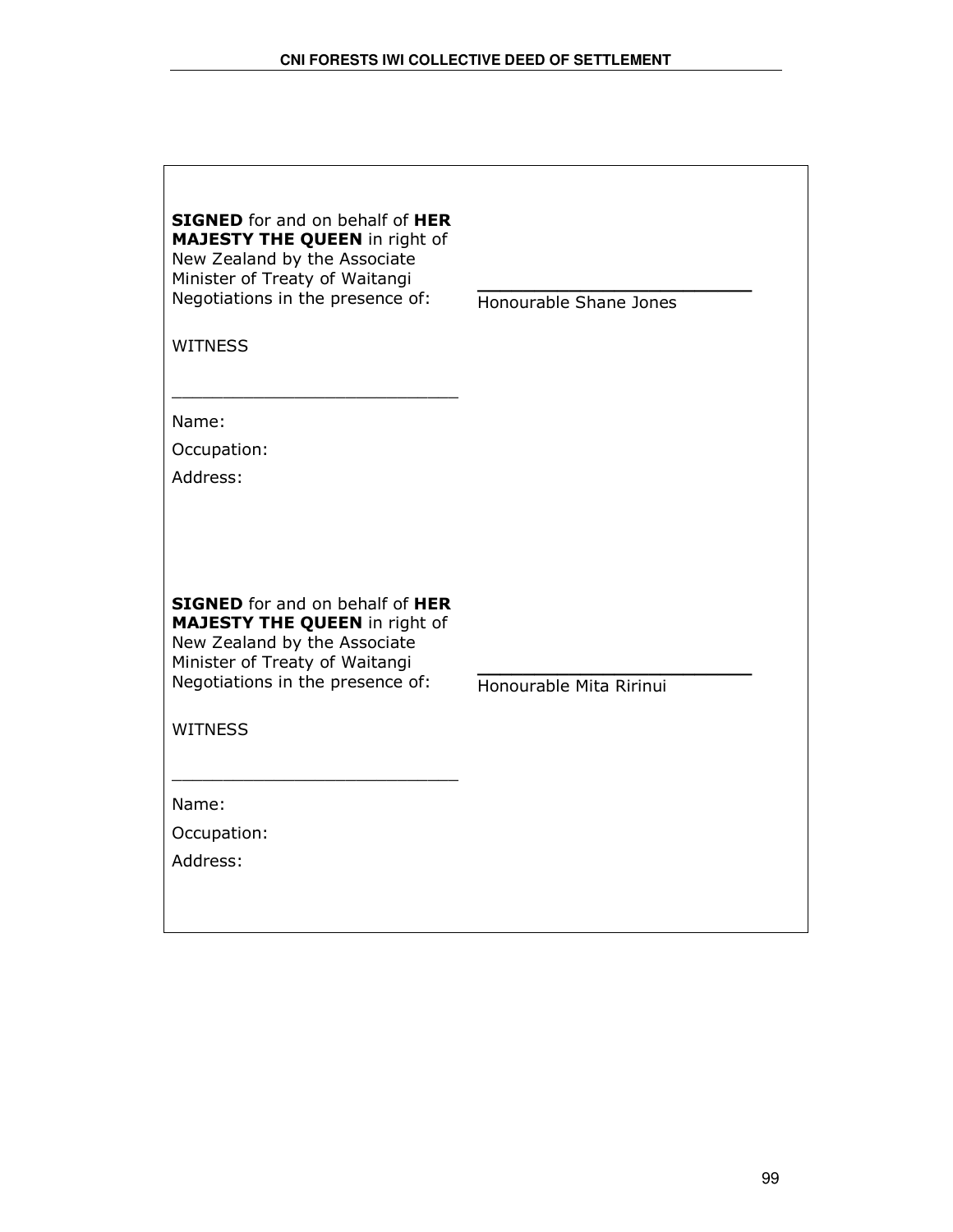| <b>SIGNED</b> for and on behalf of  |
|-------------------------------------|
| <b>Ngāi Tūhoe</b> by its Authorised |
| Signatories in the presence of:     |

**WITNESS** 

Name:

Occupation:

Address:

Authorised Signatories

 $\frac{1}{2}$  ,  $\frac{1}{2}$  ,  $\frac{1}{2}$  ,  $\frac{1}{2}$  ,  $\frac{1}{2}$  ,  $\frac{1}{2}$  ,  $\frac{1}{2}$  ,  $\frac{1}{2}$  ,  $\frac{1}{2}$  ,  $\frac{1}{2}$  ,  $\frac{1}{2}$  ,  $\frac{1}{2}$  ,  $\frac{1}{2}$  ,  $\frac{1}{2}$  ,  $\frac{1}{2}$  ,  $\frac{1}{2}$  ,  $\frac{1}{2}$  ,  $\frac{1}{2}$  ,  $\frac{1$ 

**SIGNED** for and on behalf of Te Runanga o Ngāti Manawa by its Authorised Signatories in the presence of:

\_\_\_\_\_\_\_\_\_\_\_\_\_\_\_\_\_\_\_\_\_\_\_\_\_\_\_\_

**WITNESS** 

Name:

Occupation:

Address:

Authorised Signatories

 $\frac{1}{2}$  ,  $\frac{1}{2}$  ,  $\frac{1}{2}$  ,  $\frac{1}{2}$  ,  $\frac{1}{2}$  ,  $\frac{1}{2}$  ,  $\frac{1}{2}$  ,  $\frac{1}{2}$  ,  $\frac{1}{2}$  ,  $\frac{1}{2}$  ,  $\frac{1}{2}$  ,  $\frac{1}{2}$  ,  $\frac{1}{2}$  ,  $\frac{1}{2}$  ,  $\frac{1}{2}$  ,  $\frac{1}{2}$  ,  $\frac{1}{2}$  ,  $\frac{1}{2}$  ,  $\frac{1$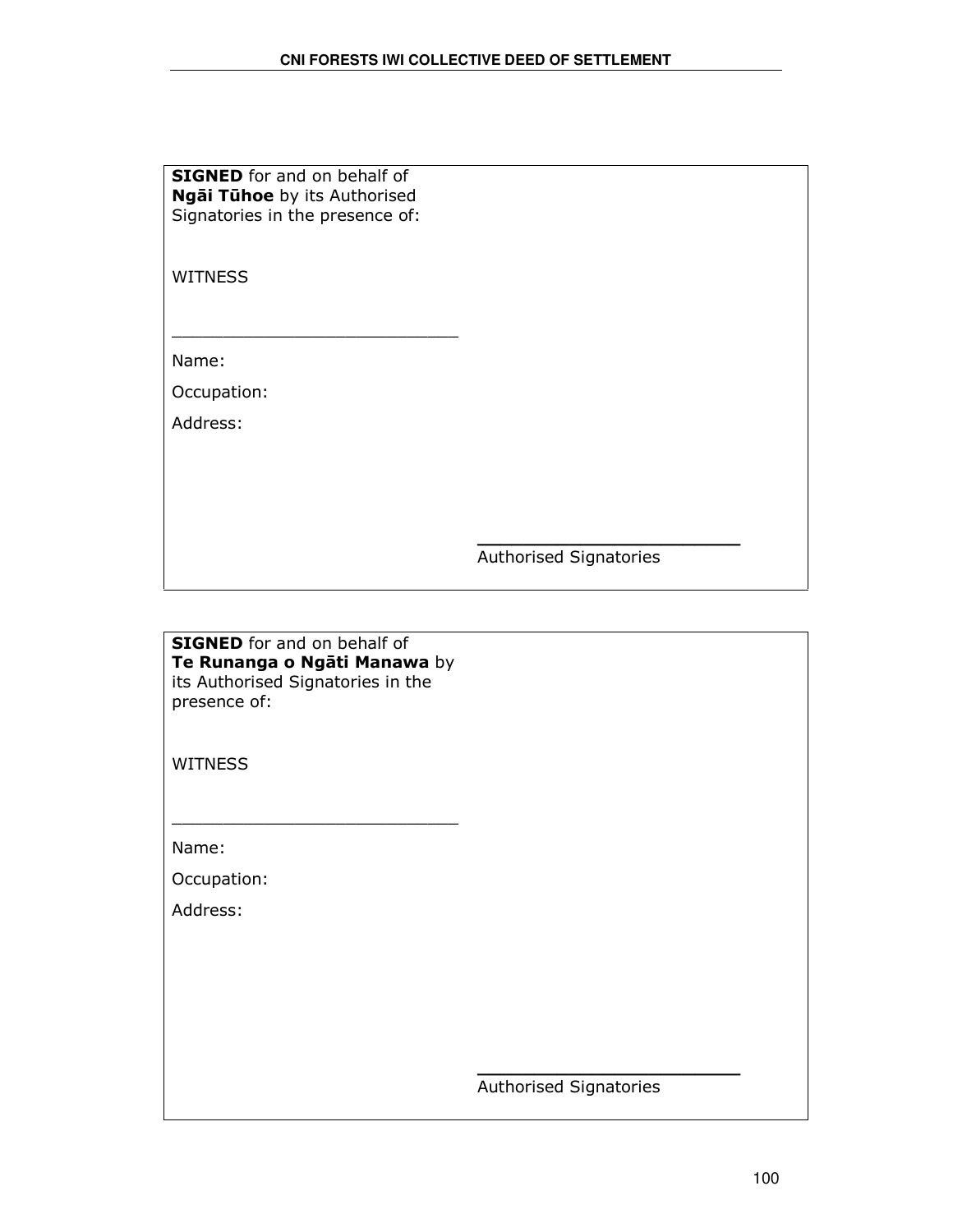| <b>SIGNED</b> for and on behalf of |
|------------------------------------|
| Ngāti Tūwharetoa by its            |
| Authorised Signatories in the      |
| presence of:                       |

WITNESS

Name:

Occupation:

Address:

Authorised Signatories

\_\_\_\_\_\_\_\_\_\_\_\_\_\_\_\_\_\_\_\_\_\_\_

**SIGNED** for and on behalf of Ngāti Whakaue by its Authorised Signatories in the presence of:

\_\_\_\_\_\_\_\_\_\_\_\_\_\_\_\_\_\_\_\_\_\_\_\_\_\_\_\_

**WITNESS** 

Name:

Occupation:

Address:

Authorised Signatories

 $\frac{1}{2}$  ,  $\frac{1}{2}$  ,  $\frac{1}{2}$  ,  $\frac{1}{2}$  ,  $\frac{1}{2}$  ,  $\frac{1}{2}$  ,  $\frac{1}{2}$  ,  $\frac{1}{2}$  ,  $\frac{1}{2}$  ,  $\frac{1}{2}$  ,  $\frac{1}{2}$  ,  $\frac{1}{2}$  ,  $\frac{1}{2}$  ,  $\frac{1}{2}$  ,  $\frac{1}{2}$  ,  $\frac{1}{2}$  ,  $\frac{1}{2}$  ,  $\frac{1}{2}$  ,  $\frac{1$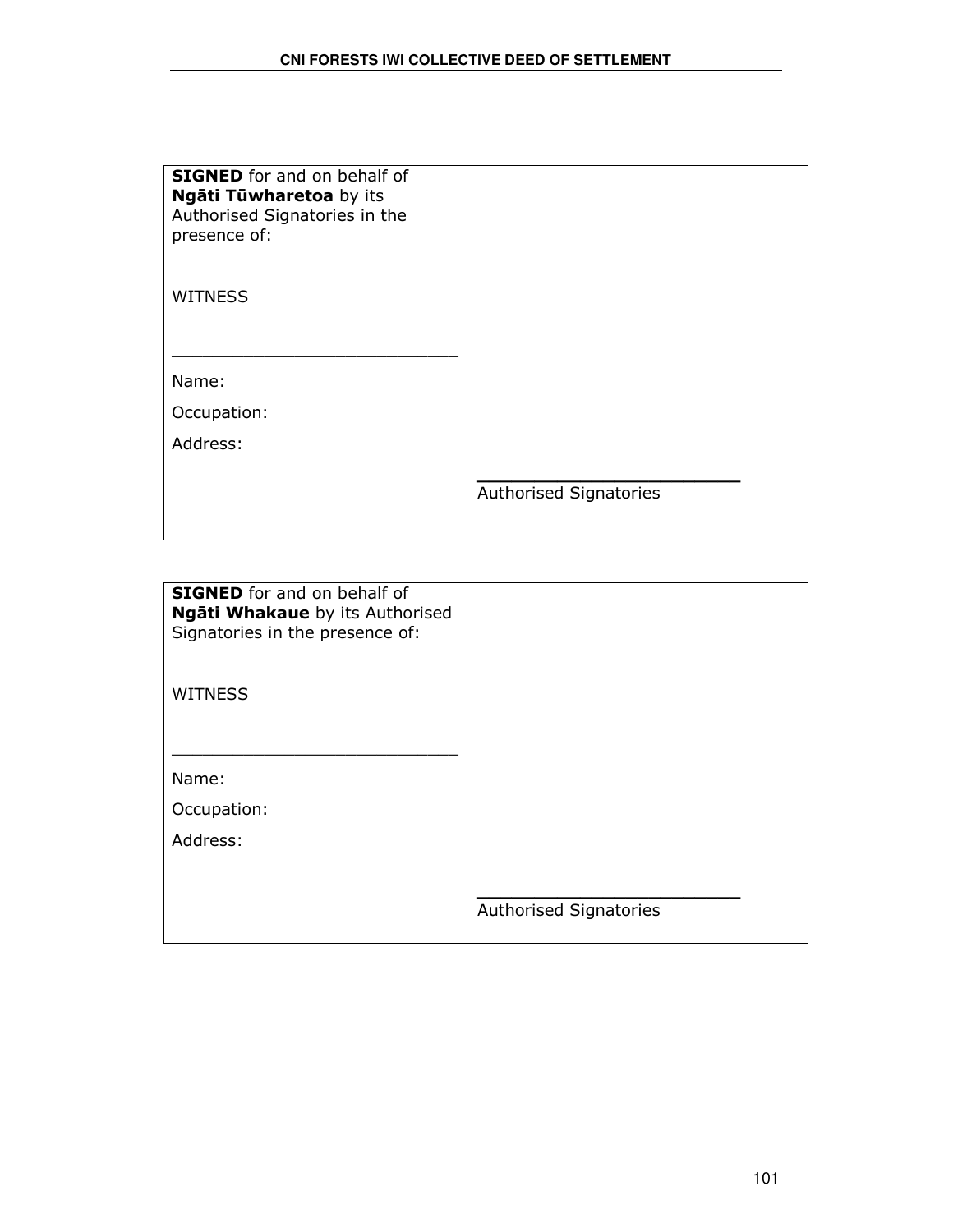| <b>SIGNED</b> for and on behalf of Te |
|---------------------------------------|
| Runanga o Ngāti Whare Iwi             |
| Trust by its Authorised Signatories   |
| in the presence of:                   |

**WITNESS** 

Name:

Occupation:

Address:

Authorised Signatories

\_\_\_\_\_\_\_\_\_\_\_\_\_\_\_\_\_\_\_\_\_\_\_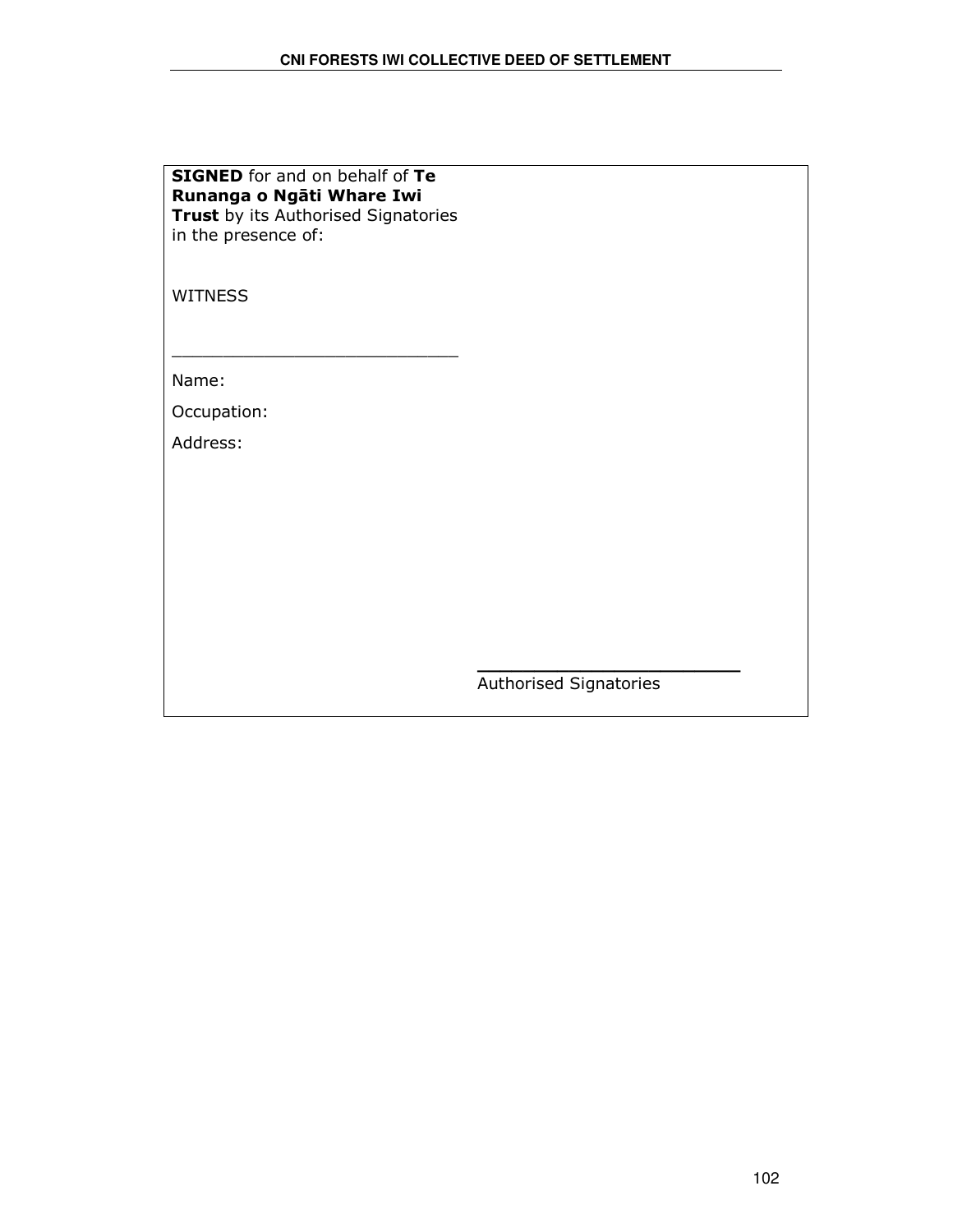| <b>SIGNED</b> for and on behalf of    |
|---------------------------------------|
| Raukawa Trust Board by its            |
| Authorised Signatories and by         |
| affixing its seal in the presence of: |

WITNESS

Name:

Occupation:

Address:

Authorised Signatories

\_\_\_\_\_\_\_\_\_\_\_\_\_\_\_\_\_\_\_\_\_\_\_\_\_\_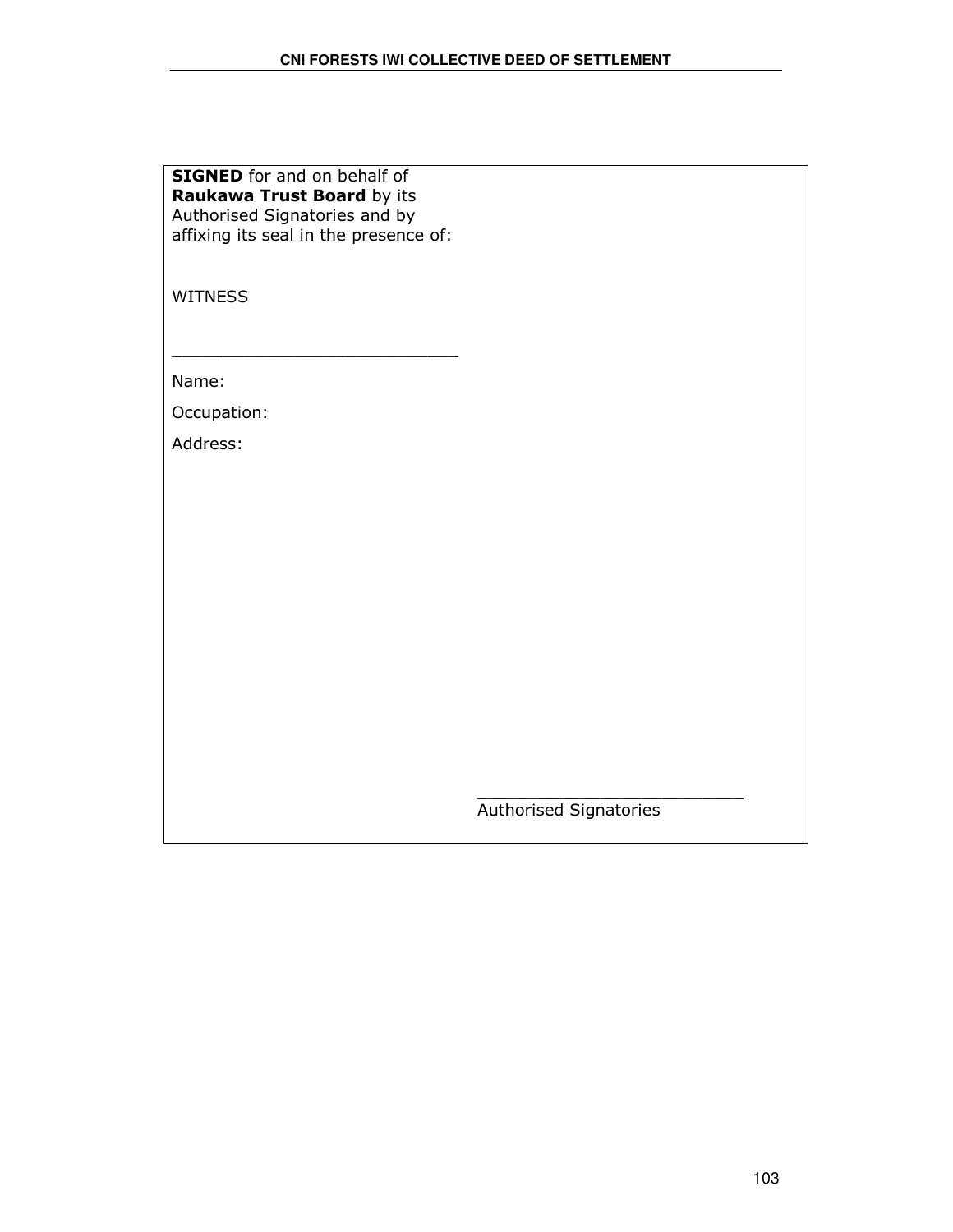| <b>SIGNED</b> for and on behalf of  |
|-------------------------------------|
| Te Pumautanga o Te Arawa            |
| Trust by its Authorised Signatories |
| in the presence of:                 |

WITNESS

Name:

Occupation:

Address:

Authorised Signatories

\_\_\_\_\_\_\_\_\_\_\_\_\_\_\_\_\_\_\_\_\_\_\_\_\_\_